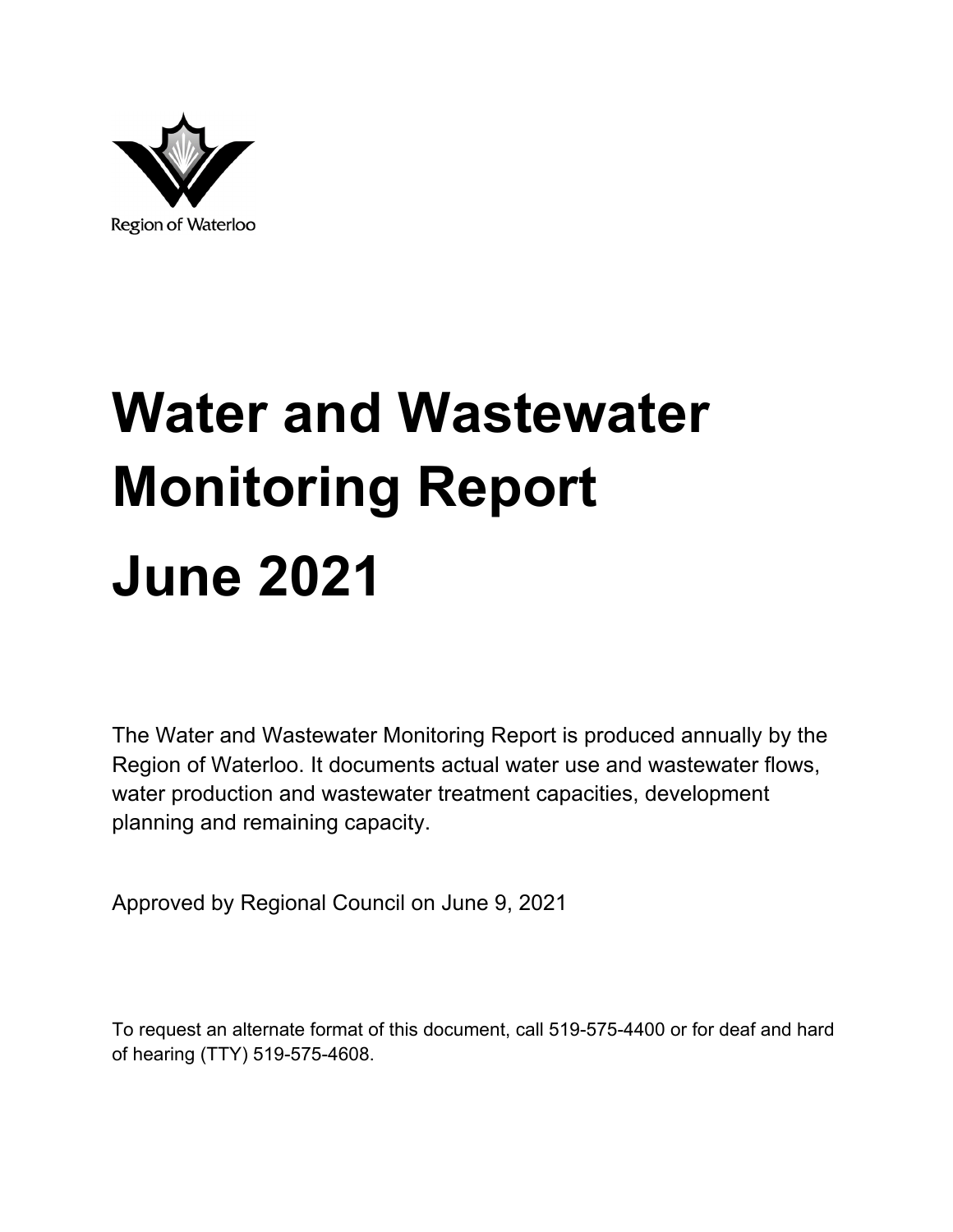|     | <b>Table of Contents</b>   |                                                                |   |
|-----|----------------------------|----------------------------------------------------------------|---|
|     |                            |                                                                |   |
| 1.0 | <b>INTRODUCTION.</b><br>11 |                                                                | 2 |
|     | 1.2                        | Changes from the 2020 Water and Wastewater Monitoring Report 2 |   |
| 2.0 |                            |                                                                |   |
|     | 21                         | Ministry of Environment Conservation and Parks (MECP)          |   |
|     |                            |                                                                |   |
|     | $2.2^{\circ}$              |                                                                |   |
|     | 2.3                        |                                                                |   |
|     | 2.4                        |                                                                |   |
|     | 2.5                        |                                                                |   |
|     | 2.6                        |                                                                |   |
|     | 2.7                        |                                                                |   |
| 3.0 |                            |                                                                |   |
|     | 3.1                        |                                                                |   |
|     | 3.2                        |                                                                |   |
|     | 3.3                        |                                                                |   |
| 4.0 |                            |                                                                |   |

### **List of Appendices**

| Appendix "A"        | Glossary                               |
|---------------------|----------------------------------------|
| <b>Appendix "B"</b> | <b>Wastewater Charts and Data</b>      |
| <b>Appendix "C"</b> | <b>Water Charts and Data</b>           |
| <b>Appendix "D"</b> | <b>Population and Development Data</b> |
| <b>Appendix "E"</b> | <b>Sample Calculations</b>             |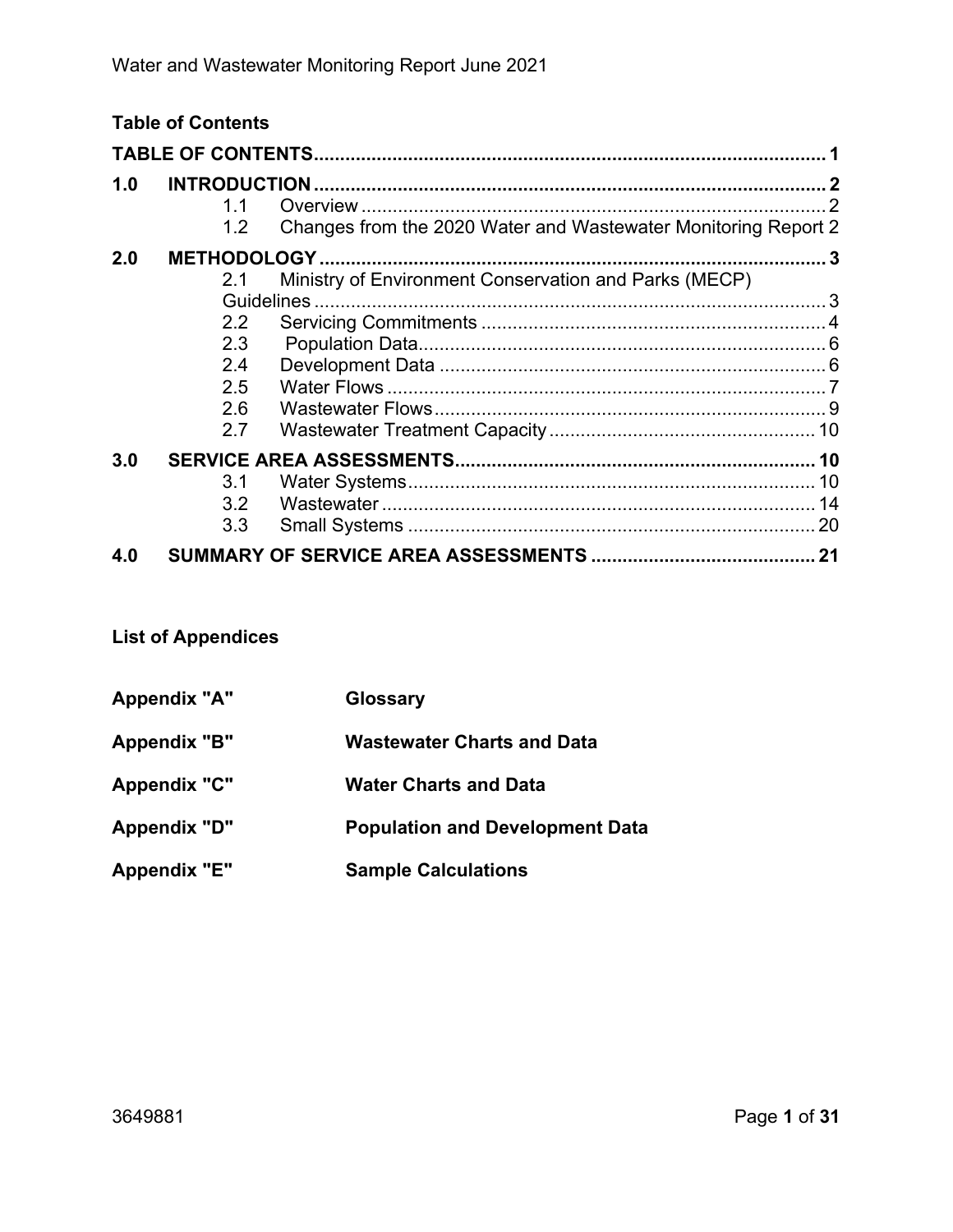### **1.0 Introduction**

### **1.1 Overview**

The Region of Waterloo Transportation & Environmental Services Department produces the Water and Wastewater Monitoring Report annually with input from the Region's Planning, Development and Legislative Services Department. The purpose of this report is to:

- 1. Document actual water use and wastewater flows;
- 2. Provide a basis for water use and wastewater flow forecasts required in preparing the capital budgets and user rates;
- 3. Document water production and wastewater treatment capacities;
- 4. Update Regional Council with respect to remaining uncommitted capacities of water supply and wastewater treatment infrastructure;
- 5. Provide a basis for engineering staff to provide comment on the water and wastewater aspects of development applications.

The 2021 Water and Wastewater Monitoring Report (2021 WWWMR) will be one of a number of inputs used in assessing the needs for Regional Water and Wastewater Infrastructure, in preparing the annual Capital Budget and Capital Forecast, and in formulating responses to development applications.

Water use and wastewater flows are forecast to the year 2031. Table 1 provides a summary of remaining capacities by service area. A summary of small water supply systems is provided in Table 2. A glossary is included in Appendix A. Wastewater and water data is tabulated in Appendices B and C respectively. Table 3 and Appendix D summarize the status of plans (commitments) for each water and wastewater service area. Sample calculations can be found in Appendix E.

# **1.2 Changes from the 2020 Water and Wastewater Monitoring Report**

The changes from the 2020 WWWMR are as follows:

- Population and development data, including building permits issued, have been updated to December 31, 2020.
- Water consumption patterns and wastewater flows are a function of yearly weather fluctuations. In 2020, the annual precipitation was very close to the 20-year average annual precipitation recorded at the University of Waterloo weather station. In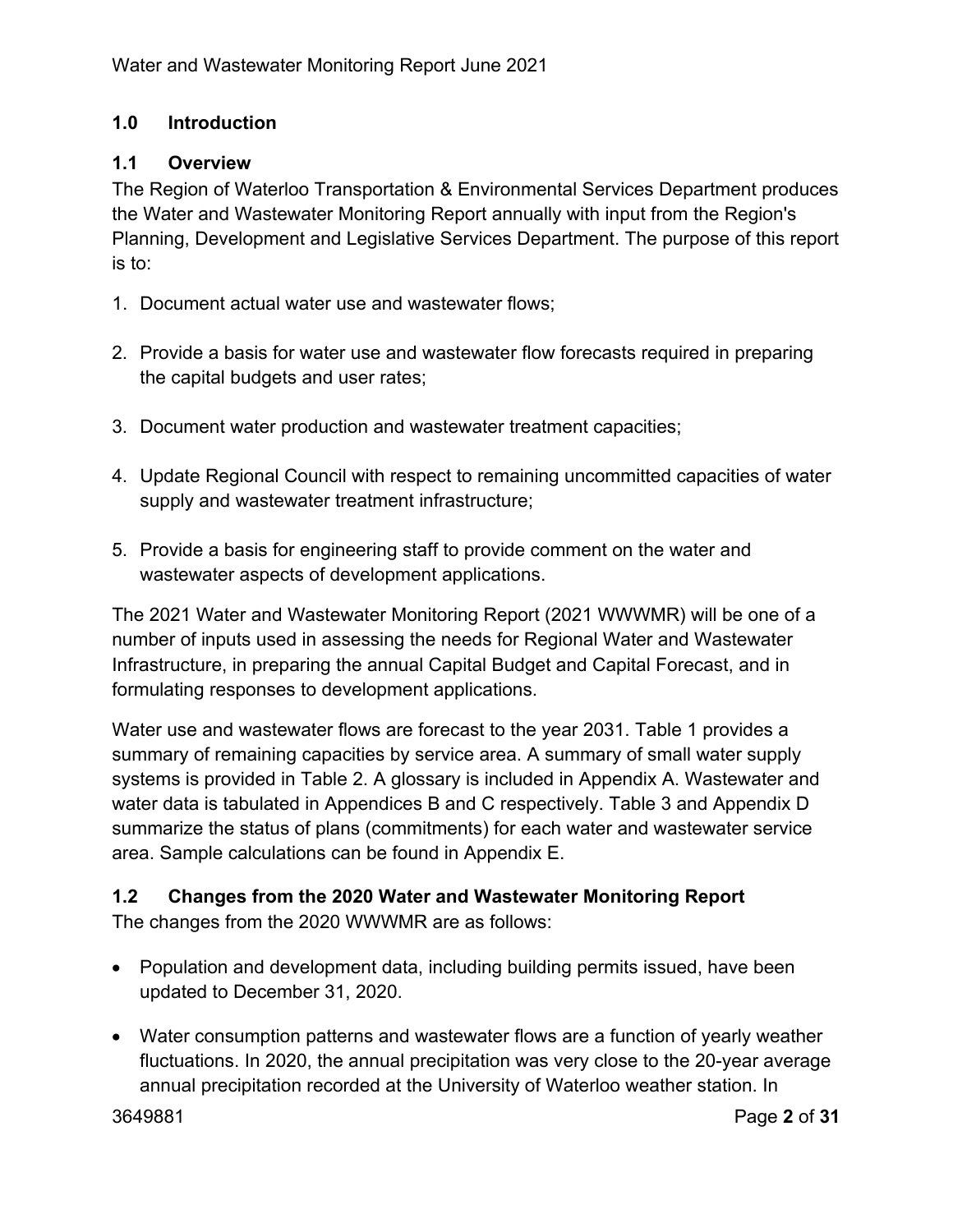January, a record single day rain event affected the total precipitation for the beginning of the year, but aside from that discrete event the precipitation was very close to the 40 year recorded average for the rest of the year. As a result, seasonal impacts at the wastewater treatment plants resulted in average flows at all of the wastewater treatment plants. For water, the average day water consumption was aligned with the 5-year average in 2020 for all water systems, with an average measured maximum week/day in the IUS and smaller systems. While the billing records show a redistribution of where the water demand occurred, the overall water demand was not significantly impacted by the COVID 19 pandemic.

 The commitment tables in Appendix D have been updated to reflect year end 2020 conditions.

### **2.0 Methodology**

### **2.1 Ministry of Environment Conservation and Parks (MECP) Guidelines**

The current methodology for calculating uncommitted reserve capacity is outlined in the Ministry of Environment Conservation and Parks (MECP) publication "Calculating and Reporting Uncommitted Reserve Capacity at Sewage and Water Treatment Plants, March 1995". The formula for calculating the Uncommitted Reserve Hydraulic Capacity is defined below:

$$
Cu = Cr - \left(\frac{L \times F \times P}{H}\right)
$$

Where:

- $Cu =$  uncommitted hydraulic reserve capacity  $(m^3/d)$
- $Cr =$  hydraulic reserve capacity ( $m<sup>3</sup>/d$ ) from MECP Certificate of Approval
- **L** = number of unconnected approved lots (units), i.e. "Commitments" that have servicing agreements
- **P** = existing connected population (people)
- **H** = number of households or residential connections (units)
- **F** = average day flows per capita (m3/d/c) **Sewage** Treatment Plants

or

3649881 Page **3** of **31 F** = maximum daily flow per capita (m3/d/c) - **Water** Treatment Plants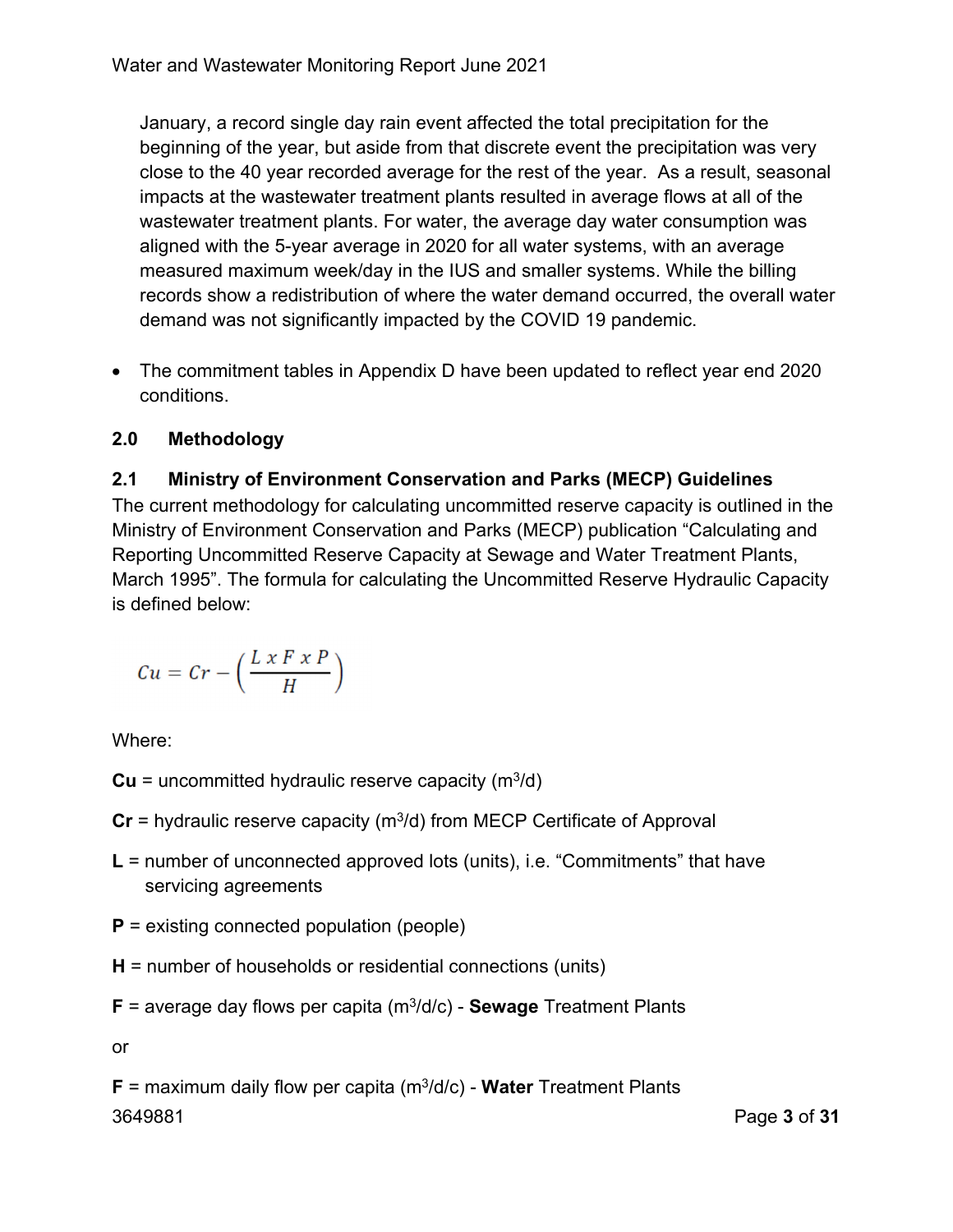It is important to understand that no servicing capacity commitment is held for lands that have zoning in place that would allow development to proceed without additional

planning approvals. Except for site plan approvals, all Planning Act approvals, including plans of subdivision, zoning amendments, and consents require acknowledgement by the Region of Waterloo Water Services Division that water and wastewater servicing capacity is available before final approvals are given.

The available capacity expressed in this report as 'Commitments' is the capacity available to service all future Planning Approvals (subdivisions, condominiums, consents, zoning amendments, part lot control and minor variances) and/or building permits issued for all development outside of residential plans of subdivision. For the purposes of this report, committed capacity is also calculated to include plans of subdivision which have been draft approved.

Appendix E includes two charts that document the calculations used to generate all of the tabulated water and wastewater results in Appendices B and C, respectively.

### **2.2 Servicing Commitments**

Section 51 (24) (i) of the Planning Act obliges the Region to ensure the "adequacy of utilities and municipal services." In addition, ROP Policy 5.D.1 states that the "servicing requirements for planned development and projected growth will be monitored to ensure that the total system capacities are not exceeded, and to provide sufficient lead time for the planning, design, approval, financing and construction of new facilities."

Except for site plan approvals, most Planning Act approvals, including plans of subdivision, zoning amendments, and consents require acknowledgement by the Region of Waterloo Water Services Division that water and wastewater servicing capacity is available. Draft approvals are granted based upon the availability of uncommitted capacity in existing water and wastewater systems.

Servicing commitments are made through separate servicing agreements between the Region and the developer, which are executed prior to the registration of a plan of subdivision. The servicing agreement expires within six to 18 months of being signed, at which time the developer would be required to seek a new commitment for servicing if registration of the plan of subdivision has not occurred.

In 1996, Regional Council by Report PC-96-061/ E-96-138 revised the conditions of draft approval for plans of subdivision to include a new condition requiring an Agreement for Servicing and allowing future unbuilt service capacity to be considered, if three criteria are met: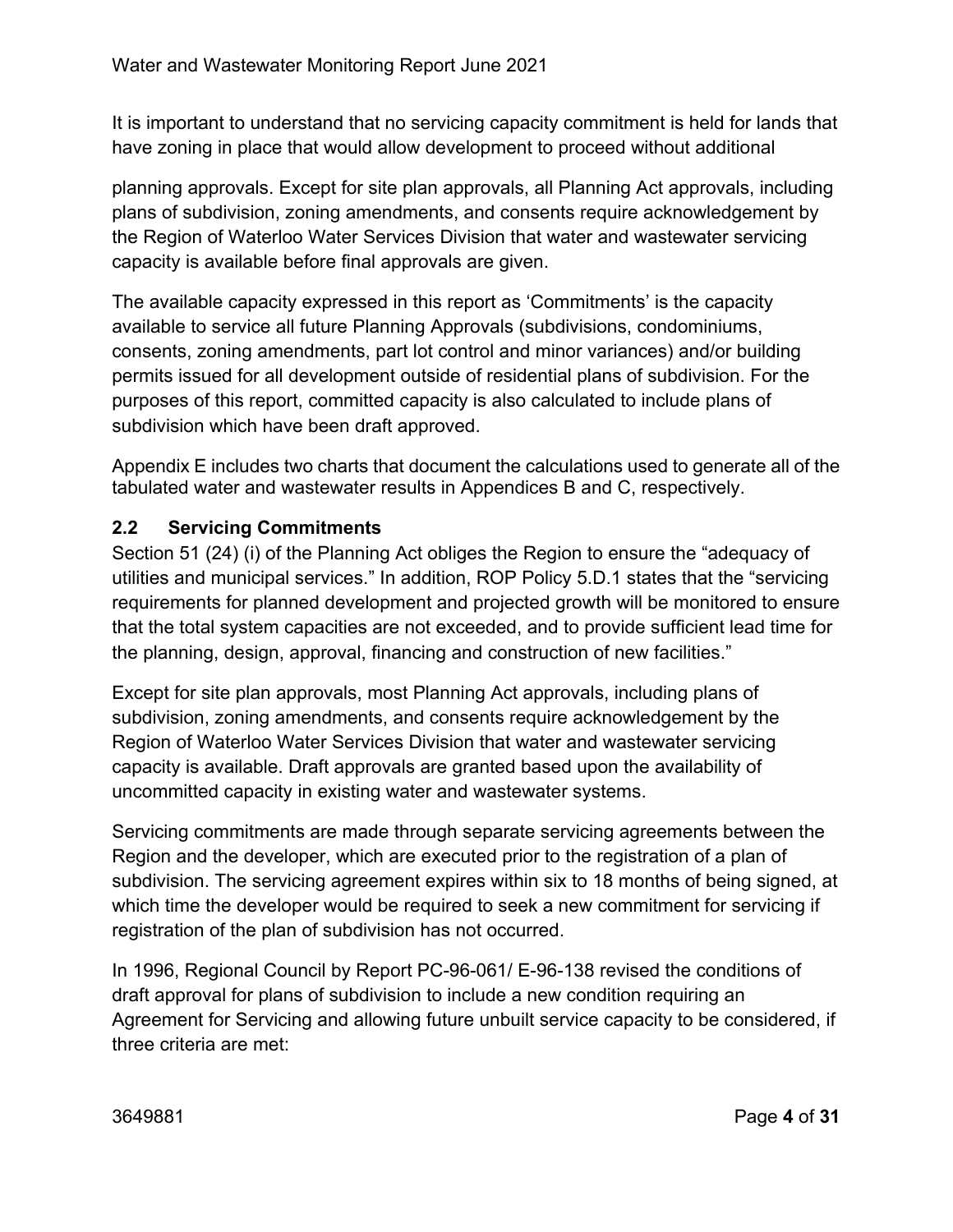- 1. The capacity expansion project must be imminent for construction and thereby included within the first five years of the 10 Year Capital Forecast;
- 2. There must be a sound technical basis for the anticipated new capacity associated with the project, as a result of completion of the Environmental Assessment, a suitable master plan or other Regional engineering evaluation; and
- 3. Approval of new draft plans of subdivision will be guided by Area Municipal Staging of Development programs and will not exceed 50 % of the estimated capacity of major planned service capacity projects or 75 % of minor planned projects.

It is important to note that the actual service capacity of a water or wastewater facility to be delivered from a future project cannot be guaranteed until a Certificate of Approval is issued by the MECP.

Since 1996, the registration of a plan of subdivision has been the point at which the capacity of water and wastewater systems is committed in accordance with MECP policies. However, a significant portion of all residential development is occurring outside of plans of subdivision. For example, in 2020 over 50 % of residential building permits issued were outside of plans of subdivision. This includes development on lands within the built up areas and within the designated greenfield areas. This trend is expected to continue. Currently, there is no mechanism to provide for a servicing commitment for lands that have zoning in place that would allow development to proceed without additional planning approvals.

With the approval of A Place to Grow: Growth Plan for the Greater Golden Horseshoe, the Region of Waterloo is now required to provide for a minimum of 50 % of all residential development within the built-up area by the time the next Municipal Comprehensive Review is approved and in effect, and for each year after. Until the next municipal comprehensive review is approved and in effect (currently underway), the current ROP minimum of 45 % will apply.

The "Remaining Capacity" expressed in this report is the present capacity available in the water system and/or wastewater treatment plant to service all future Planning Approvals (subdivisions, condominiums, consents, zoning amendments, part lot control and minor variances) as well as/or building permits issued for all development outside of residential plans of subdivision.

3649881 Page **5** of **31** For the purposes of this report, a "commitment" is presented in terms of number of people and includes the estimated population within: plans of subdivision which have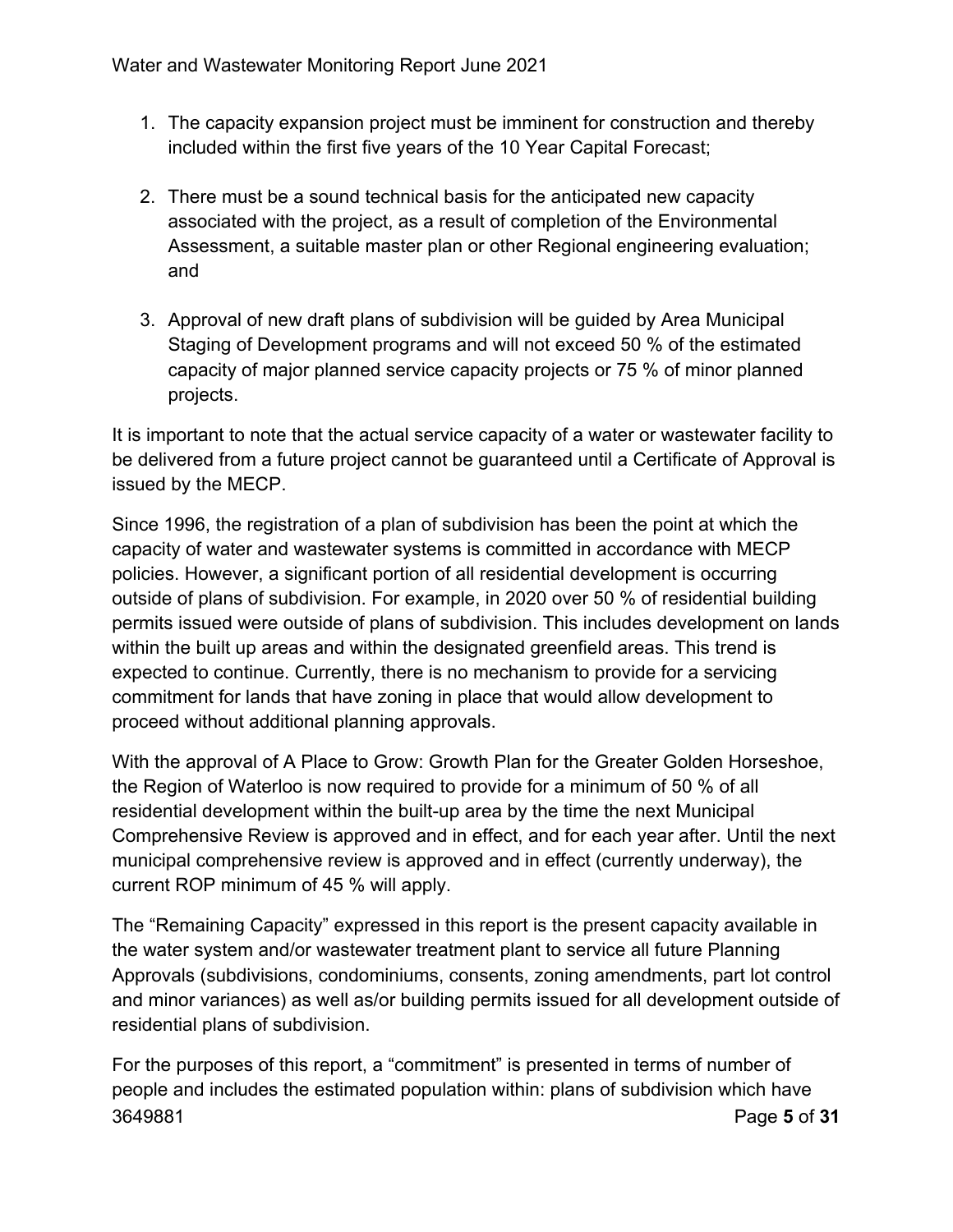draft approval, and registered plans with units that have no building permit issued or a building permit has been issued but is not yet occupied.

### **2.3 Population Data**

Population estimates for each service area were updated in April 2021. The Regional population estimate reflects year-end 2020, although a mid-summer population estimate is also used in some calculations for alignment with peak water usage period. The base for these estimates is the 2016 Census of Canada, but additionally includes students and the under coverage (an estimate of those who were missed in the Census enumeration).

Building Permit activity as reported by the Area Municipalities was used to update this base to year-end 2020, and then the population for each service area was forecast consistent with the Water and Wastewater Master Plans. Vacancy rates (extrapolated from CMHC data), demolitions, university/college student enrolment, and assumptions about the average number of persons per dwelling unit (PPU) also influence the numbers.

The population estimates in this document are intended to be used only in the context of water and wastewater servicing requirements in the Region as they only reflect occupant data within the mapped bounds of each water and wastewater service area. It is important to note that service area boundaries do not necessarily match municipal settlement area boundaries.

Forecast populations are based on the Province of Ontario's Places to Grow: Growth Plan for the Greater Golden Horseshoe (2006) as incorporated into the Region of Waterloo Regional Official Plan (ROP). The forecasts are consistent with the 2031 population targets as implemented in the Region's moderate forecast which achieves this level of growth ten years later. For further details on this forecast please refer to the Wastewater Treatment Master Plan Update. In order to maintain a forecast of at least ten years, the forecast horizon for this report is 2031.

### **2.4 Development Data**

Development data for each service area, shown in Appendix D, was updated in April 2020 with subdivision plan status current to year-end 2020. Where a range of number of units is proposed in a draft approved plan, the maximum is reported. For registered plans, units are included based on building permit data received from Area Municipalities to indicate whether they are "unbuilt" (no building permit issued).

3649881 Page **6** of **31** For all building permit activity, "population in building permit issued but not yet occupied" represents dwelling units assumed to be unoccupied by year-end 2020. Typically, a sixmonth lag is assumed between the time a residential building permit for a single or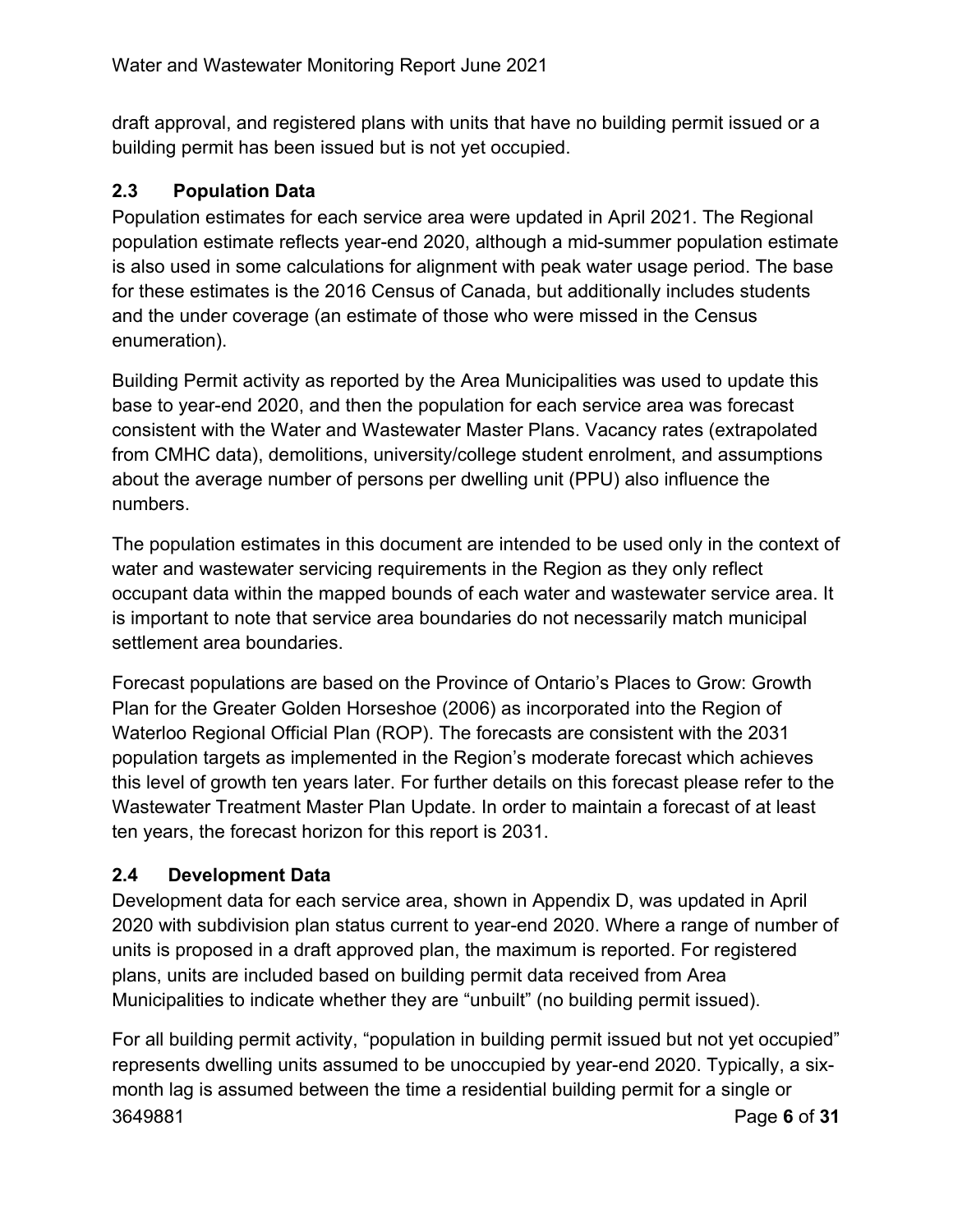semi-detached unit is issued and when that unit is occupied. For townhouses and apartment buildings, however, the lag time can be much longer and estimated occupancy dates are delayed accordingly.

Commitments were converted from the number of units to an estimate of population within those units based on a "persons per unit" (PPU) factor which varies with the housing type of the unit. The PPU factors are as published in the Region of Waterloo Land Budget (as revised, June 2012). Multiple units are calculated using 50 percent townhouses and 50 % apartments, while unspecified units are calculated with 75 percent single and 25 % townhouse.

| <b>Structure Type</b>         | <b>Persons Per Unit (PPU)</b> |
|-------------------------------|-------------------------------|
| Single and Semi Detached      | 3.25                          |
| Townhouse                     | 2 44                          |
| Apartment                     | 1.77                          |
| <b>Multiple Unit Types</b>    | 2.11                          |
| <b>Unspecified Unit Types</b> | 3.05                          |

These PPUs are summarized in the table below.

As initiated in the 2013 WWWMR, the building permit commitments for the wastewater service areas continue to be reported separately based on whether they are within the Places to Grow "Built Up Area" (BUA) or the "Designated Greenfield Area" (DGA).

Pending plans do not have a commitment to water and/or wastewater servicing and are not included in any of the development data presented in this report.

A summary of commitments for each service area are provided in Appendix D.

### **2.5 Water Flows**

Actual water use data, where available, was analyzed and interpreted in order to forecast future per capita water use. In order to help temper the impact of anomalous years, a five year average of maximum day water use per person is used to calculate the maximum day per capita flow. The five year average of maximum day water use per person is then multiplied by the population to get the maximum day projected flow for the current year, and is also multiplied by the population forecasts to get the future projected flows.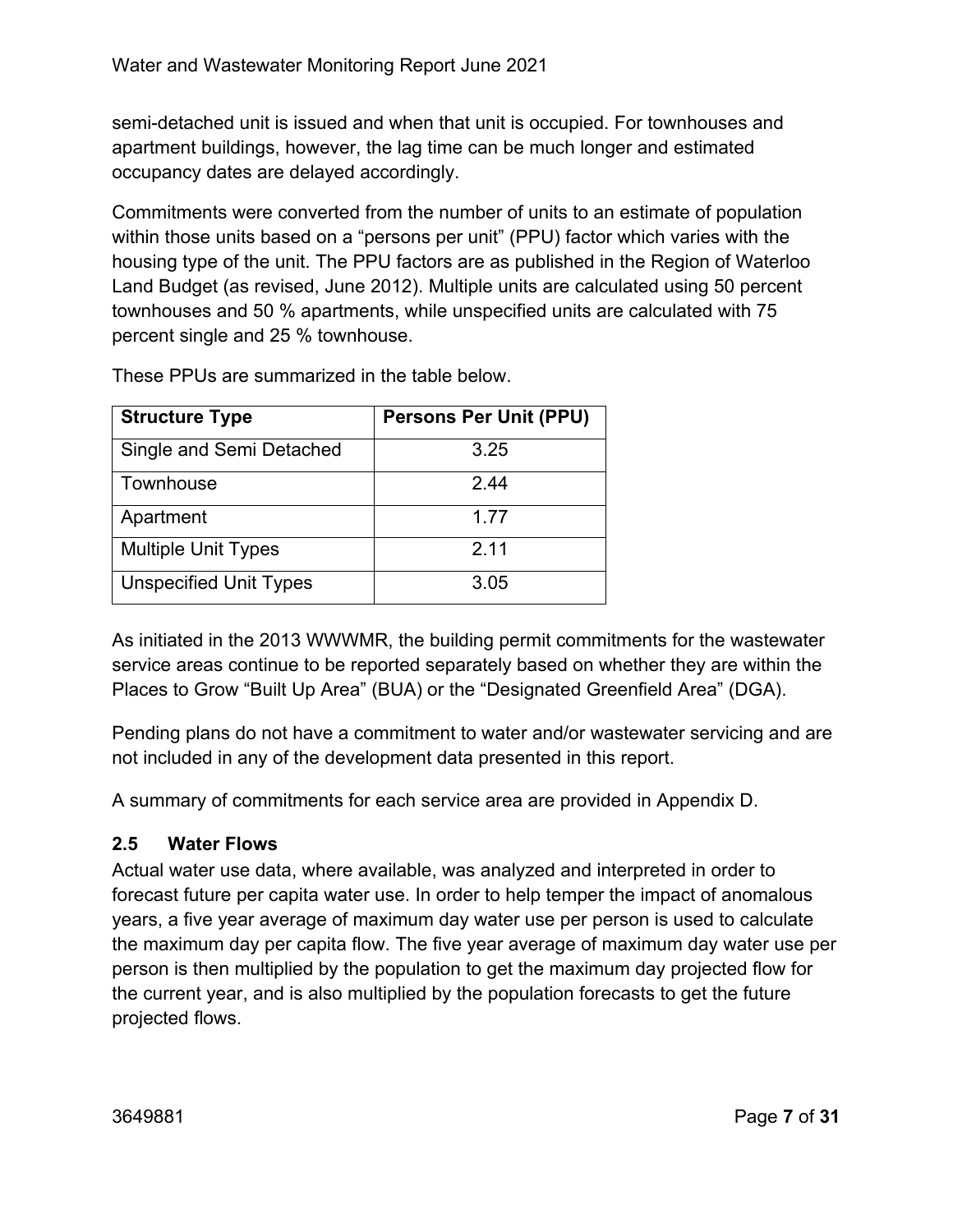Maximum day demands are used for demand forecasts in most of the systems with the exception of the Integrated Urban System (IUS) where Maximum Week Demand is used. Further details about the use of maximum week are given below.

Where sufficient actual water data is not available or where there is significant data variation during the year as in the case of some of the 12 small communal systems, MECP and Region's design guidelines were used to generate estimated current and

future water use. If future trends change from those projected in the population forecasts, or if person per unit values change, or if the ratio of residential to nonresidential development varies, or if additional water demand management programs are implemented and effective, water use will vary from the projections of this report. These projections will be re-evaluated in the yearly WWWMRs. Water use statistics and forecasts for each service area are included in Appendix C.

### **2.5.1 Maximum Week Demand**

The maximum week approach was introduced in the 1994 WWWMR report. The Integrated Urban System (IUS) has made it possible to do extended time simulations of the hydraulic model. The simulations verified that through the use of water stored in reservoirs to balance daily peaks the supply system functioned adequately on a maximum week demand basis. This is only possible in the Tri-Cities due to the IUS model and the relatively large amount of water stored in reservoirs.

The maximum week demand is approximately 10% lower than the usual maximum day demand. The Region of Waterloo is believed to be the only municipality in Ontario that has MECP approval to use the maximum week demand approach. This report continues to use the Maximum Week Demand for the IUS. The maximum week demand approach is not used in any of the Region's other water systems due to limitations of the water storage facilities.

### **2.5.2 Water Use Efficiency Measures**

The MECP Guidelines do not allow anticipated water use reductions to be used in calculating future demands, but require future water use projections to be based on historical water use trends. The 2021 WWWMR uses the historic maximum day demand to predict future maximum day demands using the population forecast, with the exception of the Integrated Urban System (IUS) where Maximum Week Demand is used.

3649881 Page **8** of **31** As the Region's Water Efficiency Master Plan (WEMP) is implemented and other factors remain the same, future maximum and average day per capita water are expected to decline from current levels, thereby resulting in a decline in future demand projections. Mandatory water efficient fixture installation in new residential development required as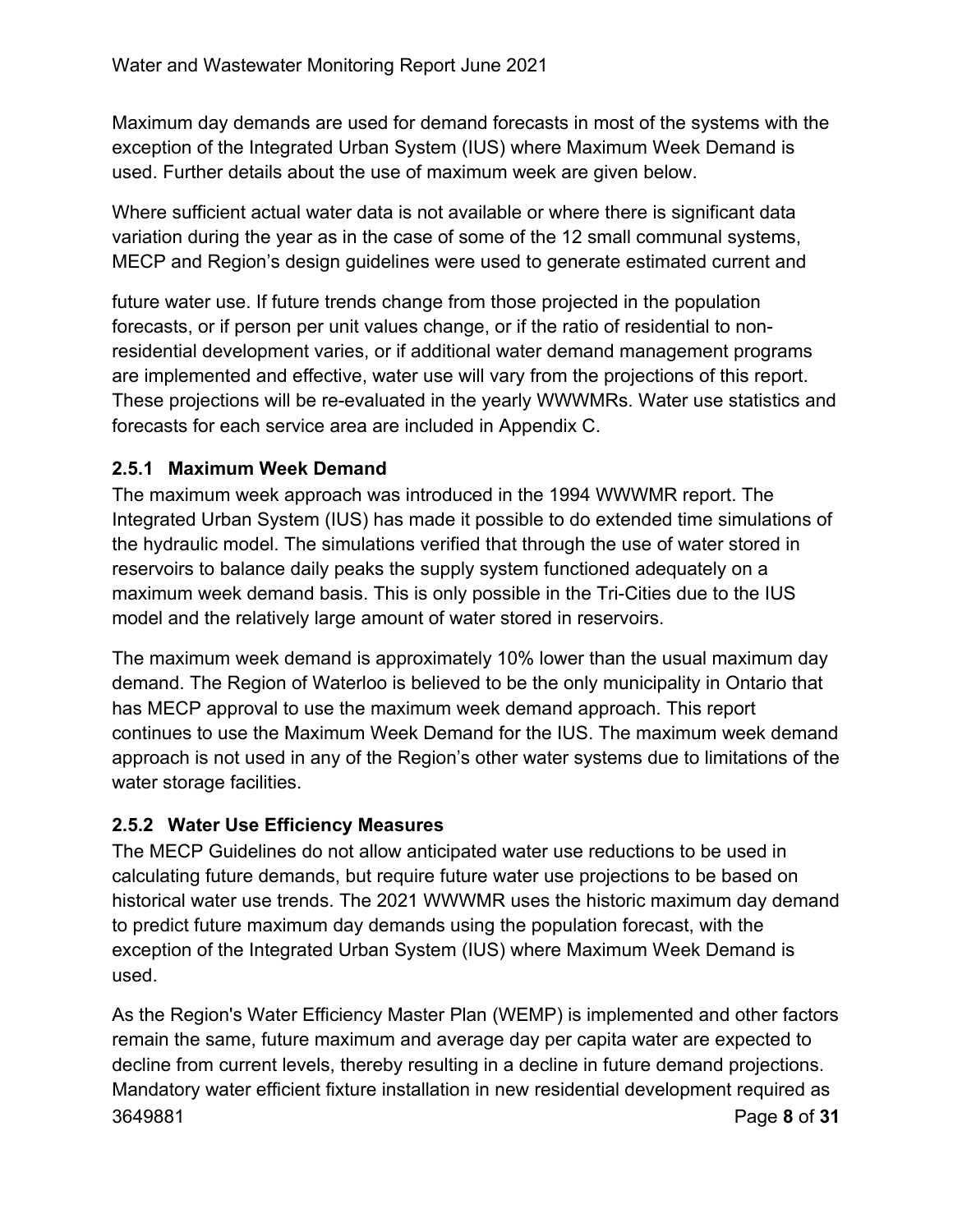of 1996 by the Ontario Building Code also reduced the water needs of future developments.

### **2.5.3 Water Supply Capacity**

An update to the existing Water Supply Master Plan (WSMP) was initiated to address a declining trend in water demands experienced in recent years, to address new constraints on groundwater usage arising from the provincial Clean Water Act and the outcome of recent studies triggered by this new legislation.

The updated WSMP addresses the needs for water supply arising from future development, and supports extending the life of the existing systems and operating them in the most efficient manner, reducing the operational costs and the potential impacts on the environment. Findings and recommendations from the master plan have been incorporated into the 2021 WWWMR.

For the IUS, the updated WSMP has changed the way that the capacity of the system is described. The Sustainable Average System Capacity describes the rate of water that can be constantly taken year-round from the various sources without negatively impacting the long-term supply. The Maximum System Capacity describes the rate of water that can be taken under short-term or peaking conditions, usually limited to number of days per year.

### **2.6 Wastewater Flows**

Annual Average Day Wastewater Flow is normally used to determine requirements for wastewater treatment facilities. Wastewater statistics and forecasts by service area are included in Appendix B.

Historically, the available capacity at each wastewater treatment plant was determined by using the adjusted per capita flows multiplied by the projected population. Adjusted per capita flows are determined for each plant according to the methodology of the MECP described above and are then statistically adjusted to the 85 % confidence level (identified as "85 % flow" or "Adjusted Flow"). The Adjusted Flow is an adjusted average flow, which corresponds to a flow with an 85 % probability of not being exceeded. This methodology accounts for seasonal variations in flow, generally caused by rainfall and snow thawing, and protects against over-committing flows at the treatment plants. Adjusted flows continue to be used to evaluate the impact of seasonal variations at the WWTPs, especially in systems showing elevated seasonal impacts.

Consistent with the 2020 WWWMR, the unadjusted five-year average was used for development planning and approvals. Both the average flow and the adjusted average flow are shown on the charts in Appendix B, but remaining capacity at each plant has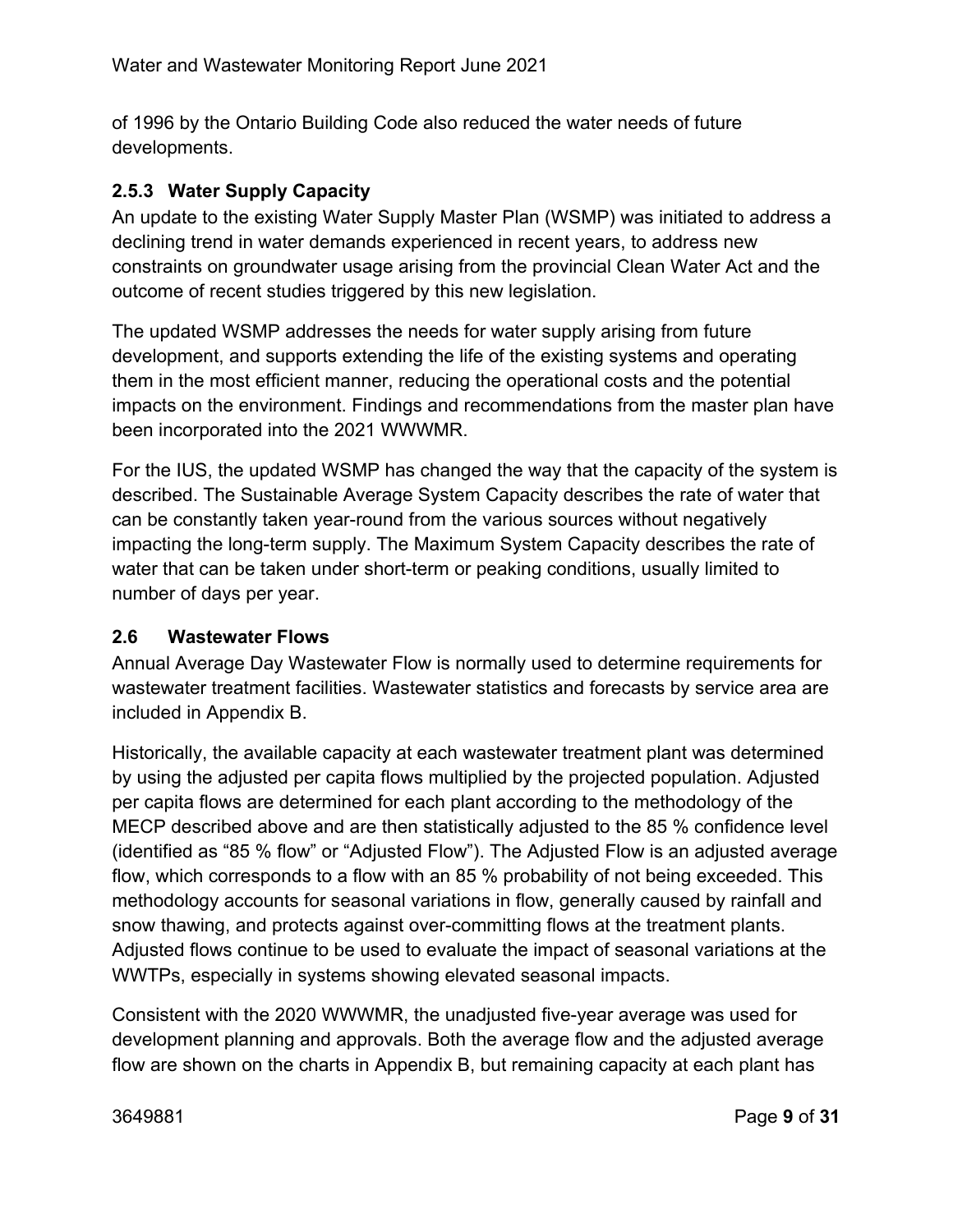been determined by using the unadjusted average flow, as outlined in the MECP guidelines.

Intrinsic to the per capita flow is a number of contributing factors above and beyond the simple residential usage. These additional factors include; inflow and infiltration (I&I), Industrial Commercial and Institutional (ICI) flows, and flows from developments that are not currently explicitly tracked (site plans). It is assumed that the ratio of residential population to employment (equivalent population) remains consistent in each service area from year to year.

In addition, if additional water conservation and I&I corrective programs are implemented and effective, wastewater flow projections will vary from the projections of this report. These projections will be evaluated in the yearly WWWMRs.

### **2.7 Wastewater Treatment Capacity**

Wastewater treatment plant capacities are generally based on the MECP Certificates of Approval (C of A). These are usually identical to the rated hydraulic capacity. In recent years, the characteristics of the influent loading at some of the wastewater treatment plants have been higher than the design parameters for the plant. The higher loading influent is typically associated with industrial processes, many of which are subject to surcharge agreements. While the treatment plant's hydraulic capacity may show that there is available capacity for growth, the nature of the influent may result in reduced treatment effectiveness. The approval of growth, specifically industrial related, will be reviewed on a case-by-case basis in order to ensure that the influent characteristics are aligned with the design parameters for each plant.

### **3.0 Service Area Assessments**

### **3.1 Water Systems**

### **3.1.1 Integrated Urban System (IUS)**

| <b>Item</b>                                    | <b>Amount</b>                           |
|------------------------------------------------|-----------------------------------------|
| <b>IUS Sustainable Average System Capacity</b> | 193,000 $(m^3/d)$                       |
| <b>IUS Maximum System Capacity</b>             | $250,000$ (m <sup>3</sup> /d)           |
| Max Week Projected Demand                      | 168,732 (m <sup>3</sup> /d)             |
| Commitments                                    | 22,318 $(m^3/d)$                        |
| <b>Remaining Capacity</b>                      | $\overline{58,950}$ (m <sup>3</sup> /d) |

3649881 Page **10** of **31** The water supply systems servicing the communities of Cambridge (including Brown's Subdivision in the Township of North Dumfries), Kitchener, Waterloo (including the village of St. Agatha in Wilmot Township), Elmira and St. Jacobs are treated as a single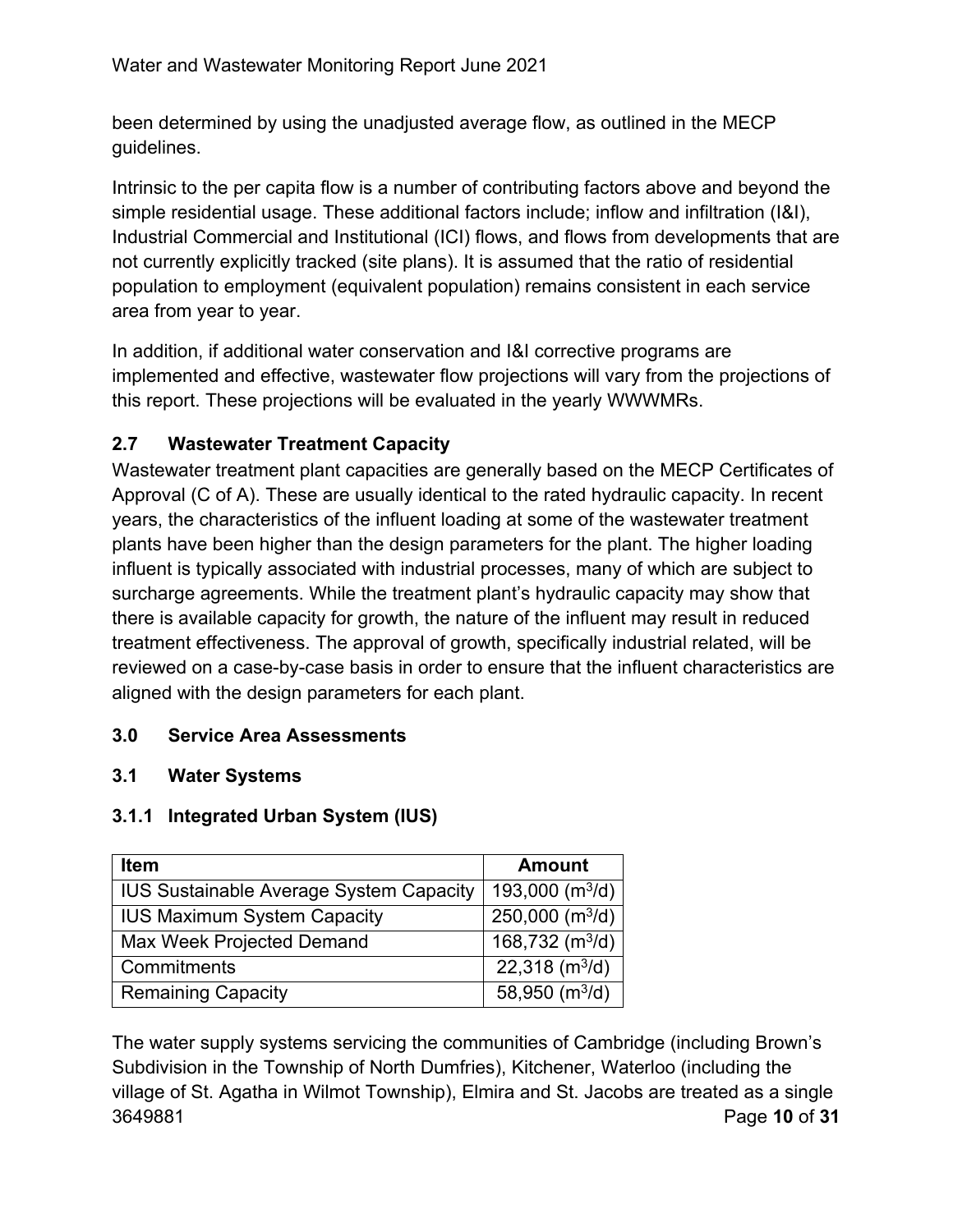system as there are permanent interconnections of the water systems servicing these communities. The inter-connections improve the capability of distributing water between the five communities.

Measured average day flow for 2020 was 138,988  $m^3/d$ , an increase of approximately 2% from 2019. Maximum week water use in 2020 for the IUS is reported as 179,724 m<sup>3</sup>/d, which is an increase of approximately 16% from maximum week use in 2019. Consumption in 2020 was slightly above the 5-year average. The peaking factor between average day and maximum week in 2020 was 1.29. The 5-year average for maximum week projected demand is  $1,183,182$  m<sup>3</sup>/d. Maximum week water use is largely dependent on weather conditions. Dry conditions can cause much higher than average maximum week water consumption and wetter than usual conditions can cause a significant drop in water use during the peak usage period (i.e. late spring/early summer) and result in much lower than average maximum week consumption. In 2020, some prolonged dry periods during the summer months resulted in a higher than average peak factor and maximum week demand.

Using the five-year average maximum week per capita demand of 0.3178  $\mathrm{m}^3$ /c/d there is capacity to service approximately 185,000 additional people in the IUS as of December 31, 2020.

The current commitment in draft approved plans, as well as registered plans with unbuilt units, or units with a building permit issued but not yet assumed to be occupied is 70,224 people. A summary of these commitments can be found in Appendix D.

The Region completed an update to the Water Supply Master Plan in 2015 that identifies the demands and anticipated requirements for additional water supply sources. Recommendations in this master plan have been incorporated in this **WWWMR** 

## **3.1.2 Baden - New Hamburg Water System**

| <b>Item</b>                              | <b>Amount</b>                |
|------------------------------------------|------------------------------|
| <b>Baden New Hamburg System Capacity</b> | $12,614$ (m <sup>3</sup> /d) |
| Max Day Projected Demand                 | $5,253$ (m <sup>3</sup> /d)  |
| Commitments                              | 30 ( $m^3/d$ )               |
| <b>Remaining Capacity</b>                | 7,331 $(m^3/d)$              |

The present water supply capacity for Baden - New Hamburg is  $12,614$  m<sup>3</sup>/d as shown in the most recent Master Plan (2011). This capacity includes  $3,542 \text{ m}^3$ /d from NH3 in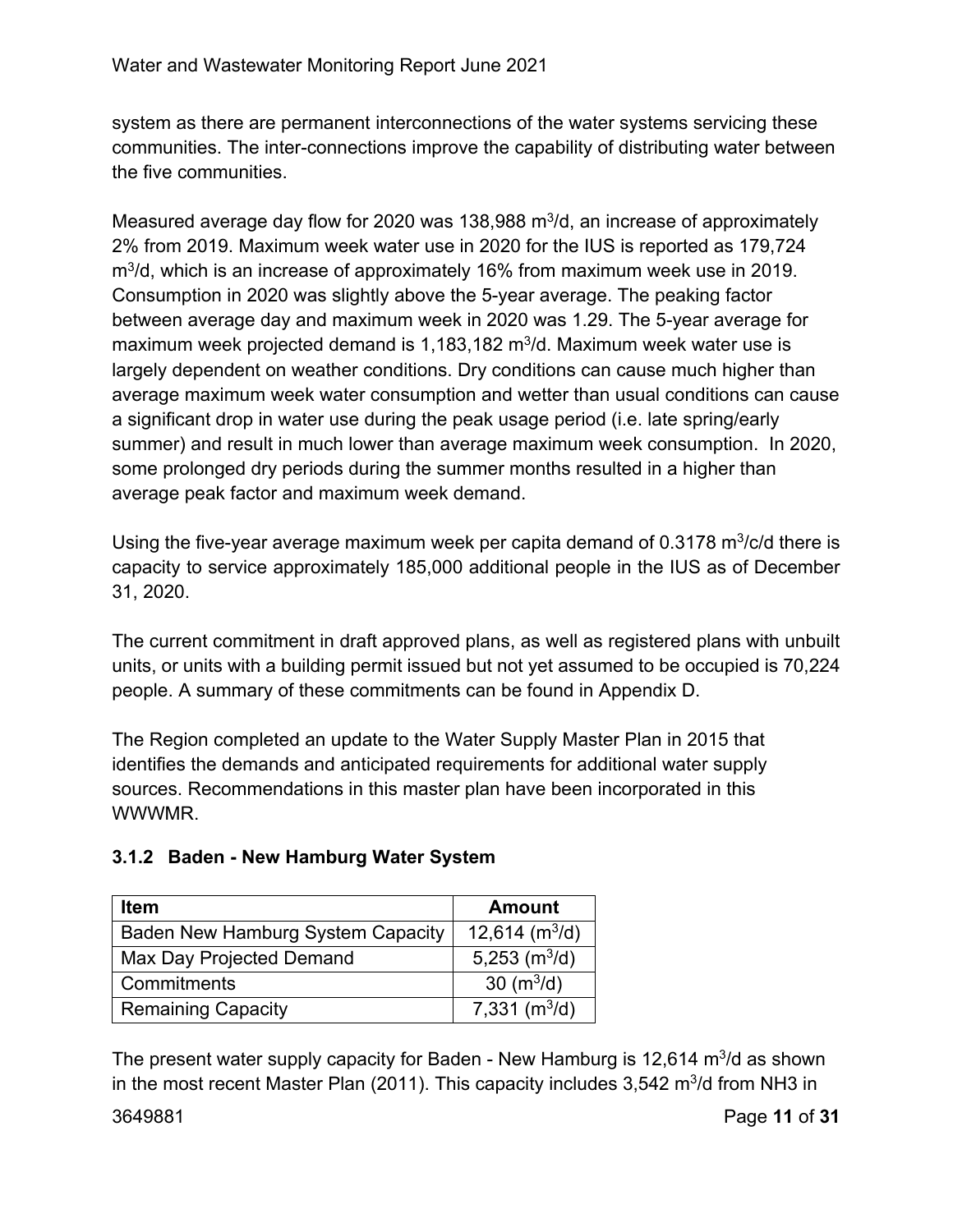New Hamburg, and 9,072 m<sup>3</sup>/d that can be transferred to Baden and New Hamburg from wells K50 and K51, which also supply the IUS. Maximum Day water demand in 2020 was measured at 5,804  $m^3/d$  which is up 5% from 2019. The five-year average max day projected demand is  $5,255 \text{ m}^3/\text{d}$ .

Using the five-year average max day per capita demand of 0.3565 m $3/c/d$ , there is capacity to service approximately 20,600 additional people in Baden-New Hamburg water system as of December 31, 2020.

### **3.1.3 Ayr Water System**

| <b>Item</b>                | <b>Amount</b>   |
|----------------------------|-----------------|
| <b>Ayr System Capacity</b> | 5,530 $(m^3/d)$ |
| Max Day Projected Demand   | 3,248 $(m^3/d)$ |
| Commitments                | 2,133 $(m^3/d)$ |
| <b>Remaining Capacity</b>  | 150 $(m^3/d)$   |

The firm capacity rating of the Ayr Water System is  $5,530$  m $\frac{3}{d}$ . The 2020 Maximum Day water use in Ayr was recorded at 2,895 m<sup>3</sup>/d, which is a 6% increase from 2019. The five-year average max day projected demand is  $3,248 \text{ m}^3/\text{d}$ .

Using the five-year average max day per capita demand of  $0.5560 \text{ m}^3/\text{c/d}$ , there is capacity to service approximately 270 additional people in the Ayr Water System as of December 31, 2020. The present firm capacity could service a population of approximately 10,000 people.

The commitments in the Ayr Water System increased significantly in 2020, resulting in a reduction of the available capacity. The low water system capacity is largely a fictional restriction based on the number of recently approved draft plans which is compounded by the high per capita rate in Ayr. In total, there are over 1,200 draft approved units making up the commitments. Historically, the market in Ayr has supported about 50 units/yr, and the forecast predicts about 70 units/yr. At 70 units/yr, the capacity will be realized in 17 years. Realistically the newer units will not be built at the historic high per capita rates, as the investments made in leak detection and reduction are resulting in a declining water per capita rate.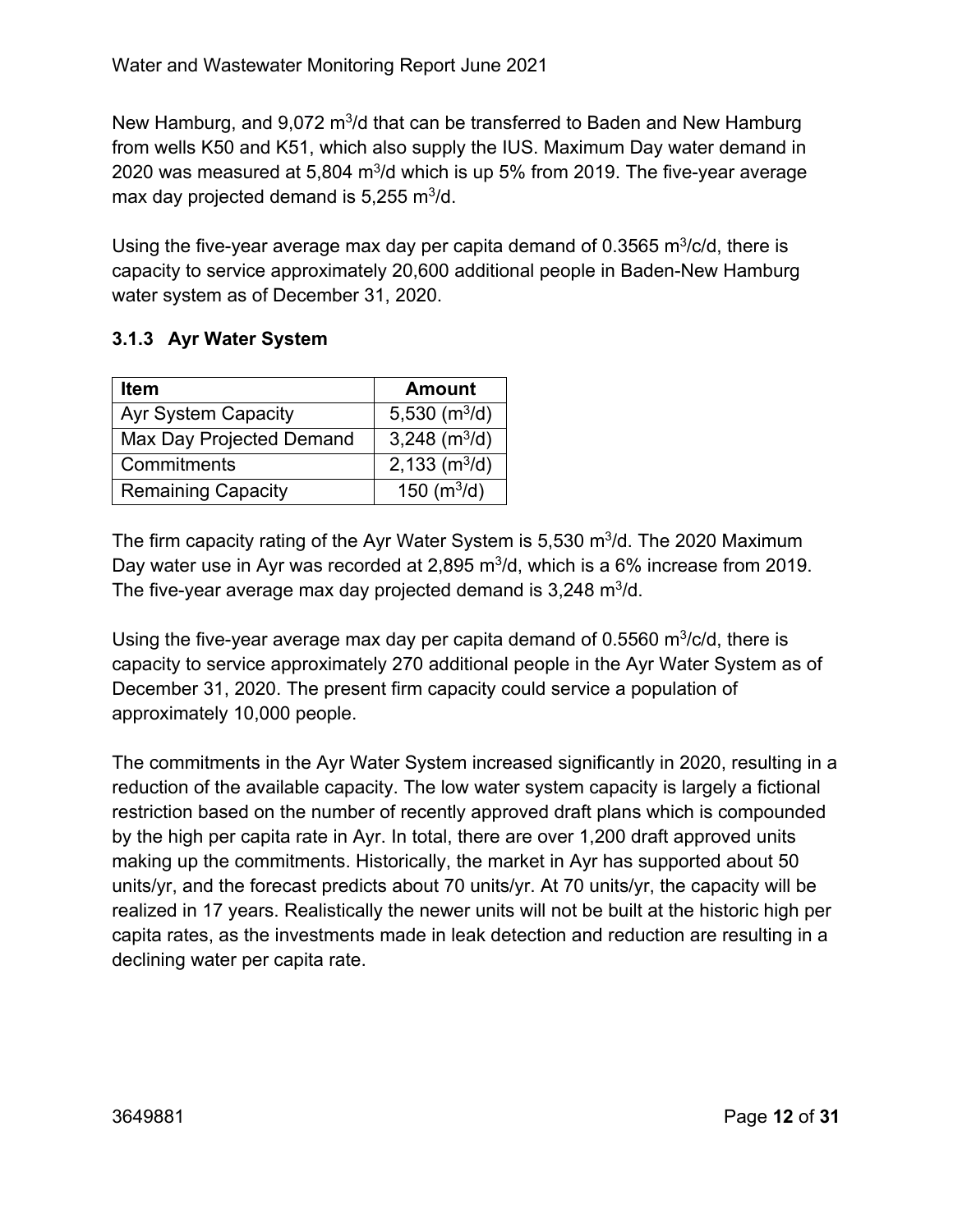### **3.1.4 Wellesley Water System**

| <b>Item</b>                      | <b>Amount</b>               |
|----------------------------------|-----------------------------|
| <b>Wellesley System Capacity</b> | 3,000 $(m^3/d)$             |
| Max Day Projected Demand         | 1,046 $\sqrt{(m^3/d)}$      |
| Commitments                      | 35 ( $m^3/d$ )              |
| <b>Remaining Capacity</b>        | $1,919$ (m <sup>3</sup> /d) |

The water supply system has a firm capacity of  $3,000 \text{ m}^3$ /d. The 2020 Maximum Day demand in Wellesley was measured as  $1,079$  m<sup>3</sup>/d, which is a 6% increase from 2019. The five-year average max day projected demand is  $1,046$  m $3/$ d.

Using the five-year average per max day capita demand of  $0.2882 \text{ m}^3/\text{c/d}$ , there is capacity to service approximately 6,700 additional people in the Wellesley Water System as of December 31, 2020. The present system capacity could service a population of approximately 10,500 people.

### **3.1.5 St. Clements Water System**

| <b>Item</b>                  | <b>Amount</b>               |
|------------------------------|-----------------------------|
| St. Clements System Capacity | $1,770$ (m <sup>3</sup> /d) |
| Max Day Projected Demand     | 482 $(m^3/d)$               |
| Commitments                  | 9 (m <sup>3</sup> /d)       |
| <b>Remaining Capacity</b>    | $1,279$ (m <sup>3</sup> /d) |

The water treatment plant has a firm capacity of 1,770  $m^3/d$ . The 2020 Maximum Day Demand in St. Clements was measured as 567  $m^3/d$ , which is up approximately 4% from 2019. The five-year average max day projected demand is 482  $m^3/d$ .

Using the five-year average per max per capita demand of  $0.3830 \text{ m}^3/\text{c/d}$ , there is capacity to service approximately 3,300 additional people in the St. Clements Water System as of December 31, 2020. The present system capacity could service a population of approximately 4,600 people.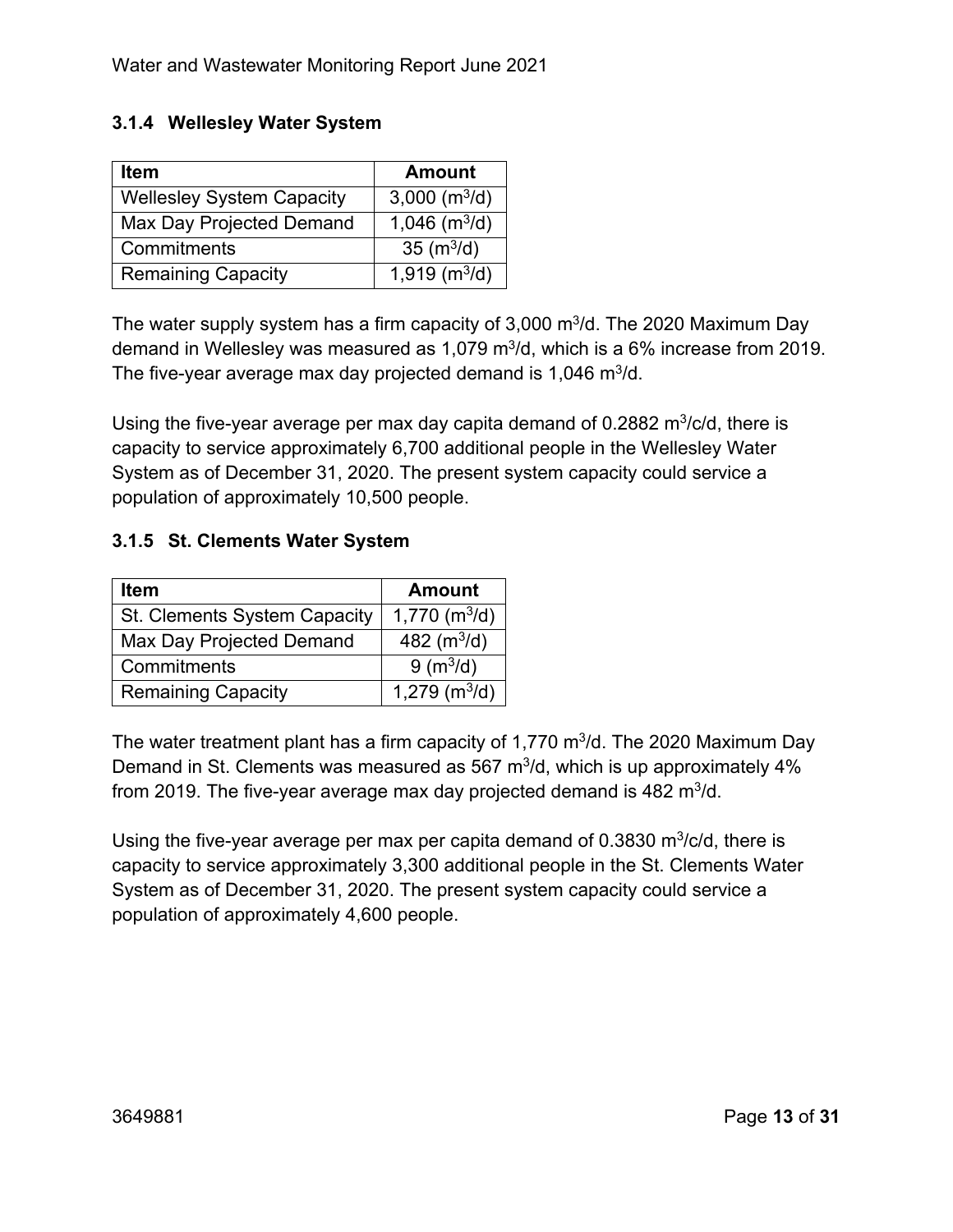### **3.2 Wastewater**

| em                            | <b>Amount</b>               |  |
|-------------------------------|-----------------------------|--|
| <b>KWWTP Rated Capacity</b>   | 122,700 (m <sup>3</sup> /d) |  |
| <b>Average Projected Flow</b> | 69,320 $(m^3/d)$            |  |
| Commitments                   | 10,628 $(m^3/d)$            |  |
| <b>Remaining Capacity</b>     | 42,752 ( $m^3/d$ )          |  |

### **3.2.1 Kitchener Wastewater Treatment Plant (KWWTP)**

The KWWTP has a rated capacity of 122,700 m<sup>3</sup>/d. Average flow in 2020 was recorded at 65,604 m<sup>3</sup>/d which is a decrease of 4% from 2019. The five year Average Projected Flow is  $69,320 \text{ m}^3/\text{d}$ .

Using the five year average flow per capita flow of 0.2660  $m^3/c/d$ , there is capacity to service approximately 161,000 additional people in the Kitchener Wastewater Service Area as of December 31, 2020. The present system capacity could service a population of approximately 461,000 people.

### **3.2.2 Waterloo Wastewater Treatment Plant (WWWTP)**

| tem                           | <b>Amount</b>               |
|-------------------------------|-----------------------------|
| <b>WWWTP Rated Capacity</b>   | 57,500 $(m^3/d)$            |
| <b>Average Projected Flow</b> | 39,256 $(m^3/d)$            |
| Commitments                   | $2,302$ (m <sup>3</sup> /d) |
| <b>Remaining Capacity</b>     | 15,942 $(m^3/d)$            |

The WWWTP Certificate of Approval (CofA) has a maximum hydraulic capacity of 72,730 m<sup>3</sup>/d. However, the installed treatment capacity of the plant is 57,500 m<sup>3</sup>/d. Flow during 2020 at the WWWTP was recorded at  $38,242 \text{ m}^3/\text{d}$ , which is down 3% from 2019. The five year Average Projected Flow is 39,256 m<sup>3</sup>/d.

Using the five-year average per capita flow of 0.2766  $m^3/c/d$ , there is capacity to service approximately 58,000 additional people in the Waterloo Wastewater Service Area as of December 31, 2020. The expected rated capacity of 57,500 m<sup>3</sup>/d could service a population of approximately 208,000 people.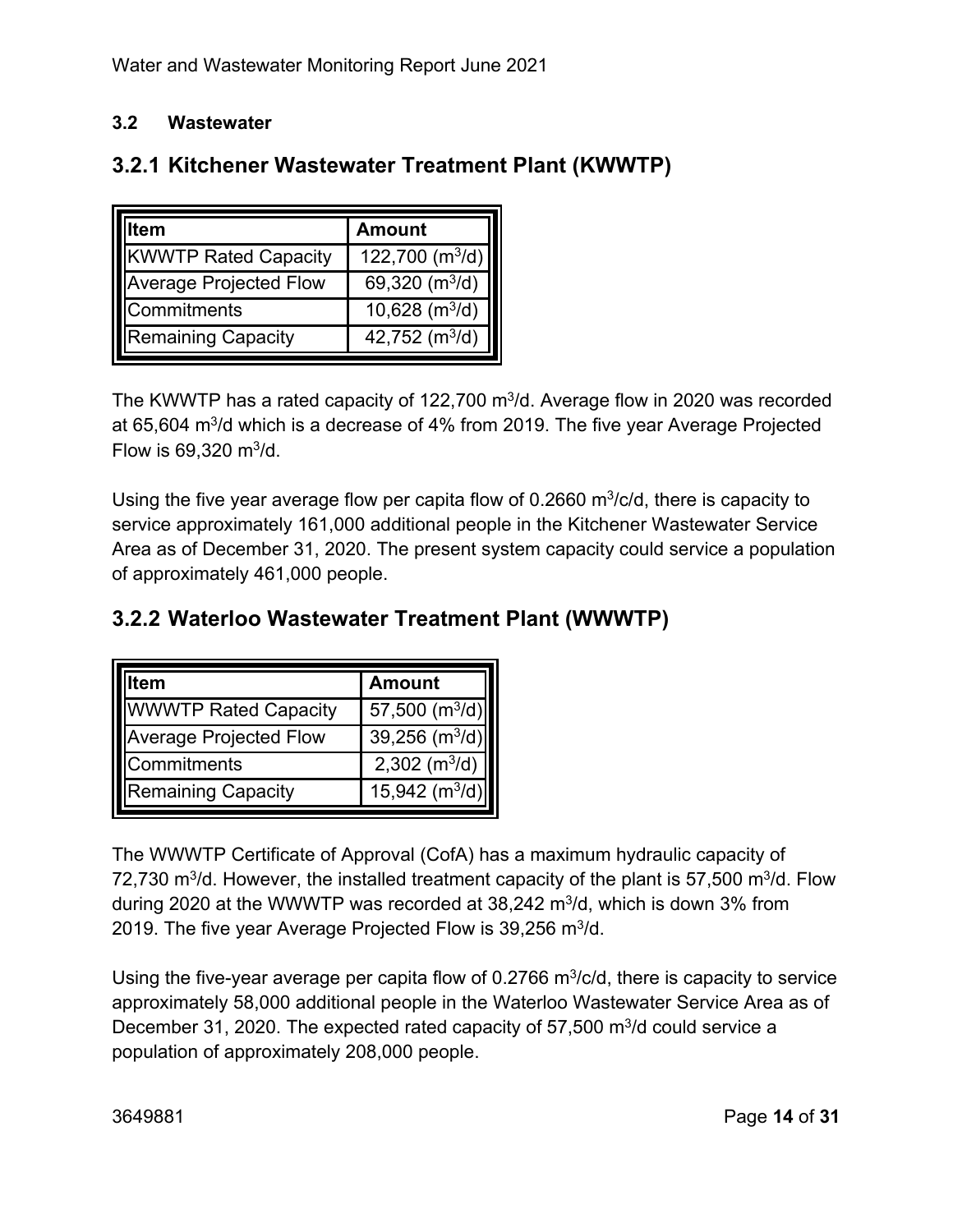The projected flows plus committed flows at the Waterloo WWTP is approximately 75% of the rated capacity of the plant. Background work has been initiated through the Wastewater Master Plan to confirm the timing of a future expansion. Timing of the plant capacity expansion will be planned to accommodate projected flows.

Flows at this plant have also shown unusual variation over the last few years. The City of Waterloo has undertaken a study to identify areas of excessive I & I. The City is progressing with investigations in the high priority areas.

|                               | <b>Amount</b>                |
|-------------------------------|------------------------------|
| <b>GWWTP Rated Capacity</b>   | 56,800 (m <sup>3</sup> /d)   |
| <b>Average Projected Flow</b> | $29,229$ (m <sup>3</sup> /d) |
| Commitments                   | 3,218 $(m^3/d)$              |
| <b>Remaining Capacity</b>     | $24,352$ (m <sup>3</sup> /d  |

### **3.2.3 Galt Wastewater Treatment Plant (GWWTP)**

The rated capacity of the GWWTP is 56,800  $m^3/d$ . Flow at the GWWTP was recorded at 27,124 m3/d in 2020 which is down 4% from 2019. The five-year Average Projected Flow is  $29,229 \text{ m}^3/\text{d}$ .

Using the five-year average per capita flow of 0.3331  $m^3/c/d$ , there is capacity to service approximately 73,000 additional people in the Galt Wastewater Service Area as of December 31, 2020. The present rated capacity could service a population of approximately 171,000 people.

Flow from Industrial Road Service Area (IRSA) which is high in organic loading had previously been directed to the Preston Wastewater Treatment Plant. Diversion of the IRSA flow from Preston to Galt has been completed and all of the flow from the IRSA has been redirected to Galt. Observations at the Galt WWTP have been undertaken to assess the impact this diversion has at the operations at the plant. It has been confirmed that the plant can accommodate the flows and loading from the IRSA and no reduction in rated capacity will be necessary at Galt.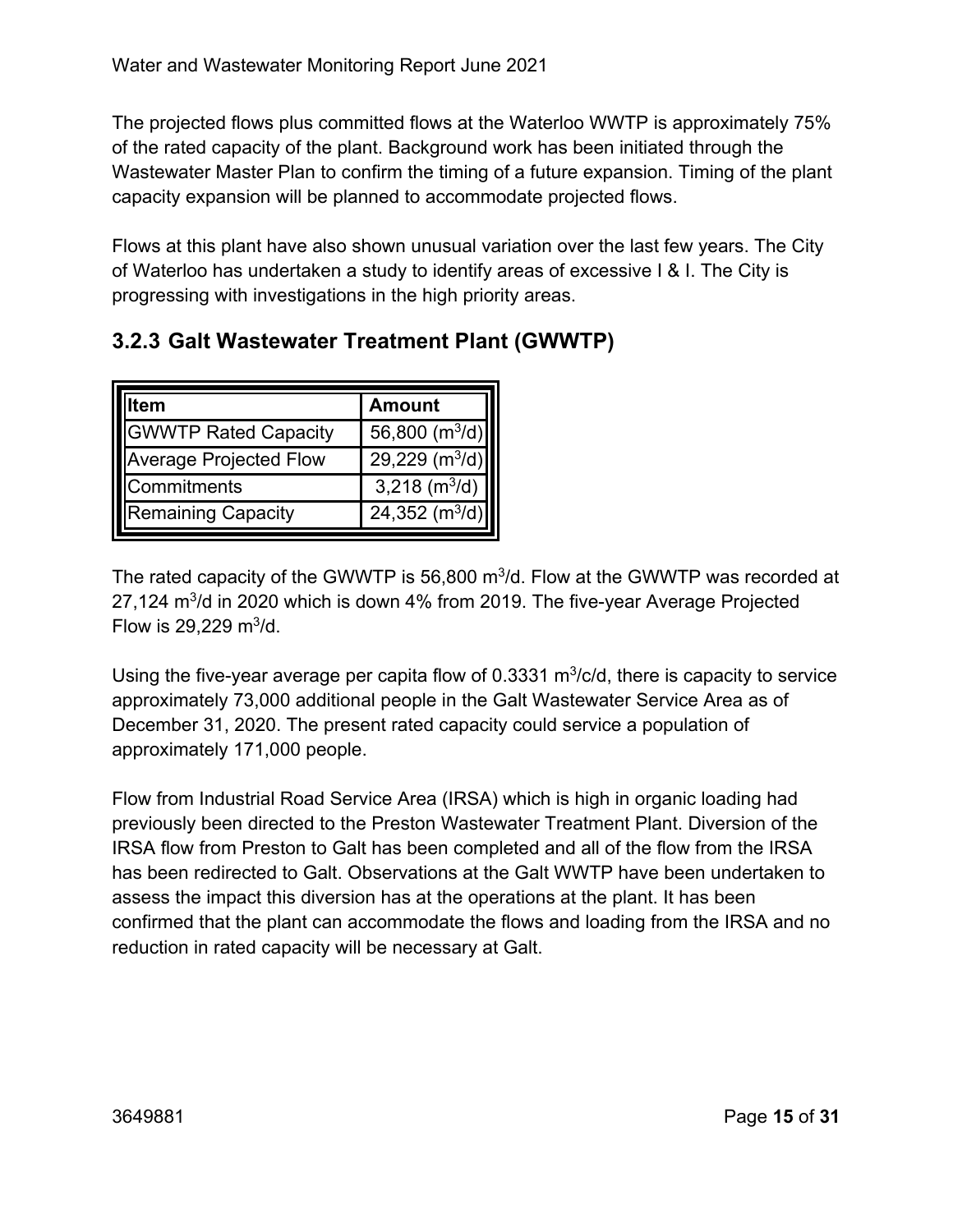| 3.2.4 Preston Wastewater Treatment Plant (PWWTP) |  |  |
|--------------------------------------------------|--|--|
|--------------------------------------------------|--|--|

| lem                           | <b>Amount</b>               |
|-------------------------------|-----------------------------|
| <b>PWWTP Rated Capacity</b>   | 16,820 $(m^3/d)$            |
| <b>Average Projected Flow</b> | $9,755$ (m <sup>3</sup> /d) |
| Commitments*                  | $2,522 \, (m^3/d)$          |
| <b>Remaining Capacity</b>     | 4,542 $(m^3/d)$             |

 $*$ Includes 744 m $3$ /d for Boxwood

The Preston WWTP has a rated capacity of 16,820  $m^3/d$ . Beginning in the summer of 2009, the effluent from the Industrial Road Service Area (IRSA) has been gradually diverted from Preston WWTP to Galt WWTP, as recommended in the 2007 Wastewater Master Plan. At year-end 2011, the diversion was completed and all of the effluent from the IRSA is being diverted to Galt.

Flow in 2020 at the PWWTP was recorded at 9,005  $\mathrm{m}^3$ /d which is down 4% from 2019 flows. The five-year Average Projected Flow is  $9,755$  m<sup>3</sup>/d.

In the 2011 WWWMR, wastewater capacity was reserved for the Boxwood Industrial Subdivision in the Preston Wastewater Service Area in the amount of 1,860 m<sup>3</sup>/d. Occupancy of the Boxwood Subdivision has been steadily increasing since 2014 and approximately 60 % of the developable area has been occupied for at least a year at the end of 2020. Therefore, the reserve capacity has been reduced to 40 % of the original amount, and a reserve of 744  $\mathrm{m}^3$ /d will remain to accommodate the remaining lot development. In future years, the reserved capacity will be further reduced proportionally based on the development activity.

Using the five-year average per capita flow of  $0.4030 \text{ m}^3$ /c/d, there is capacity to service approximately 11,300 additional people in the Preston Wastewater Service Area as of December 31, 2020. The present rated capacity could service a population of approximately 41,000 people.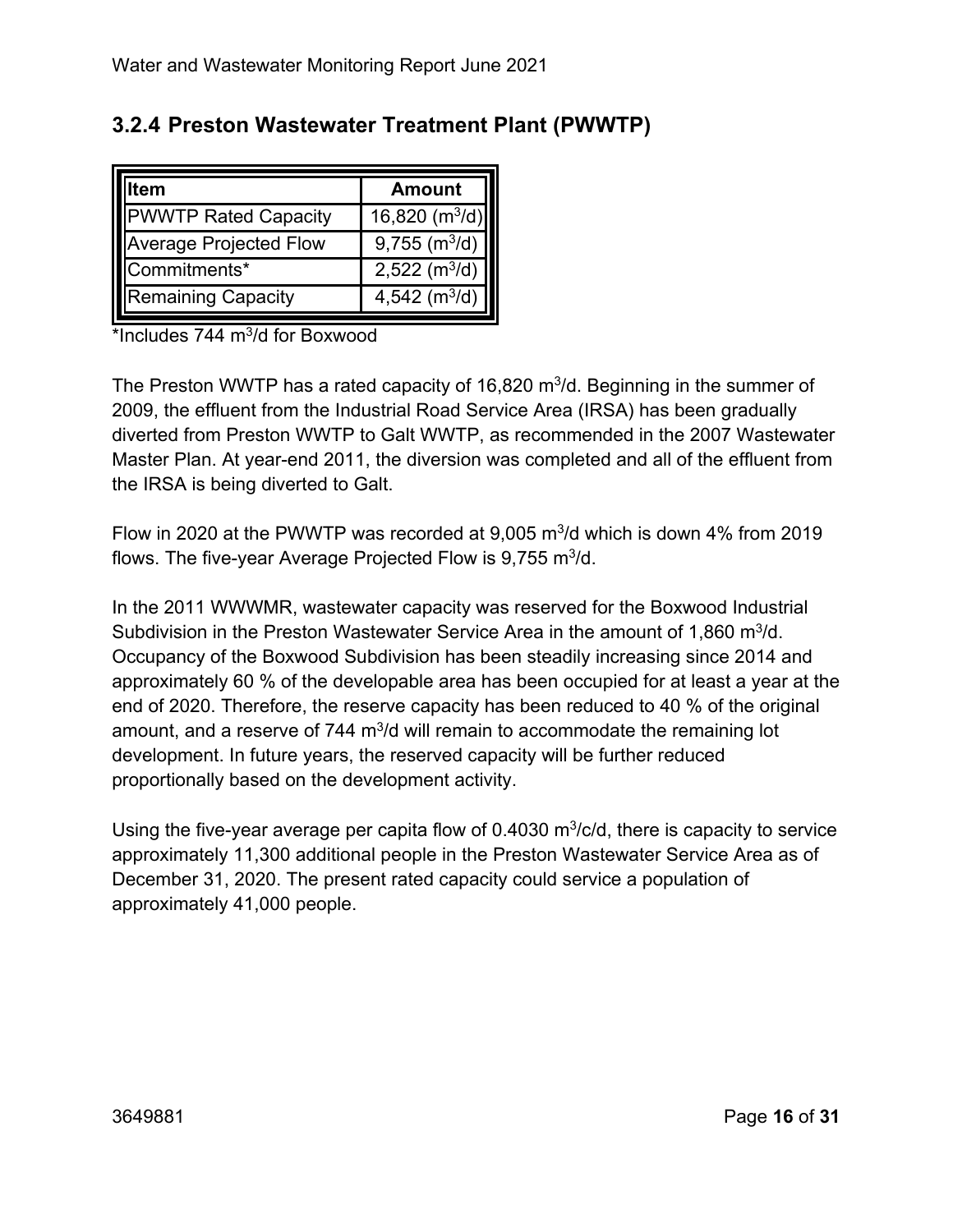| 3.2.5 Hespeler Wastewater Treatment Plant (HWWTP) |
|---------------------------------------------------|
|---------------------------------------------------|

| tem                           | <b>Amount</b>               |
|-------------------------------|-----------------------------|
| <b>HWWTP Rated Capacity</b>   | $9,320$ (m <sup>3</sup> /d) |
| <b>Average Projected Flow</b> | 6,396 $(m^3/d)$             |
| Commitments                   | 482 $(m^3/d)$               |
| <b>Remaining Capacity</b>     | 2,442 ( $m^3/d$ )           |

The HWWTP has a rated capacity of  $9,320 \text{ m}^3$ /d. Flow at the HWWTP was recorded at 6,077 m3/d for 2020, which is down about 3% from 2019. The 5-year Average Projected Flow is  $6,396$  m<sup>3</sup>/d.

Using the five-year average per capita flow of 0.2463  $m^3/c/d$ , there is capacity to service approximately 9,900 additional people in the Hespeler Wastewater Service Area as of December 31, 2020. The present rated capacity of  $9,320 \text{ m}^3$  could service a population of approximately 38,000 people.

|                               | <b>Amount</b>               |
|-------------------------------|-----------------------------|
| <b>EWWTP Rated Capacity</b>   | 7,800 (m <sup>3</sup> /d)   |
| <b>Average Projected Flow</b> | 4,069 $(m^3/d)$             |
| Commitments                   | $1,830$ (m <sup>3</sup> /d) |
| <b>Remaining Capacity</b>     | 1,901 $(m^3/d)$             |

### **3.2.6 Elmira Wastewater Treatment Plant (EWWTP)**

The EWWTP has a rated capacity of 7,800  $\text{m}^3$ /d of which 186  $\text{m}^3$ /d of capacity is allocated to Crompton (formerly Uniroyal). However, as the flow reports received from OCWA include the Crompton flows, the effective capacity of the plant is reported as  $7,800 \text{ m}^3/\text{d}$ .

Flows in 2020 at the EWWTP were recorded at 3,619  $\mathrm{m}^3$ /d which is down approximately 2% from 2019. The five-year Average Projected Flow is 4,069 m<sup>3</sup>/d.

Using the five-year average per capita flow of 0.3589  $m^3/c/d$ , there is capacity to service approximately 5,300 additional people in the Elmira Wastewater Service Area as of December 31, 2020. The present rated capacity of 7,800  $\mathrm{m}^3$ /d could service a population of approximately 21,800 people.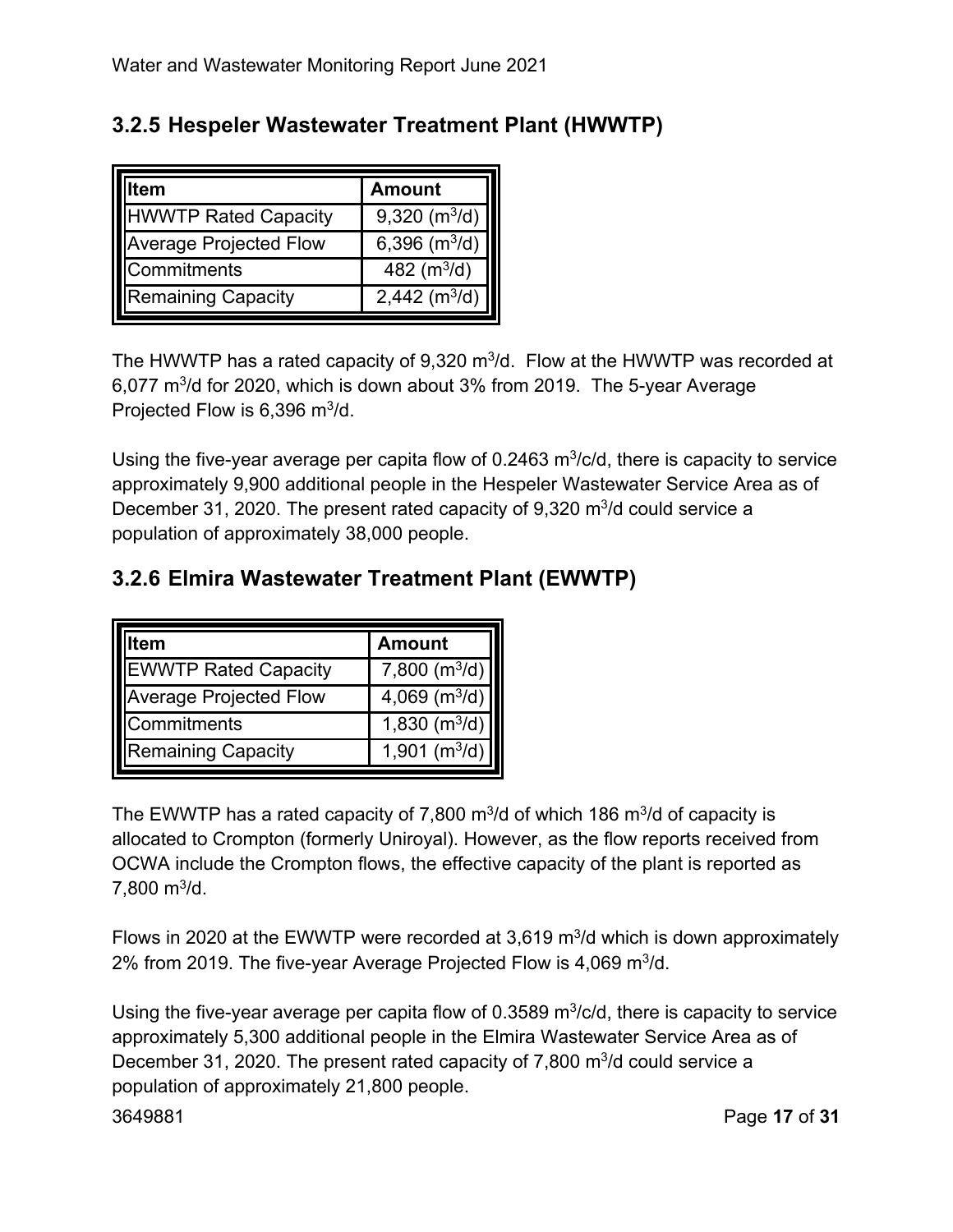Inflow and Infiltration are one of the causes of the unusual flow variations and high wastewater per-capita flows at this plant. Despite an I&I reduction program undertaken between 1998 and 2008, total wastewater flows are still seasonally impacted by rainfall and snow thawing. The high flow variation at the plant indicates that I&I continue to be a problem in several areas in Elmira.

The Region completed the Elmira and St. Jacobs Wastewater Treatment Master Plan in 2012. The master plan indicated that expansion of this plant will be not required until 2031, and that the Township of Woolwich should continue to address the elevated impacts of I&I at the plant.

| em                            | <b>Amount</b>     |
|-------------------------------|-------------------|
| <b>SJWWTP Rated Capacity</b>  | 1,450 ( $m^3/d$ ) |
| <b>Average Projected Flow</b> | 914 $(m^3/d)$     |
| <b>ICommitments</b>           | 324 $(m^3/d)$     |
| Remaining Capacity            | 212 $(m^3/d)$     |

### **3.2.7 St. Jacobs Wastewater Treatment Plant (SJWWTP)**

The hydraulic capacity of the SJWWTP is 1,450  $m<sup>3</sup>/d$ . Flows in 2020 were recorded at 849 m<sup>3</sup>/d which is down approximately 6% from 2019. The five-year Average Projected Flow is 914  $m^3/d$ .

Similar to Elmira, total wastewater flows in St. Jacobs are still seasonally impacted by rainfall and snow thawing. The high flow variation at the plant indicates that I&I continue to be a problem in several areas in St. Jacobs. Background work has been initiated through the current Wastewater Treatment Master Plan to confirm the timing of a future expansion and/or alternative options.

Using the five-year average per capita flow of 0.4618  $m^3/c/d$ , there is capacity to service approximately 460 additional people in the St. Jacobs Wastewater Service Area as of December 31, 2020. The present rated capacity of 1,450  $\mathrm{m}^3$ /d could service a population of approximately 3,200 people.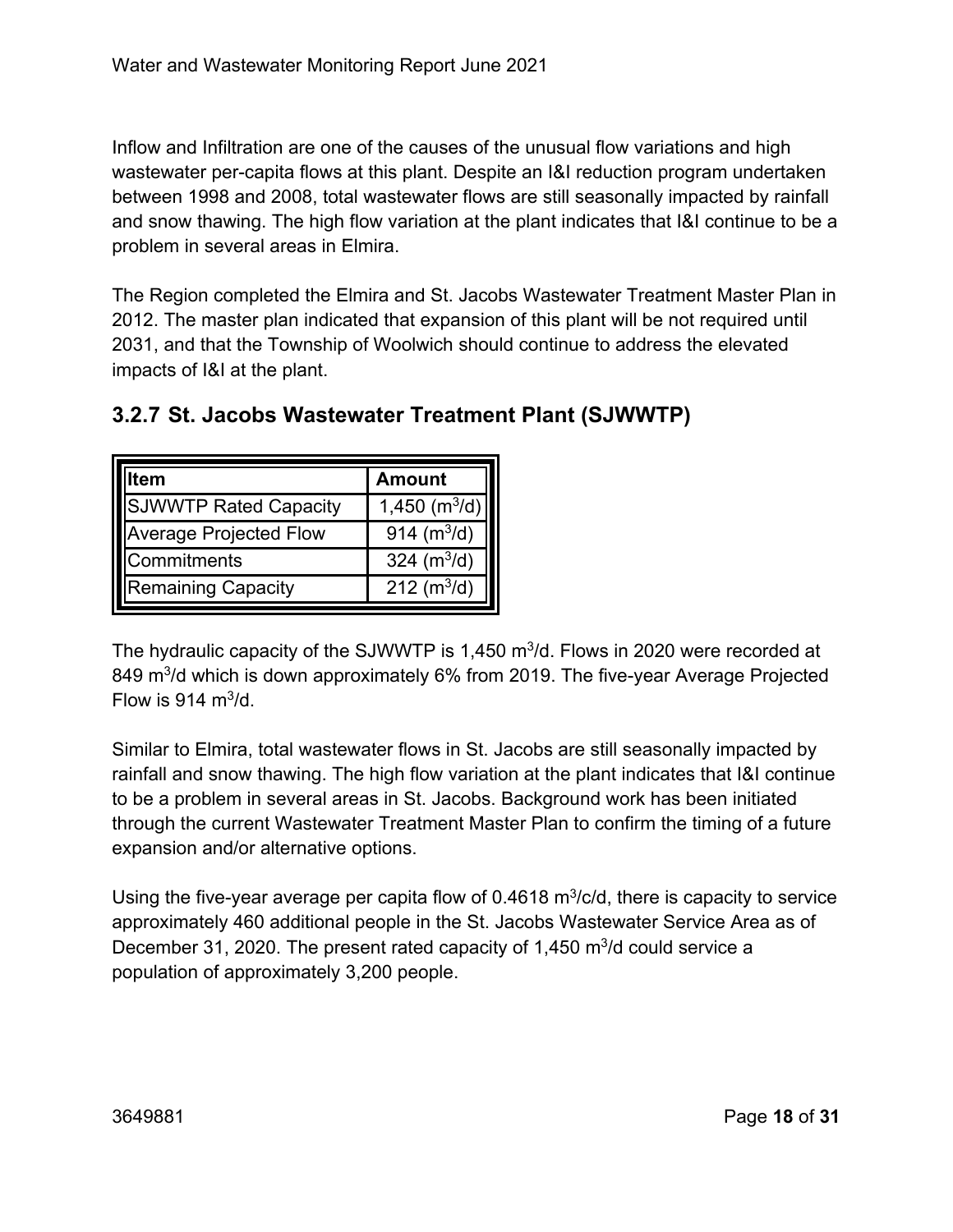| tem                           | <b>Amount</b>               |
|-------------------------------|-----------------------------|
| <b>BNHWWTP Rated Capacity</b> | 6,900 $(m^3/d)$             |
| <b>Average Projected Flow</b> | $4,016$ (m <sup>3</sup> /d) |
| Commitments                   | 23 (m <sup>3</sup> /d)      |
| Remaining Capacity            | $2,861$ (m <sup>3</sup> /d) |

### **3.2.8 Baden/New Hamburg WWTP (BNHWWTP)**

The BNHWWTP has been recently upgraded and the rated operating capacity has been increased from 5,200 m<sup>3</sup>/d to 6,900 m<sup>3</sup>/d. The plant receives flows from Baden and New Hamburg. Flow in 2020 was recorded at  $3.747 \text{ m}^3$  which is down 4% from 2019. The 5-year Average Projected Flow is 4,016 m<sup>3</sup>/d. I & I are the expected causes of varied flows from year to year.

Using the 5-year average per capita flow of 0.2761  $m^3/c/d$ , there is capacity to service approximately 10,400 additional people in the Baden/New Hamburg Wastewater Service Area as of December 31, 2020. The present rated capacity of  $6,900 \text{ m}^3$ /d could service a population of approximately 25,000 people.

### **3.2.9 Ayr Wastewater Treatment Plant (AWWTP)**

| tem                           | <b>Amount</b>   |
|-------------------------------|-----------------|
| <b>AWWTP Rated Capacity</b>   | 3,000 $(m^3/d)$ |
| <b>Average Projected Flow</b> | 1,428 $(m^3/d)$ |
| Commitments                   | 947 $(m^3/d)$   |
| <b>Remaining Capacity</b>     | 624 $(m^3/d)$   |

The AWWTP has a rated capacity of  $3,000 \text{ m}^3$ /d. Historically there was an agreement between the Township of North Dumfries and the Schneider's processing plant in Ayr that grants Schneider's the option of connecting to the municipal wastewater system. A flow of 154 m<sup>3</sup>/d had previously been included in the commitments to AWWTP. However, due to the plant's closure in 2013, this capacity is no longer required and the commitment of 154  $m^3/d$  has been eliminated. Flow at the AWWTP in 2020 was recorded at 1,394  $m^3/d$  which is up about 12% from 2019. The 5-year Average Projected Flow is 1,428 m<sup>3</sup>/d.

3649881 Page **19** of **31** Using the 5-year average per capita flow of 0.2470  $m^3/c/d$ , there is capacity to service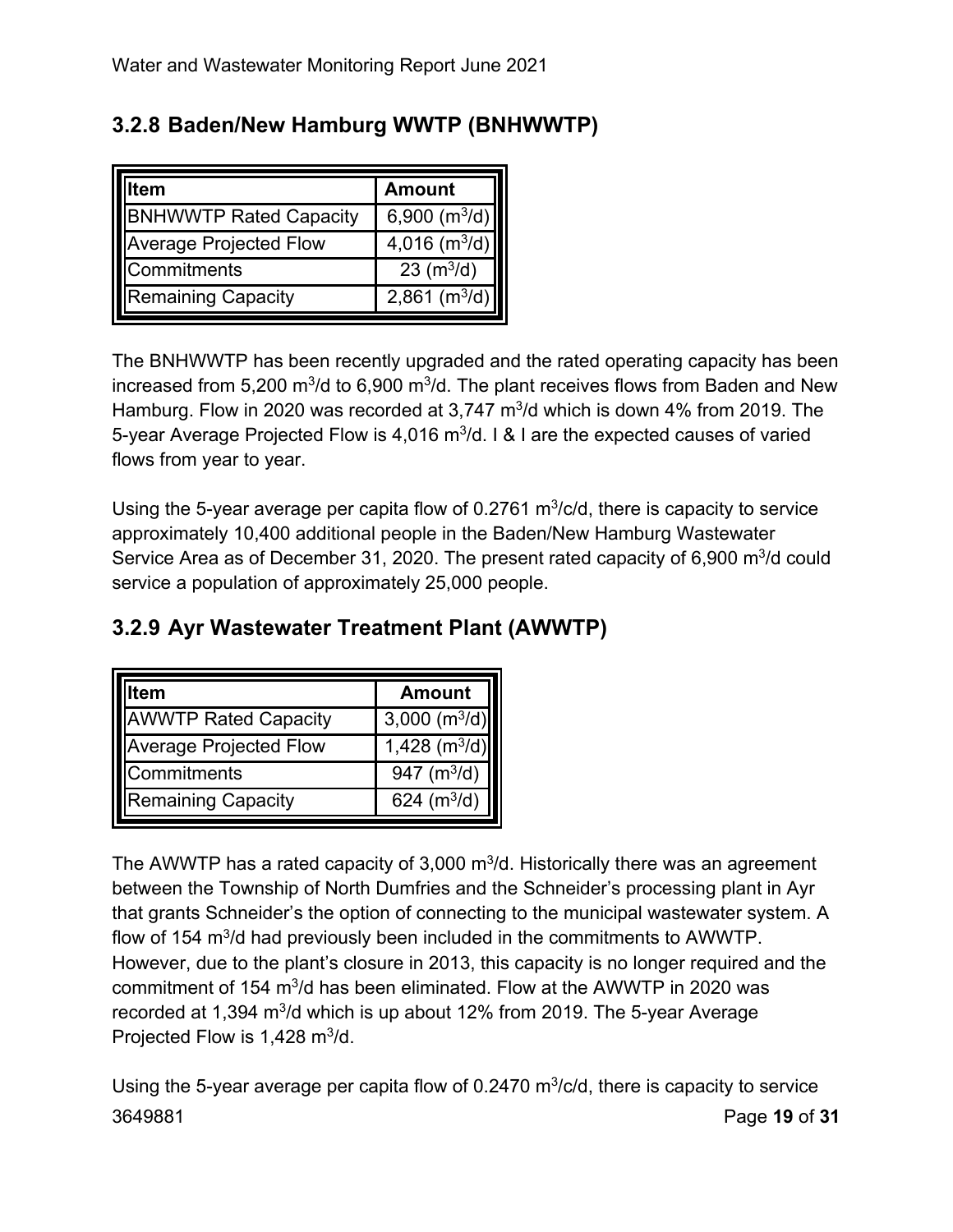approximately 2,500 additional people in the Ayr Wastewater Service Area as of December 31, 2020. The present rated capacity of  $3,000 \text{ m}^3$  could service a population of approximately 12,000 people.

### **3.2.10 Wellesley Wastewater Treatment (WEWWTP)**

| tem                           | <b>Amount</b>   |
|-------------------------------|-----------------|
| <b>WEWWTP Rated Capacity</b>  | 1,100 $(m^3/d)$ |
| <b>Average Projected Flow</b> | 877 $(m^3/d)$   |
| Commitments                   | 29 $(m^3/d)$    |
| Remaining Capacity            | 194 $(m^3/d)$   |

The WEWWTP has a rated capacity of 1,100 m<sup>3</sup>/d. Flow in 2020 at the WEWWTP was measured at 856 m<sup>3</sup>/d which is down 1% from the previous year. The 5-year Average Projected Flow is 877  $m^3/d$ .

The wide fluctuation in flow from year-to-year is a result of a high level of extraneous flows to the plant. Based on previous I&I assessments of the Wellesley system, the remaining I&I contributions are likely from the private side of the properties.

Using the 5-year average per capita flow of 0.2403  $m^3/c/d$ , there is capacity to service approximately 806 additional people in the Wellesley Wastewater Service Area as of December 31, 2020. The present rated capacity of 1,100  $\mathrm{m}^3$ /d could service a population of approximately 4,600 people.

### **3.3 Small Systems**

### **3.3.1 Water**

The 11 small water supply systems owned and operated by the Region are presented in Appendix C. These systems include Branchton Meadows and Roseville in North Dumfries; Linwood and Heidelberg (reported as one system including that portion of Heidelberg in Woolwich) in Wellesley; New Dundee and Foxboro Green in Wilmot; and Conestoga Golf Course, Maryhill, Maryhill Village Heights in Woolwich. In 2011, the community of St. Agatha was connected to the IUS and the wells in St. Agatha were decommissioned. Water supply capacity was adequate to meet the actual maximum demands in all communities supplied by a Regional system in 2020.

3649881 Page **20** of **31** In 2018 the community of West Montrose was connected to the Conestogo Plains system. In 2019, the combined Conestogo Plains and West Montrose system was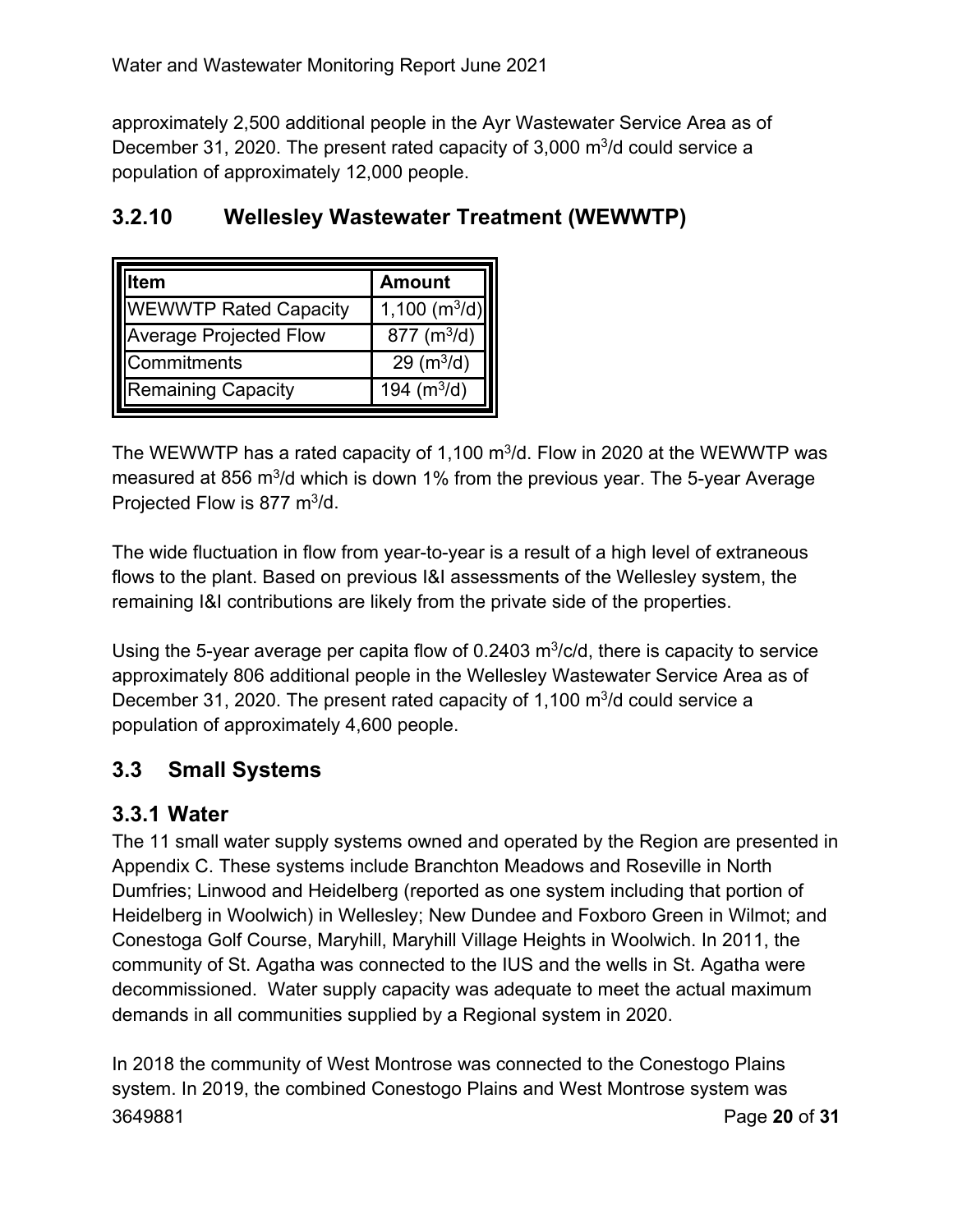connected to the IUS. In late 2020, the Conestogo Golf Course system was also connected to the IUS. In future WWWMRs, these water systems will be included in the reporting for the IUS.

Most of these small systems were designed to only service specific subdivisions in the respective settlement areas and have no additional capacity to service units beyond those subdivisions. Given the complexity of calculating available capacity for the small systems, available system capacity will be evaluated on an individual basis prior to commenting on development applications. Table 2 summarizes the data on small water systems.

### **3.3.2 Wastewater**

Three small wastewater treatment systems are currently operated by the Region of Waterloo. Heidelberg WWTP services the Alt-Heidelberg subdivision, Conestoga Golf Course WWTP which services Phase 2 of the Conestoga Golf Course subdivision, and the Foxboro WWTP servicing the Foxboro Green subdivision. These systems were designed and constructed to service a limited number of units within the specific subdivisions and are generally not capable of servicing any units beyond that predetermined number.

There is one other system in Floradale that currently operates privately with which the Region has an agreement or option to eventually operate. Should the Region assume ownership and operate this system, it will be reported on in the WWWMR.

### **4.0 Summary of Service Area Assessments**

Tables 1 and 2 below summarize the water and wastewater service area assessments included in Appendices B and C. Table 3 summarizes the committed water and wastewater flows and populations.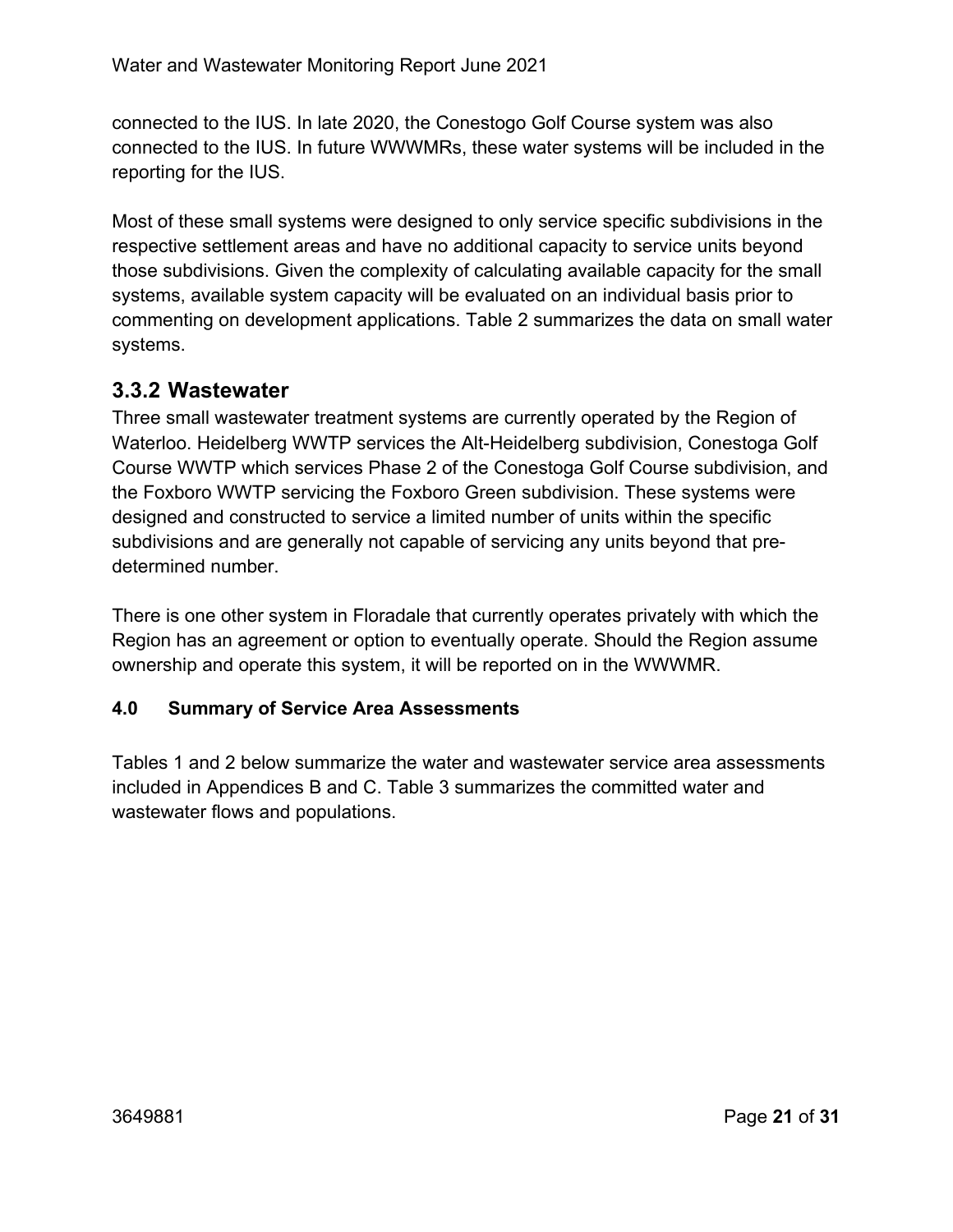2021 SUMMARY TABLES

#### **TABLE 1: REMAINING WATER AND WASTEWATER CAPACITY AS OF DECEMBER 31, 2020**

|  |                                 |                               |                               |                               | $D = A - (B+C)$               |                        | $F = D / E * 1000$ |
|--|---------------------------------|-------------------------------|-------------------------------|-------------------------------|-------------------------------|------------------------|--------------------|
|  |                                 | 2020                          | <b>MAX DAY / WEEK</b>         | <b>COMMITTED</b>              | <b>REMAINING</b>              | <b>MAX DAY / WEEK</b>  | <b>REMAINING</b>   |
|  |                                 | <b>MAX CAPACITY</b>           | <b>PROJECTED FLOW</b>         | <b>FLOW</b>                   | <b>CAPACITY</b>               | <b>FLOWS PER</b>       | <b>CAPACITY</b>    |
|  |                                 | $(1000 \text{ m}^3/\text{d})$ | $(1000 \text{ m}^3/\text{d})$ | $(1000 \text{ m}^3/\text{d})$ | $(1000 \text{ m}^3/\text{d})$ | $CAPITA$ ( $m^3/d/c$ ) | (PEOPLE)           |
|  | I INTEGRATED URBAN WATER SYSTEM | 250.00                        | 168.73                        | 22.32                         | 58.95                         | 0.3178                 | 185,484            |
|  | <b>BADEN-NEW HAMBURG</b>        | 12.61                         | 5.25                          | 0.03                          | 7.33                          | 0.3565                 | 20.562             |
|  | AYR WATER SYSTEM (H)            | 5.53                          | 3.25                          | 2.14                          | 0.14                          | 0.5568                 | 255                |
|  | <b>WELLESLEY</b>                | 3.00                          | 1.05                          | 0.03                          | 1.92                          | 0.2882                 | 6,660              |
|  | <b>ST. CLEMENTS</b>             | 1.77                          | 0.48                          | 0.01                          | 1.28                          | 0.3830                 | 3,341              |

|    |                               |                               |                               |                               | $D = A - (B + C)$             |                        | $F = D / E * 1000$ |
|----|-------------------------------|-------------------------------|-------------------------------|-------------------------------|-------------------------------|------------------------|--------------------|
|    |                               | 2020                          | <b>AVERAGE</b>                | <b>COMMITTED</b>              | <b>REMAINING</b>              | <b>AVERAGE</b>         | <b>REMAINING</b>   |
|    |                               | <b>CAPACITY</b>               | <b>PROJECTED FLOW</b>         | <b>FLOW</b>                   | <b>CAPACITY</b>               | <b>FLOWS PER</b>       | <b>CAPACITY</b>    |
|    |                               | $(1000 \text{ m}^3/\text{d})$ | $(1000 \text{ m}^3/\text{d})$ | $(1000 \text{ m}^3/\text{d})$ | $(1000 \text{ m}^3/\text{d})$ | $CAPITA$ ( $m^3/d/c$ ) | (PEOPLE)           |
|    | <b>KITCHENER WWTP</b>         | 122.70                        | 69.32                         | 10.63                         | 42.75                         | 0.2660                 | 160.695            |
|    | <b>WATERLOO WWTP</b>          | 57.50                         | 39.26                         | 2.30                          | 15.94                         | 0.2766                 | 57,628             |
| ER | <b>GALT WWTP</b>              | 56.80                         | 29.23                         | 3.22                          | 24.35                         | 0.3331                 | 73,108             |
| F  | <b>PRESTON WWTP</b>           | 16.82                         | 9.76                          | 2.52                          | 4.54                          | 0.4030                 | 11.275             |
| ᇟ  | <b>HESPELER WWTP</b>          | 9.32                          | 6.40                          | 0.48                          | 2.44                          | 0.2463                 | 9.914              |
| 5  | <b>ELMIRA WWTP</b>            | 7.80                          | 4.07                          | 1.83                          | 1.90                          | 0.3589                 | 5,298              |
|    | <b>BADEN-NEW HAMBURG WWTP</b> | 6.90                          | 4.02                          | 0.02                          | 2.86                          | 0.2761                 | 10,361             |
|    | <b>AYR WWTP</b>               | 3.00                          | 1.43                          | 0.95                          | 0.62                          | 0.2470                 | 2,528              |
|    | <b>ST. JACOBS WWTP</b>        | 1.45                          | 0.91                          | 0.32                          | 0.21                          | 0.4618                 | 460                |
|    | <b>WELLESLEY WWTP</b>         | 1.10                          | 0.88                          | 0.03                          | 0.19                          | 0.2403                 | 806                |

#### **TABLE 2: SMALL RURAL WATER SYSTEM SUMMARY AS OF DECEMBER 31, 2020**

|                |                                  |                          | R.                       | ⌒                        | $D = A - B$              |                          |                          |
|----------------|----------------------------------|--------------------------|--------------------------|--------------------------|--------------------------|--------------------------|--------------------------|
|                |                                  | 2020                     | <b>MAX DAY</b>           | <b>COMMITTED</b>         | <b>REMAINING</b>         | <b>MAX DAY</b>           | <b>REMAINING</b>         |
|                |                                  | <b>CAPACITY</b>          | <b>PROJECTED FLOW</b>    | <b>FLOW</b>              | <b>CAPACITY</b>          | <b>FLOWS PER</b>         | <b>CAPACITY</b>          |
|                |                                  | $(m^3/d)$                | $(m^3/d)$                | $(m^3/d)$                | $(m^3/d)$                | CAPITA $(m^3/d/c)$       | (PEOPLE)                 |
|                | <b>CONESTOGO GOLF COURSE</b>     | 601                      | 440                      | N/A                      | 161                      | 0.9196                   | Case by Case             |
|                | <b>CONESTOGO PLAINS (G)</b>      | $\overline{\phantom{a}}$ | $\overline{\phantom{a}}$ | $\overline{\phantom{a}}$ | $\overline{\phantom{a}}$ | $\overline{\phantom{0}}$ | $\overline{\phantom{a}}$ |
| <b>OLWICH</b>  | <b>MARY HILL</b>                 | 157                      | 93                       | N/A                      | 64                       | 0.6659                   | Case by Case             |
| Š              | <b>MARY HILL VILLAGE HEIGHTS</b> | 820                      | 182                      | N/A                      | 638                      | 0.9543                   | Case by Case             |
|                | <b>WEST MONTROSE (G)</b>         | $\overline{\phantom{a}}$ | $\overline{\phantom{a}}$ | $\overline{\phantom{a}}$ | $\overline{\phantom{a}}$ | $\overline{\phantom{0}}$ | $\sim$                   |
| WEL            | <b>HEIDELBERG</b>                | 829                      | 317                      | N/A                      | 512                      | 0.3153                   | Case by Case             |
|                | <b>LINWOOD</b>                   | 605                      | 284                      | N/A                      | 321                      | 0.3679                   | Case by Case             |
|                | <b>FOXBORO</b>                   | 527                      | 173                      | N/A                      | 354                      | 0.4301                   | Case by Case             |
| ξ              | <b>NEW DUNDEE</b>                | 983                      | 385                      | N/A                      | 598                      | 0.3648                   | Case by Case             |
| $\overline{2}$ | <b>ROSEVILLE</b>                 | 358                      | 170                      | N/A                      | 188                      | 0.5848                   | Case by Case             |
|                | <b>BRANCHTON</b>                 | 130                      | 82                       | N/A                      | 48                       | 0.6764                   | Case by Case             |

(A) See Water Distribution Master Plan and Wastewater Treatment Master Plan for capacity details of each system

(B) See section 2.5 and 2.6 and appendix B & C for details of how average flow is calculated for individual systems

(C) See Table 3 for details about how committed flow is calculated from committed population in the DGA and BUA

(D) Both Water systems and Wastewater systems average/max day/week flow equals the average of the previous 5 years per capita flow

(E) See Section 2.5 and 2.6 for an explanation of average/max flows per capita

(F) Remaining Capacity divided by Average/Max Flow Per Capita multiplied by 1000. New service requests in the small rural systems will be evaluated on a case by case basis.

(G) Conestogo Plains and West Montrose are fully connected to the IUS and are no longer tracked in the small rural systems.

(H) More information on apparent low remaining capacity in the Ayr Water System capacity can be found on Section 3.1.3 of the 2021 Water and Wastewater Monitoring Report.

2021 WATER AND WASTEWATER MONITORING REPORT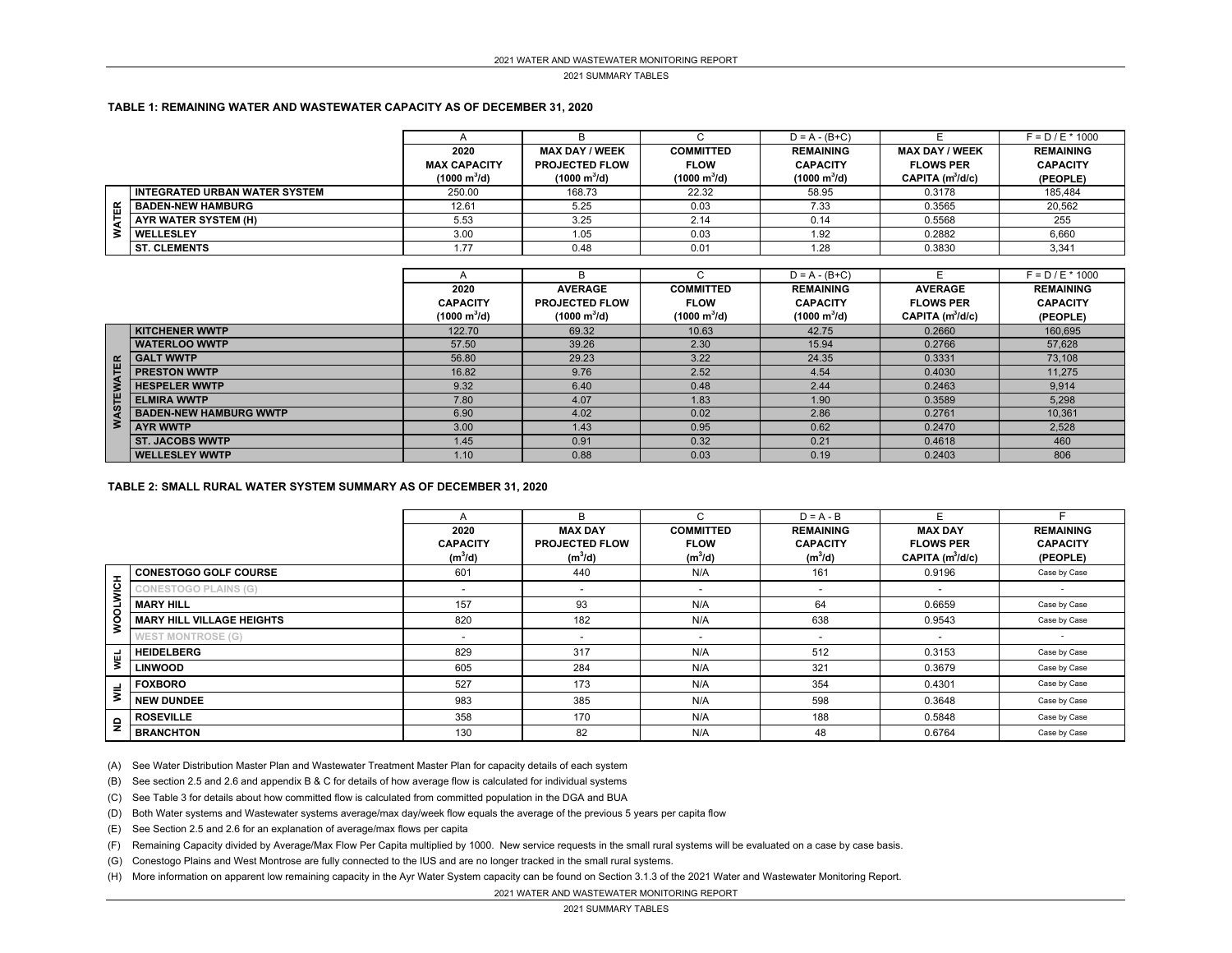#### 2021 SUMMARY TABLES

#### **TABLE 3: COMMITMENTS AS OF DECEMBER 31, 2020**

|    |                                  |            |                             |              |                        | $C = A \times B$ |                           |              |
|----|----------------------------------|------------|-----------------------------|--------------|------------------------|------------------|---------------------------|--------------|
|    |                                  |            |                             |              | <b>MAX DAY / WEEK</b>  |                  |                           |              |
|    |                                  |            | <b>COMMITMENTS (PEOPLE)</b> |              | <b>FLOWS PER</b>       |                  | <b>COMMITMENTS (m3/d)</b> |              |
|    |                                  | <b>DGA</b> | <b>BUA</b>                  | <b>TOTAL</b> | $CAPITA$ ( $m^3/d/c$ ) | <b>DGA</b>       | <b>BUA</b>                | <b>TOTAL</b> |
| 띥  | I INTEGRATED URBAN WATER SYSTEM. | 51.109     | 19.115                      | 70.224       | 0.3178                 | 16.243           | 6,075                     | 22,318       |
|    | <b>BADEN-NEW HAMBURG</b>         | 45         | 39                          | 84           | 0.3565                 | 16               |                           | 30           |
| ᄫ  | <b>AYR WATER SYSTEM</b>          | 3.787      | 49                          | 3.836        | 0.5560                 | 2.106            | 27                        | 2,133        |
| 3. | <b>WELLESLEY</b>                 | 113        |                             | 120          | 0.2882                 | 33               |                           | 35           |
|    | <b>ST. CLEMENTS</b>              | 23         |                             | 23           | 0.3830                 |                  |                           |              |

|          |                               |                             | A          |              | в                  | $C = A \times B$ |                           |              |
|----------|-------------------------------|-----------------------------|------------|--------------|--------------------|------------------|---------------------------|--------------|
|          |                               |                             |            |              | <b>AVERAGE</b>     |                  |                           |              |
|          |                               | <b>COMMITMENTS (PEOPLE)</b> |            |              | <b>FLOWS PER</b>   |                  | <b>COMMITMENTS (m3/d)</b> |              |
|          |                               | <b>DGA</b>                  | <b>BUA</b> | <b>TOTAL</b> | CAPITA $(m^3/d/c)$ | <b>DGA</b>       | <b>BUA</b>                | <b>TOTAL</b> |
|          | <b>KITCHENER WWTP</b>         | 28.533                      | 11,416     | 39.949       | 0.2660             | 7.591            | 3,037                     | 10,628       |
|          | <b>WATERLOO WWTP</b>          | 3,609                       | 4.712      | 8,321        | 0.2766             | 998              | 1.304                     | 2,302        |
| $\alpha$ | <b>GALT WWTP</b>              | 6,935                       | 2,727      | 9,662        | 0.3331             | 2,310            | 908                       | 3,218        |
| w.       | <b>PRESTON WWTP</b>           | 4.286                       | 124        | 4.410        | 0.4030             | 2,472            | 50                        | 2,521        |
|          | <b>HESPELER WWTP</b>          | 1,930                       | 28         | 1.958        | 0.2463             | 475              |                           | 482          |
| 57       | <b>ELMIRA WWTP</b>            | 5.075                       | 21         | 5.096        | 0.3589             | 1.822            |                           | 1.829        |
|          | <b>BADEN-NEW HAMBURG WWTP</b> | 45                          | 39         | 84           | 0.2761             | 12               |                           | 23           |
|          | <b>AYR WWTP</b>               | 3.787                       | 49         | 3,836        | 0.2465             | 934              | 12 <sup>°</sup>           | 946          |
|          | <b>ST. JACOBS WWTP</b>        | 701                         | $\Omega$   | 701          | 0.4618             | 324              |                           | 324          |
|          | <b>WELLESLEY WWTP</b>         | 113                         |            | 120          | 0.2403             | 27               |                           | 29           |

(A) See appendix D for a detailed breakdown of committed population from known development

(B) Average of the previous five years. See Section 2.5 and 2.6 for an explanation of the Average/Max Flow Per Capita Per Day in Column 'B'

(C) Column 'A' multiplied by column 'B'

\* Preston WWTP commitments include 744 m3/day for the Boxwood Industrial Subdivision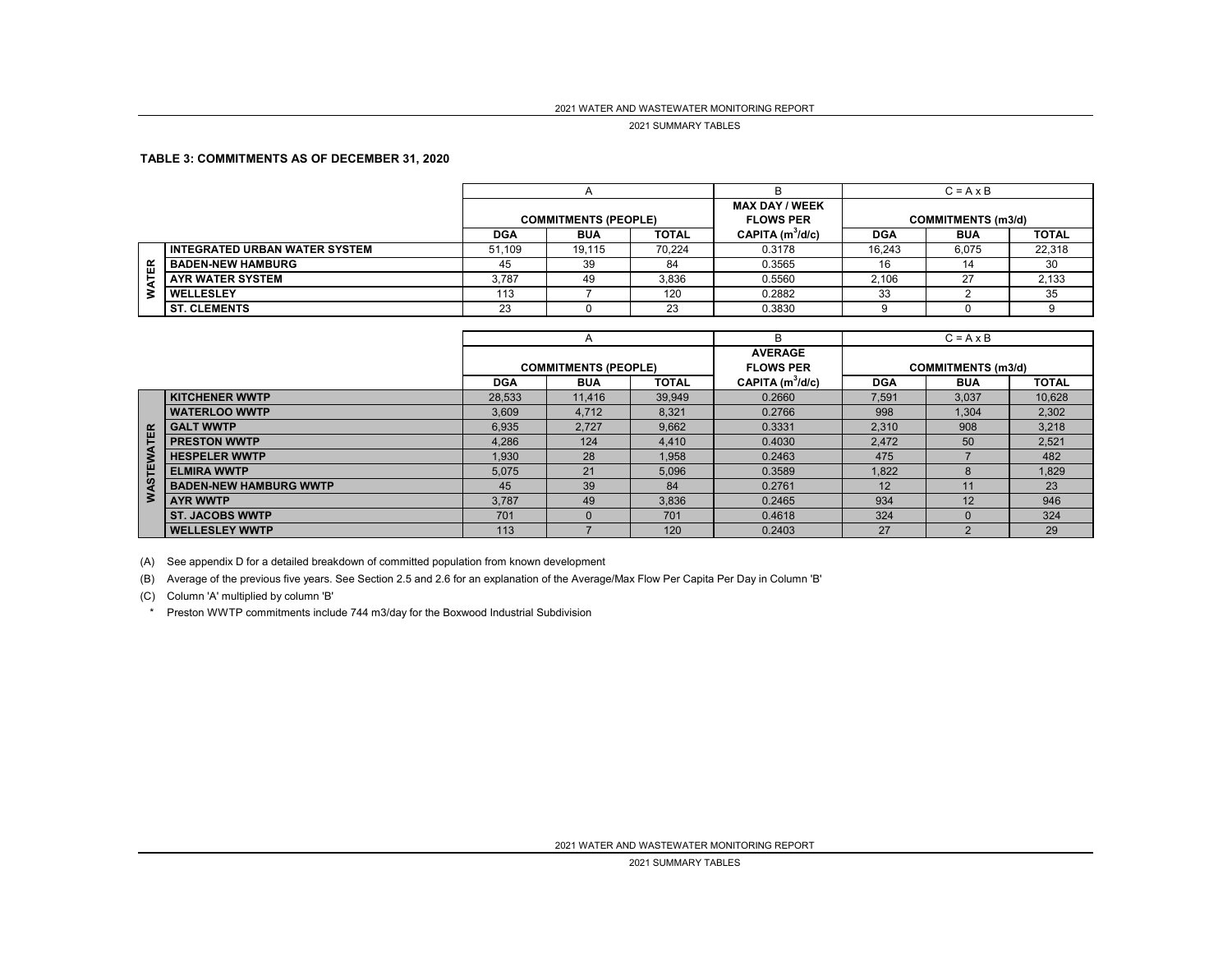### **Appendix A**

### **Glossary**

| Item                                       | <b>Information</b>                                                                                                                                                                                                                   |
|--------------------------------------------|--------------------------------------------------------------------------------------------------------------------------------------------------------------------------------------------------------------------------------------|
| <b>Average Day</b>                         | The volume of water used in a service area in the year<br>divided by the number of days in the year.                                                                                                                                 |
| Built-Up Area (BUA)                        | The limits of the developed portions of the Urban Area<br>and Township Urban Areas designations as defined by<br>the Province in accordance with the provisions of the<br>Growth Plan for the Greater Golden Horseshoe.              |
|                                            | Referred to as the "Built Boundary" in the Regional<br>Official Plan.                                                                                                                                                                |
| Commitments                                | The population or flow expected from known<br>development applications and building permit activity.                                                                                                                                 |
|                                            | Expressed as Population – the calculated population<br>increase from known development applications which<br>the Region has a legal commitment to servicing<br>including:                                                            |
|                                            | Dwelling units for which building permits have been<br>issued but are not yet believed to be occupied, and not<br>included in population estimates;                                                                                  |
|                                            | Unbuilt dwelling units in Registered Plans                                                                                                                                                                                           |
|                                            | Units in Draft Approved Plans, except plans having a<br>special clause in the draft agreement that specifically<br>stipulates that draft approval does not constitute a legal<br>commitment to either water or wastewater servicing. |
|                                            | Expressed as Flow – the calculated population from<br>known development plans multiplied by the Per Capita<br>Flow.                                                                                                                  |
| <b>Designated Greenfield</b><br>Area (DGA) | The limits of the undeveloped portions of the Urban<br>Area and Township Urban Areas designations as<br>defined by the Province i in accordance with the<br>provisions of the Growth Plan for the Greater Golden<br>Horseshoe.       |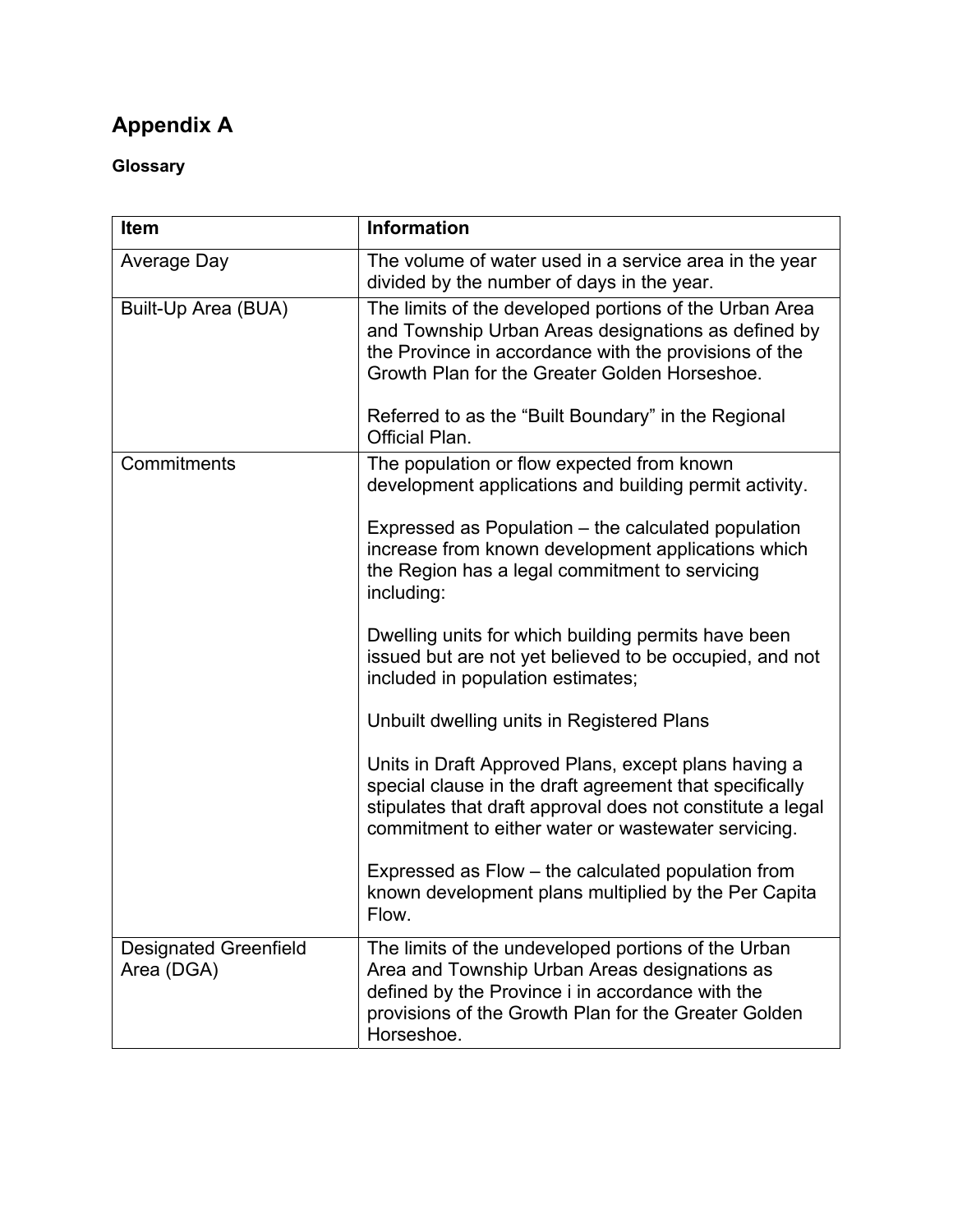| Item                           | <b>Information</b>                                                                                                                                                                                                                                                                                                                                                                                                                                                                                                         |
|--------------------------------|----------------------------------------------------------------------------------------------------------------------------------------------------------------------------------------------------------------------------------------------------------------------------------------------------------------------------------------------------------------------------------------------------------------------------------------------------------------------------------------------------------------------------|
| <b>Development Application</b> | An application for approval under the Planning Act. In<br>the context of this report a development applications<br>include Plans of Subdivisions, Plans of Condominium,<br>Official Plan Amendments, Consent Applications and<br>Zone Change Applications that create additional<br>dwelling units. Development applications do not include<br>site plan applications.                                                                                                                                                     |
| <b>Firm Well Capacity</b>      | The maximum amount of water that can be safely<br>provided from the wells serving an individual water<br>system determined from the lesser of the two scenarios<br>listed below:                                                                                                                                                                                                                                                                                                                                           |
|                                | 1) 0.85 x the capacity of all available wells<br>producing a useable water supply;<br>2) capacity of all available wells producing a<br>useable water supply less the capacity of the<br>largest well.                                                                                                                                                                                                                                                                                                                     |
|                                | A useable water supply must as a minimum meet the<br><b>MECP Standards for Drinking Water.</b>                                                                                                                                                                                                                                                                                                                                                                                                                             |
| Inflow and Infiltration (I&I)  | Water (that would not require treatment if it did not enter<br>the sewer system) entering the sanitary sewer system<br>(including sewer service connections) through such<br>means as:<br>1) defective pipes, pipe joints, connections,<br>manhole walls (infiltration);<br>2) cellar and foundation drains, swamp drains,<br>cooling water discharges, etc. (Steady inflow);<br>3) from roof drains, catch basins, sump pumps,<br>manholes in ponded areas, combined sewers,<br>etc. (Direct or Delayed Unsteady inflow). |
| Maximum Day                    | The highest daily consumption of water in a service<br>area during the year during the 24 hour period.                                                                                                                                                                                                                                                                                                                                                                                                                     |
| <b>Maximum Week</b>            | The highest total consumption of water in a service area<br>during any seven consecutive days in a year divided by<br>seven.                                                                                                                                                                                                                                                                                                                                                                                               |
| <b>MECP</b>                    | Ministry of Environment Conservation and Parks.<br>Formerly Ministry of Environment and Climate Change<br>(MOECC), and formerly Ministry of the Environment<br>$(MOE)$ .                                                                                                                                                                                                                                                                                                                                                   |
| Persons Per Unit (PPU)         | The average number of persons per dwelling unit as<br>projected by the Region of Waterloo's Land Budget.                                                                                                                                                                                                                                                                                                                                                                                                                   |
| <b>Projected Flow</b>          | Serviced population multiplied by per capita flow.                                                                                                                                                                                                                                                                                                                                                                                                                                                                         |
| <b>Remaining Capacity</b>      | Water or Wastewater Plant capacity minus Projected<br>Flow and Commitments. Expressed as Flow or People.                                                                                                                                                                                                                                                                                                                                                                                                                   |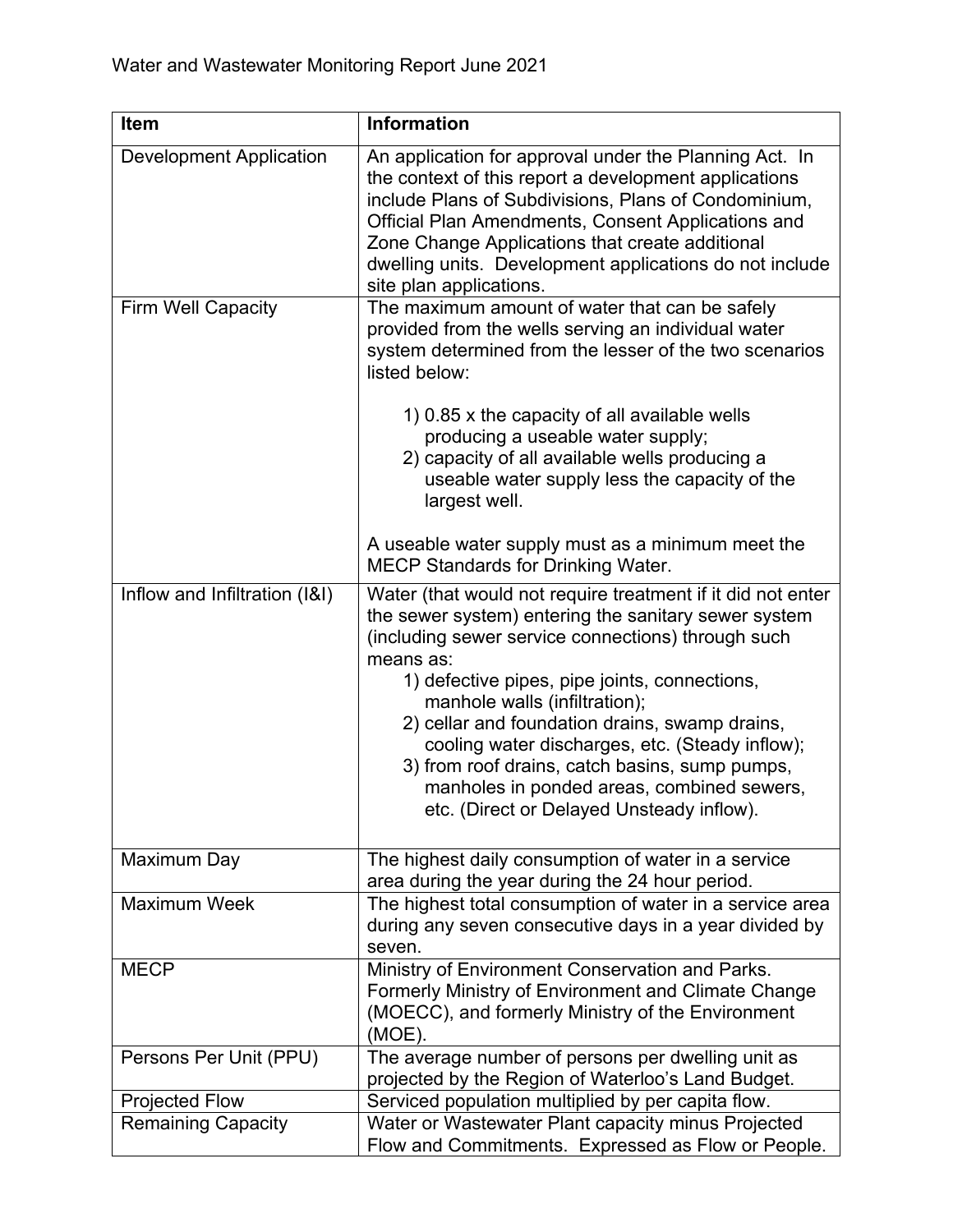| <b>Reserved Capacity</b> | A flow that has been set aside for known development<br>to which the Region of Waterloo has a legal obligation<br>to provide servicing. Also see "Commitments". |
|--------------------------|-----------------------------------------------------------------------------------------------------------------------------------------------------------------|
| <b>Serviced Area</b>     | The area where municipal water and/or wastewater<br>services are provided. However, water and wastewater<br>service areas are not necessarily the same.         |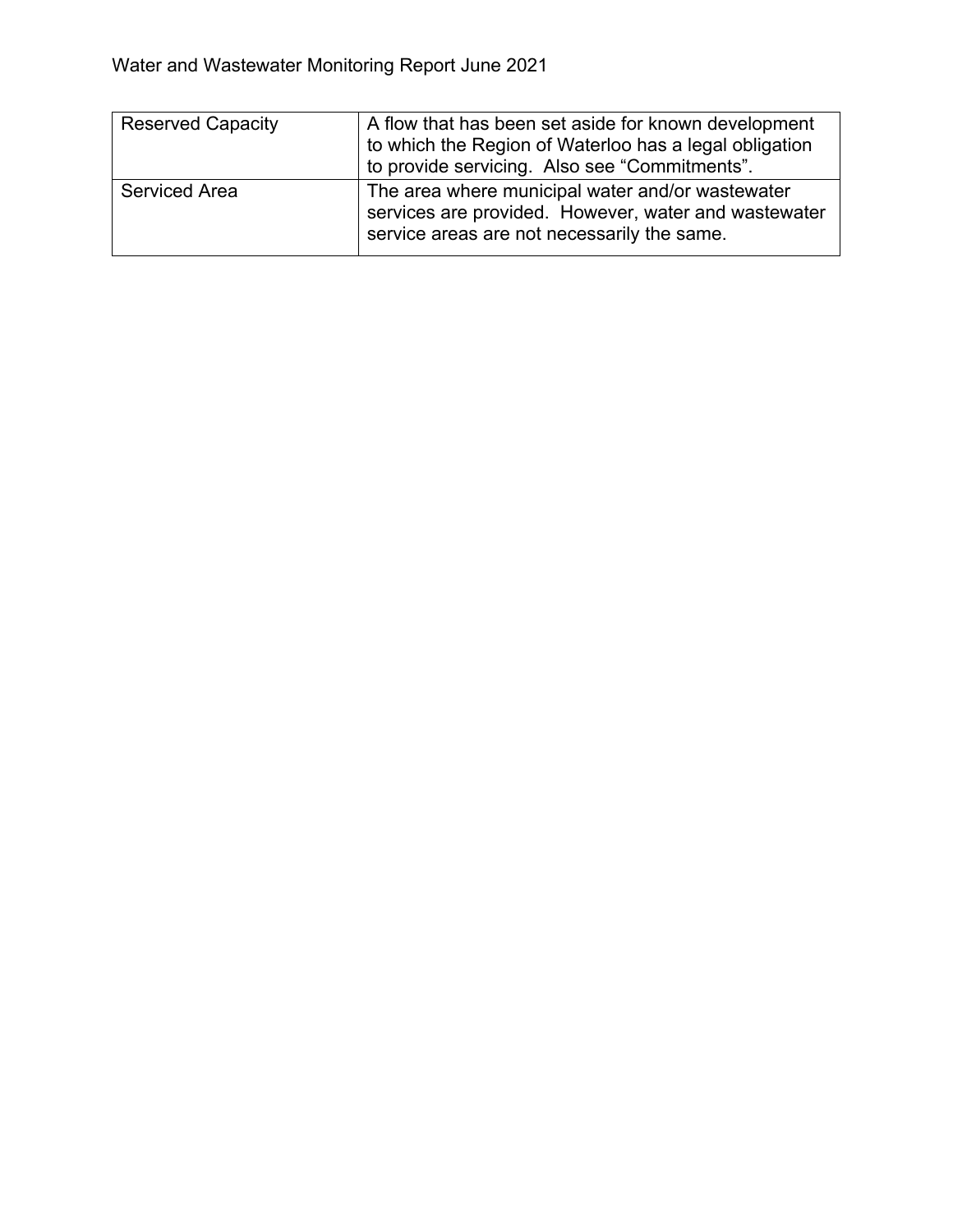### **Appendix B**

Wastewater Charts and Data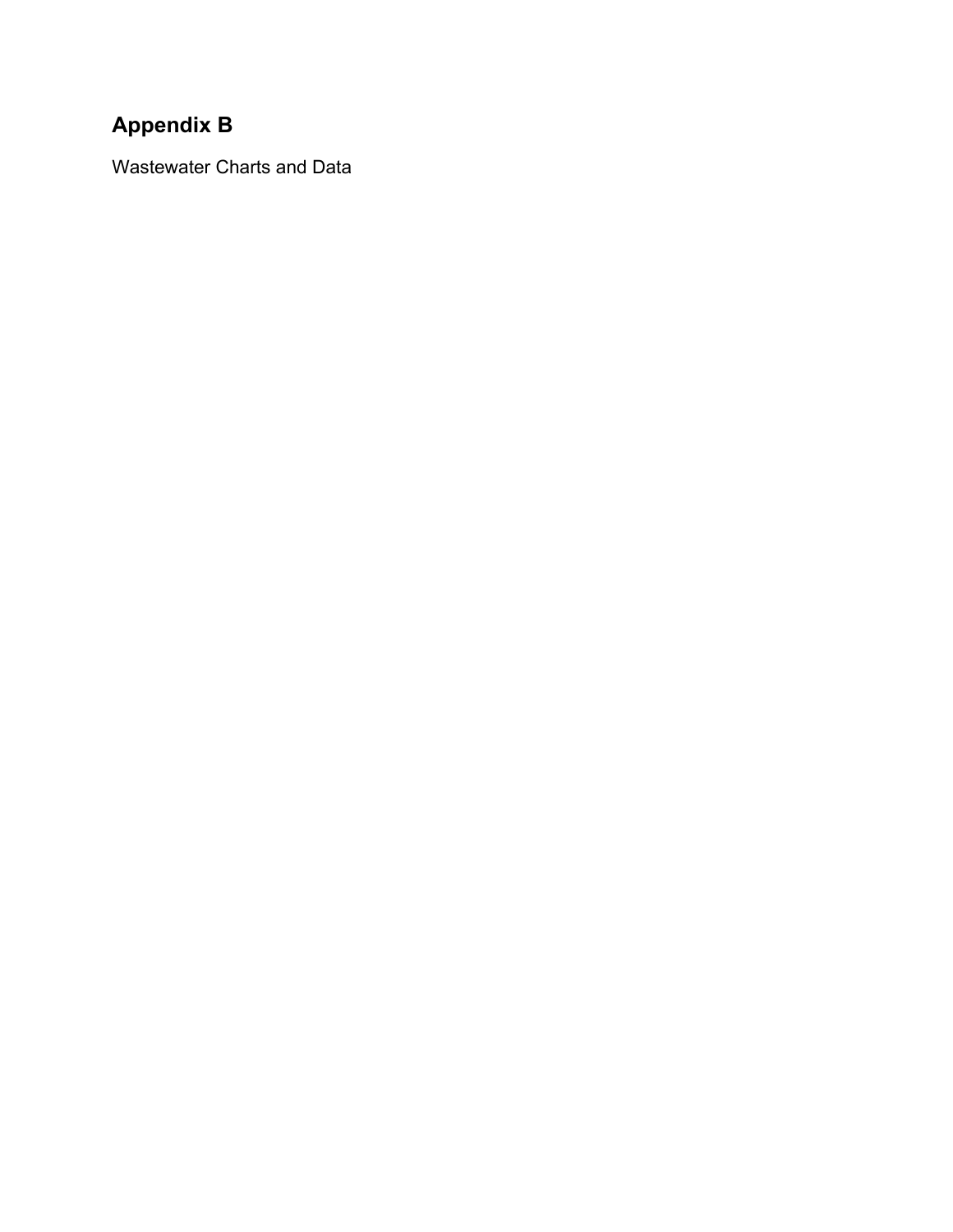#### **KITCHENER WASTEWATER TREATMENT PLANT ANNUAL WASTEWATER FLOWS AND COMMITMENTS**

|             | Α       | в               | $C^*$                                | $D = A \times C$ | Е          | F.                 | $G = D + E + F$                 | н                  | $I = H - G$                  | $J = I / C$       |
|-------------|---------|-----------------|--------------------------------------|------------------|------------|--------------------|---------------------------------|--------------------|------------------------------|-------------------|
|             |         |                 | <b>AVERAGE DAY</b>                   |                  |            | COMMITMENTS (m3/d) | <b>PROJECTED</b>                |                    |                              |                   |
|             |         | <b>MEASURED</b> | AVERAGE FLOW PER                     | PROJECTED        |            |                    | <b>FLOW PLUS</b>                | <b>SYSTEM</b>      | <b>REMAINING</b>             | <b>REMAINING</b>  |
| <b>YEAR</b> | POP.    | FLOW $(m^3/d)$  | CAPITA PER DAY (m <sup>3</sup> /c/d) | FLOW $(m^3/d)$   | <b>DGA</b> | <b>BUA</b>         | COMMITMENTS (m <sup>3</sup> /d) | CAPACITY $(m^3/d)$ | CAPACITY (m <sup>3</sup> /d) | CAPACITY (People) |
|             |         |                 |                                      |                  |            |                    |                                 |                    |                              |                   |
| 2006        | 210,854 | 74,344          | 0.3409                               | 71,873           | 10,520     |                    | 82,393                          | 122,700            | 40,307                       | 118,249           |
| 2007        | 215,247 | 70,051          | 0.3378                               | 72,709           | 11,370     |                    | 84,079                          | 122,700            | 38,621                       | 114,334           |
| 2008        | 219,596 | 74,935          | 0.3369                               | 73,977           | 9,280      |                    | 83,257                          | 122,700            | 39,443                       | 117,084           |
| 2009        | 221,223 | 73,002          | 0.3362                               | 74,365           | 9,316      |                    | 83,682                          | 122,700            | 39,018                       | 116,072           |
| 2010        | 226,106 | 64,329          | 0.3268                               | 73,881           | 10,606     |                    | 84,487                          | 122,700            | 38,213                       | 116,948           |
| 2011        | 227,761 | 70,443          | 0.3181                               | 72,449           | 7,858      | 1,501              | 81,808                          | 122,700            | 40,892                       | 128,553           |
| 2012        | 231,488 | 65,858          | 0.3099                               | 71,739           | 8,631      | 2,332              | 82,703                          | 122,700            | 39,997                       | 129,064           |
| 2013        | 230,922 | 72,433          | 0.3044                               | 70,290           | 7,956      | 1,908              | 80,154                          | 122,700            | 42,546                       | 139,775           |
| 2014        | 234,466 | 70,988          | 0.2989                               | 70,092           | 9,449      | 1,913              | 81,454                          | 122,700            | 41,246                       | 137,973           |
| 2015        | 237,417 | 64,136          | 0.2961                               | 70,292           | 10,157     | 1,405              | 81,855                          | 122,700            | 40,845                       | 137,957           |
| 2016        | 240,669 | 65,247          | 0.2884                               | 69,417           | 9,655      | 1,247              | 80,320                          | 122,700            | 42,380                       | 146,931           |
| 2017        | 248,481 | 68,684          | 0.2868                               | 71,269           | 9,682      | 1,527              | 82,478                          | 122,700            | 40,222                       | 140,236           |
| 2018        | 253,621 | 67,902          | 0.2776                               | 70,413           | 10,336     | 732                | 81,482                          | 122,700            | 41,218                       | 148,464           |
| 2019        | 258,675 | 68,080          | 0.2697                               | 69,769           | 8,253      | 1,995              | 80,016                          | 122,700            | 42,684                       | 158,255           |
| 2020        | 260,556 | 65.604          | 0.2660                               | 69,320           | 7,591      | 3,037              | 79,948                          | 122,700            | 42,752                       | 160,695           |
| 2021        | 264,098 |                 | 0.2660                               | 70,262           |            |                    |                                 | 122,700            |                              |                   |
| 2022        | 266,809 |                 | 0.2660                               | 70,983           |            |                    |                                 | 122,700            |                              |                   |
| 2023        | 269,521 |                 | 0.2660                               | 71,705           |            |                    |                                 | 122,700            |                              |                   |
| 2024        | 272,232 |                 | 0.2660                               | 72,426           |            |                    |                                 | 122,700            |                              |                   |
| 2025        | 274,943 |                 | 0.2660                               | 73,147           |            |                    |                                 | 122,700            |                              |                   |
| 2026        | 277,277 |                 | 0.2660                               | 73,768           |            |                    |                                 | 122,700            |                              |                   |
| 2027        | 280,064 |                 | 0.2660                               | 74,510           |            |                    |                                 | 122,700            |                              |                   |
| 2028        | 282,851 |                 | 0.2660                               | 75,251           |            |                    |                                 | 122,700            |                              |                   |
| 2029        | 285,637 |                 | 0.2660                               | 75,992           |            |                    |                                 | 122,700            |                              |                   |
| 2030        | 288,424 |                 | 0.2660                               | 76,734           |            |                    |                                 | 122,700            |                              |                   |
| 2031        | 291,211 |                 | 0.2660                               | 77,475           |            |                    |                                 | 122,700            |                              |                   |
|             |         |                 |                                      |                  |            |                    |                                 |                    |                              |                   |

\*Average of the previous five years. See Section 2.6 for further explanation of the Average Flow Per Capita Per Day in Column 'C'

(F) Commitments in the Built-Up Area (BUA) before 2011 are grouped with commitments in the Designated Greenfield Area (DGA) in column (E)

KITCHENER WASTEWATER TREATMENT PLANT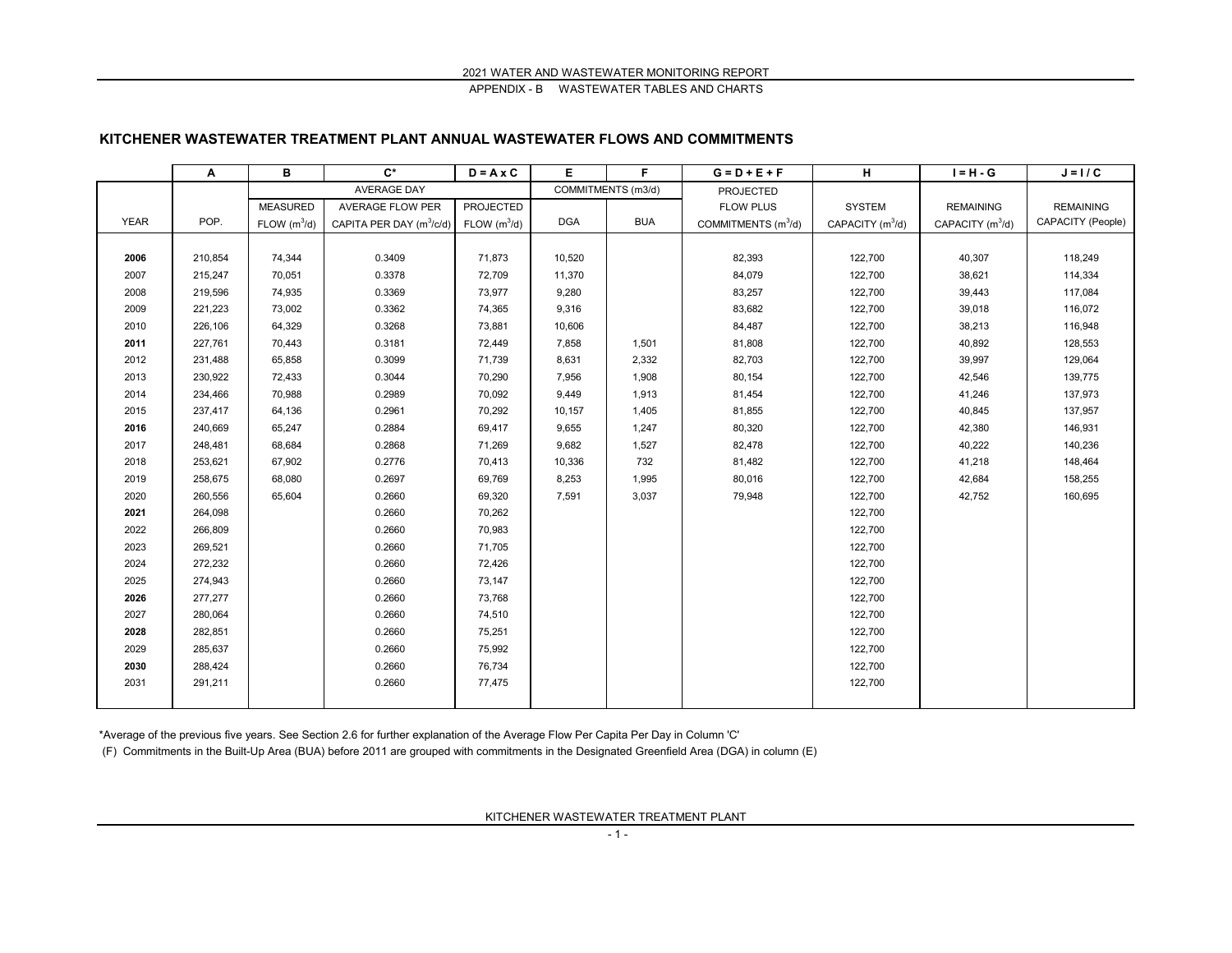

KITCHENER WASTEWATER TREATMENT PLANT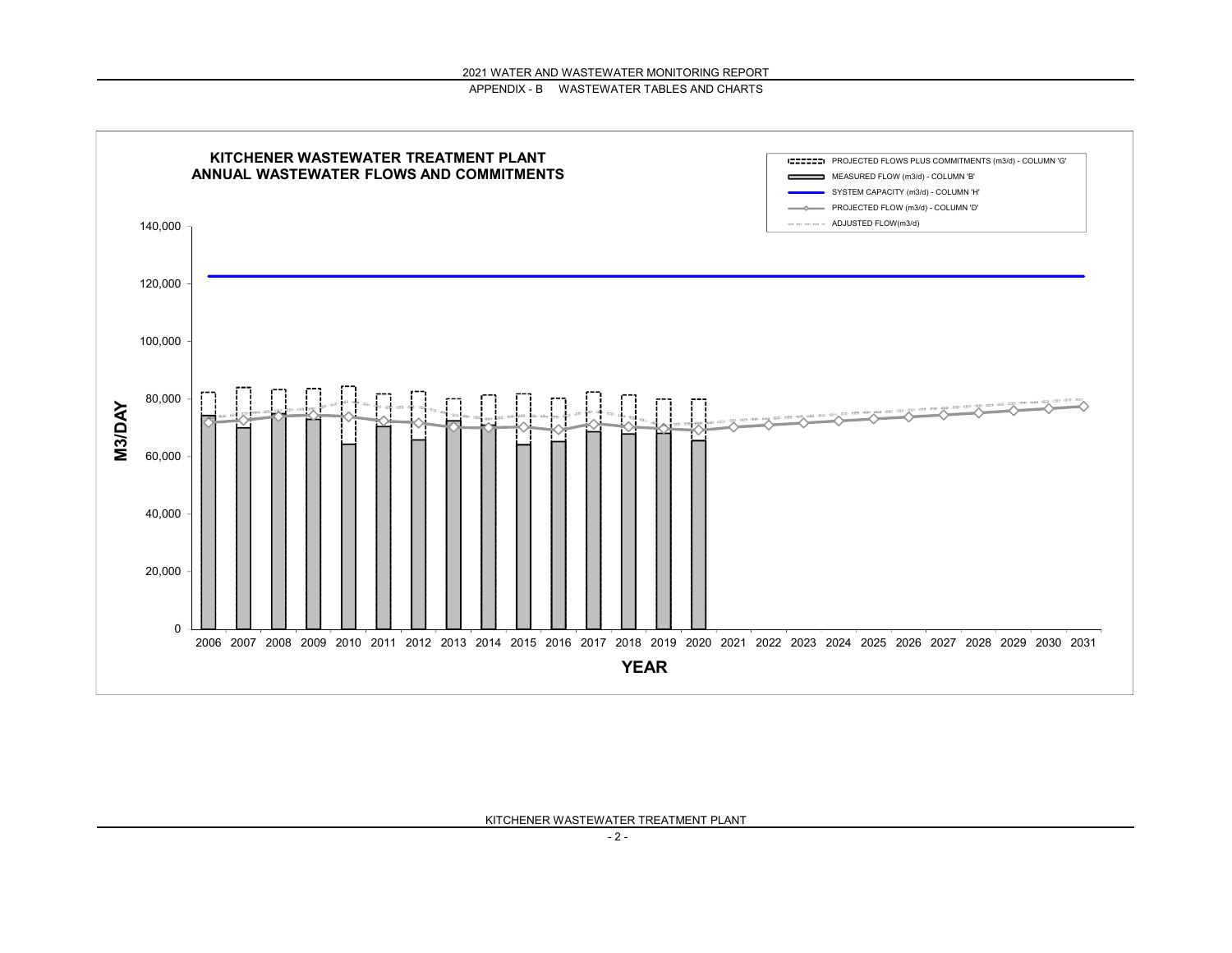#### **WATERLOO WASTEWATER TREATMENT PLANT ANNUAL WASTEWATER FLOWS AND COMMITMENTS**

|             | Α       | в               | $\mathbf{C}^*$             | $D = A \times C$         | Е          | F                  | $G = D + E + F$                 | н                  | $I = H - G$        | $J = I / C$       |
|-------------|---------|-----------------|----------------------------|--------------------------|------------|--------------------|---------------------------------|--------------------|--------------------|-------------------|
|             |         |                 | <b>AVERAGE DAY</b>         |                          |            | COMMITMENTS (m3/d) | PROJECTED                       |                    |                    |                   |
|             |         | <b>MEASURED</b> | AVERAGE FLOW PER           | PROJECTED                |            |                    | <b>FLOW PLUS</b>                | <b>SYSTEM</b>      | <b>REMAINING</b>   | <b>REMAINING</b>  |
| <b>YEAR</b> | POP.    | FLOW $(m^3/d)$  | CAPITA PER DAY $(m^3/c/d)$ | FLOW (m <sup>3</sup> /d) | <b>DGA</b> | <b>BUA</b>         | COMMITMENTS (m <sup>3</sup> /d) | CAPACITY $(m^3/d)$ | CAPACITY $(m^3/d)$ | CAPACITY (People) |
|             |         |                 |                            |                          |            |                    |                                 |                    |                    |                   |
| 2006        | 119,406 | 46,012          | 0.3826                     | 45,683                   | 4,120      |                    | 49,803                          | 54,600             | 4,797              | 12,537            |
| 2007        | 120,265 | 41,358          | 0.3712                     | 44,644                   | 3,770      |                    | 48,414                          | 54,600             | 6,186              | 16,663            |
| 2008        | 121,413 | 47,562          | 0.3755                     | 45,596                   | 5,930      |                    | 51,526                          | 54,600             | 3,074              | 8,184             |
| 2009        | 124,006 | 45,940          | 0.3725                     | 46,192                   | 4,595      |                    | 50,787                          | 54,600             | 3,813              | 10,237            |
| 2010        | 126,029 | 42,007          | 0.3649                     | 45,994                   | 6,371      |                    | 52,365                          | 56,050             | 3,685              | 10,097            |
| 2011        | 127,688 | 45,540          | 0.3592                     | 45,867                   | 3,853      | 1,657              | 51,377                          | 56,050             | 4,673              | 13,009            |
| 2012        | 131,776 | 42,104          | 0.3543                     | 46,693                   | 3,089      | 2,055              | 51,838                          | 56,050             | 4,212              | 11,888            |
| 2013        | 134,851 | 48,570          | 0.3480                     | 46,931                   | 2,815      | 1,415              | 51,162                          | 57,500             | 6,338              | 18,212            |
| 2014        | 136,179 | 48,242          | 0.3448                     | 46,952                   | 2,858      | 2,250              | 52,060                          | 57,500             | 5,440              | 15,779            |
| 2015        | 137,322 | 38,391          | 0.3340                     | 45,870                   | 2,560      | 1,765              | 50,195                          | 57,500             | 7,305              | 21,869            |
| 2016        | 138,464 | 39,750          | 0.3201                     | 44,325                   | 1,920      | 1,599              | 47,844                          | 57,500             | 9,656              | 30,165            |
| 2017        | 145,381 | 42,473          | 0.3146                     | 45,743                   | 1,992      | 1,844              | 49,580                          | 57,500             | 7,920              | 25,171            |
| 2018        | 153,271 | 41,805          | 0.2972                     | 45,546                   | 1,918      | 411                | 47,876                          | 57,500             | 9,624              | 32,387            |
| 2019        | 150,283 | 39,331          | 0.2787                     | 41,877                   | 1,047      | 896                | 43,820                          | 57,500             | 13,680             | 49,094            |
| 2020        | 141,902 | 38,242          | 0.2766                     | 39,256                   | 998        | 1,304              | 41,558                          | 57,500             | 15,942             | 57,628            |
| 2021        | 152,147 |                 | 0.2766                     | 42,090                   |            |                    |                                 | 57,500             |                    |                   |
| 2022        | 153,079 |                 | 0.2766                     | 42,348                   |            |                    |                                 | 57,500             |                    |                   |
| 2023        | 154,011 |                 | 0.2766                     | 42,606                   |            |                    |                                 | 57,500             |                    |                   |
| 2024        | 154,944 |                 | 0.2766                     | 42,864                   |            |                    |                                 | 57,500             |                    |                   |
| 2025        | 155,876 |                 | 0.2766                     | 43,122                   |            |                    |                                 | 57,500             |                    |                   |
| 2026        | 152,575 |                 | 0.2766                     | 42,208                   |            |                    |                                 | 57,500             |                    |                   |
| 2027        | 154,354 |                 | 0.2766                     | 42,700                   |            |                    |                                 | 57,500             |                    |                   |
| 2028        | 156,133 |                 | 0.2766                     | 43,193                   |            |                    |                                 | 63,600             |                    |                   |
| 2029        | 157,911 |                 | 0.2766                     | 43,685                   |            |                    |                                 | 63,600             |                    |                   |
| 2030        | 159,690 |                 | 0.2766                     | 44,177                   |            |                    |                                 | 63,600             |                    |                   |
| 2031        | 161,469 |                 | 0.2766                     | 44,669                   |            |                    |                                 | 63,600             |                    |                   |
|             |         |                 |                            |                          |            |                    |                                 |                    |                    |                   |

\*Average of the previous five years. See Section 2.6 for further explanation of the Average Flow Per Capita Per Day in Column 'C'

(F) Commitments in the Built-Up Area (BUA) before 2011 are grouped with commitments in the Designated Greenfield Area (DGA) in column (E)

WATERLOO WASTEWATER TREATMENT PLANT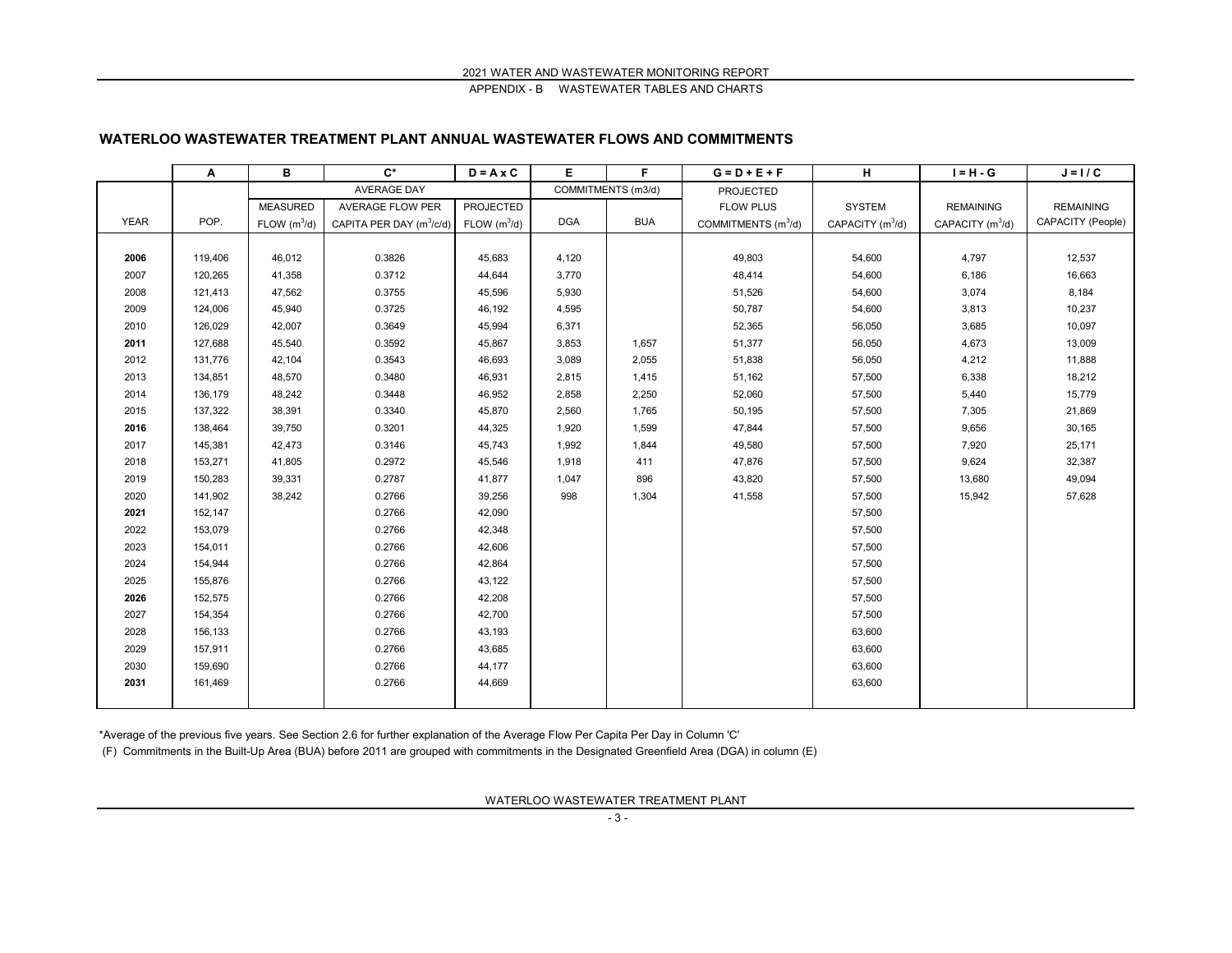

WATERLOO WASTEWATER TREATMENT PLANT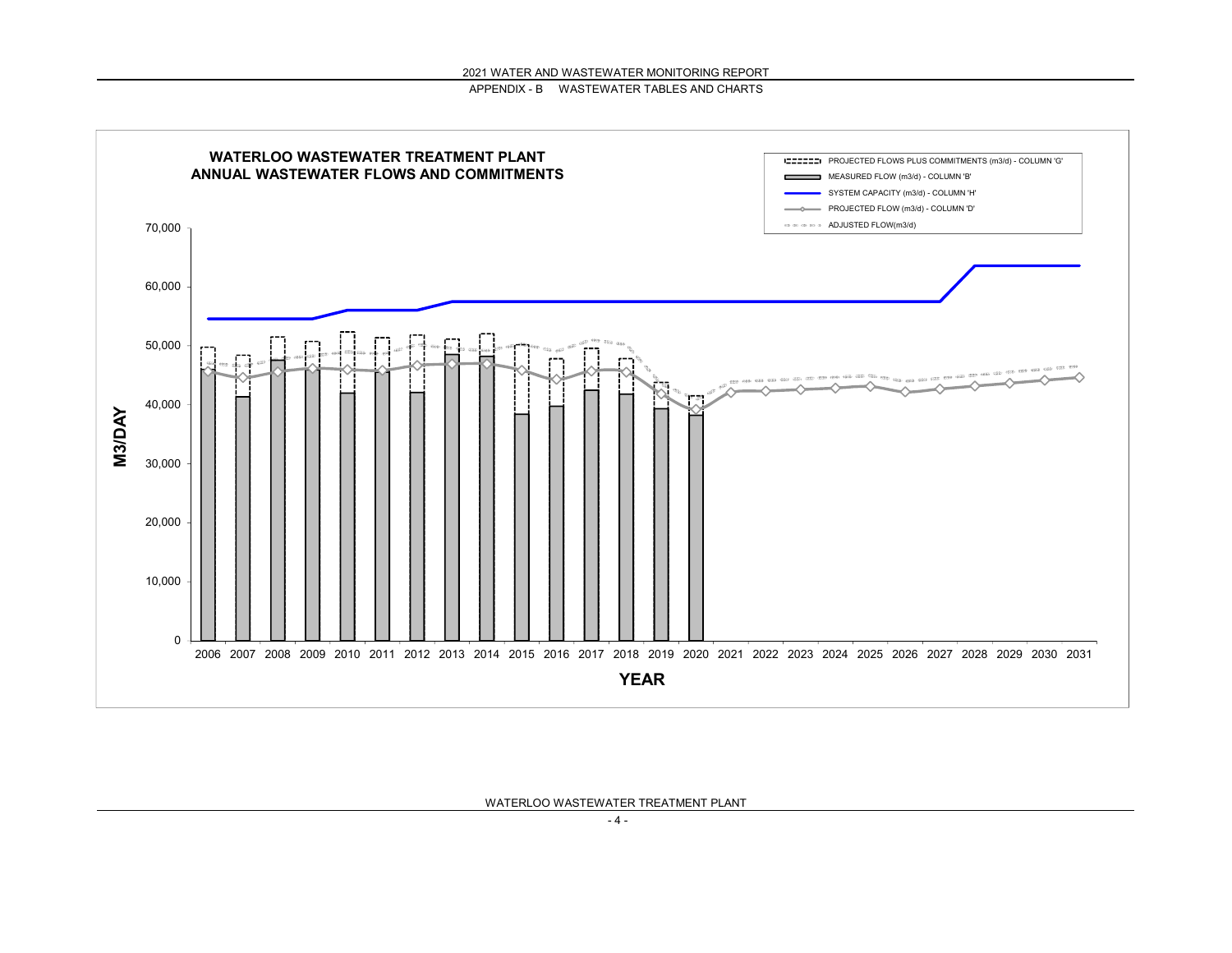#### **GALT WASTEWATER TREATMENT PLANT ANNUAL WASTEWATER FLOWS AND COMMITMENTS**

|             | Α       | в               | $\mathbf{C}^*$             | $D = A \times C$         | E.         | F                  | $G = D + E + F$                 | н                  | $I = H - G$        | $J = I / C$       |
|-------------|---------|-----------------|----------------------------|--------------------------|------------|--------------------|---------------------------------|--------------------|--------------------|-------------------|
|             |         |                 | <b>AVERAGE DAY</b>         |                          |            | COMMITMENTS (m3/d) | PROJECTED                       |                    |                    |                   |
|             |         | <b>MEASURED</b> | AVERAGE FLOW PER           | PROJECTED                |            |                    | <b>FLOW PLUS</b>                | <b>SYSTEM</b>      | <b>REMAINING</b>   | <b>REMAINING</b>  |
| <b>YEAR</b> | POP.    | FLOW $(m^3/d)$  | CAPITA PER DAY $(m^3/c/d)$ | FLOW (m <sup>3</sup> /d) | <b>DGA</b> | <b>BUA</b>         | COMMITMENTS (m <sup>3</sup> /d) | CAPACITY $(m^3/d)$ | CAPACITY $(m^3/d)$ | CAPACITY (People) |
|             |         |                 |                            |                          |            |                    |                                 |                    |                    |                   |
| 2006        | 80,509  | 31,488          | 0.4093                     | 32,950                   | 2,380      |                    | 35,330                          | 56,800             | 21,470             | 52,458            |
| 2007        | 82,083  | 35,533          | 0.4098                     | 33,634                   | 3,160      |                    | 36,794                          | 56,800             | 20,006             | 48,825            |
| 2008        | 82,335  | 38,351          | 0.4182                     | 34,431                   | 3,220      |                    | 37,651                          | 56,800             | 19,149             | 45,790            |
| 2009        | 83,071  | 38,271          | 0.4271                     | 35,481                   | 2,455      |                    | 37,936                          | 56,800             | 18,864             | 44,166            |
| 2010        | 82,321  | 34,070          | 0.4329                     | 35,635                   | 2,448      |                    | 38,083                          | 56,800             | 18,717             | 43,240            |
| 2011        | 82,970  | 35,032          | 0.4391                     | 36,432                   | 1,445      | 777                | 38,654                          | 56,800             | 18,146             | 41,327            |
| 2012        | 84,412  | 32,200          | 0.4288                     | 36,197                   | 1,138      | 560                | 37,894                          | 56,800             | 18,906             | 44,088            |
| 2013        | 84,151  | 35,020          | 0.4189                     | 35,249                   | 808        | 385                | 36,442                          | 56,800             | 20,358             | 48,601            |
| 2014        | 85,088  | 35,423          | 0.4100                     | 34,886                   | 793        | 490                | 36,169                          | 56,800             | 20,631             | 50,318            |
| 2015        | 86,070  | 33,516          | 0.4051                     | 34,868                   | 1,123      | 173                | 36,164                          | 56,800             | 20,636             | 50,938            |
| 2016        | 87,479  | 33,739          | 0.3978                     | 34,799                   | 985        | 165                | 35,950                          | 56,800             | 20,850             | 52,414            |
| 2017        | 85,369  | 27,888          | 0.3868                     | 33,025                   | 957        | 229                | 34,210                          | 56,800             | 22,590             | 58,395            |
| 2018        | 86,716  | 27,807          | 0.3678                     | 31,890                   | 2,007      | 288                | 34,185                          | 56,800             | 22,615             | 61,495            |
| 2019        | 87,814  | 28,396          | 0.3492                     | 30,661                   | 2,161      | 368                | 33,191                          | 56,800             | 23,609             | 67,618            |
| 2020        | 87,748  | 27,124          | 0.3331                     | 29,229                   | 2,310      | 908                | 32,448                          | 56,800             | 24,352             | 73,108            |
| 2021        | 90,386  |                 | 0.3331                     | 30,108                   |            |                    |                                 | 56,800             |                    |                   |
| 2022        | 91,673  |                 | 0.3331                     | 30,537                   |            |                    |                                 | 56,800             |                    |                   |
| 2023        | 92,959  |                 | 0.3331                     | 30,965                   |            |                    |                                 | 56,800             |                    |                   |
| 2024        | 94,245  |                 | 0.3331                     | 31,393                   |            |                    |                                 | 56,800             |                    |                   |
| 2025        | 95,531  |                 | 0.3331                     | 31,822                   |            |                    |                                 | 56,800             |                    |                   |
| 2026        | 96,203  |                 | 0.3331                     | 32,046                   |            |                    |                                 | 56,800             |                    |                   |
| 2027        | 97,612  |                 | 0.3331                     | 32,515                   |            |                    |                                 | 56,800             |                    |                   |
| 2028        | 99,021  |                 | 0.3331                     | 32,984                   |            |                    |                                 | 56,800             |                    |                   |
| 2029        | 100,431 |                 | 0.3331                     | 33,454                   |            |                    |                                 | 56,800             |                    |                   |
| 2030        | 101,840 |                 | 0.3331                     | 33,923                   |            |                    |                                 | 56,800             |                    |                   |
| 2031        | 103,249 |                 | 0.3331                     | 34,393                   |            |                    |                                 | 56,800             |                    |                   |
|             |         |                 |                            |                          |            |                    |                                 |                    |                    |                   |

\*Average of the previous five years. See Section 2.6 for further explanation of the Average Flow Per Capita Per Day in Column 'C'

(F) Commitments in the Built-Up Area (BUA) before 2011 are grouped with commitments in the Designated Greenfield Area (DGA) in column (E)

GALT WASTEWATER TREATMENT PLANT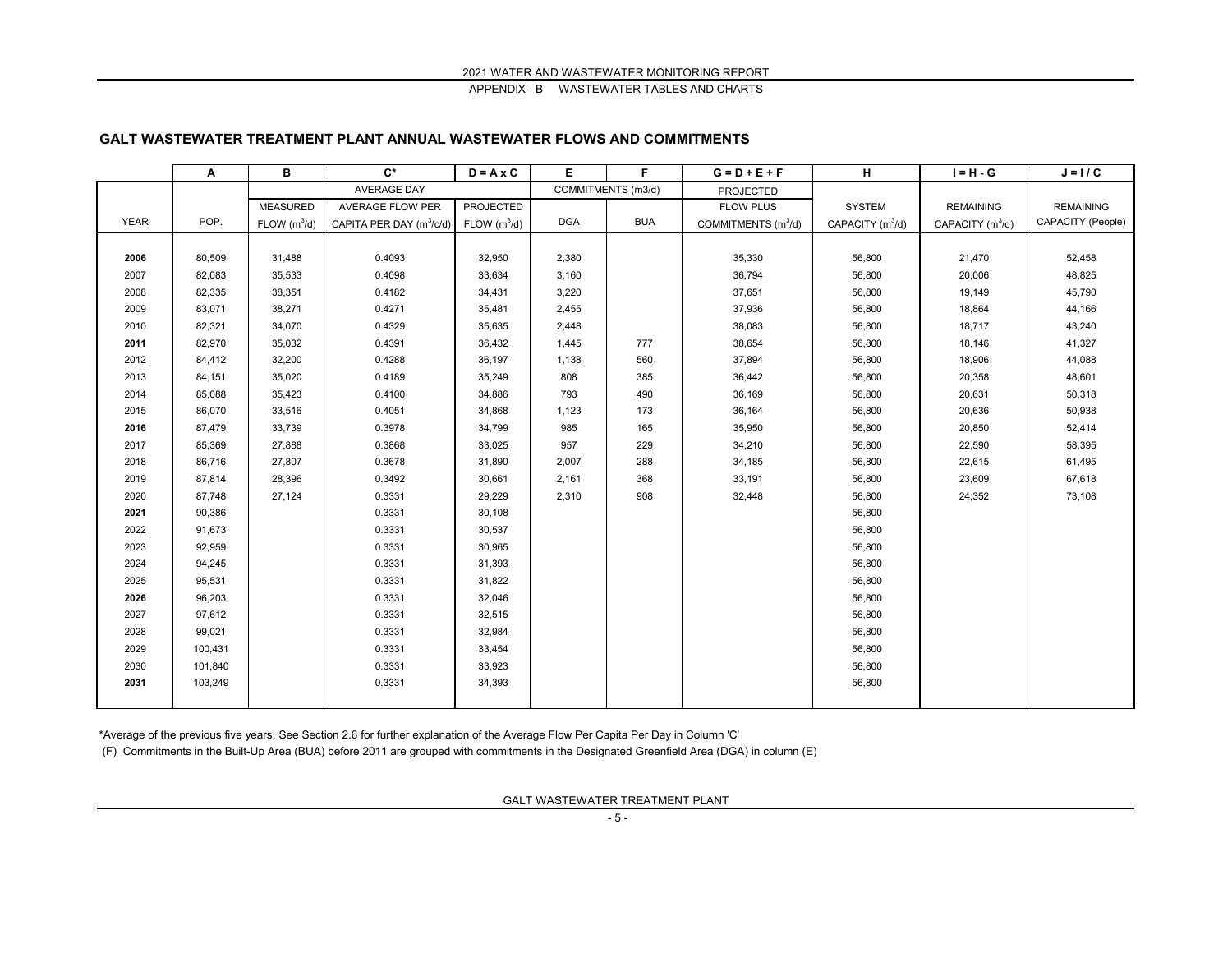

GALT WASTEWATER TREATMENT PLANT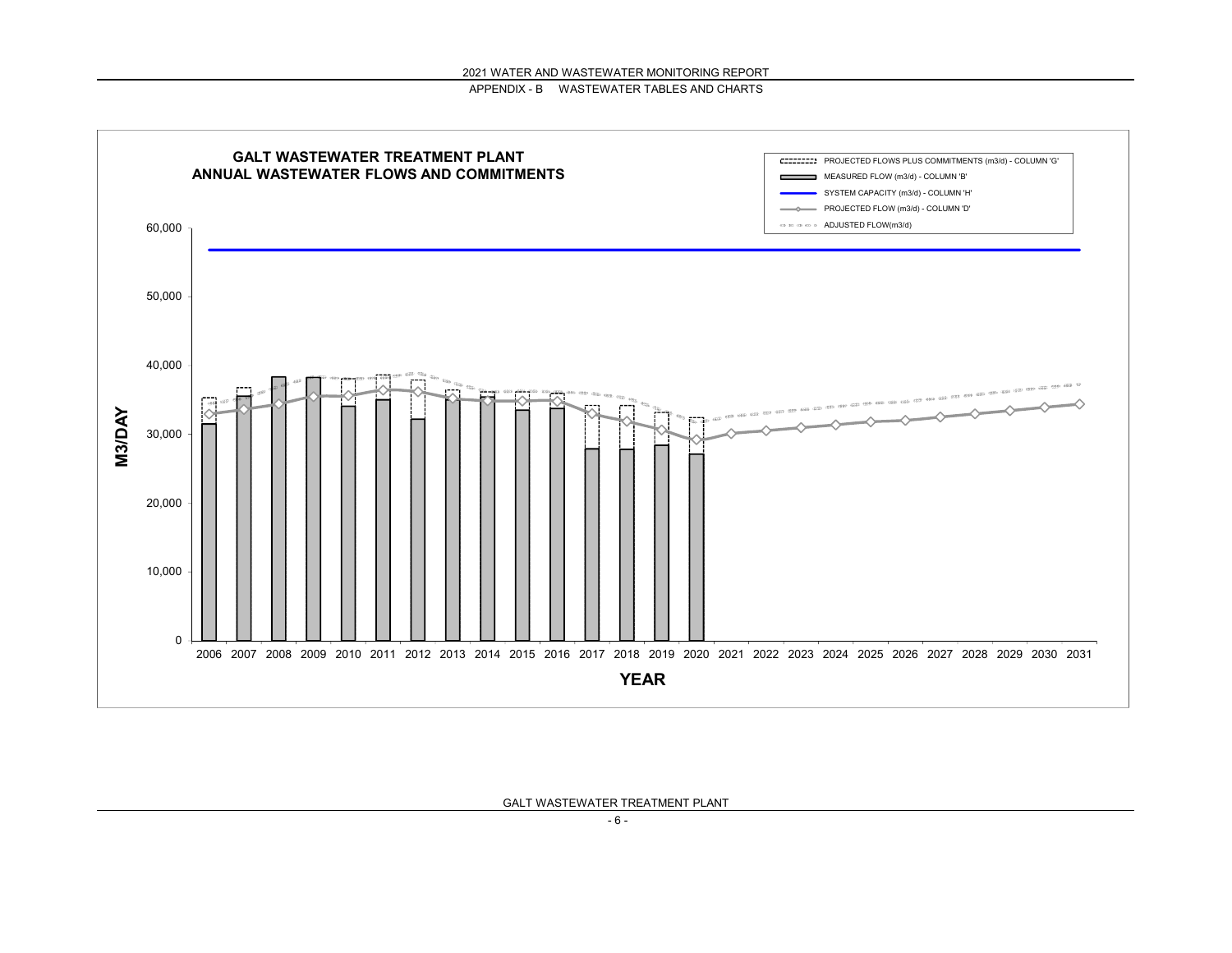#### **PRESTON WASTEWATER TREATMENT PLANT ANNUAL WASTEWATER FLOWS AND COMMITMENTS**

|             | Α      | В               | $\mathbf{C}^*$                       | $D = A \times C$         | E          | F                  | $G = D + E + F$                 | н                  | $I = H - G$        | $J = I / C$       |
|-------------|--------|-----------------|--------------------------------------|--------------------------|------------|--------------------|---------------------------------|--------------------|--------------------|-------------------|
|             |        |                 | <b>AVERAGE DAY</b>                   |                          |            | COMMITMENTS (m3/d) | PROJECTED                       |                    |                    |                   |
|             |        | <b>MEASURED</b> | <b>AVERAGE FLOW PER</b>              | PROJECTED                |            |                    | <b>FLOW PLUS</b>                | <b>SYSTEM</b>      | <b>REMAINING</b>   | <b>REMAINING</b>  |
| <b>YEAR</b> | POP.   | FLOW $(m^3/d)$  | CAPITA PER DAY (m <sup>3</sup> /c/d) | FLOW (m <sup>3</sup> /d) | <b>DGA</b> | <b>BUA</b>         | COMMITMENTS (m <sup>3</sup> /d) | CAPACITY $(m^3/d)$ | CAPACITY $(m^3/d)$ | CAPACITY (People) |
|             |        |                 |                                      |                          |            |                    |                                 |                    |                    |                   |
| 2006        | 20,357 | 12,234          | 0.5812                               | 11,830                   | 100        |                    | 11,930                          | 14,520             | 2,590              | 4,456             |
| 2007        | 20,559 | 11,015          | 0.5768                               | 11,858                   | 110        |                    | 11,968                          | 14,520             | 2,552              | 4,425             |
| 2008        | 20,646 | 12,767          | 0.5856                               | 12,090                   | 50         |                    | 12,140                          | 14,520             | 2,380              | 4,065             |
| 2009        | 20,682 | 11,945          | 0.5871                               | 12,141                   | 48         |                    | 12,189                          | 14,520             | 2,331              | 3,971             |
| 2010        | 20,257 | 8,754           | 0.5530                               | 9,841                    | 1,990      |                    | 11,831                          | 16,820             | 4,989              | 9,022             |
| 2011        | 20,409 | 9,109           | 0.5220                               | 9,838                    | 1,895      | 30                 | 11,763                          | 16,820             | 5,057              | 9,686             |
| 2012        | 20,174 | 8,463           | 0.4988                               | 9,518                    | 2,865      | 102                | 12,485                          | 16,820             | 4,335              | 8,691             |
| 2013        | 20,415 | 9,107           | 0.4643                               | 9,207                    | 2,764      | 104                | 12,075                          | 16,820             | 4,745              | 10,219            |
| 2014        | 20,656 | 9,168           | 0.4376                               | 9,039                    | 2,712      | 76                 | 11,827                          | 16,820             | 4,993              | 11,410            |
| 2015        | 20,722 | 8,450           | 0.4327                               | 8,967                    | 2,680      | 21                 | 11,668                          | 16,820             | 5,152              | 11,906            |
| 2016        | 21,079 | 8,646           | 0.4255                               | 8,969                    | 5,281      | 51                 | 14,301                          | 16,820             | 2,519              | 5,921             |
| 2017        | 21,469 | 9,109           | 0.4264                               | 9,155                    | 4,545      | 60                 | 13,760                          | 16,820             | 3,060              | 7,176             |
| 2018        | 22,517 | 9,239           | 0.4193                               | 9,441                    | 3,610      | $\mathbf 0$        | 13,051                          | 16,820             | 3,769              | 8,990             |
| 2019        | 23,466 | 9,342           | 0.4101                               | 9,624                    | 2,863      | 116                | 12,603                          | 16,820             | 4,217              | 10,283            |
| 2020        | 24,209 | 9,005           | 0.4030                               | 9,755                    | 2,472      | 50                 | 12,278                          | 16,820             | 4,542              | 11,273            |
| 2021        | 23,731 |                 | 0.4030                               | 9,563                    |            |                    |                                 | 16,820             |                    |                   |
| 2022        | 23,863 |                 | 0.4030                               | 9,616                    |            |                    |                                 | 16,820             |                    |                   |
| 2023        | 23,996 |                 | 0.4030                               | 9,670                    |            |                    |                                 | 16,820             |                    |                   |
| 2024        | 24,128 |                 | 0.4030                               | 9,723                    |            |                    |                                 | 16,820             |                    |                   |
| 2025        | 24,261 |                 | 0.4030                               | 9,776                    |            |                    |                                 | 16,820             |                    |                   |
| 2026        | 24,671 |                 | 0.4030                               | 9,942                    |            |                    |                                 | 16,820             |                    |                   |
| 2027        | 24,748 |                 | 0.4030                               | 9,973                    |            |                    |                                 | 16,820             |                    |                   |
| 2028        | 24,825 |                 | 0.4030                               | 10,004                   |            |                    |                                 | 16,820             |                    |                   |
| 2029        | 24,902 |                 | 0.4030                               | 10,035                   |            |                    |                                 | 16,820             |                    |                   |
| 2030        | 24,979 |                 | 0.4030                               | 10,066                   |            |                    |                                 | 16,820             |                    |                   |
| 2031        | 25,056 |                 | 0.4030                               | 10,097                   |            |                    |                                 | 16,820             |                    |                   |
|             |        |                 |                                      |                          |            |                    |                                 |                    |                    |                   |

\*Average of the previous five years. See Section 2.6 for further explanation of the Average Flow Per Capita Per Day in Column 'C'

(F) Commitments in the Built-Up Area (BUA) before 2011 are grouped with commitments in the Designated Greenfield Area (DGA) in column (E)

PRESTON WASTEWATER TREATMENT PLANT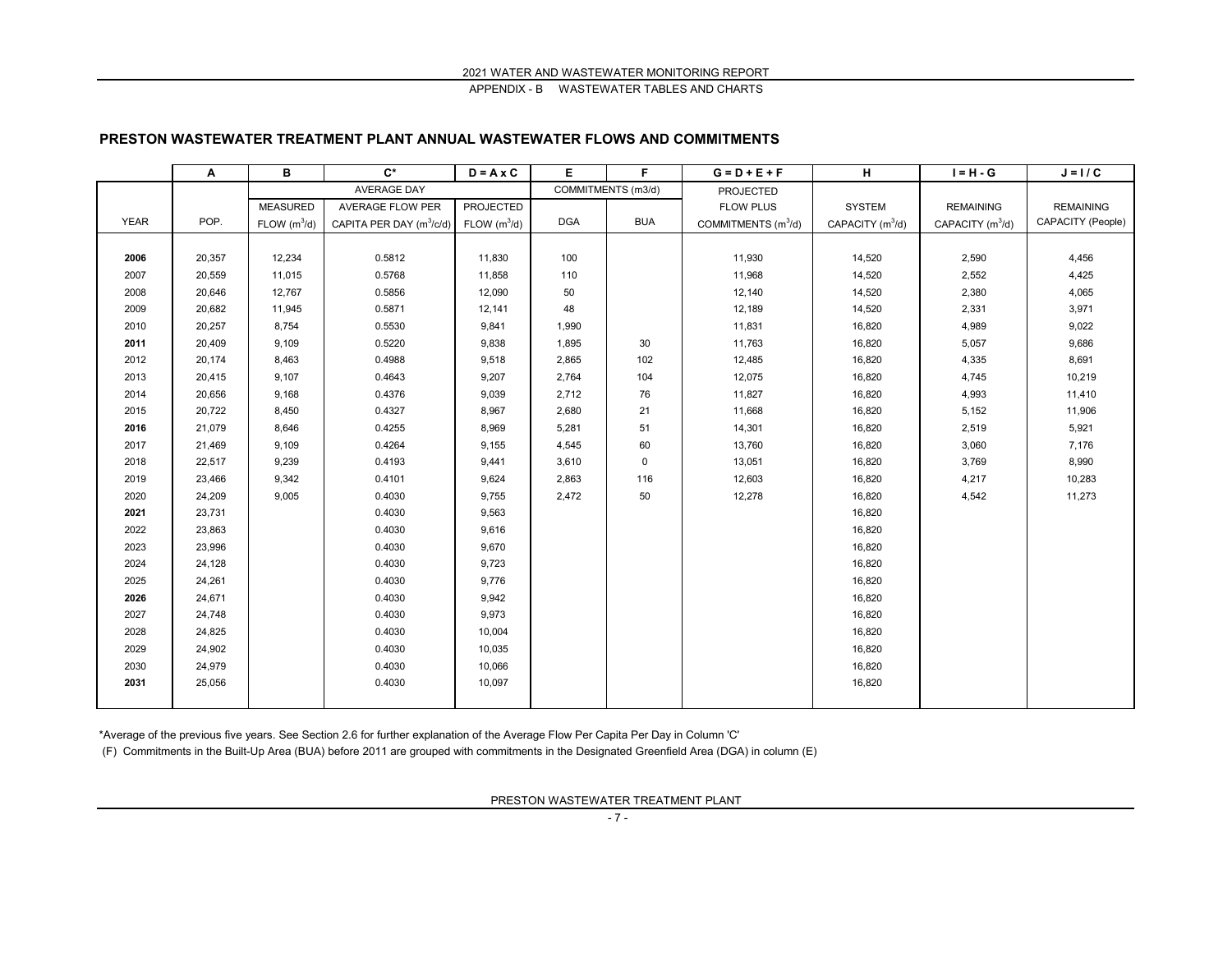



PRESTON WASTEWATER TREATMENT PLANT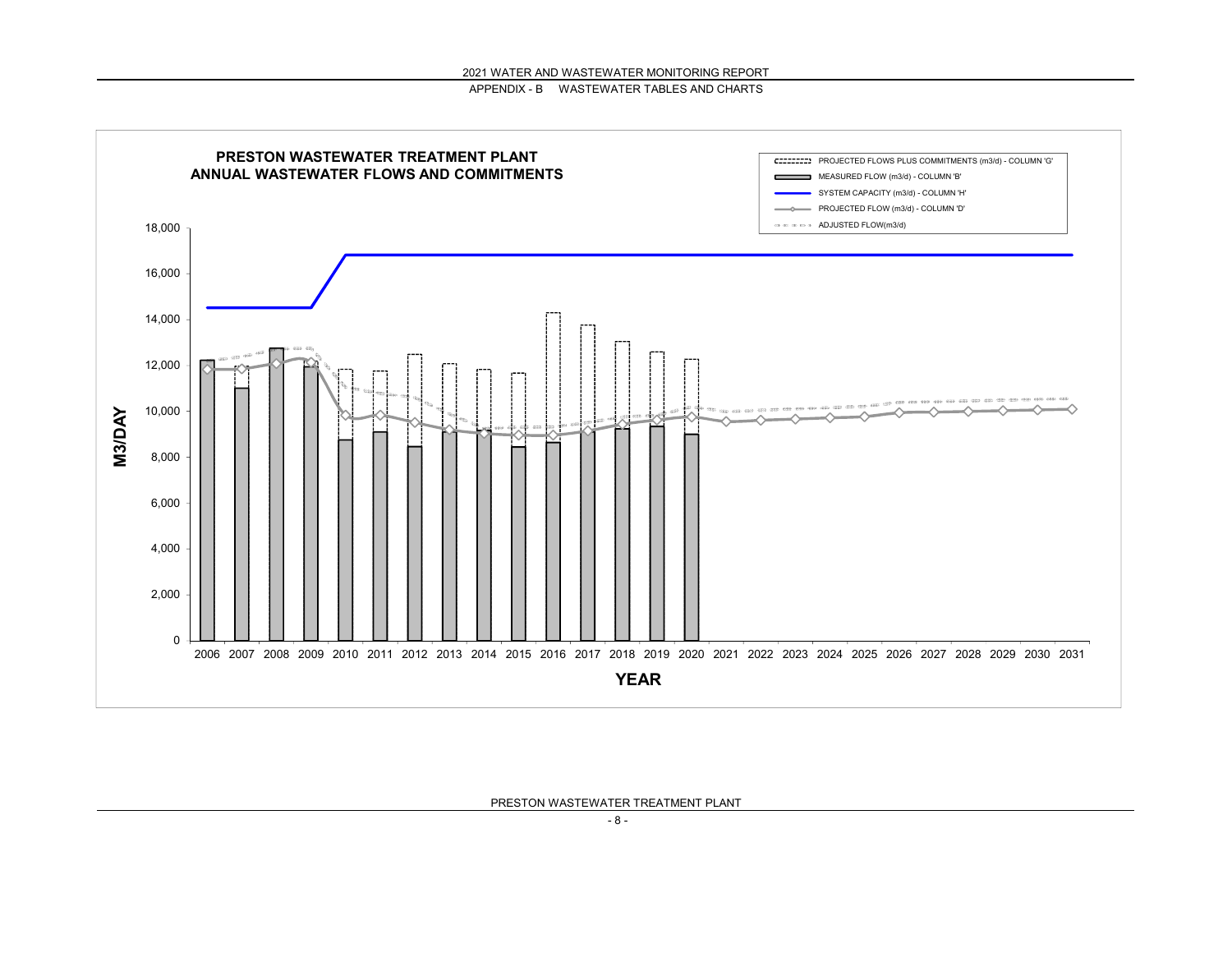#### **HESPELER WASTEWATER TREATMENT PLANT ANNUAL WASTEWATER FLOWS AND COMMITMENTS**

|             | Α      | В               | $\mathbf{C}^*$             | $D = A \times C$         | Е              | F                  | $G = D + E + F$       | н                  | $I = H - G$        | $J = I / C$       |
|-------------|--------|-----------------|----------------------------|--------------------------|----------------|--------------------|-----------------------|--------------------|--------------------|-------------------|
|             |        |                 | AVERAGE DAY                |                          |                | COMMITMENTS (m3/d) | PROJECTED             |                    |                    |                   |
|             |        | <b>MEASURED</b> | <b>AVERAGE FLOW PER</b>    | PROJECTED                |                |                    | <b>FLOW PLUS</b>      | <b>SYSTEM</b>      | <b>REMAINING</b>   | <b>REMAINING</b>  |
| <b>YEAR</b> | POP.   | FLOW $(m^3/d)$  | CAPITA PER DAY $(m^3/c/d)$ | FLOW (m <sup>3</sup> /d) | <b>DGA</b>     | <b>BUA</b>         | COMMITMENTS $(m^3/d)$ | CAPACITY $(m^3/d)$ | CAPACITY $(m^3/d)$ | CAPACITY (People) |
|             |        |                 |                            |                          |                |                    |                       |                    |                    |                   |
| 2006        | 21,972 | 8,013           | 0.3611                     | 7,935                    | 200            |                    | 8,135                 | 9,320              | 1,185              | 3,282             |
| 2007        | 22,117 | 7,252           | 0.3553                     | 7,858                    | 1,060          |                    | 8,918                 | 9,320              | 402                | 1,132             |
| 2008        | 22,166 | 8,056           | 0.3569                     | 7,911                    | 960            |                    | 8,871                 | 9,320              | 449                | 1,257             |
| 2009        | 23,163 | 7,929           | 0.3534                     | 8,186                    | 564            |                    | 8,751                 | 9,320              | 569                | 1,610             |
| 2010        | 24,333 | 7,462           | 0.3410                     | 8,297                    | 215            |                    | 8,512                 | 9,320              | 808                | 2,369             |
| 2011        | 24,646 | 7,666           | 0.3303                     | 8,140                    | 43             | 127                | 8,310                 | 9,320              | 1,010              | 3,059             |
| 2012        | 25,239 | 6,660           | 0.3175                     | 8,013                    | 12             | 118                | 8,142                 | 9,320              | 1,178              | 3,711             |
| 2013        | 25,595 | 7,337           | 0.3021                     | 7,732                    | 11             | 114                | 7,858                 | 9,320              | 1,462              | 4,840             |
| 2014        | 25,737 | 6,808           | 0.2866                     | 7,375                    | $\mathbf{1}$   | 121                | 7,498                 | 9,320              | 1,822              | 6,359             |
| 2015        | 25,759 | 6,435           | 0.2752                     | 7,088                    | 20             | 98                 | 7,206                 | 9,320              | 2,114              | 7,681             |
| 2016        | 25,845 | 6,500           | 0.2633                     | 6,804                    | 20             | 167                | 6,991                 | 9,320              | 2,329              | 8,846             |
| 2017        | 25,699 | 6,692           | 0.2626                     | 6,748                    | 20             | 173                | 6,941                 | 9,320              | 2,379              | 9,061             |
| 2018        | 25,991 | 6,320           | 0.2539                     | 6,599                    | $\overline{2}$ | 572                | 7,172                 | 9,320              | 2,148              | 8,460             |
| 2019        | 25,821 | 6,259           | 0.2495                     | 6,441                    | 467            | 329                | 7,237                 | 9,320              | 2,083              | 8,351             |
| 2020        | 25,970 | 6,077           | 0.2463                     | 6,396                    | 475            | $\overline{7}$     | 6,878                 | 9,320              | 2,442              | 9,914             |
| 2021        | 26,030 |                 | 0.2463                     | 6,411                    |                |                    |                       | 9,320              |                    |                   |
| 2022        | 26,135 |                 | 0.2463                     | 6,437                    |                |                    |                       | 9,320              |                    |                   |
| 2023        | 26,240 |                 | 0.2463                     | 6,463                    |                |                    |                       | 9,320              |                    |                   |
| 2024        | 26,344 |                 | 0.2463                     | 6,488                    |                |                    |                       | 9,320              |                    |                   |
| 2025        | 26,449 |                 | 0.2463                     | 6,514                    |                |                    |                       | 9,320              |                    |                   |
| 2026        | 26,574 |                 | 0.2463                     | 6,545                    |                |                    |                       | 9,320              |                    |                   |
| 2027        | 26,675 |                 | 0.2463                     | 6,570                    |                |                    |                       | 9,320              |                    |                   |
| 2028        | 26,775 |                 | 0.2463                     | 6,594                    |                |                    |                       | 9,320              |                    |                   |
| 2029        | 26,876 |                 | 0.2463                     | 6,619                    |                |                    |                       | 9,320              |                    |                   |
| 2030        | 26,976 |                 | 0.2463                     | 6,644                    |                |                    |                       | 9,320              |                    |                   |
| 2031        | 27,077 |                 | 0.2463                     | 6,669                    |                |                    |                       | 9,320              |                    |                   |
|             |        |                 |                            |                          |                |                    |                       |                    |                    |                   |

\*Average of the previous five years. See Section 2.6 for further explanation of the Average Flow Per Capita Per Day in Column 'C'

(F) Commitments in the Built-Up Area (BUA) before 2011 are grouped with commitments in the Designated Greenfield Area (DGA) in column (E)

HESPELER WASTEWATER TREATMENT PLANT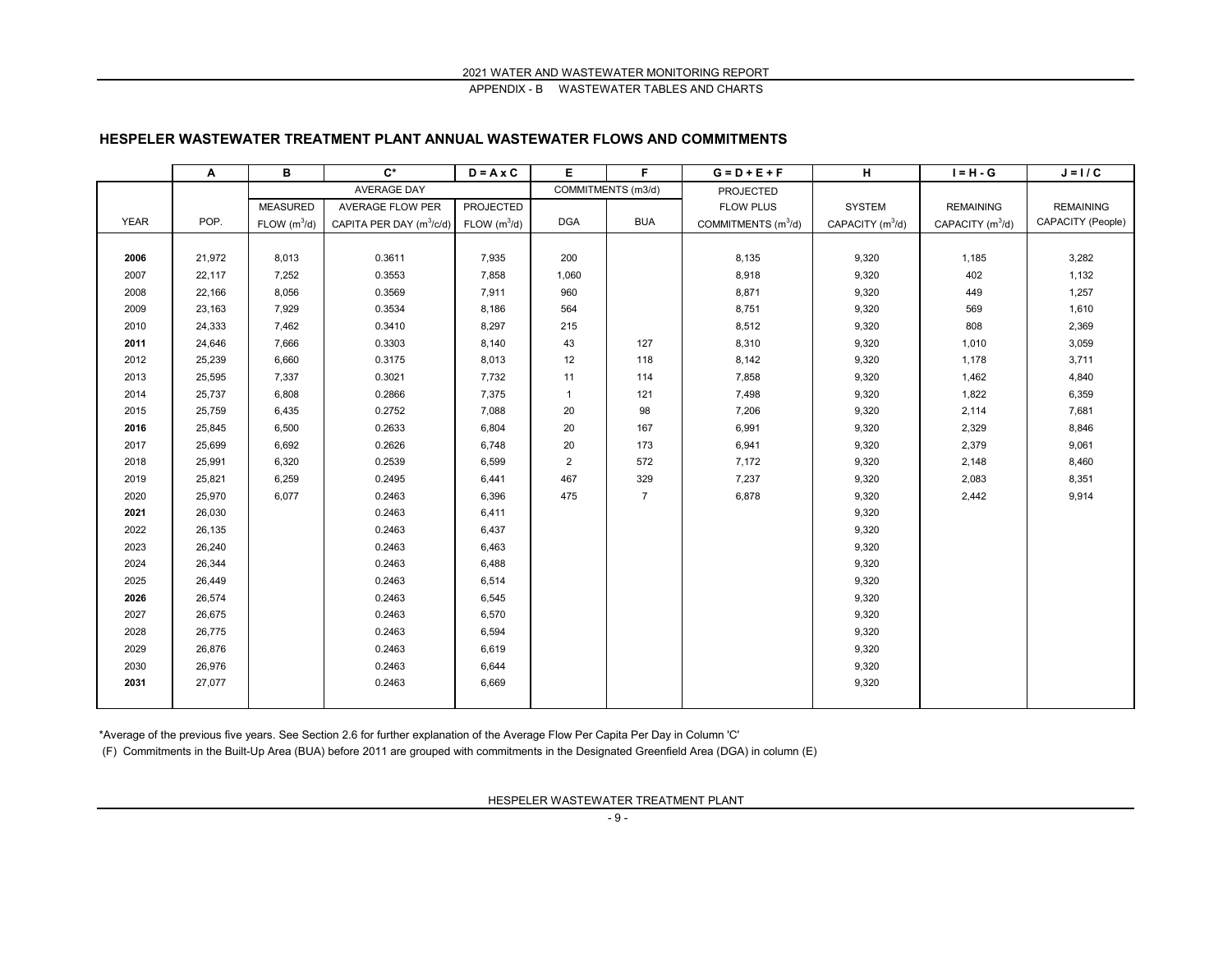



HESPELER WASTEWATER TREATMENT PLANT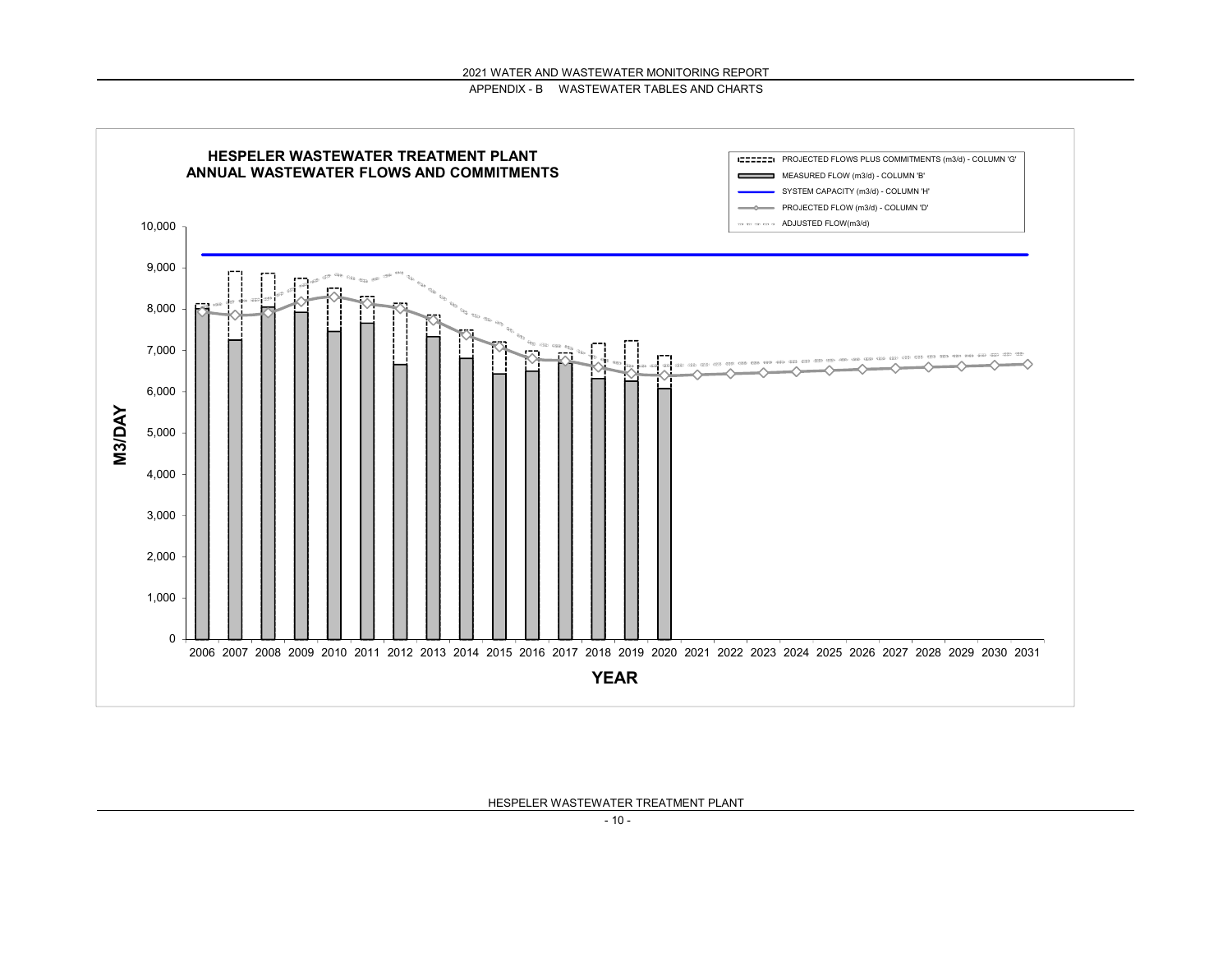#### **ELMIRA WASTEWATER TREATMENT PLANT ANNUAL WASTEWATER FLOWS AND COMMITMENTS**

|             | Α      | в                        | $C^*$                                | $D = A \times C$ | Е          | F                  | $G = D + E + F$                 | н                  | $I = H - G$        | $J = I / C$       |
|-------------|--------|--------------------------|--------------------------------------|------------------|------------|--------------------|---------------------------------|--------------------|--------------------|-------------------|
|             |        |                          | AVERAGE DAY                          |                  |            | COMMITMENTS (m3/d) | <b>PROJECTED</b>                |                    |                    |                   |
|             |        | <b>MEASURED</b>          | <b>AVERAGE FLOW PER</b>              | <b>PROJECTED</b> |            |                    | <b>FLOW PLUS</b>                | <b>SYSTEM</b>      | <b>REMAINING</b>   | <b>REMAINING</b>  |
| <b>YEAR</b> | POP.   | FLOW (m <sup>3</sup> /d) | CAPITA PER DAY (m <sup>3</sup> /c/d) | FLOW $(m^3/d)$   | <b>DGA</b> | <b>BUA</b>         | COMMITMENTS (m <sup>3</sup> /d) | CAPACITY $(m^3/d)$ | CAPACITY $(m^3/d)$ | CAPACITY (People) |
|             |        |                          |                                      |                  |            |                    |                                 |                    |                    |                   |
| 2006        | 8,974  | 4,237                    | 0.5259                               | 4,719            | 610        |                    | 5,329                           | 7,800              | 2,471              | 4,698             |
| 2007        | 9,274  | 3,478                    | 0.4899                               | 4,543            | 460        |                    | 5,003                           | 7,800              | 2,797              | 5,710             |
| 2008        | 9,647  | 4,431                    | 0.4705                               | 4,538            | 240        |                    | 4,778                           | 7,800              | 3,022              | 6,423             |
| 2009        | 9,652  | 4,089                    | 0.4398                               | 4,245            | 145        |                    | 4,389                           | 7,800              | 3,411              | 7,755             |
| 2010        | 9,544  | 4,064                    | 0.4312                               | 4,116            | 63         |                    | 4,178                           | 7,800              | 3,622              | 8,399             |
| 2011        | 9,586  | 4,642                    | 0.4336                               | 4,157            | 1,592      | 58                 | 5,807                           | 7,800              | 1,993              | 4,596             |
| 2012        | 9,869  | 3,896                    | 0.4376                               | 4,318            | 1,562      | 13                 | 5,893                           | 7,800              | 1,907              | 4,358             |
| 2013        | 9,824  | 5,140                    | 0.4503                               | 4,424            | 1,400      | 10                 | 5,834                           | 7,800              | 1,966              | 4,366             |
| 2014        | 9,896  | 4,090                    | 0.4483                               | 4,436            | 1,583      | 4                  | 6,023                           | 7,800              | 1,777              | 3,965             |
| 2015        | 10,025 | 3,215                    | 0.4272                               | 4,283            | 1,822      | $\mathbf{1}$       | 6,106                           | 7,800              | 1,694              | 3,965             |
| 2016        | 10,439 | 3,669                    | 0.4007                               | 4,183            | 1,378      | 24                 | 5,585                           | 7,800              | 2,215              | 5,529             |
| 2017        | 10,788 | 4,508                    | 0.4053                               | 4,372            | 1,393      | 25                 | 5,790                           | 7,800              | 2,010              | 4,959             |
| 2018        | 10,962 | 4,112                    | 0.3757                               | 4,118            | 1,691      | 176                | 5,986                           | 7,800              | 1,814              | 4,829             |
| 2019        | 11,171 | 3,697                    | 0.3592                               | 4,013            | 1,925      | 3                  | 5,941                           | 7,800              | 1,859              | 5,174             |
| 2020        | 11,338 | 3,619                    | 0.3589                               | 4,069            | 1,822      | 8                  | 5,899                           | 7,800              | 1,901              | 5,298             |
| 2021        | 12,020 |                          | 0.3589                               | 4,314            |            |                    |                                 | 7,800              |                    |                   |
| 2022        | 12,445 |                          | 0.3589                               | 4,467            |            |                    |                                 | 7,800              |                    |                   |
| 2023        | 12,870 |                          | 0.3589                               | 4,619            |            |                    |                                 | 7,800              |                    |                   |
| 2024        | 13,295 |                          | 0.3589                               | 4,772            |            |                    |                                 | 7,800              |                    |                   |
| 2025        | 13,719 |                          | 0.3589                               | 4,924            |            |                    |                                 | 7,800              |                    |                   |
| 2026        | 14,027 |                          | 0.3589                               | 5,035            |            |                    |                                 | 7,800              |                    |                   |
| 2027        | 14,475 |                          | 0.3589                               | 5,195            |            |                    |                                 | 7,800              |                    |                   |
| 2028        | 14,923 |                          | 0.3589                               | 5,356            |            |                    |                                 | 7,800              |                    |                   |
| 2029        | 15,372 |                          | 0.3589                               | 5,517            |            |                    |                                 | 7,800              |                    |                   |
| 2030        | 15,820 |                          | 0.3589                               | 5,678            |            |                    |                                 | 7,800              |                    |                   |
| 2031        | 16,268 |                          | 0.3589                               | 5,839            |            |                    |                                 | 10,000             |                    |                   |
|             |        |                          |                                      |                  |            |                    |                                 |                    |                    |                   |

\*Average of the previous five years. See Section 2.6 for further explanation of the Average Flow Per Capita Per Day in Column 'C'

(F) Commitments in the Built-Up Area (BUA) before 2011 are grouped with commitments in the Designated Greenfield Area (DGA) in column (E)

ELMIRA WASTEWATER TREATMENT PLANT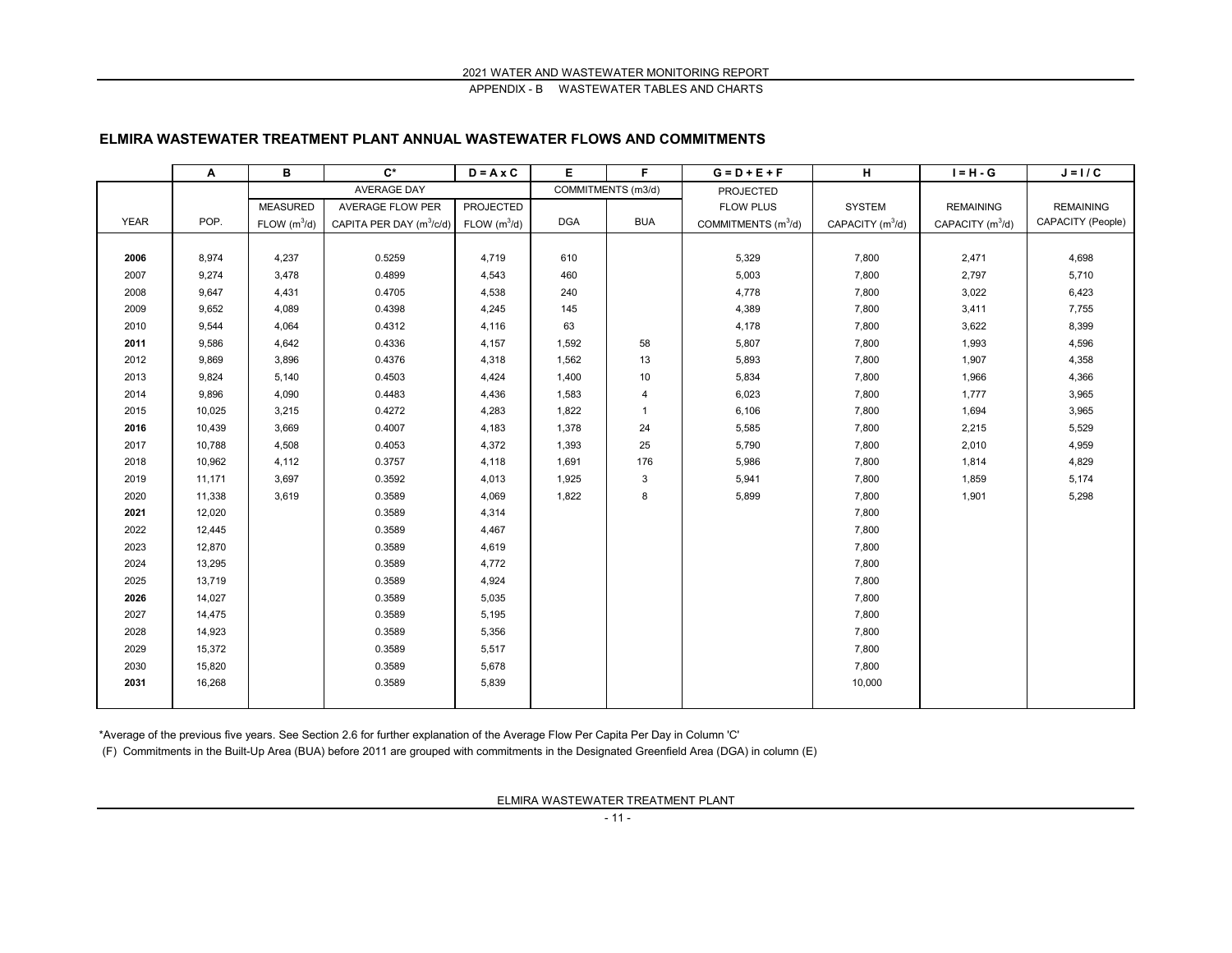

ELMIRA WASTEWATER TREATMENT PLANT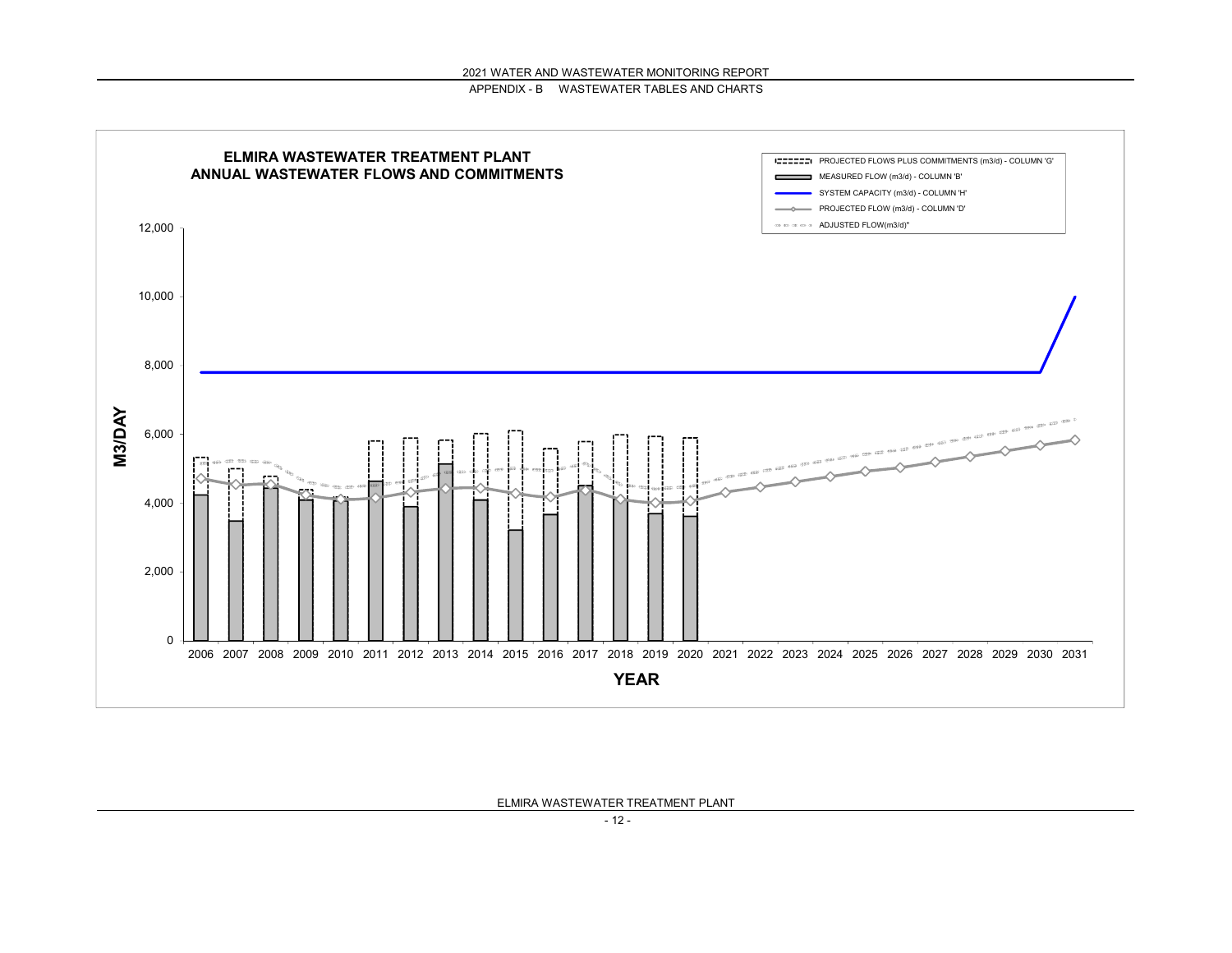#### **ST JACOBS WASTEWATER TREATMENT PLANT ANNUAL WASTEWATER FLOWS AND COMMITMENTS**

|             | Α     | B                        | $C^*$                                | $D = A \times C$         | E           | F.                 | $G = D + E + F$                 | н                  | $I = H - G$        | $J = I / C$       |
|-------------|-------|--------------------------|--------------------------------------|--------------------------|-------------|--------------------|---------------------------------|--------------------|--------------------|-------------------|
|             |       |                          | <b>AVERAGE DAY</b>                   |                          |             | COMMITMENTS (m3/d) | PROJECTED                       |                    |                    |                   |
|             |       | <b>MEASURED</b>          | AVERAGE FLOW PER                     | PROJECTED                |             |                    | <b>FLOW PLUS</b>                | SYSTEM             | <b>REMAINING</b>   | <b>REMAINING</b>  |
| <b>YEAR</b> | POP.  | FLOW (m <sup>3</sup> /d) | CAPITA PER DAY (m <sup>3</sup> /c/d) | FLOW (m <sup>3</sup> /d) | <b>DGA</b>  | <b>BUA</b>         | COMMITMENTS (m <sup>3</sup> /d) | CAPACITY $(m^3/d)$ | CAPACITY $(m^3/d)$ | CAPACITY (People) |
|             |       |                          |                                      |                          |             |                    |                                 |                    |                    |                   |
| 2006        | 1,665 | 1,134                    | 0.6733                               | 1,121                    | 150         |                    | 1,271                           | 1,450              | 179                | 266               |
| 2007        | 1,769 | 883                      | 0.6318                               | 1,118                    | 60          |                    | 1,178                           | 1,450              | 272                | 431               |
| 2008        | 1,811 | 1,255                    | 0.6370                               | 1,154                    | 60          |                    | 1,214                           | 1,450              | 236                | 371               |
| 2009        | 1,783 | 976                      | 0.6065                               | 1,081                    | 29          |                    | 1,110                           | 1,450              | 340                | 561               |
| 2010        | 1,735 | 803                      | 0.5768                               | 1,001                    | $\pmb{0}$   |                    | 1,001                           | 1,450              | 449                | 779               |
| 2011        | 1,735 | 1,071                    | 0.5640                               | 978                      | $\mathbf 0$ | $\sqrt{2}$         | 980                             | 1,450              | 470                | 833               |
| 2012        | 1,884 | 759                      | 0.5447                               | 1,026                    | 0           | $\sqrt{3}$         | 1,029                           | 1,450              | 421                | 773               |
| 2013        | 1,857 | 1,045                    | 0.5186                               | 963                      | $\mathbf 0$ | $\sqrt{2}$         | 965                             | 1,450              | 485                | 936               |
| 2014        | 1,858 | 972                      | 0.5137                               | 955                      | $\mathbf 0$ | $\sqrt{3}$         | 958                             | 1,450              | 492                | 959               |
| 2015        | 1,912 | 725                      | 0.4970                               | 950                      | 231         | $\pmb{0}$          | 1,181                           | 1,450              | 269                | 541               |
| 2016        | 1,939 | 855                      | 0.4617                               | 895                      | 225         | $\pmb{0}$          | 1,120                           | 1,450              | 330                | 714               |
| 2017        | 1,930 | 1,004                    | 0.4852                               | 936                      | 236         | $\mathbf 0$        | 1,173                           | 1,450              | 277                | 571               |
| 2018        | 1,933 | 890                      | 0.4648                               | 898                      | 297         | $\pmb{0}$          | 1,196                           | 1,450              | 254                | 547               |
| 2019        | 1,966 | 901                      | 0.4518                               | 888                      | 210         | 0                  | 1,098                           | 1,450              | 352                | 779               |
| 2020        | 1,979 | 849                      | 0.4618                               | 914                      | 324         | $\pmb{0}$          | 1,238                           | 1,450              | 212                | 460               |
| 2021        | 2,084 |                          | 0.4618                               | 962                      |             |                    |                                 | 1,450              |                    |                   |
| 2022        | 2,143 |                          | 0.4618                               | 990                      |             |                    |                                 | 1,450              |                    |                   |
| 2023        | 2,202 |                          | 0.4618                               | 1,017                    |             |                    |                                 | 1,450              |                    |                   |
| 2024        | 2,261 |                          | 0.4618                               | 1,044                    |             |                    |                                 | 1,450              |                    |                   |
| 2025        | 2,320 |                          | 0.4618                               | 1,071                    |             |                    |                                 | 1,450              |                    |                   |
| 2026        | 2,358 |                          | 0.4618                               | 1,089                    |             |                    |                                 | 1,450              |                    |                   |
| 2027        | 2,421 |                          | 0.4618                               | 1,118                    |             |                    |                                 | 1,450              |                    |                   |
| 2028        | 2,484 |                          | 0.4618                               | 1,147                    |             |                    |                                 | 1,450              |                    |                   |
| 2029        | 2,548 |                          | 0.4618                               | 1,177                    |             |                    |                                 | 1,450              |                    |                   |
| 2030        | 2,611 |                          | 0.4618                               | 1,206                    |             |                    |                                 | 1,530              |                    |                   |
| 2031        | 2,674 |                          | 0.4618                               | 1,235                    |             |                    |                                 | 1,530              |                    |                   |
|             |       |                          |                                      |                          |             |                    |                                 |                    |                    |                   |

\*Average of the previous five years. See Section 2.6 for further explanation of the Average Flow Per Capita Per Day in Column 'C'

(F) Commitments in the Built-Up Area (BUA) before 2011 are grouped with commitments in the Designated Greenfield Area (DGA) in column (E)

ST JACOBS WASTEWATER TREATMENT PLANT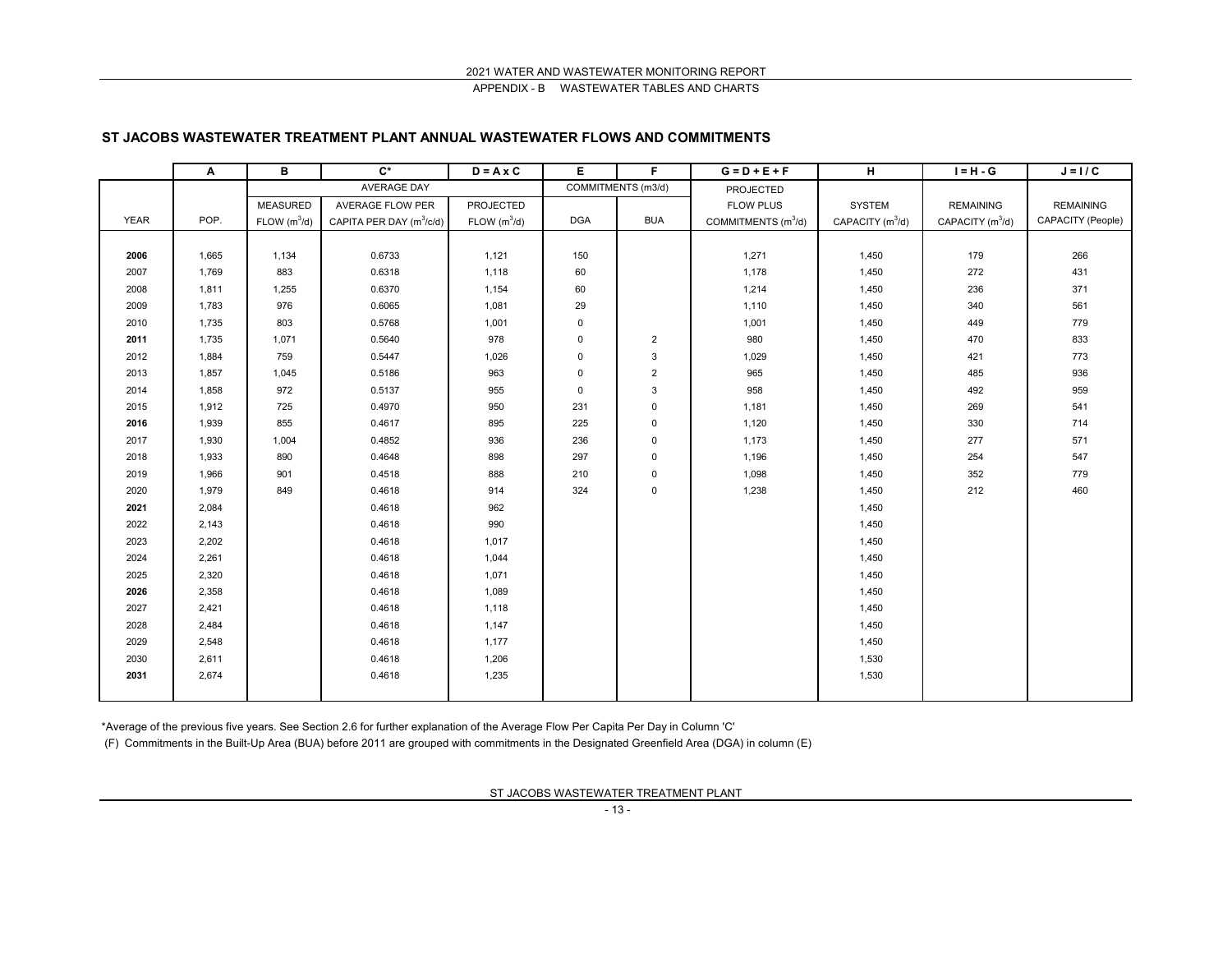



ST JACOBS WASTEWATER TREATMENT PLANT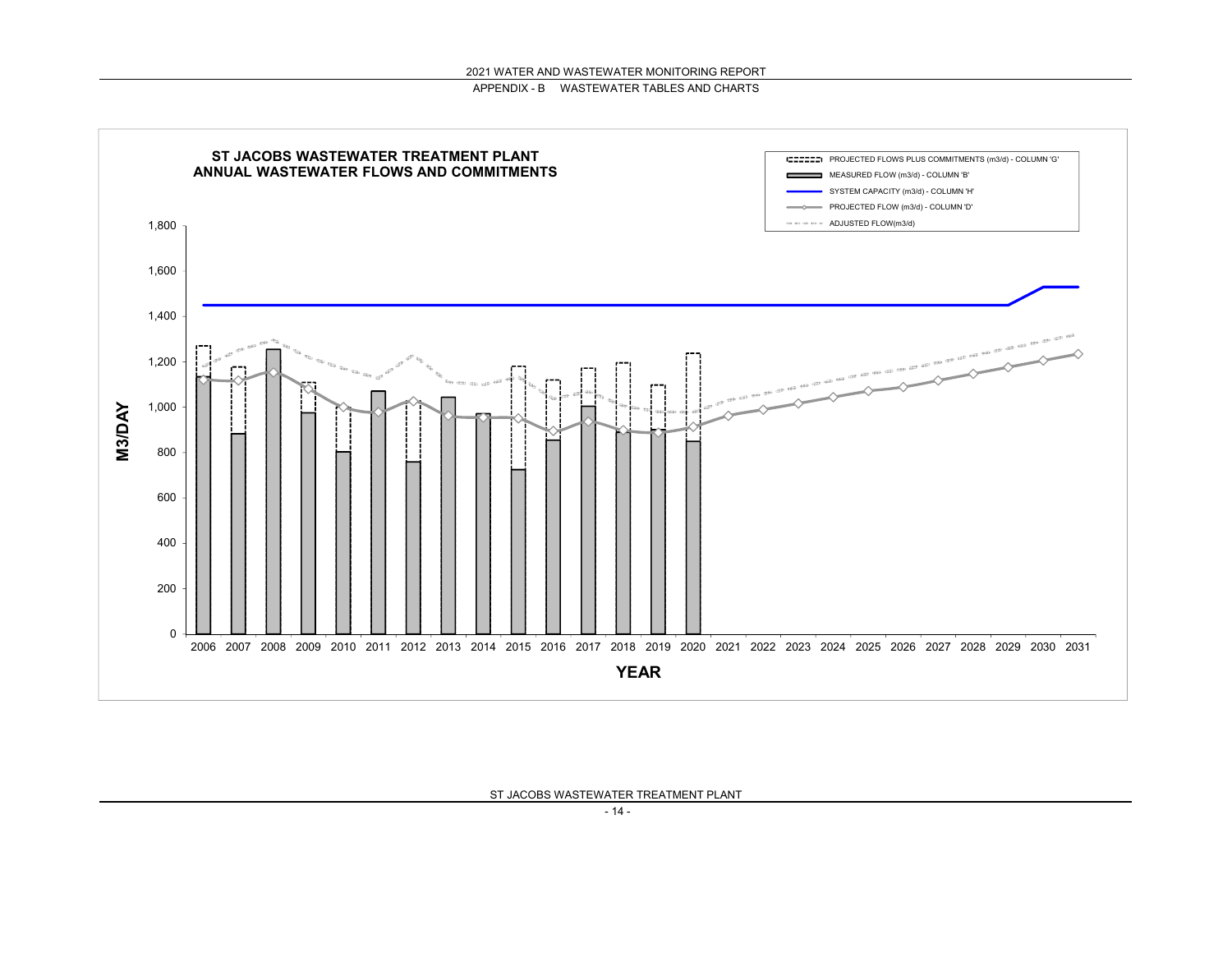#### **BADEN-NEW HAMBURG WASTEWATER TREATMENT PLANT ANNUAL WASTEWATER FLOWS AND COMMITMENTS**

|             | Α      | в               | $C^*$                      | $D = A \times C$         | Е          | F                  | $G = D + E + F$       | н                  | $I = H - G$        | $J = I / C$       |
|-------------|--------|-----------------|----------------------------|--------------------------|------------|--------------------|-----------------------|--------------------|--------------------|-------------------|
|             |        |                 | <b>AVERAGE DAY</b>         |                          |            | COMMITMENTS (m3/d) | PROJECTED             |                    |                    |                   |
|             |        | <b>MEASURED</b> | <b>AVERAGE FLOW PER</b>    | PROJECTED                |            |                    | <b>FLOW PLUS</b>      | <b>SYSTEM</b>      | <b>REMAINING</b>   | <b>REMAINING</b>  |
| <b>YEAR</b> | POP.   | FLOW $(m^3/d)$  | CAPITA PER DAY $(m^3/c/d)$ | FLOW (m <sup>3</sup> /d) | <b>DGA</b> | <b>BUA</b>         | COMMITMENTS $(m^3/d)$ | CAPACITY $(m^3/d)$ | CAPACITY $(m^3/d)$ | CAPACITY (People) |
|             |        |                 |                            |                          |            |                    |                       |                    |                    |                   |
| 2006        | 9,804  | 3,620           | 0.3701                     | 3,629                    | 1,440      |                    | 5,069                 | 5,200              | 131                | 355               |
| 2007        | 10,319 | 3,252           | 0.3533                     | 3,645                    | 1,160      |                    | 4,805                 | 5,200              | 395                | 1,117             |
| 2008        | 10,742 | 4,066           | 0.3517                     | 3,778                    | 1,130      |                    | 4,908                 | 5,200              | 292                | 831               |
| 2009        | 11,016 | 3,763           | 0.3478                     | 3,831                    | 996        |                    | 4,828                 | 5,200              | 372                | 1,071             |
| 2010        | 11,467 | 3,235           | 0.3373                     | 3,868                    | 807        |                    | 4,675                 | 5,200              | 525                | 1,556             |
| 2011        | 11,773 | 3,844           | 0.3288                     | 3,871                    | 567        | 2                  | 4,440                 | 5,200              | 760                | 2,312             |
| 2012        | 12,268 | 3,367           | 0.3206                     | 3,933                    | 420        | 39                 | 4,393                 | 5,200              | 807                | 2,518             |
| 2013        | 12,575 | 3,953           | 0.3078                     | 3,871                    | 344        | 2                  | 4,216                 | 5,200              | 984                | 3,195             |
| 2014        | 12,787 | 3,736           | 0.2979                     | 3,809                    | 271        | 33                 | 4,114                 | 5,200              | 1,086              | 3,646             |
| 2015        | 12,978 | 3,320           | 0.2926                     | 3,798                    | 271        | 150                | 4,218                 | 5,200              | 982                | 3,355             |
| 2016        | 13,252 | 3,532           | 0.2807                     | 3,719                    | 226        | $\mathbf{1}$       | 3,946                 | 5,200              | 1,254              | 4,469             |
| 2017        | 13,657 | 4,039           | 0.2849                     | 3,891                    | 238        | 11                 | 4,140                 | 5,200              | 1,060              | 3,720             |
| 2018        | 14,043 | 4,039           | 0.2796                     | 3,926                    | 135        | 23                 | 4,084                 | 5,200              | 1,116              | 3,990             |
| 2019        | 14,239 | 3,889           | 0.2758                     | 3,927                    | 41         | 25                 | 3,993                 | 5,200              | 1,207              | 4,376             |
| 2020        | 14,543 | 3,747           | 0.2761                     | 4,016                    | 12         | 11                 | 4,039                 | 6,900              | 2,861              | 10,361            |
| 2021        | 14,675 |                 | 0.2761                     | 4,052                    |            |                    |                       | 6,900              |                    |                   |
| 2022        | 14,861 |                 | 0.2761                     | 4,104                    |            |                    |                       | 6,900              |                    |                   |
| 2023        | 15,048 |                 | 0.2761                     | 4,155                    |            |                    |                       | 6,900              |                    |                   |
| 2024        | 15,234 |                 | 0.2761                     | 4,207                    |            |                    |                       | 6,900              |                    |                   |
| 2025        | 15,420 |                 | 0.2761                     | 4,258                    |            |                    |                       | 6,900              |                    |                   |
| 2026        | 15,640 |                 | 0.2761                     | 4,319                    |            |                    |                       | 6,900              |                    |                   |
| 2027        | 15,819 |                 | 0.2761                     | 4,368                    |            |                    |                       | 6,900              |                    |                   |
| 2028        | 15,999 |                 | 0.2761                     | 4,418                    |            |                    |                       | 6,900              |                    |                   |
| 2029        | 16,178 |                 | 0.2761                     | 4,467                    |            |                    |                       | 6,900              |                    |                   |
| 2030        | 16,358 |                 | 0.2761                     | 4,517                    |            |                    |                       | 6,900              |                    |                   |
| 2031        | 16,537 |                 | 0.2761                     | 4,566                    |            |                    |                       | 6,900              |                    |                   |
|             |        |                 |                            |                          |            |                    |                       |                    |                    |                   |

\*Average of the previous five years. See Section 2.6 for further explanation of the Average Flow Per Capita Per Day in Column 'C'

(F) Commitments in the Built-Up Area (BUA) before 2011 are grouped with commitments in the Designated Greenfield Area (DGA) in column (E)

BADEN-NEW HAMBURG WASTEWATER TREATMENT PLANT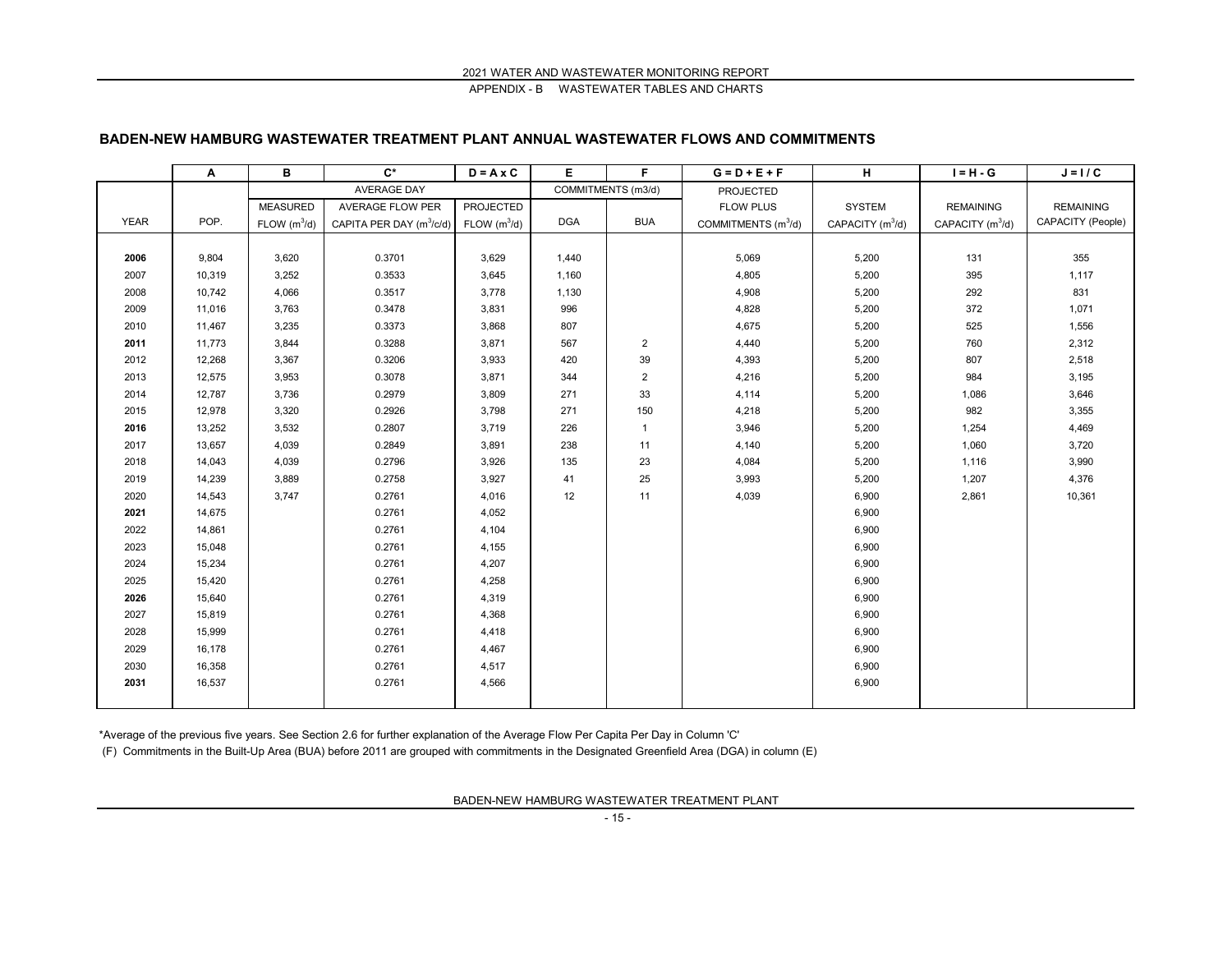

BADEN-NEW HAMBURG WASTEWATER TREATMENT PLANT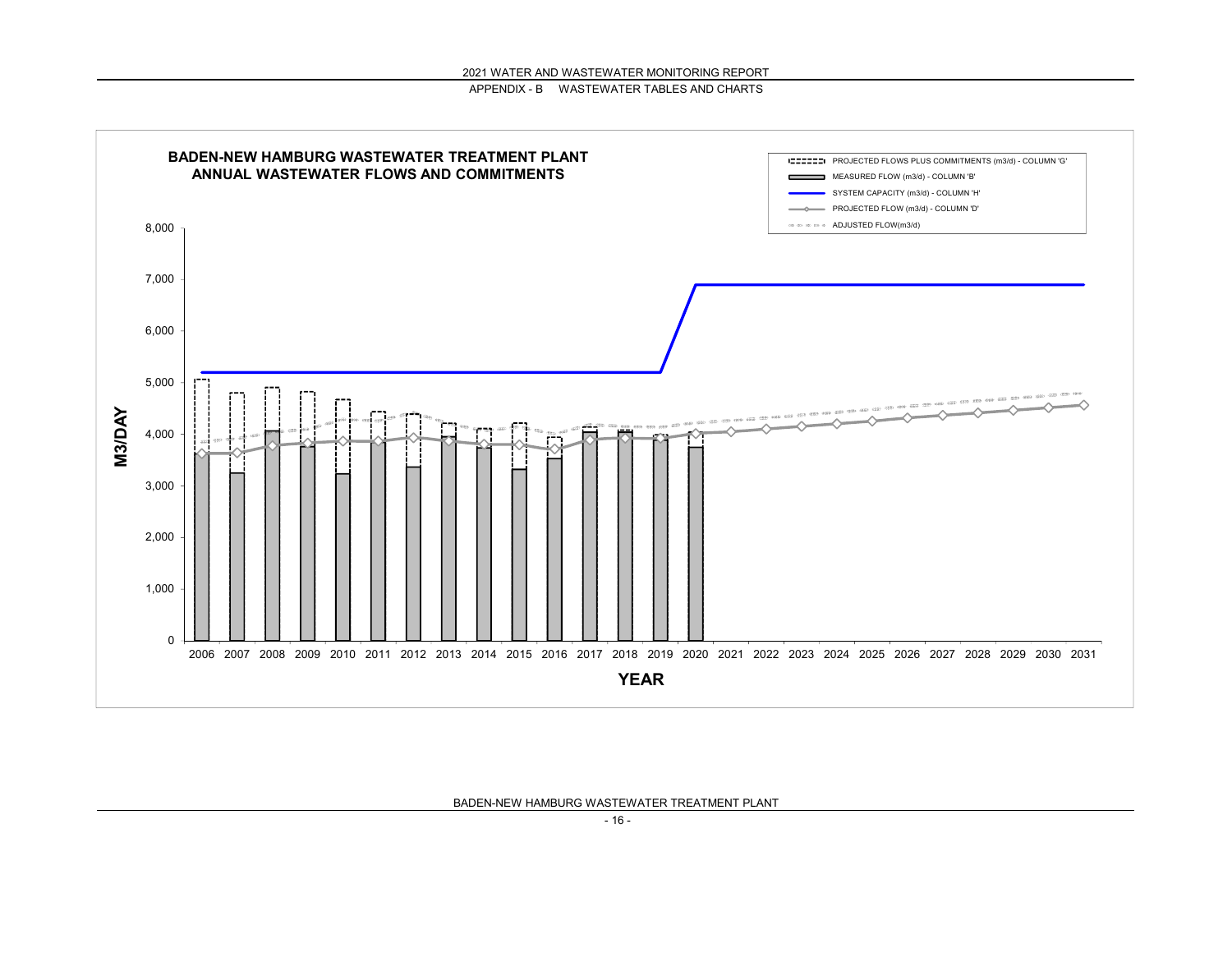#### **AYR WASTEWATER TREATMENT PLANT ANNUAL WASTEWATER FLOWS AND COMMITMENTS**

|             | Α     | в               | $\mathbf{C}^*$                       | $D = A \times C$ | Е          | F.                 | $G = D + E + F$                 | н                  | $I = H - G$        | $J = I / C$       |
|-------------|-------|-----------------|--------------------------------------|------------------|------------|--------------------|---------------------------------|--------------------|--------------------|-------------------|
|             |       |                 | <b>AVERAGE DAY</b>                   |                  |            | COMMITMENTS (m3/d) | PROJECTED                       |                    |                    |                   |
|             |       | <b>MEASURED</b> | <b>AVERAGE FLOW PER</b>              | PROJECTED        |            |                    | <b>FLOW PLUS</b>                | SYSTEM             | <b>REMAINING</b>   | <b>REMAINING</b>  |
| <b>YEAR</b> | POP.  | FLOW $(m^3/d)$  | CAPITA PER DAY (m <sup>3</sup> /c/d) | FLOW $(m^3/d)$   | <b>DGA</b> | <b>BUA</b>         | COMMITMENTS (m <sup>3</sup> /d) | CAPACITY $(m^3/d)$ | CAPACITY $(m^3/d)$ | CAPACITY (People) |
|             |       |                 |                                      |                  |            |                    |                                 |                    |                    |                   |
| 2006        | 3,989 | 1,262           | 0.3458                               | 1,379            | 490        |                    | 1,869                           | 3,000              | 1,131              | 3,271             |
| 2007        | 4,018 | 1,216           | 0.3281                               | 1,318            | 360        |                    | 1,678                           | 3,000              | 1,322              | 4,028             |
| 2008        | 4,088 | 1,315           | 0.3106                               | 1,270            | 290        |                    | 1,560                           | 3,000              | 1,440              | 4,637             |
| 2009        | 4,195 | 1,395           | 0.3155                               | 1,324            | 693        |                    | 2,017                           | 3,000              | 983                | 3,116             |
| 2010        | 4,209 | 1,258           | 0.3144                               | 1,323            | 642        |                    | 1,965                           | 3,000              | 1,035              | 3,290             |
| 2011        | 4,255 | 1,277           | 0.3112                               | 1,324            | 442        | 154                | 1,920                           | 3,000              | 1,080              | 3,470             |
| 2012        | 4,658 | 1,235           | 0.3037                               | 1,415            | 329        | 154                | 1,897                           | 3,000              | 1,103              | 3,632             |
| 2013        | 4,822 | 1,350           | 0.2954                               | 1,424            | 277        | $\mathbf{1}$       | 1,703                           | 3,000              | 1,297              | 4,392             |
| 2014        | 4,879 | 1,313           | 0.2827                               | 1,379            | 240        | 4                  | 1,622                           | 3,000              | 1,378              | 4,874             |
| 2015        | 4,952 | 1,269           | 0.2742                               | 1,358            | 615        | $\mathsf{O}$       | 1,972                           | 3,000              | 1,028              | 3,749             |
| 2016        | 5,175 | 1,322           | 0.2652                               | 1,372            | 636        | 21                 | 2,030                           | 3,000              | 970                | 3,659             |
| 2017        | 5,339 | 1,505           | 0.2685                               | 1,434            | 631        | 23                 | 2,087                           | 3,000              | 913                | 3,400             |
| 2018        | 5,524 | 1,319           | 0.2603                               | 1,438            | 553        | 28                 | 2,018                           | 3,000              | 982                | 3,771             |
| 2019        | 5,724 | 1,247           | 0.2500                               | 1,431            | 512        | 25                 | 1,968                           | 3,000              | 1,032              | 4,129             |
| 2020        | 5,784 | 1,394           | 0.2470                               | 1,428            | 935        | 12                 | 2,376                           | 3,000              | 624                | 2,528             |
| 2021        | 6,010 |                 | 0.2470                               | 1,484            |            |                    |                                 | 3,000              |                    |                   |
| 2022        | 6,236 |                 | 0.2470                               | 1,540            |            |                    |                                 | 3,000              |                    |                   |
| 2023        | 6,463 |                 | 0.2470                               | 1,596            |            |                    |                                 | 3,000              |                    |                   |
| 2024        | 6,689 |                 | 0.2470                               | 1,652            |            |                    |                                 | 3,000              |                    |                   |
| 2025        | 6,915 |                 | 0.2470                               | 1,708            |            |                    |                                 | 3,000              |                    |                   |
| 2026        | 7,141 |                 | 0.2470                               | 1,764            |            |                    |                                 | 3,000              |                    |                   |
| 2027        | 7,367 |                 | 0.2470                               | 1,819            |            |                    |                                 | 3,000              |                    |                   |
| 2028        | 7,593 |                 | 0.2470                               | 1,875            |            |                    |                                 | 3,000              |                    |                   |
| 2029        | 7,819 |                 | 0.2470                               | 1,931            |            |                    |                                 | 3,000              |                    |                   |
| 2030        | 8,045 |                 | 0.2470                               | 1,987            |            |                    |                                 | 3,000              |                    |                   |
| 2031        | 8,271 |                 | 0.2470                               | 2,043            |            |                    |                                 | 3,000              |                    |                   |
|             |       |                 |                                      |                  |            |                    |                                 |                    |                    |                   |

\*Average of the previous five years. See Section 2.6 for further explanation of the Average Flow Per Capita Per Day in Column 'C'

(F) Commitments in the Built-Up Area (BUA) before 2011 are grouped with commitments in the Designated Greenfield Area (DGA) in column (E)

AYR WASTEWATER TREATMENT PLANT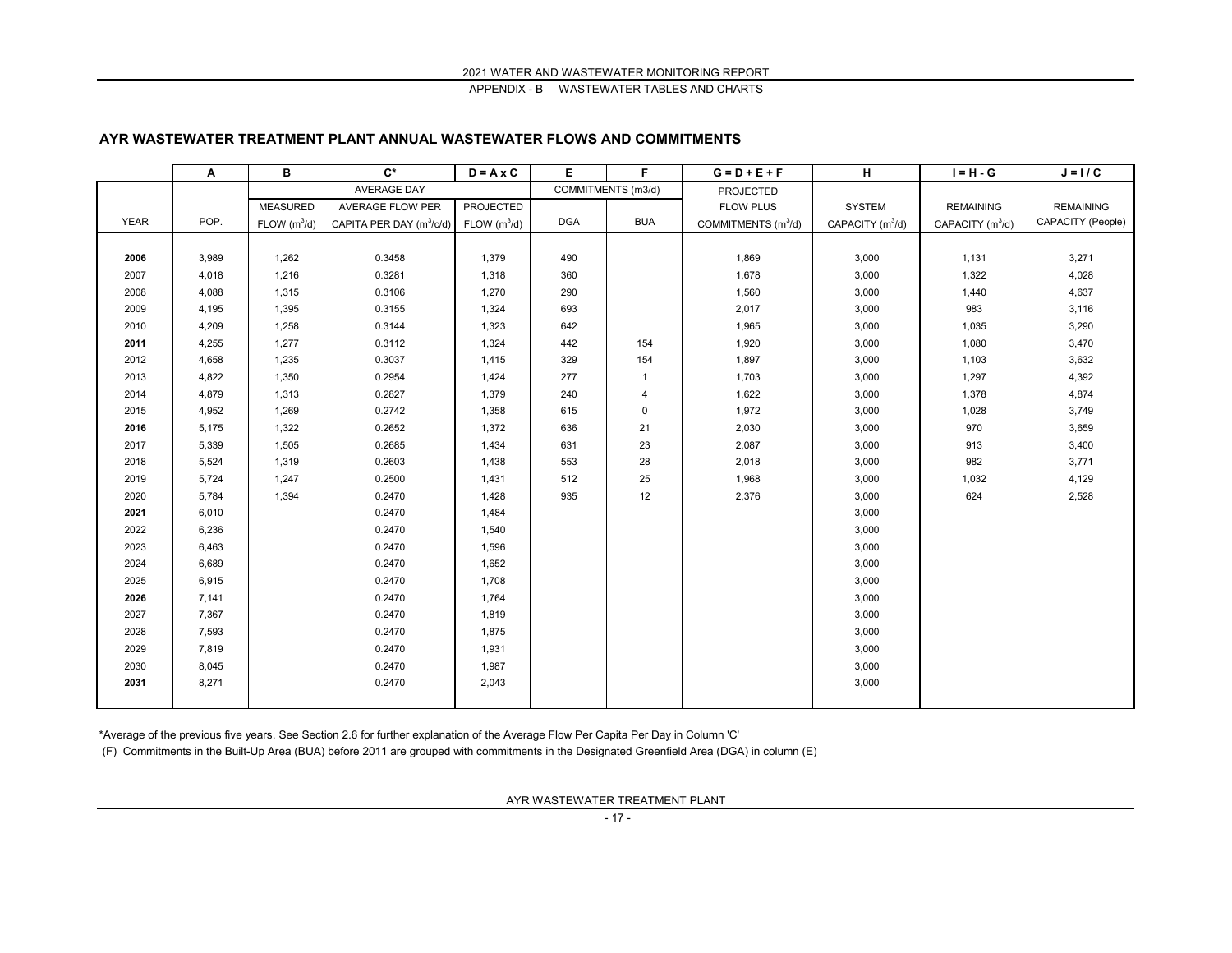

AYR WASTEWATER TREATMENT PLANT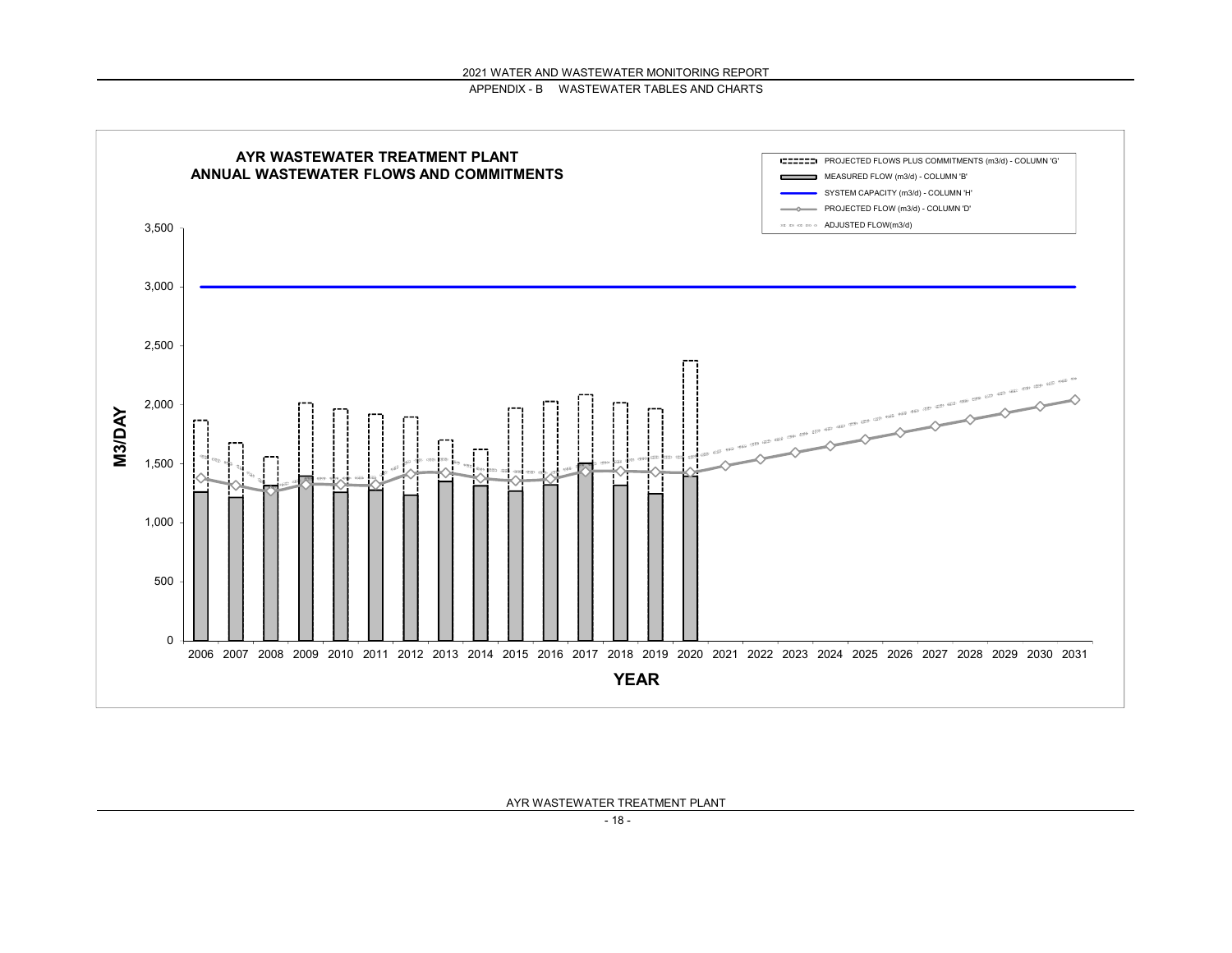#### **WELLESLEY WASTEWATER TREATMENT PLANT ANNUAL WASTEWATER FLOWS AND COMMITMENTS**

|             | Α     | в               | $C^*$                                | $D = A \times C$         | Е          | F                       | $G = D + E + F$                 | н                  | $I = H - G$        | $J = I / C$       |
|-------------|-------|-----------------|--------------------------------------|--------------------------|------------|-------------------------|---------------------------------|--------------------|--------------------|-------------------|
|             |       |                 | <b>AVERAGE DAY</b>                   |                          |            | COMMITMENTS (m3/d)      | PROJECTED                       |                    |                    |                   |
|             |       | <b>MEASURED</b> | <b>AVERAGE FLOW PER</b>              | PROJECTED                |            |                         | <b>FLOW PLUS</b>                | SYSTEM             | <b>REMAINING</b>   | <b>REMAINING</b>  |
| <b>YEAR</b> | POP.  | FLOW $(m^3/d)$  | CAPITA PER DAY (m <sup>3</sup> /c/d) | FLOW (m <sup>3</sup> /d) | <b>DGA</b> | <b>BUA</b>              | COMMITMENTS (m <sup>3</sup> /d) | CAPACITY $(m^3/d)$ | CAPACITY $(m^3/d)$ | CAPACITY (People) |
|             |       |                 |                                      |                          |            |                         |                                 |                    |                    |                   |
| 2006        | 2,279 | 758             | 0.3005                               | 685                      | 320        |                         | 1,005                           | 1,100              | 95                 | 317               |
| 2007        | 2,420 | 539             | 0.2859                               | 692                      | 280        |                         | 972                             | 1,100              | 128                | 448               |
| 2008        | 2,556 | 710             | 0.2843                               | 726                      | 270        |                         | 996                             | 1,100              | 104                | 364               |
| 2009        | 2,700 | 648             | 0.2729                               | 737                      | 212        |                         | 949                             | 1,100              | 151                | 553               |
| 2010        | 2,849 | 595             | 0.2564                               | 730                      | 134        |                         | 864                             | 1,100              | 236                | 921               |
| 2011        | 2,921 | 771             | 0.2427                               | 709                      | 89         | $\mathbf{3}$            | 801                             | 1,100              | 299                | 1,232             |
| 2012        | 3,191 | 608             | 0.2362                               | 754                      | 74         | 23                      | 851                             | 1,100              | 249                | 1,054             |
| 2013        | 3,211 | 812             | 0.2312                               | 742                      | 57         | $\overline{2}$          | 801                             | 1,100              | 299                | 1,293             |
| 2014        | 3,270 | 831             | 0.2341                               | 765                      | 40         | $\overline{\mathbf{c}}$ | 807                             | 1,100              | 293                | 1,254             |
| 2015        | 3,353 | 686             | 0.2332                               | 782                      | 36         | 3                       | 821                             | 1,100              | 279                | 1,198             |
| 2016        | 3,408 | 806             | 0.2277                               | 776                      | 21         | $\overline{\mathbf{c}}$ | 799                             | 1,100              | 301                | 1,322             |
| 2017        | 3,495 | 923             | 0.2424                               | 847                      | 26         | 3                       | 877                             | 1,100              | 223                | 921               |
| 2018        | 3,523 | 800             | 0.2373                               | 836                      | 56         | $\overline{2}$          | 894                             | 1,100              | 206                | 869               |
| 2019        | 3,604 | 862             | 0.2343                               | 844                      | 38         | $\overline{\mathbf{c}}$ | 884                             | 1,100              | 216                | 922               |
| 2020        | 3,652 | 856             | 0.2403                               | 877                      | 27         | 2                       | 906                             | 1,100              | 194                | 806               |
| 2021        | 3,649 |                 | 0.2403                               | 877                      |            |                         |                                 | 1,100              |                    |                   |
| 2022        | 3,672 |                 | 0.2403                               | 882                      |            |                         |                                 | 1,100              |                    |                   |
| 2023        | 3,695 |                 | 0.2403                               | 888                      |            |                         |                                 | 1,100              |                    |                   |
| 2024        | 3,718 |                 | 0.2403                               | 893                      |            |                         |                                 | 1,100              |                    |                   |
| 2025        | 3,741 |                 | 0.2403                               | 899                      |            |                         |                                 | 1,100              |                    |                   |
| 2026        | 3,775 |                 | 0.2403                               | 907                      |            |                         |                                 | 1,100              |                    |                   |
| 2027        | 3,796 |                 | 0.2403                               | 912                      |            |                         |                                 | 1,100              |                    |                   |
| 2028        | 3,816 |                 | 0.2403                               | 917                      |            |                         |                                 | 1,100              |                    |                   |
| 2029        | 3,837 |                 | 0.2403                               | 922                      |            |                         |                                 | 1,100              |                    |                   |
| 2030        | 3,857 |                 | 0.2403                               | 927                      |            |                         |                                 | 1,100              |                    |                   |
| 2031        | 3,878 |                 | 0.2403                               | 932                      |            |                         |                                 | 1,100              |                    |                   |
|             |       |                 |                                      |                          |            |                         |                                 |                    |                    |                   |

\*Average of the previous five years. See Section 2.6 for further explanation of the Average Flow Per Capita Per Day in Column 'C'

(F) Commitments in the Built-Up Area (BUA) before 2011 are grouped with commitments in the Designated Greenfield Area (DGA) in column (E)

WELLESLEY WASTEWATER TREATMENT PLANT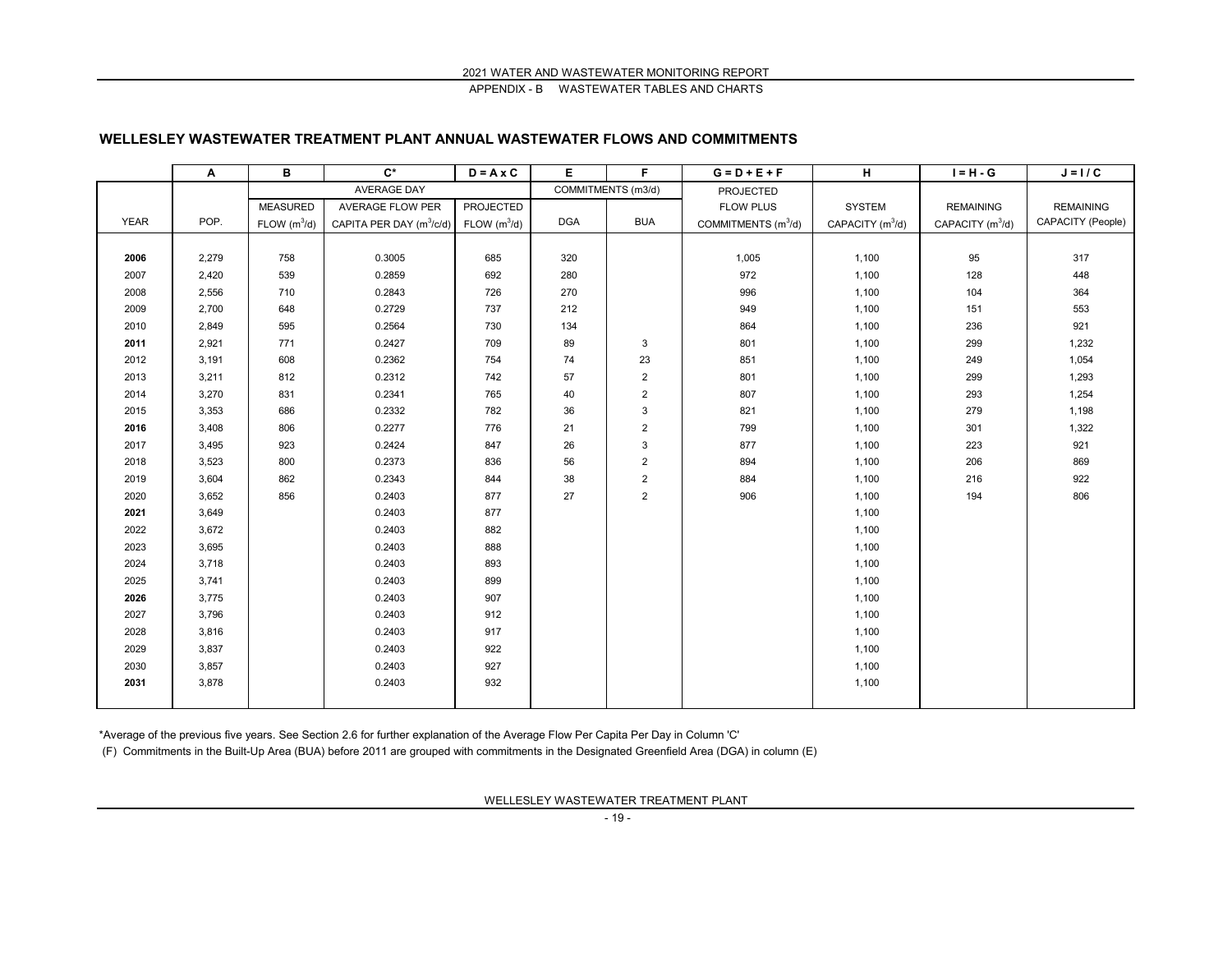

WELLESLEY WASTEWATER TREATMENT PLANT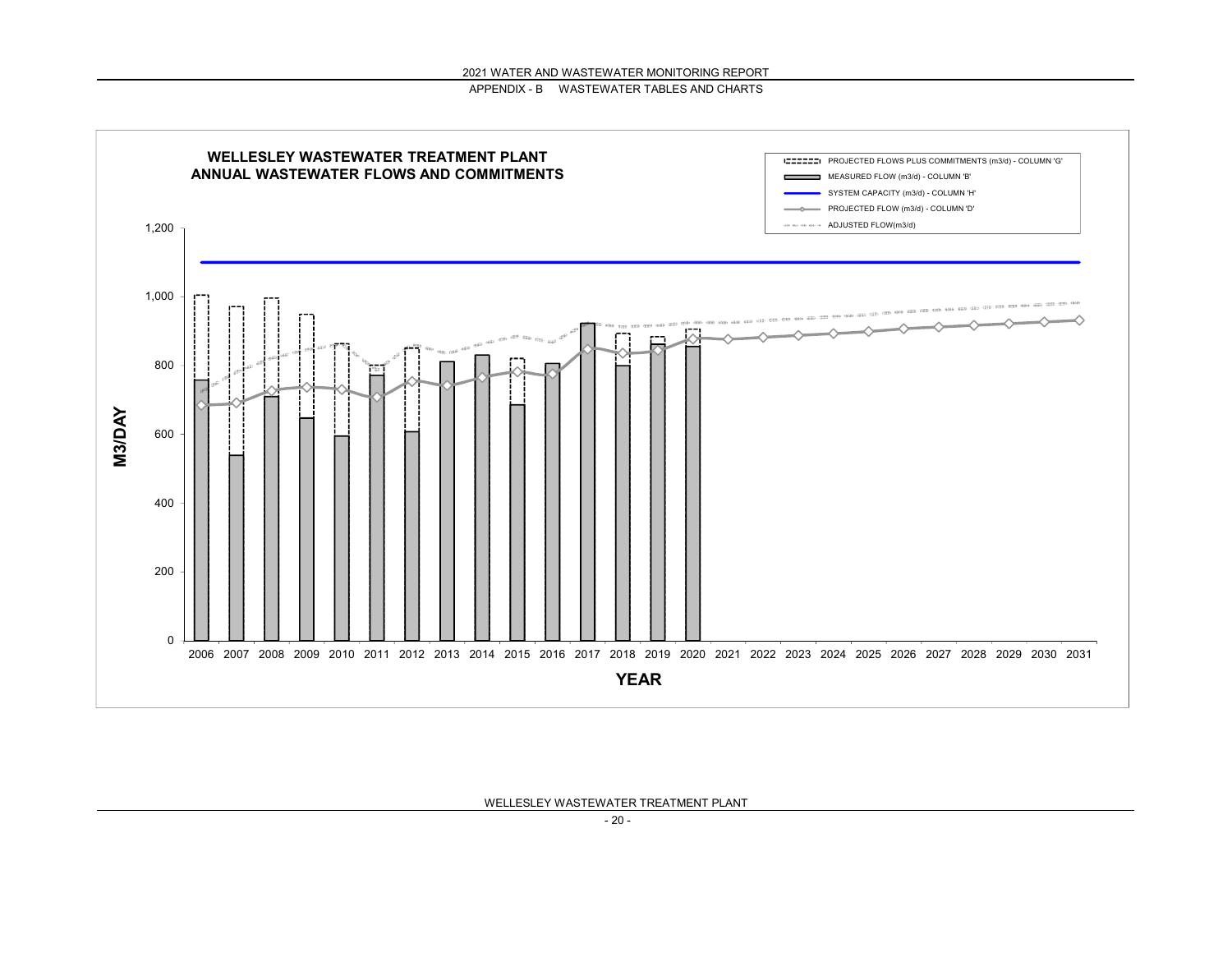# **Appendix C**

Water Charts and Data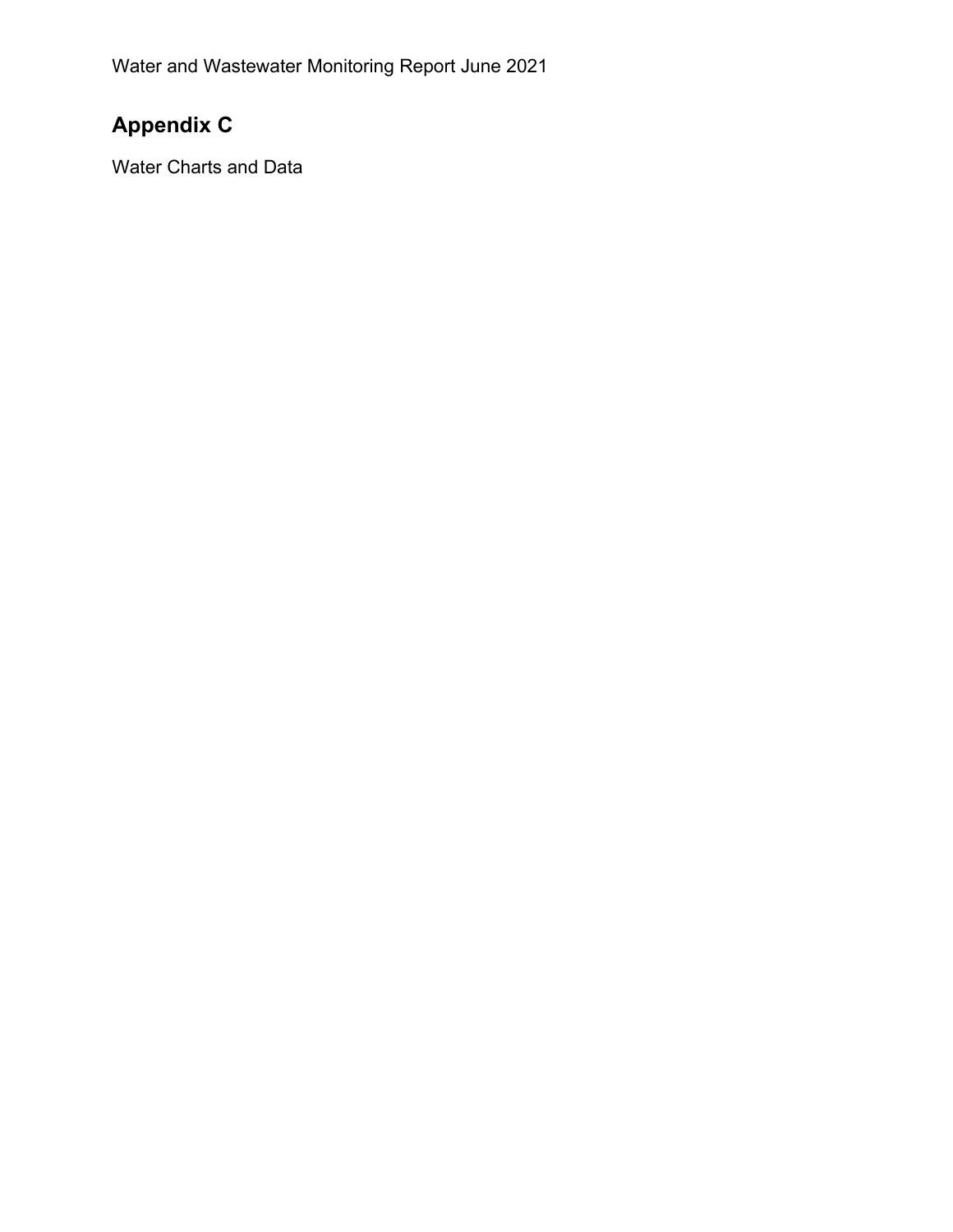#### **INTEGRATED URBAN SYSTEM (IUS) ANNUAL FLOWS AND COMMITMENTS**

|             | A             | B             | C                        | $\mathsf{D}^\star$                   | $E = B \times D$         | E                        | $G^{\star}$                          | $H = A \times G$         |                    | $J = H + I$                     | Κ           |                                     | $M = L - J$      | $N = M / G$      |
|-------------|---------------|---------------|--------------------------|--------------------------------------|--------------------------|--------------------------|--------------------------------------|--------------------------|--------------------|---------------------------------|-------------|-------------------------------------|------------------|------------------|
|             |               |               |                          | AVERAGE DAY                          |                          |                          | MAXIMUM WEEK                         |                          |                    | PROJECTED MAX                   |             | SYSTEM CAPACITY (m <sup>3</sup> /d) | <b>REMAINING</b> | <b>REMAINING</b> |
|             | <b>SUMMER</b> | <b>WINTER</b> | <b>MEASURED</b>          | AVERAGE FLOW PER                     | PROJECTED                | <b>MEASURED</b>          | AVERAGE FLOW PER                     | <b>PROJECTED</b>         | <b>COMMITMENTS</b> | DAY FLOWS PLUS                  | SUSTAINABLE | MAXIMUM                             | CAPACITY         | CAPACITY         |
| <b>YEAR</b> | POP.          | POP.          | FLOW (m <sup>3</sup> /d) | CAPITA PER DAY (m <sup>3</sup> /c/d) | FLOW (m <sup>3</sup> /d) | FLOW (m <sup>3</sup> /d) | CAPITA PER DAY (m <sup>3</sup> /c/d) | FLOW (m <sup>3</sup> /d) | $(m^3/d)$          | COMMITMENTS (m <sup>3</sup> /d) | AVERAGE     |                                     | $(m^3/d)$        | (People)         |
|             |               |               |                          |                                      |                          |                          |                                      |                          |                    |                                 |             |                                     |                  |                  |
| 2006        | 461,284       | 467,115       | 155,260                  | 0.3609                               | 168,564                  | 185,343                  | 0.4579                               | 211,207                  | 22,450             | 233,657                         | 193,000     | 250,000                             | 16,343           | 35,694           |
| 2007        | 469.542       | 474.472       | 157,486                  | 0.3492                               | 165,684                  | 211,356                  | 0.4395                               | 206,354                  | 24,460             | 230,814                         | 193,000     | 250,000                             | 19.186           | 43,656           |
| 2008        | 476,396       | 480,806       | 151,752                  | 0.3373                               | 162,177                  | 189,560                  | 0.4229                               | 201,488                  | 22,140             | 223,628                         | 193,000     | 250,000                             | 26,372           | 62,354           |
| 2009        | 478,997       | 486,779       | 148,673                  | 0.3276                               | 159,465                  | 180,426                  | 0.4124                               | 197,520                  | 19,857             | 217,377                         | 193,000     | 250,000                             | 32,623           | 79,113           |
| 2010        | 485.642       | 493,472       | 144,619                  | 0.3157                               | 155,780                  | 182,950                  | 0.4006                               | 194,570                  | 22,756             | 217,327                         | 193,000     | 250,000                             | 32.673           | 81,552           |
| 2011        | 488,749       | 498,074       | 141,179                  | 0.3059                               | 152,358                  | 185,081                  | 0.3960                               | 193,556                  | 21,755             | 215,311                         | 193,000     | 250,000                             | 34,689           | 87,593           |
| 2012        | 489,073       | 508,841       | 143,347                  | 0.2959                               | 150,543                  | 183,801                  | 0.3812                               | 186,415                  | 23,204             | 209,619                         | 193,000     | 250,000                             | 40,381           | 105,943          |
| 2013        | 491.389       | 511.535       | 141,323                  | 0.2880                               | 147,314                  | 162,610                  | 0.3678                               | 180,714                  | 19.857             | 200,571                         | 193,000     | 250,000                             | 49.429           | 134,405          |
| 2014        | 495,663       | 517,487       | 142,802                  | 0.2821                               | 145,978                  | 168,951                  | 0.3606                               | 178,735                  | 22,643             | 201,378                         | 193,000     | 250,000                             | 48,622           | 134,836          |
| 2015        | 504,548       | 522,730       | 140,101                  | 0.2771                               | 144,839                  | 167,338                  | 0.3516                               | 177,392                  | 22,177             | 199,570                         | 193,000     | 250,000                             | 50,430           | 143,436          |
| 2016        | 511.030       | 529,416       | 138,360                  | 0.2727                               | 144,351                  | 166,691                  | 0.3411                               | 174,306                  | 22,163             | 196,469                         | 193,000     | 250,000                             | 53,531           | 156,941          |
| 2017        | 517,512       | 542,750       | 136,025                  | 0.2664                               | 144,611                  | 159,602                  | 0.3276                               | 169,540                  | 22,377             | 191,916                         | 193,000     | 250,000                             | 58.084           | 177,298          |
| 2018        | 529.729       | 559.025       | 139.550                  | 0.2611                               | 145.969                  | 170,916                  | 0.3260                               | 172,666                  | 20,306             | 192,971                         | 193,000     | 250,000                             | 57.029           | 174.961          |
| 2019        | 525,374       | 563,098       | 136,693                  | 0.2545                               | 143,293                  | 154,104                  | 0.3164                               | 166,251                  | 21,040             | 187,292                         | 193,000     | 250,000                             | 62,708           | 198,166          |
| 2020        | 530,911       | 556,174       | 138,988                  | 0.2508                               | 139,516                  | 179,724                  | 0.3178                               | 168,732                  | 22,318             | 191,050                         | 193,000     | 250,000                             | 58.950           | 185,484          |
| 2021        | 538,802       | 573,749       |                          | 0.2508                               | 143,925                  |                          | 0.3178                               | 171,240                  |                    |                                 | 193,000     | 250,000                             |                  |                  |
| 2022        | 545.348       | 577,961       |                          | 0.2508                               | 144,981                  |                          | 0.3178                               | 173,320                  |                    |                                 | 193,000     | 250,000                             |                  |                  |
| 2023        | 551,894       | 582,173       |                          | 0.2508                               | 146,038                  |                          | 0.3178                               | 175,401                  |                    |                                 | 193,000     | 250,000                             |                  |                  |
| 2024        | 558,439       | 586,385       |                          | 0.2508                               | 147,095                  |                          | 0.3178                               | 177,481                  |                    |                                 | 193,000     | 250,000                             |                  |                  |
| 2025        | 564,985       | 590,597       |                          | 0.2508                               | 148,151                  |                          | 0.3178                               | 179,561                  |                    |                                 | 193,000     | 250,000                             |                  |                  |
| 2026        | 571,531       | 594,809       |                          | 0.2508                               | 149,208                  |                          | 0.3178                               | 181,642                  |                    |                                 | 193,000     | 250,000                             |                  |                  |
| 2027        | 578,301       | 594,809       |                          | 0.2508                               | 149,208                  |                          | 0.3178                               | 183,793                  |                    |                                 | 193,000     | 250,000                             |                  |                  |
| 2028        | 585,071       | 594,809       |                          | 0.2508                               | 149,208                  |                          | 0.3178                               | 185,945                  |                    |                                 | 193,000     | 250,000                             |                  |                  |
| 2029        | 591,841       | 594,809       |                          | 0.2508                               | 149,208                  |                          | 0.3178                               | 188,096                  |                    |                                 | 193,000     | 250,000                             |                  |                  |
| 2030        | 598,611       | 594,809       |                          | 0.2508                               | 149,208                  |                          | 0.3178                               | 190,248                  |                    |                                 | 193,000     | 250,000                             |                  |                  |
| 2031        | 605,381       | 594,809       |                          | 0.2508                               | 149,208                  |                          | 0.3178                               | 192,400                  |                    |                                 | 193,000     | 250,000                             |                  |                  |
|             |               |               |                          |                                      |                          |                          |                                      |                          |                    |                                 |             |                                     |                  |                  |

\*Average of the previous five years. See Section 2.5 for an explanation of the Max Flow Per Capita Per Day in Column 'D' and 'G'

INTEGRATED URBAN SYSTEM (IUS)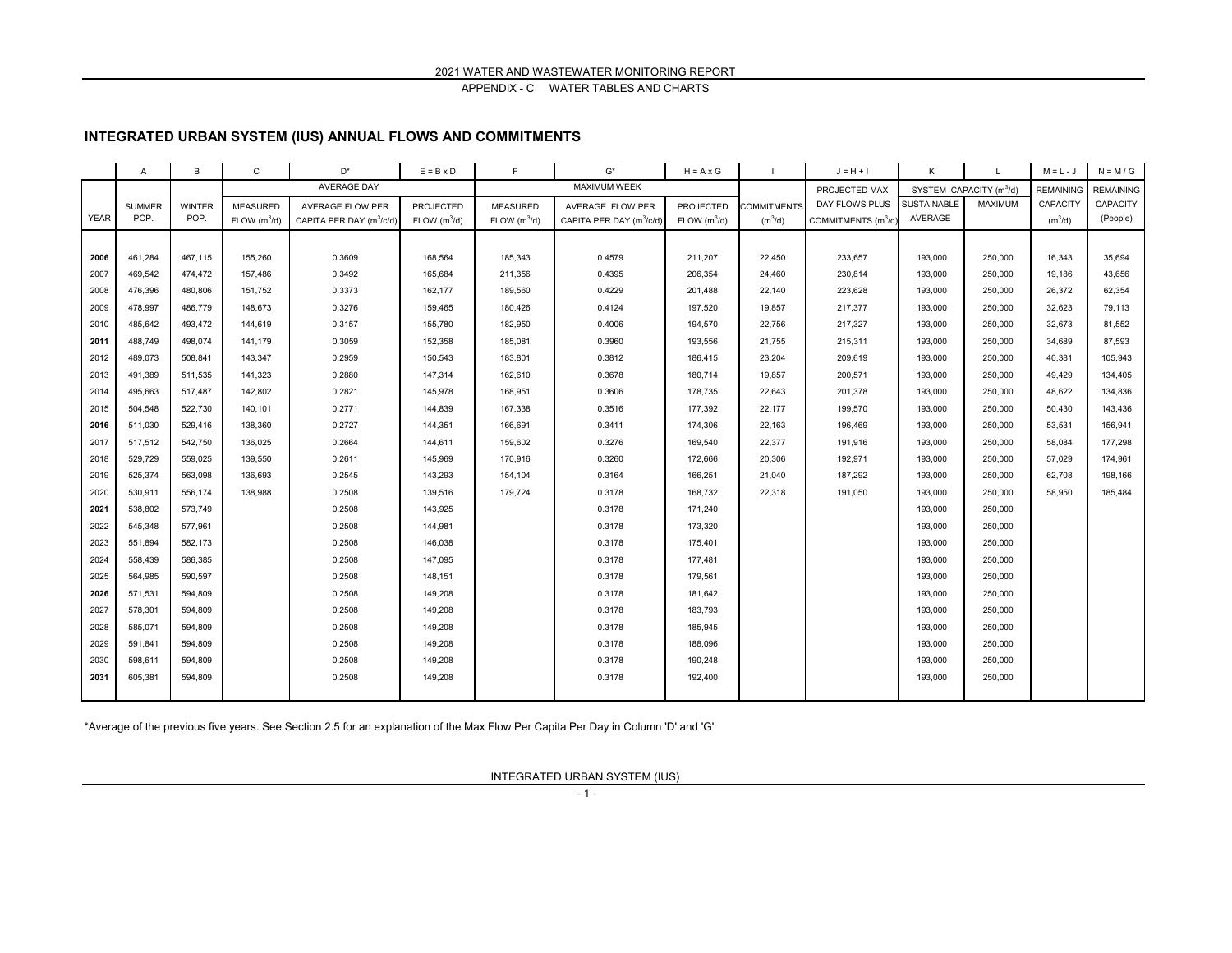

INTEGRATED URBAN SYSTEM (IUS)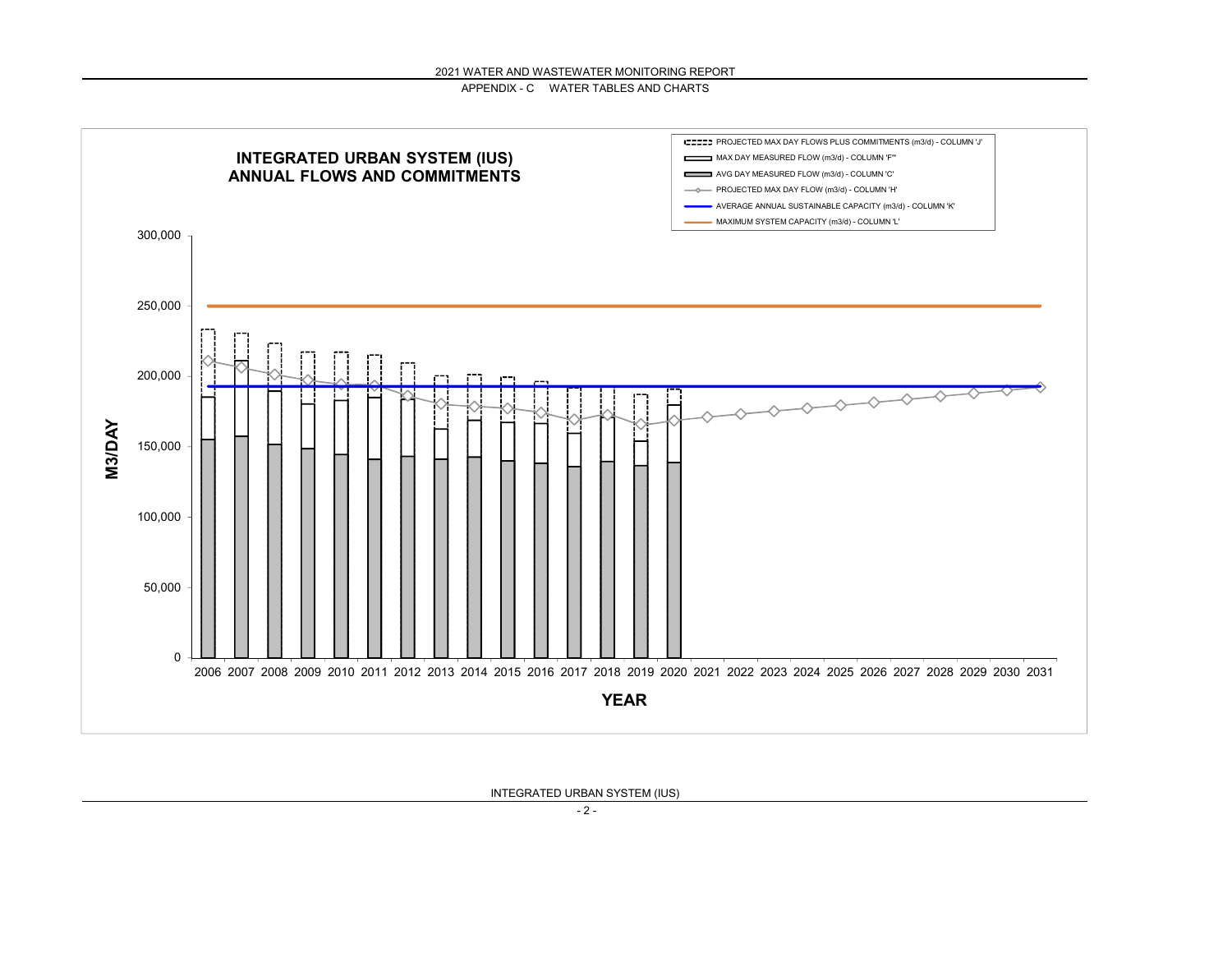#### **BADEN-NEW HAMBURG WATER SUPPLY SYSTEM ANNUAL FLOWS AND COMMITMENTS**

|             | A      | B                        | $C^*$                                | $D = A \times C$           | E                        | $F^*$                                | $G = A \times F$         | H                  | $I = G + H$                     | J               | $K = J - I$      | $L = K/F$        |
|-------------|--------|--------------------------|--------------------------------------|----------------------------|--------------------------|--------------------------------------|--------------------------|--------------------|---------------------------------|-----------------|------------------|------------------|
|             |        |                          | <b>AVERAGE DAY</b>                   |                            |                          | <b>MAXIMUM DAY</b>                   |                          |                    | PROJECTED MAX                   | <b>SYSTEM</b>   | <b>REMAINING</b> | <b>REMAINING</b> |
|             |        | <b>MEASURED</b>          | AVERAGE FLOW PER                     | <b>PROJECTED</b>           | <b>MEASURED</b>          | AVERAGE FLOW PER                     | PROJECTED                | <b>COMMITMENTS</b> | DAY FLOWS PLUS                  | <b>CAPACITY</b> | <b>CAPACITY</b>  | CAPACITY         |
| <b>YEAR</b> | POP.   | FLOW (m <sup>3</sup> /d) | CAPITA PER DAY (m <sup>3</sup> /c/d) | $FLOW$ (m <sup>3</sup> /d) | FLOW (m <sup>3</sup> /d) | CAPITA PER DAY (m <sup>3</sup> /c/d) | FLOW (m <sup>3</sup> /d) | $(m^3/d)$          | COMMITMENTS (m <sup>3</sup> /d) | $(m^3/d)$       | $(m^3/d)$        | (People)         |
|             |        |                          |                                      |                            |                          |                                      |                          |                    |                                 |                 |                  |                  |
| 2006        | 10,100 | 2,459                    | 0.2646                               | 2,673                      | 3,351                    | 0.3816                               | 3,854                    | 1,910              | 5,764                           | 12,614          | 6,850            | 17,954           |
| 2007        | 10.616 | 2,623                    | 0.2552                               | 2,709                      | 3,687                    | 0.3594                               | 3,815                    | 1,100              | 4,915                           | 12,614          | 7.699            | 21,424           |
| 2008        | 11,056 | 2,772                    | 0.2507                               | 2,772                      | 4,569                    | 0.3607                               | 3,988                    | 1,090              | 5,078                           | 12,614          | 7,536            | 20,894           |
| 2009        | 11,327 | 2,967                    | 0.2523                               | 2,858                      | 4,572                    | 0.3745                               | 4,242                    | 1,072              | 5,314                           | 12,614          | 7,300            | 19,494           |
| 2010        | 11,766 | 2,820                    | 0.2486                               | 2,925                      | 4,052                    | 0.3681                               | 4,331                    | 881                | 5,212                           | 12,614          | 7,402            | 20,111           |
| 2011        | 12,073 | 2,856                    | 0.2472                               | 2,984                      | 4,555                    | 0.3772                               | 4,554                    | 653                | 5,207                           | 12,614          | 7,407            | 19,639           |
| 2012        | 12,570 | 2,947                    | 0.2447                               | 3,075                      | 4,530                    | 0.3798                               | 4,774                    | 544                | 5,318                           | 12,614          | 7,296            | 19,211           |
| 2013        | 12,878 | 2,928                    | 0.2400                               | 3,091                      | 4,195                    | 0.3623                               | 4,666                    | 407                | 5,073                           | 12,614          | 7.541            | 20,816           |
| 2014        | 13,089 | 2,800                    | 0.2304                               | 3,016                      | 4,077                    | 0.3439                               | 4,501                    | 352                | 4,853                           | 12,614          | 7,761            | 22,570           |
| 2015        | 13,287 | 2,774                    | 0.2242                               | 2,979                      | 4,006                    | 0.3353                               | 4,455                    | 481                | 4,936                           | 12,614          | 7,678            | 22,900           |
| 2016        | 13,553 | 2,890                    | 0.2195                               | 2,976                      | 4,130                    | 0.3208                               | 4,347                    | 259                | 4,606                           | 12,614          | 8,008            | 24,964           |
| 2017        | 13,974 | 2,943                    | 0.2148                               | 3,001                      | 4,482                    | 0.3128                               | 4,372                    | 273                | 4,645                           | 12,614          | 7,969            | 25,473           |
| 2018        | 14,361 | 3,020                    | 0.2114                               | 3,035                      | 5,480                    | 0.3240                               | 4,653                    | 101                | 4,754                           | 12,614          | 7,860            | 24,257           |
| 2019        | 14,554 | 2,848                    | 0.2077                               | 3,023                      | 5,554                    | 0.3380                               | 4,920                    | 81                 | 5,001                           | 12,614          | 7,613            | 22,521           |
| 2020        | 14,736 | 3,019                    | 0.2069                               | 3,049                      | 5,804                    | 0.3565                               | 5,253                    | 30                 | 5,283                           | 12,614          | 7,331            | 20,562           |
| 2021        | 14.931 |                          | 0.2069                               | 3,090                      |                          | 0.3565                               | 5,323                    |                    |                                 | 12,614          |                  |                  |
| 2022        | 15,090 |                          | 0.2069                               | 3,123                      |                          | 0.3565                               | 5,380                    |                    |                                 | 12,614          |                  |                  |
| 2023        | 15,249 |                          | 0.2069                               | 3,156                      |                          | 0.3565                               | 5,437                    |                    |                                 | 12,614          |                  |                  |
| 2024        | 15.409 |                          | 0.2069                               | 3,189                      |                          | 0.3565                               | 5,493                    |                    |                                 | 12,614          |                  |                  |
| 2025        | 15,568 |                          | 0.2069                               | 3,222                      |                          | 0.3565                               | 5,550                    |                    |                                 | 12,614          |                  |                  |
| 2026        | 15,727 |                          | 0.2069                               | 3,255                      |                          | 0.3565                               | 5,607                    |                    |                                 | 12,614          |                  |                  |
| 2027        | 15,889 |                          | 0.2069                               | 3,288                      |                          | 0.3565                               | 5,665                    |                    |                                 | 12,614          |                  |                  |
| 2028        | 16,051 |                          | 0.2069                               | 3,322                      |                          | 0.3565                               | 5,722                    |                    |                                 | 12,614          |                  |                  |
| 2029        | 16,213 |                          | 0.2069                               | 3,355                      |                          | 0.3565                               | 5,780                    |                    |                                 | 12,614          |                  |                  |
| 2030        | 16,375 |                          | 0.2069                               | 3,389                      |                          | 0.3565                               | 5,838                    |                    |                                 | 12,614          |                  |                  |
| 2031        | 16,537 |                          | 0.2069                               | 3,422                      |                          | 0.3565                               | 5,896                    |                    |                                 | 12,614          |                  |                  |
|             |        |                          |                                      |                            |                          |                                      |                          |                    |                                 |                 |                  |                  |

\*Average of the previous five years. See Section 2.5 for an explanation of the Max Flow Per Capita Per Day in Column 'C' and 'F'

BADEN-NEW HAMBURG WATER SUPPLY SYSTEM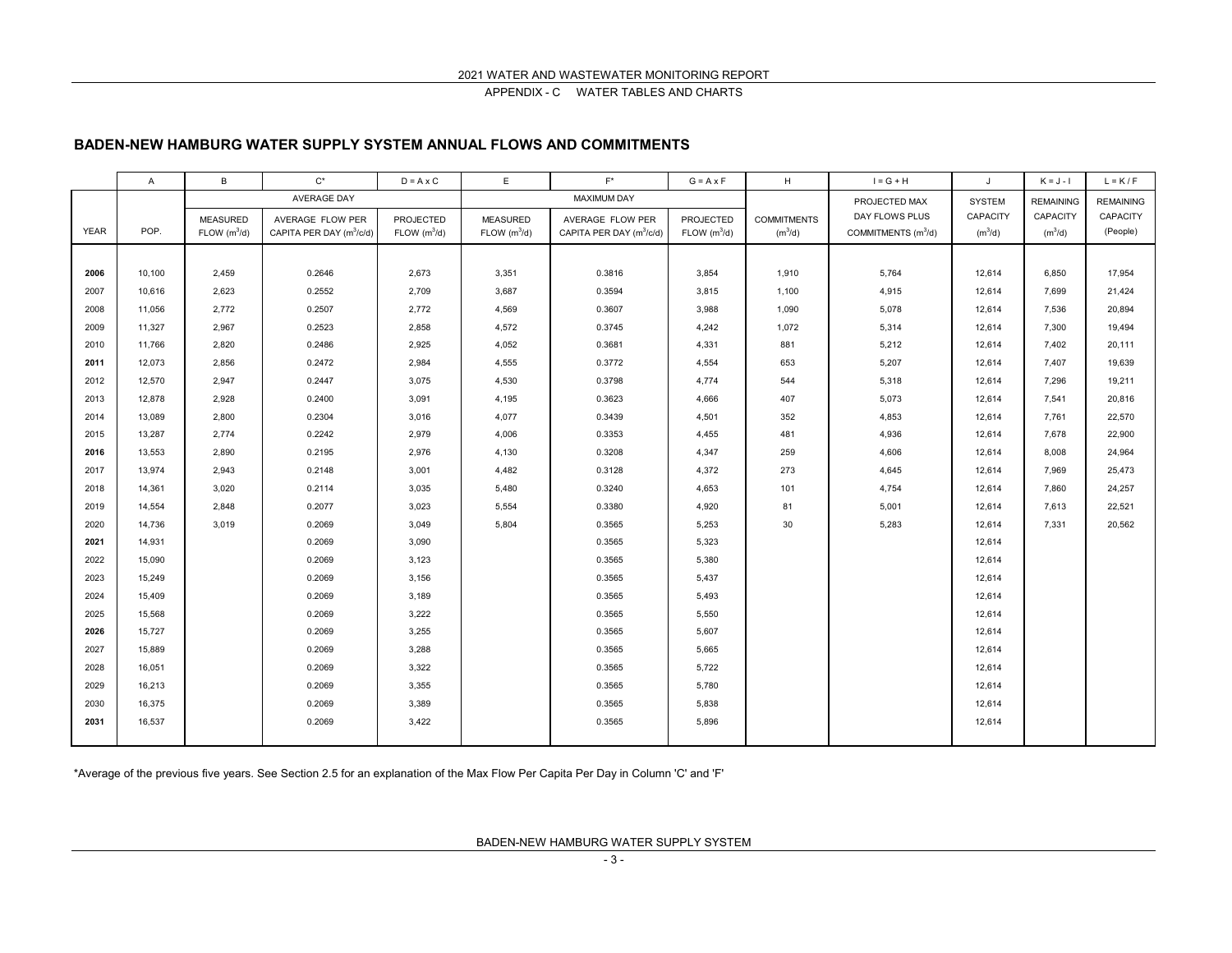

BADEN-NEW HAMBURG WATER SUPPLY SYSTEM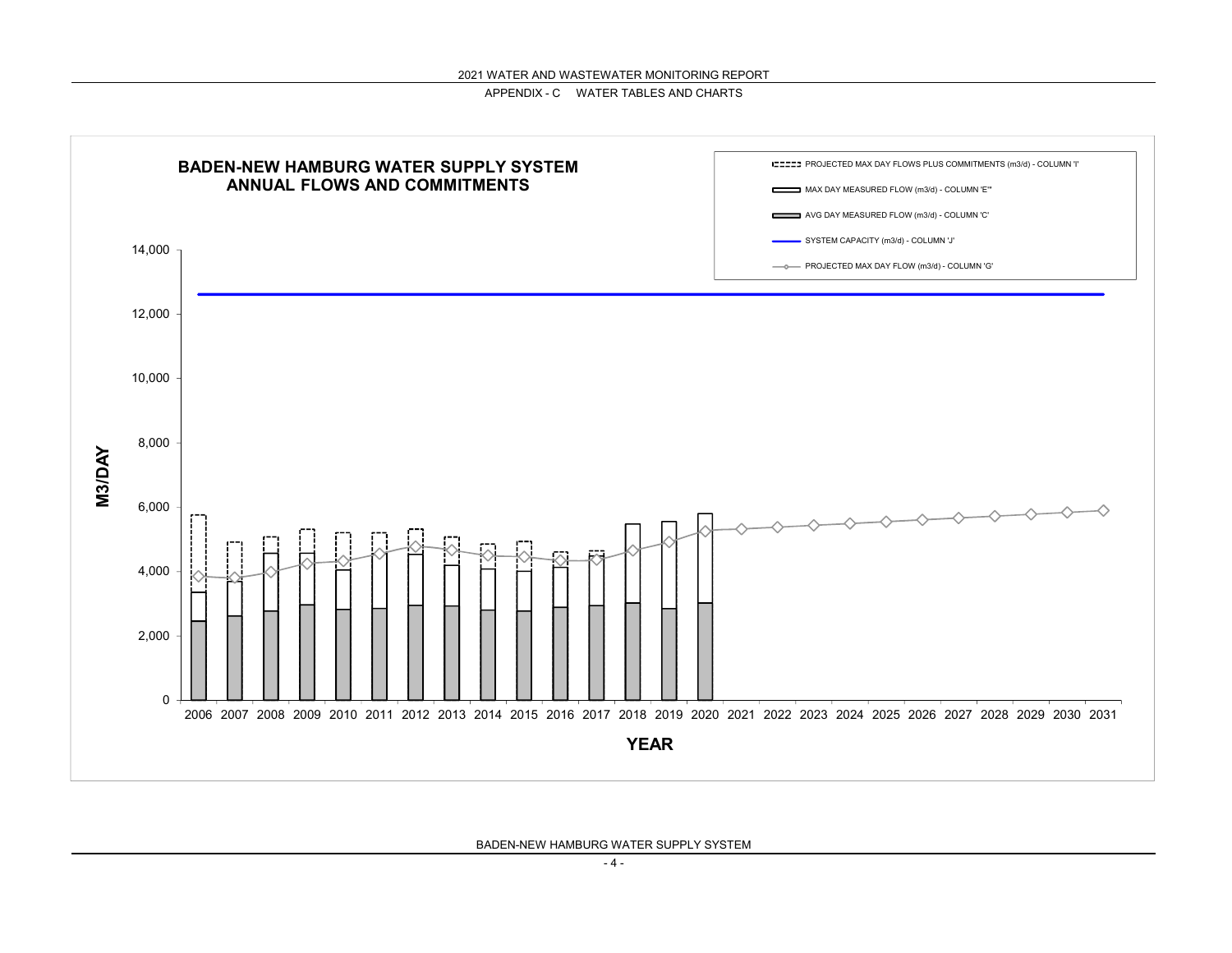### **AYR WATER SUPPLY SYSTEM ANNUAL FLOWS AND COMMITMENTS**

|             | A     | B                        | $C^*$                                | $D = A \times C$         | E                        | $F^*$                                | $G = A \times F$         | H                  | $I = G + H$                     | J               | $K = J - I$      | $L = K/F$        |
|-------------|-------|--------------------------|--------------------------------------|--------------------------|--------------------------|--------------------------------------|--------------------------|--------------------|---------------------------------|-----------------|------------------|------------------|
|             |       |                          | <b>AVERAGE DAY</b>                   |                          |                          | <b>MAXIMUM DAY</b>                   |                          |                    | PROJECTED MAX                   | <b>SYSTEM</b>   | <b>REMAINING</b> | <b>REMAINING</b> |
|             |       | <b>MEASURED</b>          | AVERAGE FLOW PER                     | <b>PROJECTED</b>         | <b>MEASURED</b>          | AVERAGE FLOW PER                     | PROJECTED                | <b>COMMITMENTS</b> | DAY FLOWS PLUS                  | <b>CAPACITY</b> | CAPACITY         | CAPACITY         |
| <b>YEAR</b> | POP.  | FLOW (m <sup>3</sup> /d) | CAPITA PER DAY (m <sup>3</sup> /c/d) | FLOW (m <sup>3</sup> /d) | FLOW (m <sup>3</sup> /d) | CAPITA PER DAY (m <sup>3</sup> /c/d) | FLOW (m <sup>3</sup> /d) | $(m^3/d)$          | COMMITMENTS (m <sup>3</sup> /d) | $(m^3/d)$       | $(m^3/d)$        | (People)         |
|             |       |                          |                                      |                          |                          |                                      |                          |                    |                                 |                 |                  |                  |
| 2006        | 3,988 | 1,050                    | 0.2806                               | 1,119                    | 1,871                    | 0.5570                               | 2,222                    | 690                | 2,912                           | 5,530           | 2,618            | 4,701            |
| 2007        | 4.018 | 1,230                    | 0.2850                               | 1,145                    | 2,289                    | 0.5510                               | 2,214                    | 540                | 2,754                           | 5,530           | 2,776            | 5,039            |
| 2008        | 4,099 | 1,051                    | 0.2806                               | 1,150                    | 1,978                    | 0.5154                               | 2,113                    | 470                | 2,583                           | 5,530           | 2,947            | 5,718            |
| 2009        | 4,207 | 1,165                    | 0.2782                               | 1,170                    | 1,826                    | 0.4964                               | 2,088                    | 848                | 2,937                           | 5,530           | 2,593            | 5,224            |
| 2010        | 4,220 | 1,204                    | 0.2776                               | 1,171                    | 1,861                    | 0.4793                               | 2,022                    | 744                | 2,766                           | 5,530           | 2,764            | 5,767            |
| 2011        | 4,266 | 1,282                    | 0.2850                               | 1,216                    | 2,299                    | 0.4932                               | 2,104                    | 704                | 2,808                           | 5,530           | 2,722            | 5,518            |
| 2012        | 4,667 | 1,499                    | 0.2880                               | 1,344                    | 2,554                    | 0.4887                               | 2,281                    | 529                | 2,810                           | 5,530           | 2,720            | 5,566            |
| 2013        | 4,831 | 1,578                    | 0.3021                               | 1,459                    | 2,536                    | 0.4972                               | 2,402                    | 469                | 2,871                           | 5,530           | 2,659            | 5,348            |
| 2014        | 4,888 | 1,888                    | 0.3240                               | 1,584                    | 3,204                    | 0.5415                               | 2,647                    | 466                | 3,113                           | 5,530           | 2,417            | 4,463            |
| 2015        | 4,967 | 1,699                    | 0.3353                               | 1,666                    | 2,807                    | 0.5663                               | 2,813                    | 1,285              | 4,098                           | 5,530           | 1,432            | 2,528            |
| 2016        | 5,190 | 1,848                    | 0.3464                               | 1,798                    | 2,627                    | 0.5598                               | 2,905                    | 1,391              | 4,296                           | 5,530           | 1,234            | 2,204            |
| 2017        | 5,391 | 1,985                    | 0.3558                               | 1,918                    | 3,647                    | 0.5856                               | 3,157                    | 1,430              | 4,587                           | 5,530           | 943              | 1,611            |
| 2018        | 5,577 | 1,937                    | 0.3600                               | 2,008                    | 3,540                    | 0.6076                               | 3,389                    | 1,269              | 4,657                           | 5,530           | 873              | 1,436            |
| 2019        | 5,830 | 1,522                    | 0.3349                               | 1,953                    | 2,722                    | 0.5699                               | 3,322                    | 1,223              | 4,545                           | 5,530           | 985              | 1,728            |
| 2020        | 5,841 | 1,578                    | 0.3206                               | 1,872                    | 2,895                    | 0.5560                               | 3,248                    | 2,133              | 5,380                           | 5,530           | 150              | 269              |
| 2021        | 6,236 |                          | 0.3206                               | 1,999                    |                          | 0.5560                               | 3,467                    |                    |                                 | 5,530           |                  |                  |
| 2022        | 6,422 |                          | 0.3206                               | 2,059                    |                          | 0.5560                               | 3,571                    |                    |                                 | 5,530           |                  |                  |
| 2023        | 6,608 |                          | 0.3206                               | 2,118                    |                          | 0.5560                               | 3,674                    |                    |                                 | 5,530           |                  |                  |
| 2024        | 6.795 |                          | 0.3206                               | 2,178                    |                          | 0.5560                               | 3,778                    |                    |                                 | 5,530           |                  |                  |
| 2025        | 6,981 |                          | 0.3206                               | 2,238                    |                          | 0.5560                               | 3,881                    |                    |                                 | 5,530           |                  |                  |
| 2026        | 7,167 |                          | 0.3206                               | 2,297                    |                          | 0.5560                               | 3,985                    |                    |                                 | 5,530           |                  |                  |
| 2027        | 7,388 |                          | 0.3206                               | 2,368                    |                          | 0.5560                               | 4,108                    |                    |                                 | 5,530           |                  |                  |
| 2028        | 7,609 |                          | 0.3206                               | 2,439                    |                          | 0.5560                               | 4,230                    |                    |                                 | 5,530           |                  |                  |
| 2029        | 7,829 |                          | 0.3206                               | 2,510                    |                          | 0.5560                               | 4,353                    |                    |                                 | 5,530           |                  |                  |
| 2030        | 8,050 |                          | 0.3206                               | 2,581                    |                          | 0.5560                               | 4,476                    |                    |                                 | 5,530           |                  |                  |
| 2031        | 8,271 |                          | 0.3206                               | 2,651                    |                          | 0.5560                               | 4,599                    |                    |                                 | 5,530           |                  |                  |
|             |       |                          |                                      |                          |                          |                                      |                          |                    |                                 |                 |                  |                  |

\*Average of the previous five years. See Section 2.5 for an explanation of the Max Flow Per Capita Per Day in Column 'C' and 'F'

AYR WATER SUPPLY SYSTEM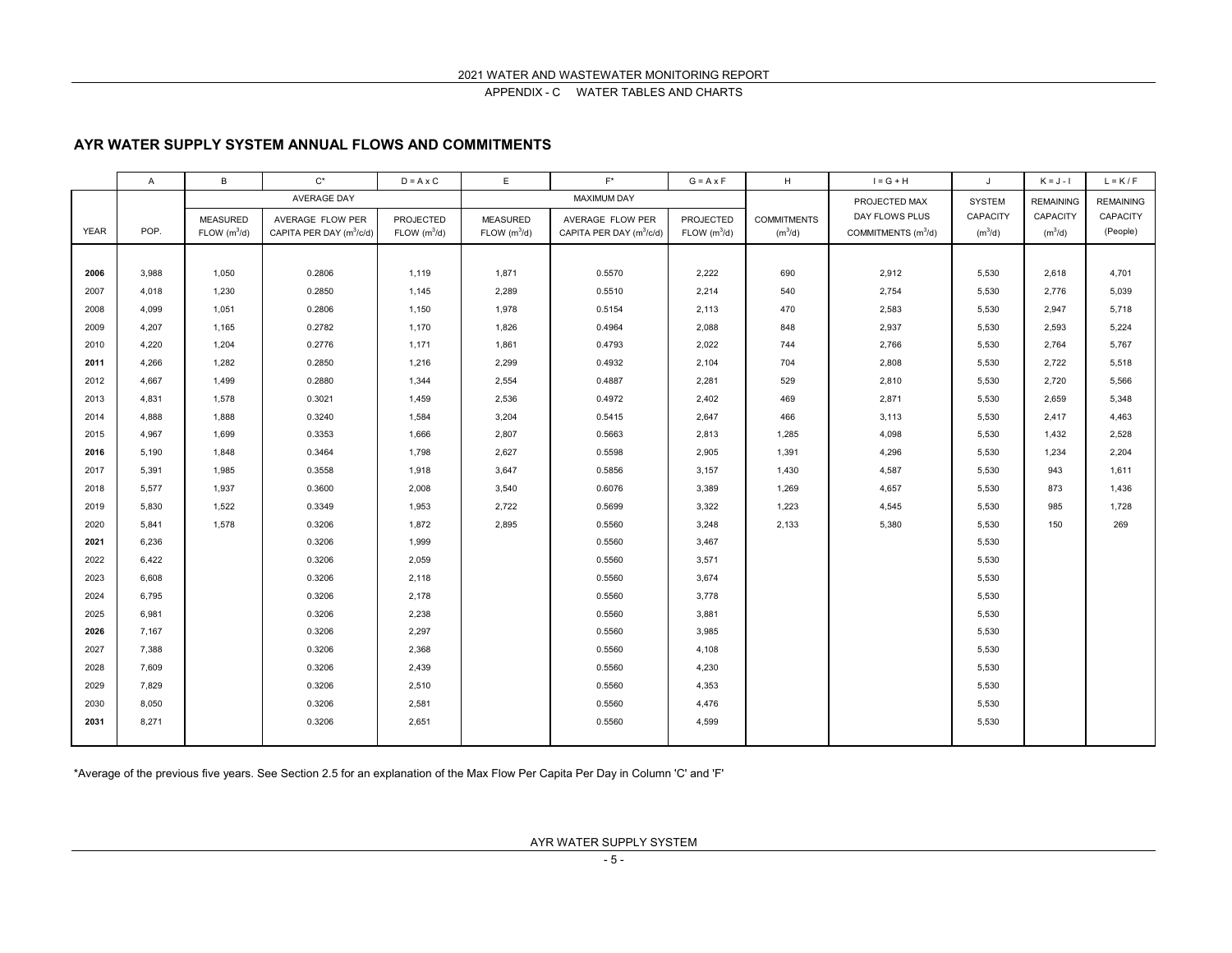

AYR WATER SUPPLY SYSTEM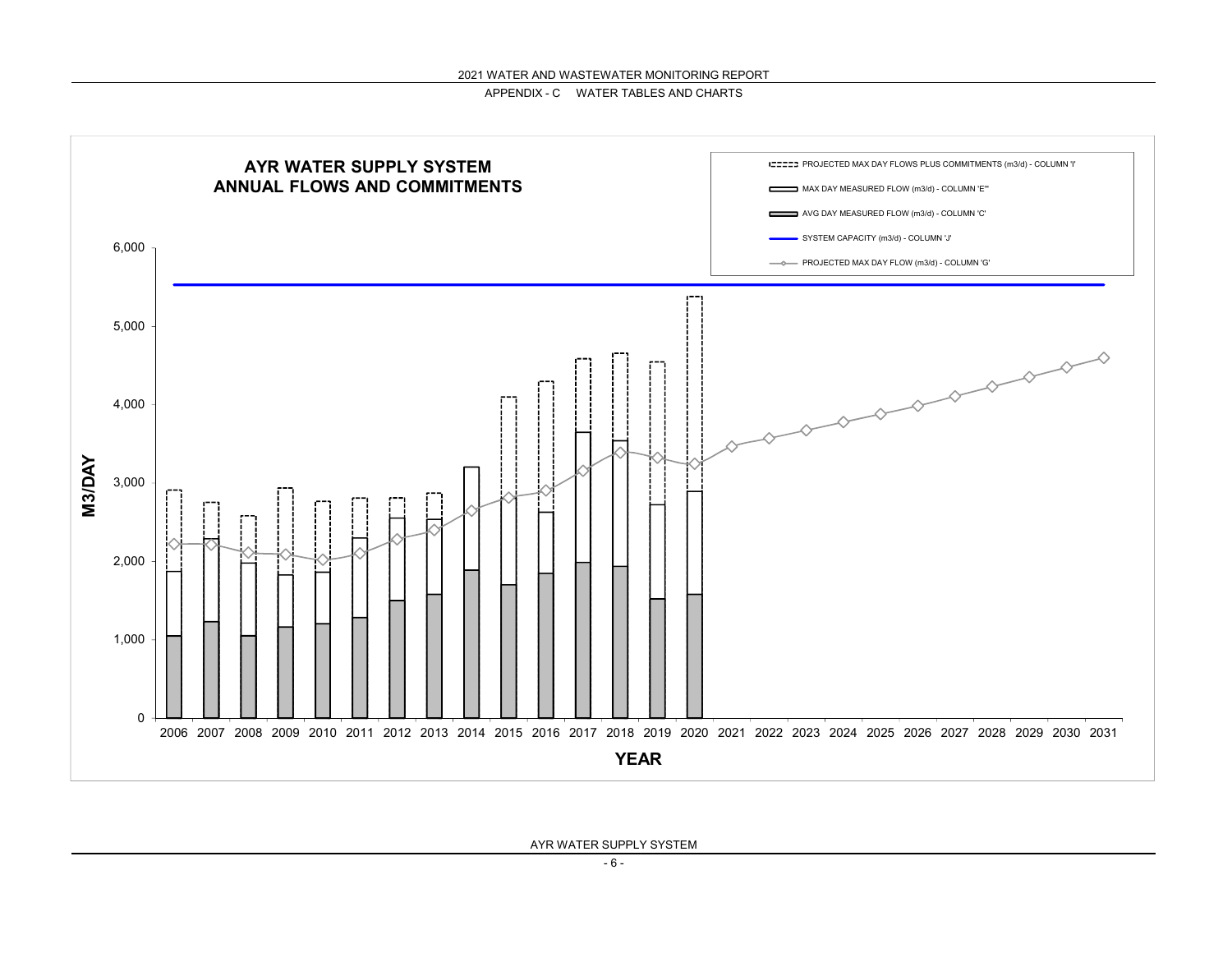### **WELLESLEY WATER SUPPLY SYSTEM ANNUAL FLOWS AND COMMITMENTS**

|             | A     | $\overline{B}$           | $C^*$                                | $D = A \times C$           | E                        | $F^*$                                | $G = A \times F$         | H                  | $I = G + H$                     | J                   | $K = J - I$      | $L = K/F$        |
|-------------|-------|--------------------------|--------------------------------------|----------------------------|--------------------------|--------------------------------------|--------------------------|--------------------|---------------------------------|---------------------|------------------|------------------|
|             |       |                          | AVERAGE DAY                          |                            |                          | <b>MAXIMUM DAY</b>                   |                          |                    | PROJECTED MAX                   | <b>SYSTEM</b>       | <b>REMAINING</b> | <b>REMAINING</b> |
|             |       | <b>MEASURED</b>          | AVERAGE FLOW PER                     | PROJECTED                  | <b>MEASURED</b>          | AVERAGE FLOW PER                     | PROJECTED                | <b>COMMITMENTS</b> | DAY FLOWS PLUS                  | CAPACITY            | CAPACITY         | CAPACITY         |
| <b>YEAR</b> | POP.  | FLOW (m <sup>3</sup> /d) | CAPITA PER DAY (m <sup>3</sup> /c/d) | $FLOW$ (m <sup>3</sup> /d) | FLOW (m <sup>3</sup> /d) | CAPITA PER DAY (m <sup>3</sup> /c/d) | FLOW (m <sup>3</sup> /d) | $(m^3/d)$          | COMMITMENTS (m <sup>3</sup> /d) | (m <sup>3</sup> /d) | $(m^3/d)$        | (People)         |
|             |       |                          |                                      |                            |                          |                                      |                          |                    |                                 |                     |                  |                  |
| 2006        | 2,279 | 503                      | 0.2119                               | 483                        | 726                      | 0.3709                               | 845                      | 550                | 1,395                           | 1,503               | 108              | 290              |
| 2007        | 2,420 | 495                      | 0.2087                               | 505                        | 845                      | 0.3674                               | 889                      | 320                | 1,209                           | 3,000               | 1,791            | 4,875            |
| 2008        | 2,536 | 513                      | 0.2069                               | 525                        | 768                      | 0.3350                               | 850                      | 280                | 1,130                           | 3,000               | 1,870            | 5,583            |
| 2009        | 2,681 | 525                      | 0.2061                               | 552                        | 781                      | 0.3135                               | 841                      | 244                | 1,085                           | 3,000               | 1,915            | 6,109            |
| 2010        | 2,829 | 630                      | 0.2091                               | 592                        | 1,054                    | 0.3269                               | 925                      | 170                | 1,095                           | 3,000               | 1,905            | 5,828            |
| 2011        | 2,901 | 590                      | 0.2057                               | 597                        | 970                      | 0.3301                               | 957                      | 125                | 1,083                           | 3,000               | 1,917            | 5,808            |
| 2012        | 3,169 | 635                      | 0.2049                               | 649                        | 1,058                    | 0.3270                               | 1,036                    | 135                | 1,171                           | 3,000               | 1,829            | 5,594            |
| 2013        | 3,195 | 607                      | 0.2025                               | 647                        | 1,153                    | 0.3386                               | 1,082                    | 86                 | 1,167                           | 3,000               | 1,833            | 5,412            |
| 2014        | 3,254 | 592                      | 0.1997                               | 650                        | 1,300                    | 0.3602                               | 1,172                    | 63                 | 1,235                           | 3,000               | 1,765            | 4,899            |
| 2015        | 3,337 | 594                      | 0.1908                               | 637                        | 954                      | 0.3429                               | 1,144                    | 57                 | 1,201                           | 3,000               | 1,799            | 5,247            |
| 2016        | 3,392 | 610                      | 0.1860                               | 631                        | 904                      | 0.3293                               | 1,117                    | 41                 | 1,158                           | 3,000               | 1,842            | 5,594            |
| 2017        | 3,472 | 583                      | 0.1795                               | 623                        | 943                      | 0.3169                               | 1,100                    | 45                 | 1,146                           | 3,000               | 1,854            | 5,852            |
| 2018        | 3,499 | 598                      | 0.1757                               | 615                        | 1,134                    | 0.3095                               | 1,083                    | 52                 | 1,135                           | 3,000               | 1,865            | 6,024            |
| 2019        | 3,580 | 589                      | 0.1722                               | 617                        | 1,008                    | 0.2859                               | 1,024                    | 48                 | 1,072                           | 3,000               | 1,928            | 6,743            |
| 2020        | 3,629 | 655                      | 0.1727                               | 627                        | 1,079                    | 0.2882                               | 1,046                    | 35                 | 1,081                           | 3,000               | 1,919            | 6,660            |
| 2021        | 3,615 |                          | 0.1727                               | 624                        |                          | 0.2882                               | 1,042                    |                    |                                 | 3,000               |                  |                  |
| 2022        | 3,635 |                          | 0.1727                               | 628                        |                          | 0.2882                               | 1,048                    |                    |                                 | 3,000               |                  |                  |
| 2023        | 3,655 |                          | 0.1727                               | 631                        |                          | 0.2882                               | 1,053                    |                    |                                 | 3,000               |                  |                  |
| 2024        | 3,675 |                          | 0.1727                               | 635                        |                          | 0.2882                               | 1,059                    |                    |                                 | 3,000               |                  |                  |
| 2025        | 3,695 |                          | 0.1727                               | 638                        |                          | 0.2882                               | 1,065                    |                    |                                 | 3,000               |                  |                  |
| 2026        | 3,715 |                          | 0.1727                               | 642                        |                          | 0.2882                               | 1,071                    |                    |                                 | 3,000               |                  |                  |
| 2027        | 3,729 |                          | 0.1727                               | 644                        |                          | 0.2882                               | 1,075                    |                    |                                 | 3,000               |                  |                  |
| 2028        | 3,744 |                          | 0.1727                               | 647                        |                          | 0.2882                               | 1,079                    |                    |                                 | 3,000               |                  |                  |
| 2029        | 3,758 |                          | 0.1727                               | 649                        |                          | 0.2882                               | 1,083                    |                    |                                 | 3,000               |                  |                  |
| 2030        | 3,773 |                          | 0.1727                               | 652                        |                          | 0.2882                               | 1,087                    |                    |                                 | 3,000               |                  |                  |
| 2031        | 3,787 |                          | 0.1727                               | 654                        |                          | 0.2882                               | 1,091                    |                    |                                 | 3,000               |                  |                  |
|             |       |                          |                                      |                            |                          |                                      |                          |                    |                                 |                     |                  |                  |

\*Average of the previous five years. See Section 2.5 for an explanation of the Max Flow Per Capita Per Day in Column 'C' and 'F'

WELLESLEY WATER SUPPLY SYSTEM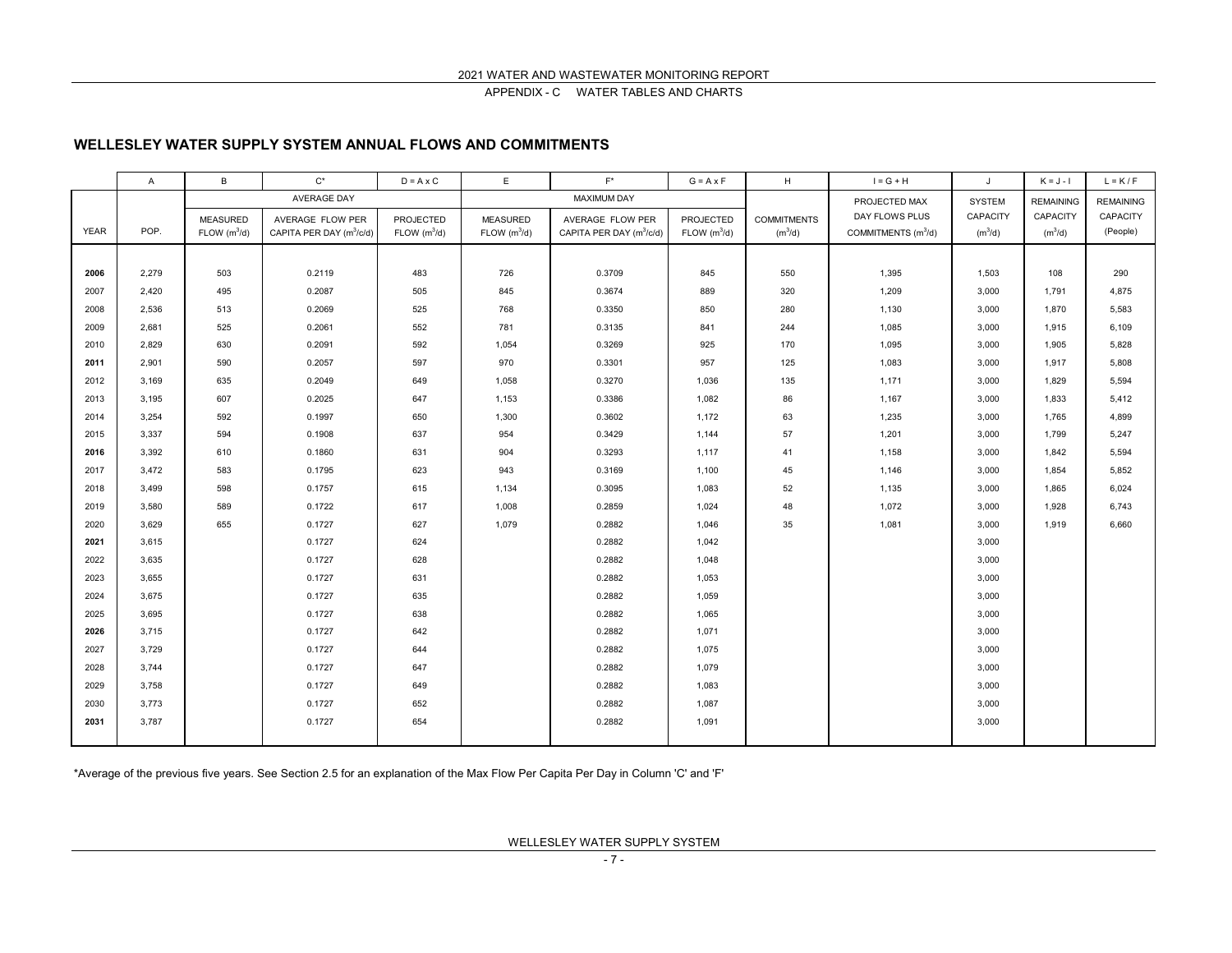

WELLESLEY WATER SUPPLY SYSTEM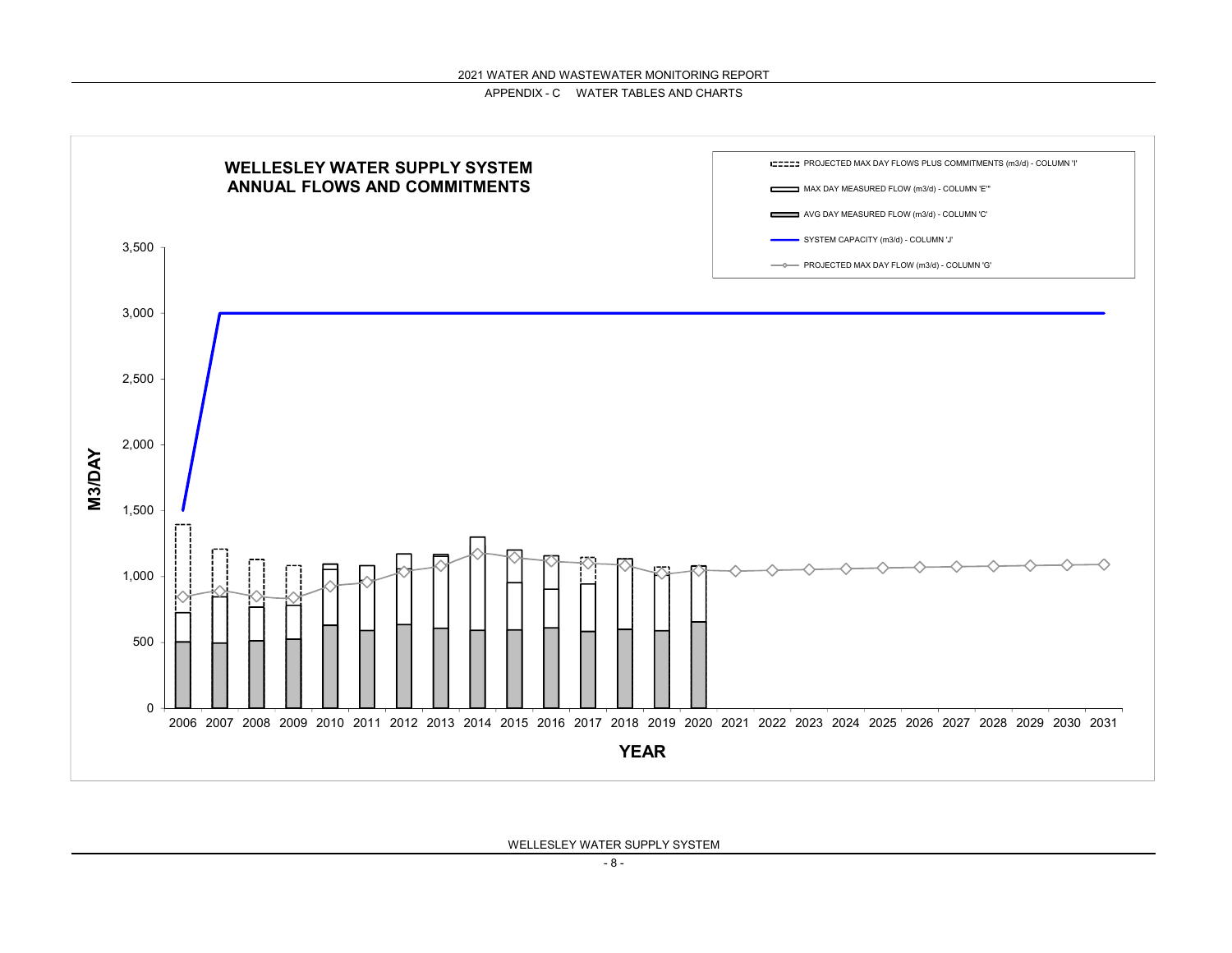### **ST CLEMENTS WATER SUPPLY SYSTEM ANNUAL FLOWS AND COMMITMENTS**

|             | A     | B                        | $C^*$                                | $D = A \times C$           | E                        | $F^*$                                | $G = A \times F$         | H                   | $\mathsf{I} = \mathsf{G} + \mathsf{H}$ | $\mathsf{J}$        | $K = J - I$      | $L = K / F$      |
|-------------|-------|--------------------------|--------------------------------------|----------------------------|--------------------------|--------------------------------------|--------------------------|---------------------|----------------------------------------|---------------------|------------------|------------------|
|             |       |                          | AVERAGE DAY                          |                            |                          | <b>MAXIMUM DAY</b>                   |                          |                     | PROJECTED MAX                          | SYSTEM              | <b>REMAINING</b> | <b>REMAINING</b> |
|             |       | <b>MEASURED</b>          | AVERAGE FLOW PER                     | <b>PROJECTED</b>           | <b>MEASURED</b>          | AVERAGE FLOW PER                     | PROJECTED                | <b>COMMITMENTS</b>  | DAY FLOWS PLUS                         | CAPACITY            | CAPACITY         | CAPACITY         |
| <b>YEAR</b> | POP.  | FLOW (m <sup>3</sup> /d) | CAPITA PER DAY (m <sup>3</sup> /c/d) | $FLOW$ (m <sup>3</sup> /d) | FLOW (m <sup>3</sup> /d) | CAPITA PER DAY (m <sup>3</sup> /c/d) | FLOW (m <sup>3</sup> /d) | (m <sup>3</sup> /d) | COMMITMENTS (m <sup>3</sup> /d)        | (m <sup>3</sup> /d) | $(m^3/d)$        | (People)         |
|             |       |                          |                                      |                            |                          |                                      |                          |                     |                                        |                     |                  |                  |
| 2006        | 1,411 | 255                      | 0.1859                               | 262                        | 492                      | 0.4086                               | 576                      | 30                  | 606                                    | 1,770               | 1,164            | 2,848            |
| 2007        | 1.411 | 269                      | 0.1854                               | 262                        | 545                      | 0.3752                               | 529                      | 20                  | 549                                    | 1,770               | 1,221            | 3,253            |
| 2008        | 1,415 | 241                      | 0.1818                               | 257                        | 441                      | 0.3665                               | 519                      | 20                  | 539                                    | 1,770               | 1,231            | 3,359            |
| 2009        | 1,442 | 248                      | 0.1799                               | 259                        | 374                      | 0.3271                               | 472                      | 15                  | 487                                    | 1,770               | 1,283            | 3,922            |
| 2010        | 1,350 | 269                      | 0.1826                               | 247                        | 485                      | 0.3330                               | 450                      | 12                  | 462                                    | 1,770               | 1,308            | 3,928            |
| 2011        | 1,360 | 258                      | 0.1843                               | 251                        | 454                      | 0.3301                               | 449                      | $\mathsf 0$         | 449                                    | 1,770               | 1,321            | 4,002            |
| 2012        | 1,259 | 266                      | 0.1885                               | 237                        | 564                      | 0.3424                               | 431                      | $\mathsf 0$         | 431                                    | 1,770               | 1,339            | 3,910            |
| 2013        | 1,263 | 252                      | 0.1943                               | 245                        | 453                      | 0.3518                               | 444                      | $\mathsf 0$         | 444                                    | 1,770               | 1,326            | 3,768            |
| 2014        | 1,267 | 224                      | 0.1952                               | 247                        | 396                      | 0.3625                               | 459                      | $\mathbf 0$         | 459                                    | 1,770               | 1,311            | 3,616            |
| 2015        | 1,253 | 223                      | 0.1909                               | 239                        | 467                      | 0.3651                               | 458                      | 6                   | 463                                    | 1,770               | 1,307            | 3,578            |
| 2016        | 1,255 | 231                      | 0.1899                               | 238                        | 428                      | 0.3666                               | 460                      | 10                  | 470                                    | 1,770               | 1,300            | 3,547            |
| 2017        | 1,255 | 209                      | 0.1809                               | 227                        | 458                      | 0.3500                               | 439                      | 9                   | 448                                    | 1,770               | 1,322            | 3,776            |
| 2018        | 1,267 | 215                      | 0.1749                               | 222                        | 415                      | 0.3438                               | 436                      | 8                   | 443                                    | 1,770               | 1,327            | 3,859            |
| 2019        | 1,263 | 310                      | 0.1887                               | 238                        | 544                      | 0.3674                               | 464                      | $\overline{7}$      | 471                                    | 1,770               | 1,299            | 3,535            |
| 2020        | 1,258 | 270                      | 0.1961                               | 247                        | 567                      | 0.3830                               | 482                      | 9                   | 491                                    | 1,770               | 1,279            | 3,341            |
| 2021        | 1,266 |                          | 0.1961                               | 248                        |                          | 0.3830                               | 485                      |                     |                                        | 1,770               |                  |                  |
| 2022        | 1,267 |                          | 0.1961                               | 248                        |                          | 0.3830                               | 485                      |                     |                                        | 1,770               |                  |                  |
| 2023        | 1,268 |                          | 0.1961                               | 249                        |                          | 0.3830                               | 485                      |                     |                                        | 1,770               |                  |                  |
| 2024        | 1,268 |                          | 0.1961                               | 249                        |                          | 0.3830                               | 486                      |                     |                                        | 1,770               |                  |                  |
| 2025        | 1,269 |                          | 0.1961                               | 249                        |                          | 0.3830                               | 486                      |                     |                                        | 1,770               |                  |                  |
| 2026        | 1,270 |                          | 0.1961                               | 249                        |                          | 0.3830                               | 486                      |                     |                                        | 1,770               |                  |                  |
| 2027        | 1,272 |                          | 0.1961                               | 249                        |                          | 0.3830                               | 487                      |                     |                                        | 1,770               |                  |                  |
| 2028        | 1,274 |                          | 0.1961                               | 250                        |                          | 0.3830                               | 488                      |                     |                                        | 1,770               |                  |                  |
| 2029        | 1,276 |                          | 0.1961                               | 250                        |                          | 0.3830                               | 489                      |                     |                                        | 1,770               |                  |                  |
| 2030        | 1,278 |                          | 0.1961                               | 251                        |                          | 0.3830                               | 489                      |                     |                                        | 1,770               |                  |                  |
| 2031        | 1,280 |                          | 0.1961                               | 251                        |                          | 0.3830                               | 490                      |                     |                                        | 1,770               |                  |                  |
|             |       |                          |                                      |                            |                          |                                      |                          |                     |                                        |                     |                  |                  |

\*Average of the previous five years. See Section 2.5 for an explanation of the Max Flow Per Capita Per Day in Column 'C' and 'F'

ST CLEMENTS WATER SUPPLY SYSTEM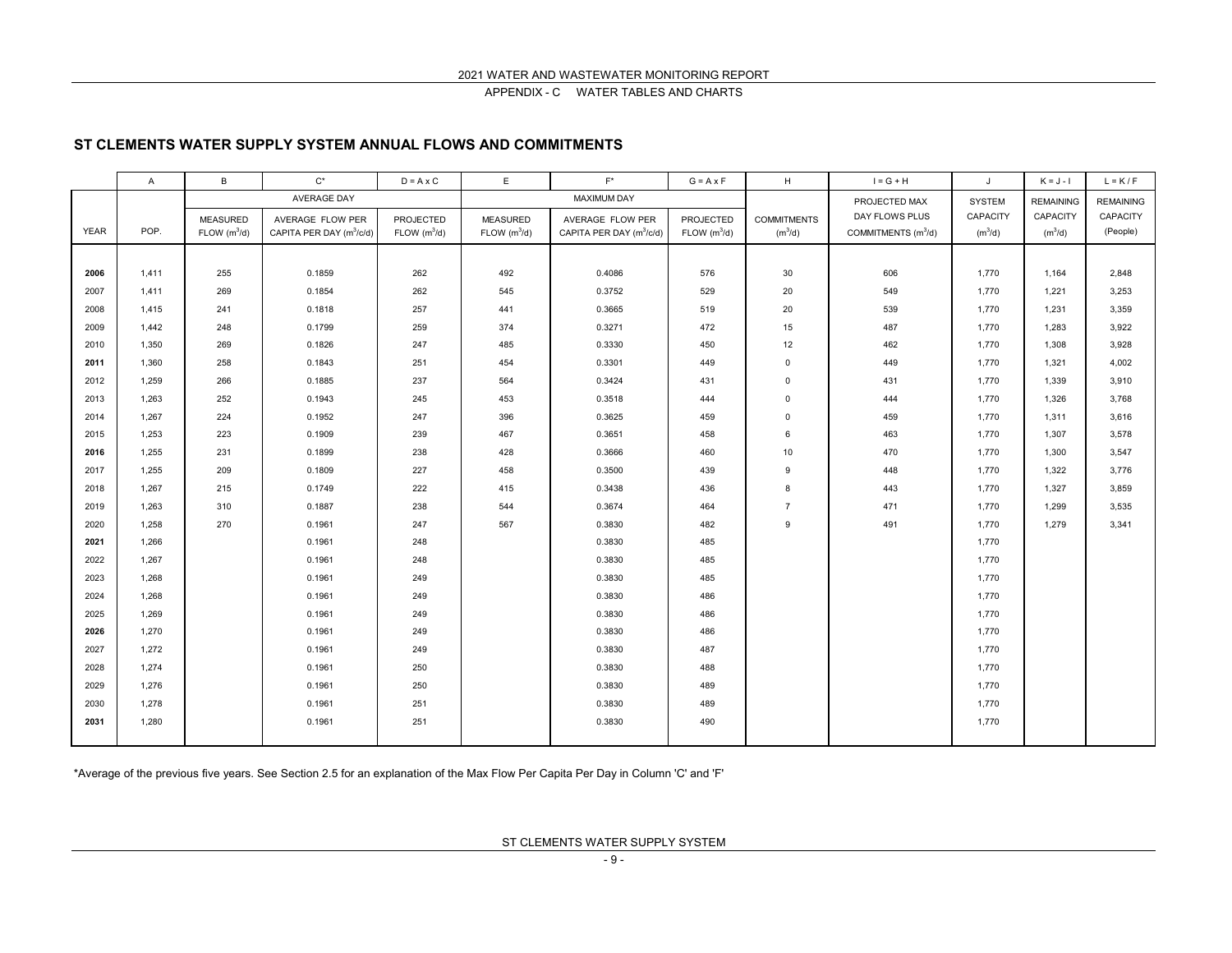

ST CLEMENTS WATER SUPPLY SYSTEM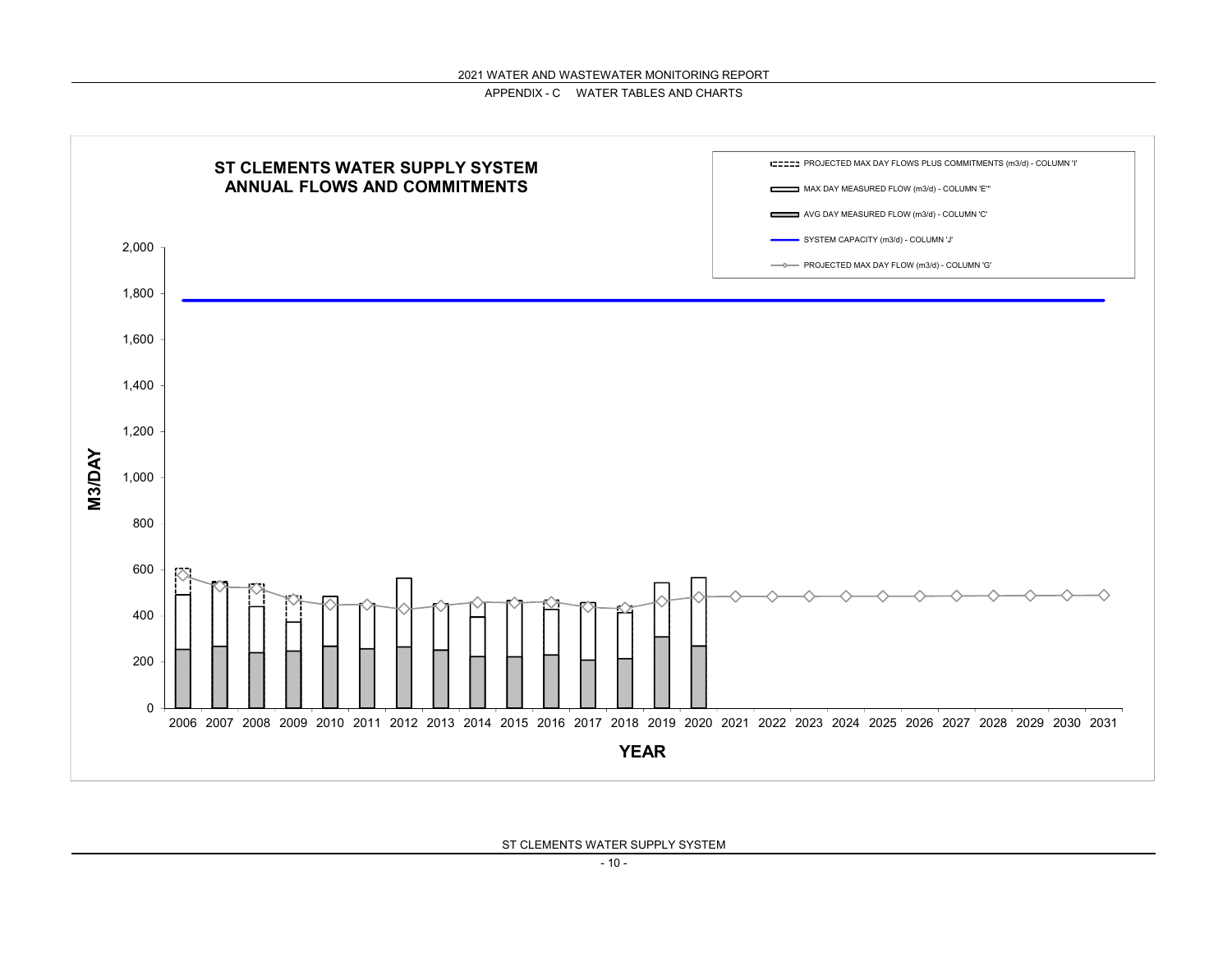#### **CONESTOGO GOLF COURSE WATER SUPPLY SYSTEM ANNUAL FLOWS**

|             | $\mathsf{A}$ | D                        |                                      | $D = A \times C$         |                          | $F = E/A$                  | $G = A \times F$         |                 | $I = H - G$      | $J = I / F$      |
|-------------|--------------|--------------------------|--------------------------------------|--------------------------|--------------------------|----------------------------|--------------------------|-----------------|------------------|------------------|
|             |              |                          | <b>AVERAGE DAY</b>                   |                          |                          | <b>MAXIMUM DAY</b>         |                          | <b>SYSTEM</b>   | <b>REMAINING</b> | <b>REMAINING</b> |
|             |              | <b>MEASURED</b>          | AVERAGE FLOW PER                     | <b>PROJECTED</b>         | MEASURED                 | AVERAGE FLOW PER           | PROJECTED                | <b>CAPACITY</b> | <b>CAPACITY</b>  | <b>CAPACITY</b>  |
| <b>YEAR</b> | POP.         | FLOW (m <sup>3</sup> /d) | CAPITA PER DAY (m <sup>3</sup> /c/d) | FLOW (m <sup>3</sup> /d) | FLOW (m <sup>3</sup> /d) | CAPITA PER DAY $(m^3/c/d)$ | FLOW (m <sup>3</sup> /d) | $(m^3/d)$       | $(m^3/d)$        | (People)         |
| 2016        | 480          | 168                      | 0.3199                               | 154                      | 469                      | 0.9212                     | 442                      | 601             | 159              |                  |
| 2017        | 473          | 147                      | 0.3137                               | 148                      | 344                      | 0.8639                     | 409                      | 601             | 192              |                  |
| 2018        | 482          | 151                      | 0.3148                               | 152                      | 475                      | 0.8775                     | 423                      | 601             | 178              |                  |
| 2019        | 482          | 135                      | 0.3146                               | 152                      | 473                      | 0.9292                     | 448                      | 601             | 153              |                  |
| 2020        | 478          | 140                      | 0.3094                               | 148                      | 443                      | 0.9196                     | 440                      | 601             | 161              |                  |

#### **CONESTOGO PLAINS WATER SUPPLY SYSTEM ANNUAL FLOWS**

|             | $\overline{A}$                                                                                                         | B                       |                         | $D = A \times C$ |               | $F = E/A$               | $G = A \times F$         |                 | $I = H - G$     | $J = I / F$      |  |  |  |
|-------------|------------------------------------------------------------------------------------------------------------------------|-------------------------|-------------------------|------------------|---------------|-------------------------|--------------------------|-----------------|-----------------|------------------|--|--|--|
|             |                                                                                                                        |                         | <b>AVERAGE DAY</b>      |                  |               | <b>MAXIMUM DAY</b>      |                          | <b>SYSTEM</b>   | REMAINING       | <b>REMAINING</b> |  |  |  |
|             |                                                                                                                        | <b>MEASURED</b>         | <b>AVERAGE FLOW PER</b> | <b>PROJECTED</b> | MEASURED      | <b>AVERAGE FLOW PER</b> | PROJECTED                | <b>CAPACITY</b> | <b>CAPACITY</b> | <b>CAPACITY</b>  |  |  |  |
| <b>YEAR</b> | POP.                                                                                                                   | FLOW(m <sup>3</sup> /d) | PER DAY $(m^3/c/d)$     | FLOW $(m^3/d)$   | $FLOW(m^3/d)$ | PER DAY $(m^3/c/d)$     | FLOW (m <sup>3</sup> /d) | $(m^3/d)$       | $(m^3/d)$       | (People)         |  |  |  |
|             |                                                                                                                        |                         |                         |                  |               |                         |                          |                 |                 |                  |  |  |  |
|             |                                                                                                                        |                         |                         |                  |               |                         |                          |                 |                 |                  |  |  |  |
|             | Conestogo Plains System is now connected to the Integrated Urban System. Flows and population are included in the IUS. |                         |                         |                  |               |                         |                          |                 |                 |                  |  |  |  |

#### **MARY HILL WATER SUPPLY SYSTEM ANNUAL FLOWS**

|             | $\overline{A}$ |                          |                         | $D = A \times C$         |                          | $F = E/A$               | $G = A \times F$         |                 | $I = H - G$      | $J = I/F$        |
|-------------|----------------|--------------------------|-------------------------|--------------------------|--------------------------|-------------------------|--------------------------|-----------------|------------------|------------------|
|             |                |                          | <b>AVERAGE DAY</b>      |                          |                          | <b>MAXIMUM DAY</b>      |                          | <b>SYSTEM</b>   | <b>REMAINING</b> | <b>REMAINING</b> |
|             |                | <b>MEASURED</b>          | <b>AVERAGE FLOW PER</b> | <b>PROJECTED</b>         | <b>MEASURED</b>          | <b>AVERAGE FLOW PER</b> | <b>PROJECTED</b>         | <b>CAPACITY</b> | <b>CAPACITY</b>  | <b>CAPACITY</b>  |
| <b>YEAR</b> | POP.           | FLOW (m <sup>3</sup> /d) | PER DAY $(m^3/c/d)$     | FLOW (m <sup>3</sup> /d) | FLOW (m <sup>3</sup> /d) | PER DAY $(m^3/c/d)$     | FLOW (m <sup>3</sup> /d) | $(m^3/d)$       | $(m^3/d)$        | (People)         |
| 2016        | 144            | 57                       | 0.4527                  | 65                       | 108                      | 0.7422                  | 107                      | 157             | 50               |                  |
| 2017        | 141            | 64                       | 0.4338                  | 61                       | 88                       | 0.7248                  | 102                      | 157             | 55               |                  |
| 2018        | 141            | 62                       | 0.4329                  | 61                       | 88                       | 0.7066                  | 100                      | 157             | 57               |                  |
| 2019        | 141            | 58                       | 0.4318                  | 61                       | 88                       | 0.6703                  | 95                       | 157             | 62               |                  |
| 2020        | 140            | 57                       | 0.4216                  | 59                       | 99                       | 0.6659                  | 93                       | 157             | 64               |                  |

WOOLWICH WATER SUPPLY SYSTEMS

- 11 -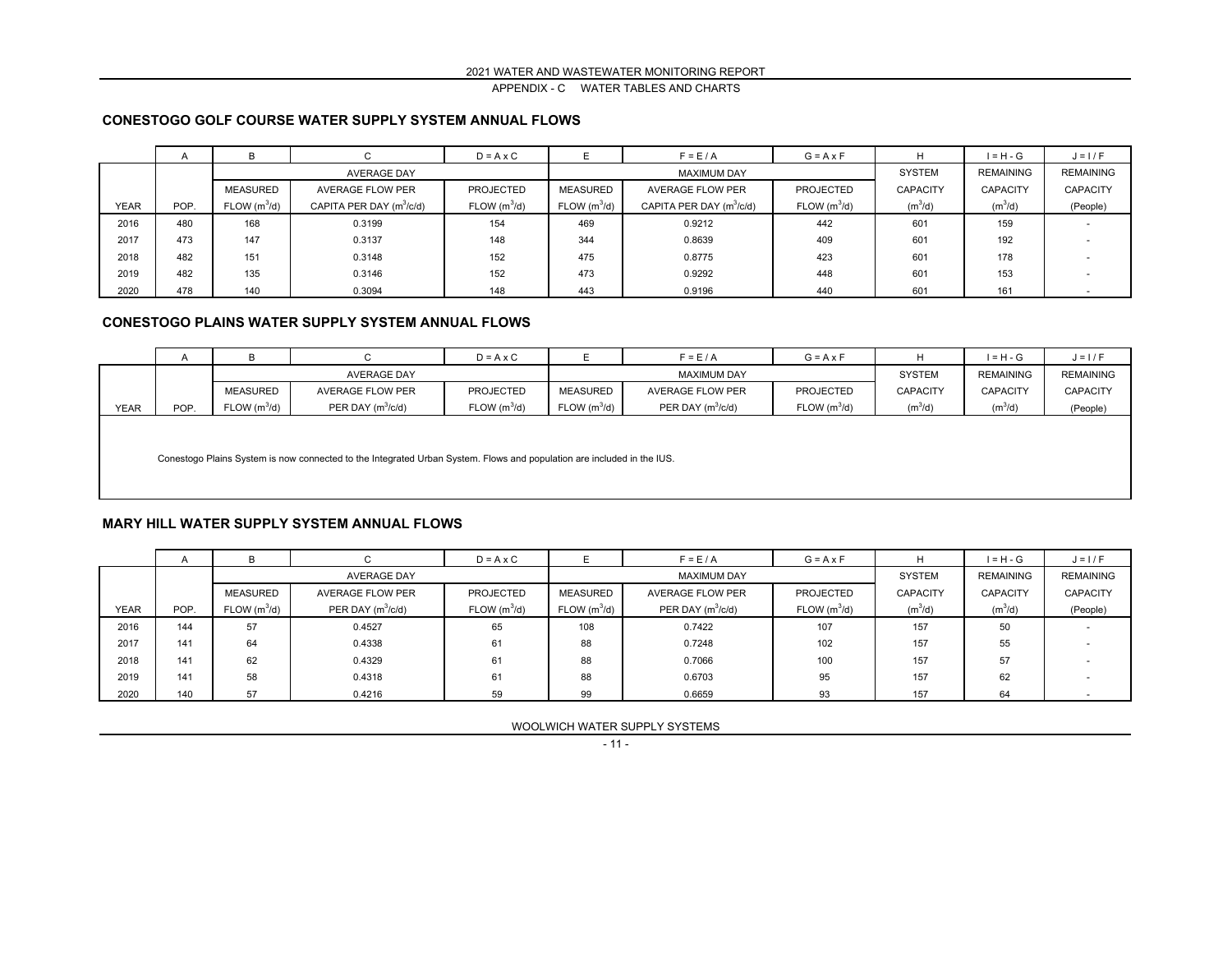#### **MARY HILL VILLAGE HEIGHTS WATER SUPPLY SYSTEM ANNUAL FLOWS**

|             | $\mathsf{A}$ | D                        |                     | $D = A \times C$         |                          | $F = E/A$           | $G = A \times F$         |                 | $I = H - G$      | $J = I / F$      |
|-------------|--------------|--------------------------|---------------------|--------------------------|--------------------------|---------------------|--------------------------|-----------------|------------------|------------------|
|             |              |                          | <b>AVERAGE DAY</b>  |                          |                          | <b>MAXIMUM DAY</b>  |                          | <b>SYSTEM</b>   | <b>REMAINING</b> | <b>REMAINING</b> |
|             |              | <b>MEASURED</b>          | AVERAGE FLOW PER    | <b>PROJECTED</b>         | MEASURED                 | AVERAGE FLOW PER    | <b>PROJECTED</b>         | <b>CAPACITY</b> | <b>CAPACITY</b>  | <b>CAPACITY</b>  |
| <b>YEAR</b> | POP.         | FLOW (m <sup>3</sup> /d) | PER DAY $(m^3/c/d)$ | FLOW (m <sup>3</sup> /d) | FLOW (m <sup>3</sup> /d) | PER DAY $(m^3/c/d)$ | FLOW (m <sup>3</sup> /d) | $(m^3/d)$       | $(m^3/d)$        | (People)         |
| 2016        | 135          | 33                       | 0.2384              | 32                       | 111                      | 0.7688              | 104                      | 820             | 716              |                  |
| 2017        | 143          | 32                       | 0.2384              | 34                       | 138                      | 0.8316              | 119                      | 820             | 701              |                  |
| 2018        | 169          | 35                       | 0.2225              | 38                       | 210                      | 0.8860              | 150                      | 820             | 670              |                  |
| 2019        | 169          | 34                       | 0.2197              | 37                       | 159                      | 0.9660              | 163                      | 820             | 657              |                  |
| 2020        | 191          | 46                       | 0.2235              | 43                       | 153                      | 0.9543              | 182                      | 820             | 638              |                  |

#### **WEST MONTROSE WATER SUPPLY SYSTEM ANNUAL FLOWS**

|             | <sup>n</sup> |                          |                     | $D = A \times C$         |                          | $F = E/A$           | $G = A \times F$         |                     | $I = H - G$      | $J = I / F$      |
|-------------|--------------|--------------------------|---------------------|--------------------------|--------------------------|---------------------|--------------------------|---------------------|------------------|------------------|
|             |              |                          | <b>AVERAGE DAY</b>  |                          |                          | <b>MAXIMUM DAY</b>  |                          | <b>SYSTEM</b>       | <b>REMAINING</b> | <b>REMAINING</b> |
|             |              | <b>MEASURED</b>          | AVERAGE FLOW PER    | <b>PROJECTED</b>         | MEASURED                 | AVERAGE FLOW PER    | <b>PROJECTED</b>         | <b>CAPACITY</b>     | <b>CAPACITY</b>  | <b>CAPACITY</b>  |
| <b>YEAR</b> | POP.         | FLOW (m <sup>3</sup> /d) | PER DAY $(m^3/c/d)$ | FLOW (m <sup>3</sup> /d) | FLOW (m <sup>3</sup> /d) | PER DAY $(m^3/c/d)$ | FLOW (m <sup>3</sup> /d) | (m <sup>3</sup> /d) | $(m^3/d)$        | (People)         |
|             |              |                          |                     |                          |                          |                     |                          |                     |                  |                  |
|             |              |                          |                     |                          |                          |                     |                          |                     |                  |                  |

West Montrose System is now connected to the Integrated Urban System. Flows and population are included in the IUS.

WOOLWICH WATER SUPPLY SYSTEMS

- 12 -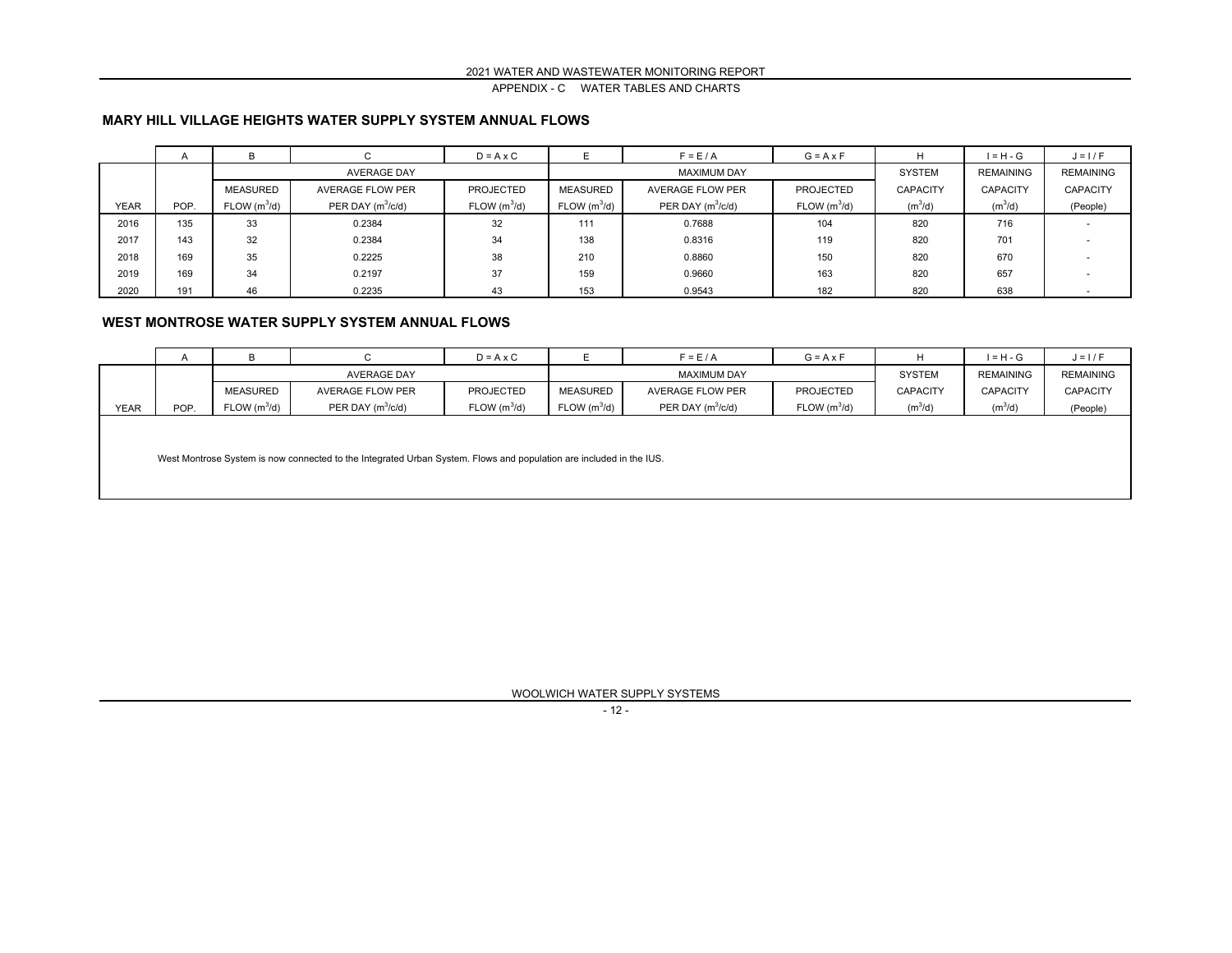#### **HEIDELBERG WATER SUPPLY SYSTEM ANNUAL FLOWS**

|             | $\overline{ }$ |                          |                            | $D = A \times C$ |                          | $F = E/A$                  | $G = A \times F$         | н               | $I = H - G$      | $J = I/F$                |
|-------------|----------------|--------------------------|----------------------------|------------------|--------------------------|----------------------------|--------------------------|-----------------|------------------|--------------------------|
|             |                |                          | <b>AVERAGE DAY</b>         |                  |                          | <b>MAXIMUM DAY</b>         |                          | <b>SYSTEM</b>   | <b>REMAINING</b> | <b>REMAINING</b>         |
|             |                | <b>MEASURED</b>          | <b>AVERAGE FLOW PER</b>    | <b>PROJECTED</b> | <b>MEASURED</b>          | AVERAGE FLOW PER           | <b>PROJECTED</b>         | <b>CAPACITY</b> | <b>CAPACITY</b>  | <b>CAPACITY</b>          |
| <b>YEAR</b> | POP.           | FLOW (m <sup>3</sup> /d) | CAPITA PER DAY $(m^3/c/d)$ | FLOW $(m^3/d)$   | FLOW (m <sup>3</sup> /d) | CAPITA PER DAY $(m^3/c/d)$ | FLOW (m <sup>3</sup> /d) | $(m^3/d)$       | $(m^3/d)$        | (People)                 |
| 2016        | 1,050          | 150                      | 0.1455                     | 153              | 278                      | 0.2815                     | 296                      | 829             | 533              |                          |
| 2017        | 1.013          | 132                      | 0.1414                     | 143              | 310                      | 0.2808                     | 284                      | 829             | 545              |                          |
| 2018        | 1.013          | 136                      | 0.1388                     | 141              | 375                      | 0.3036                     | 308                      | 829             | 521              |                          |
| 2019        | 1.013          | 140                      | 0.1371                     | 139              | 298                      | 0.3019                     | 306                      | 829             | 523              |                          |
| 2020        | 1,005          | 142                      | 0.1374                     | 138              | 343                      | 0.3153                     | 317                      | 829             | 512              | $\overline{\phantom{0}}$ |

#### **LINWOOD WATER SUPPLY SYSTEM ANNUAL FLOWS**

|             | $\overline{A}$ | в                        |                         | $D = A \times C$ |                 | $F = E/A$               | $G = A \times F$         | н               | $I = H - G$      | $J = I/F$        |
|-------------|----------------|--------------------------|-------------------------|------------------|-----------------|-------------------------|--------------------------|-----------------|------------------|------------------|
|             |                |                          | <b>AVERAGE DAY</b>      |                  |                 | <b>MAXIMUM DAY</b>      |                          | SYSTEM          | <b>REMAINING</b> | <b>REMAINING</b> |
|             |                | <b>MEASURED</b>          | <b>AVERAGE FLOW PER</b> | <b>PROJECTED</b> | <b>MEASURED</b> | <b>AVERAGE FLOW PER</b> | <b>PROJECTED</b>         | <b>CAPACITY</b> | <b>CAPACITY</b>  | <b>CAPACITY</b>  |
| <b>YEAR</b> | POP.           | FLOW (m <sup>3</sup> /d) | PER DAY $(m^3/c/d)$     | FLOW $(m^3/d)$   | FLOW $(m^3/d)$  | PER DAY $(m^3/c/d)$     | FLOW (m <sup>3</sup> /d) | $(m^3/d)$       | $(m^3/d)$        | (People)         |
| 2016        | 804            | 208                      | 0.2115                  | 170              | 311             | 0.3235                  | 260                      | 605             | 345              |                  |
| 2017        | 781            | 246                      | 0.2361                  | 184              | 350             | 0.3541                  | 277                      | 605             | 328              |                  |
| 2018        | 781            | 187                      | 0.2450                  | 191              | 270             | 0.3685                  | 288                      | 605             | 317              |                  |
| 2019        | 781            | 146                      | 0.2445                  | 191              | 249             | 0.3760                  | 294                      | 605             | 311              |                  |
| 2020        | 773            | 161                      | 0.2417                  | 187              | 263             | 0.3679                  | 284                      | 605             | 321              |                  |

WELLESLEY WATER SUPPLY SYSTEMS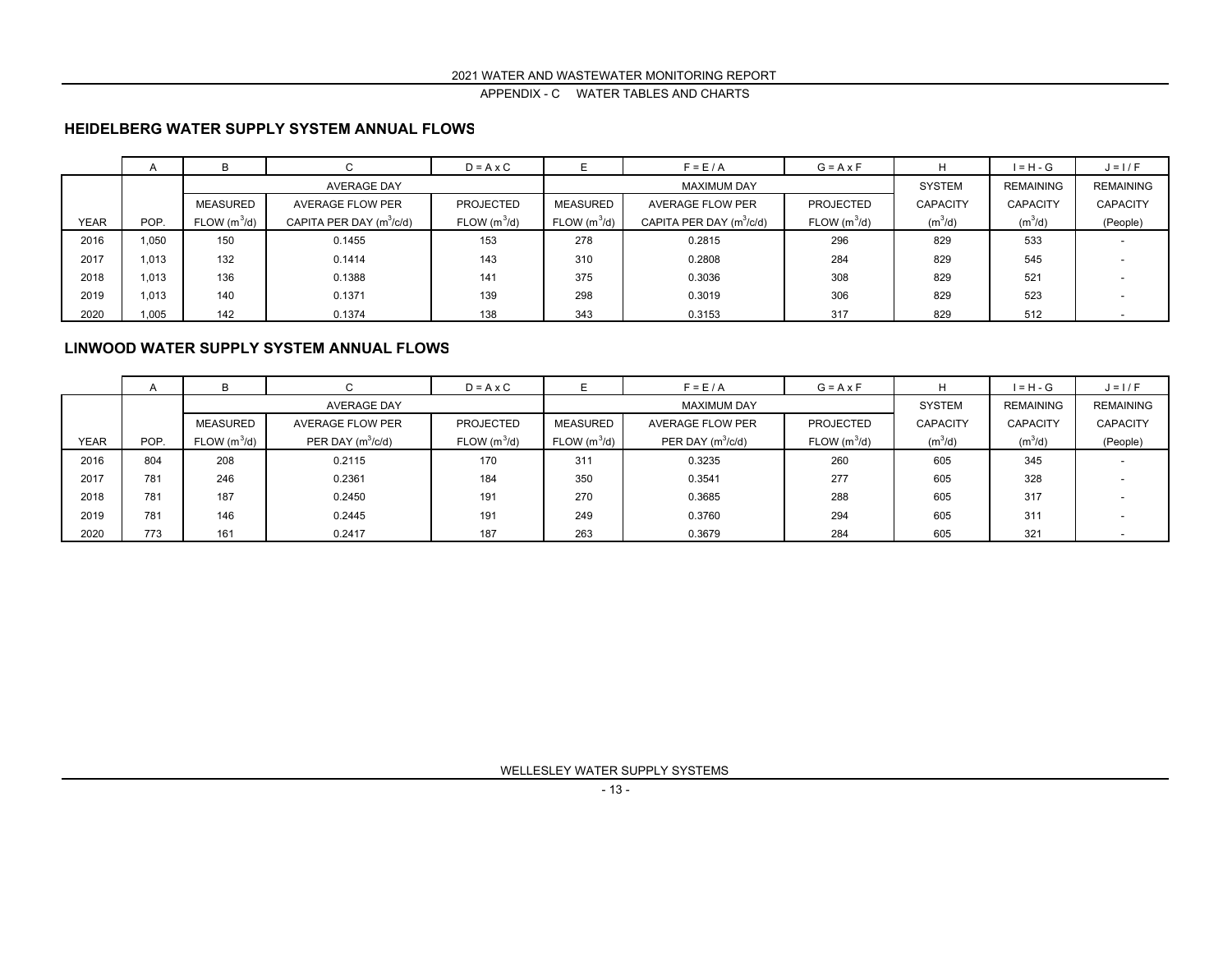#### 2021 WATER AND WASTEWATER MONITORING REPORT

APPENDIX - C WATER TABLES AND CHARTS

#### **FOXBORO WATER SUPPLY SYSTEM ANNUAL FLOWS**

|      | $\mathsf{A}$ | в                        |                            | $D = A \times C$ |                         | $F = E/A$                  | $G = A \times F$         | н               | $I = H - G$      | $J = I/F$                |
|------|--------------|--------------------------|----------------------------|------------------|-------------------------|----------------------------|--------------------------|-----------------|------------------|--------------------------|
|      |              |                          | AVERAGE DAY                |                  |                         | <b>MAXIMUM DAY</b>         |                          | <b>SYSTEM</b>   | <b>REMAINING</b> | <b>REMAINING</b>         |
|      |              | <b>MEASURED</b>          | AVERAGE FLOW PER           | <b>PROJECTED</b> | MEASURED                | <b>AVERAGE FLOW PER</b>    | <b>PROJECTED</b>         | <b>CAPACITY</b> | <b>CAPACITY</b>  | <b>CAPACITY</b>          |
| YEAR | POP.         | FLOW (m <sup>3</sup> /d) | CAPITA PER DAY $(m^3/c/d)$ | FLOW $(m^3/d)$   | FLOW(m <sup>3</sup> /d) | CAPITA PER DAY $(m^3/c/d)$ | FLOW (m <sup>3</sup> /d) | $(m^3/d)$       | $(m^3/d)$        | (People)                 |
| 2016 | 417          | 94                       | 0.2321                     | 97               | 172                     | 0.3569                     | 149                      | 527             | 378              |                          |
| 2017 | 410          | 100                      | 0.2351                     | 96               | 180                     | 0.3566                     | 146                      | 527             | 381              |                          |
| 2018 | 410          | 97                       | 0.2371                     | 97               | 164                     | 0.3760                     | 154                      | 527             | 373              |                          |
| 2019 | 410          | 98                       | 0.2374                     | 97               | 222                     | 0.4229                     | 173                      | 527             | 354              |                          |
| 2020 | 403          | 91                       | 0.2341                     | 94               | 144                     | 0.4301                     | 173                      | 527             | 354              | $\overline{\phantom{0}}$ |

#### **NEW DUNDEE WATER SUPPLY SYSTEM ANNUAL FLOWS**

|             | $\mathsf{A}$ | B.                       |                     | $D = A \times C$         |                 | $F = E/A$               | $G = A \times F$         |                     | $I = H - G$         | $J = I/F$        |
|-------------|--------------|--------------------------|---------------------|--------------------------|-----------------|-------------------------|--------------------------|---------------------|---------------------|------------------|
|             |              |                          | <b>AVERAGE DAY</b>  |                          |                 | <b>MAXIMUM DAY</b>      |                          | <b>SYSTEM</b>       | REMAINING           | <b>REMAINING</b> |
|             |              | MEASURED                 | AVERAGE FLOW PER    | <b>PROJECTED</b>         | <b>MEASURED</b> | <b>AVERAGE FLOW PER</b> | <b>PROJECTED</b>         | <b>CAPACITY</b>     | <b>CAPACITY</b>     | <b>CAPACITY</b>  |
| <b>YEAR</b> | POP.         | FLOW (m <sup>3</sup> /d) | PER DAY $(m^3/c/d)$ | FLOW (m <sup>3</sup> /d) | FLOW $(m^3/d)$  | PER DAY $(m^3/c/d)$     | FLOW (m <sup>3</sup> /d) | (m <sup>3</sup> /d) | (m <sup>3</sup> /d) | (People)         |
| 2016        | 1,126        | 221                      | 0.1863              | 210                      | 388             | 0.3817                  | 430                      | 983                 | 553                 |                  |
| 2017        | 1.049        | 197                      | 0.1849              | 194                      | 362             | 0.3731                  | 391                      | 983                 | 592                 |                  |
| 2018        | 1,056        | 185                      | 0.1854              | 196                      | 377             | 0.3626                  | 383                      | 983                 | 600                 |                  |
| 2019        | 1,056        | 171                      | 0.1791              | 189                      | 312             | 0.3402                  | 359                      | 983                 | 624                 |                  |
| 2020        | 1,056        | 220                      | 0.1859              | 196                      | 509             | 0.3648                  | 385                      | 983                 | 598                 |                  |

WILMOT WATER SUPPLY SYSTEMS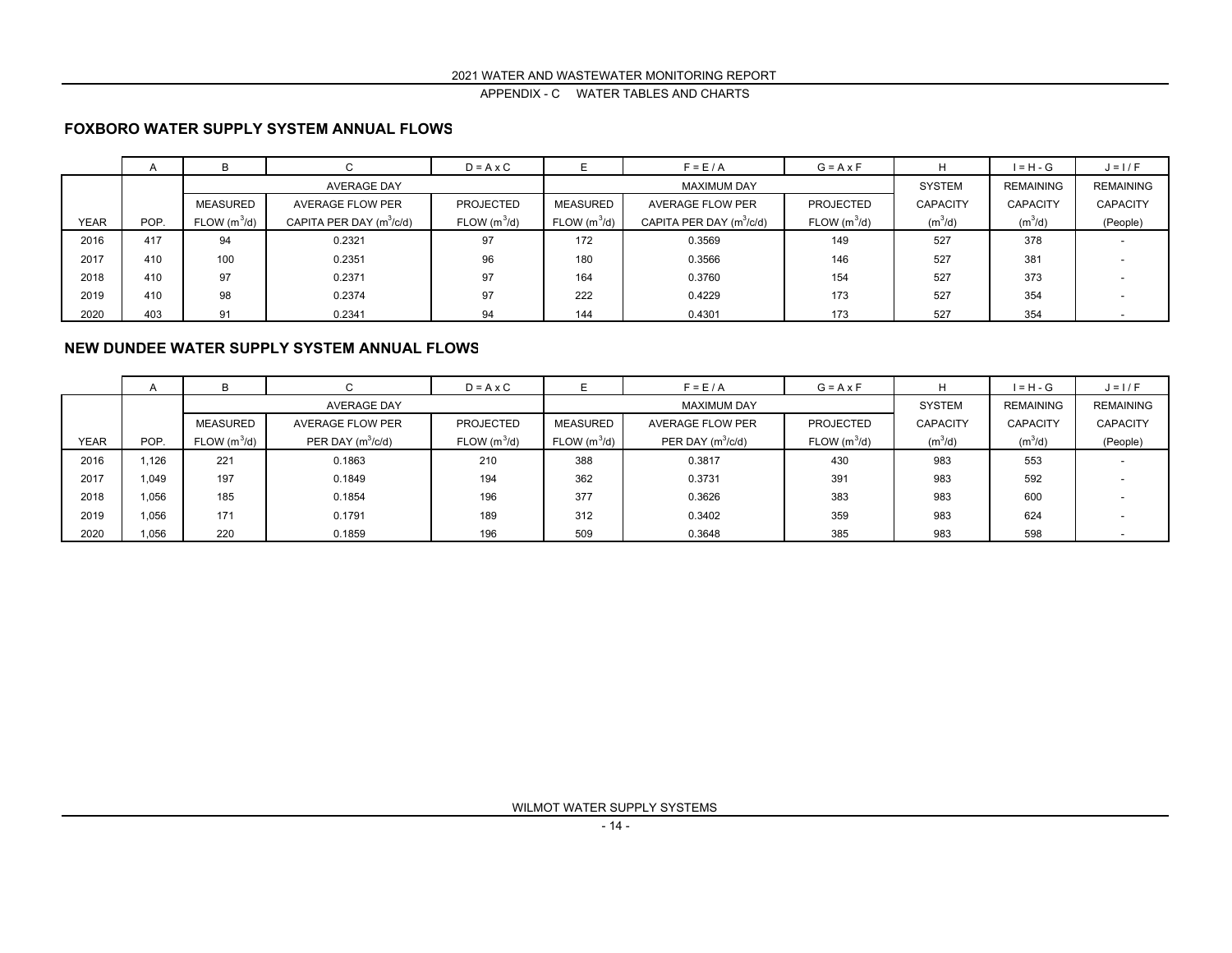#### **ROSEVILLE WATER SUPPLY SYSTEM ANNUAL FLOWS**

|      | $\mathsf{A}$ | в                        |                            | $D = A \times C$ |                         | $F = E/A$                  | $G = A \times F$         | н               | $I = H - G$      | $J = I/F$                |
|------|--------------|--------------------------|----------------------------|------------------|-------------------------|----------------------------|--------------------------|-----------------|------------------|--------------------------|
|      |              |                          | <b>AVERAGE DAY</b>         |                  |                         | <b>MAXIMUM DAY</b>         |                          | <b>SYSTEM</b>   | <b>REMAINING</b> | <b>REMAINING</b>         |
|      |              | <b>MEASURED</b>          | AVERAGE FLOW PER           | <b>PROJECTED</b> | MEASURED                | <b>AVERAGE FLOW PER</b>    | <b>PROJECTED</b>         | <b>CAPACITY</b> | <b>CAPACITY</b>  | <b>CAPACITY</b>          |
| YEAR | POP.         | FLOW (m <sup>3</sup> /d) | CAPITA PER DAY $(m^3/c/d)$ | FLOW $(m^3/d)$   | FLOW(m <sup>3</sup> /d) | CAPITA PER DAY $(m^3/c/d)$ | FLOW (m <sup>3</sup> /d) | $(m^3/d)$       | $(m^3/d)$        | (People)                 |
| 2016 | 298          | 67                       | 0.2518                     | 75               | 224                     | 0.5874                     | 175                      | 358             | 183              |                          |
| 2017 | 290          | 72                       | 0.2456                     | 71               | 125                     | 0.5553                     | 161                      | 358             | 197              |                          |
| 2018 | 290          | 75                       | 0.2430                     | 70               | 168                     | 0.5484                     | 159                      | 358             | 199              |                          |
| 2019 | 290          | 76                       | 0.2478                     | 72               | 152                     | 0.5525                     | 160                      | 358             | 198              |                          |
| 2020 | 290          | 92                       | 0.2622                     | 76               | 185                     | 0.5848                     | 170                      | 358             | 188              | $\overline{\phantom{0}}$ |

#### **BRANCHTON WATER SUPPLY SYSTEM ANNUAL FLOWS**

|             | $\mathsf{A}$ | в                        |                     | $D = A \times C$ |                          | $F = E/A$           | $G = A \times F$         |                     | $I = H - G$     | $J = I/F$        |
|-------------|--------------|--------------------------|---------------------|------------------|--------------------------|---------------------|--------------------------|---------------------|-----------------|------------------|
|             |              |                          | <b>AVERAGE DAY</b>  |                  |                          | <b>MAXIMUM DAY</b>  |                          | <b>SYSTEM</b>       | REMAINING       | <b>REMAINING</b> |
|             |              | MEASURED                 | AVERAGE FLOW PER    | <b>PROJECTED</b> | <b>MEASURED</b>          | AVERAGE FLOW PER    | <b>PROJECTED</b>         | <b>CAPACITY</b>     | <b>CAPACITY</b> | <b>CAPACITY</b>  |
| <b>YEAR</b> | POP.         | FLOW (m <sup>3</sup> /d) | PER DAY $(m^3/c/d)$ | FLOW $(m^3/d)$   | FLOW (m <sup>3</sup> /d) | PER DAY $(m^3/c/d)$ | FLOW (m <sup>3</sup> /d) | (m <sup>3</sup> /d) | $(m^3/d)$       | (People)         |
| 2016        | 110          | 31                       | 0.3209              | 35               | 92                       | 0.8313              | 91                       | 130                 | 39              |                  |
| 2017        | 121          | 25                       | 0.2868              | 35               | 71                       | 0.7374              | 89                       | 130                 | 41              |                  |
| 2018        | 121          | 25                       | 0.2626              | 32               | 68                       | 0.6916              | 84                       | 130                 | 46              |                  |
| 2019        | 121          | 23                       | 0.2352              | 28               | 63                       | 0.6539              | 79                       | 130                 | 51              |                  |
| 2020        | 121          | 31                       | 0.2283              | 28               | 106                      | 0.6764              | 82                       | 130                 | 48              |                  |

NORTH DUMFRIES WATER SUPPLY SYSTEMS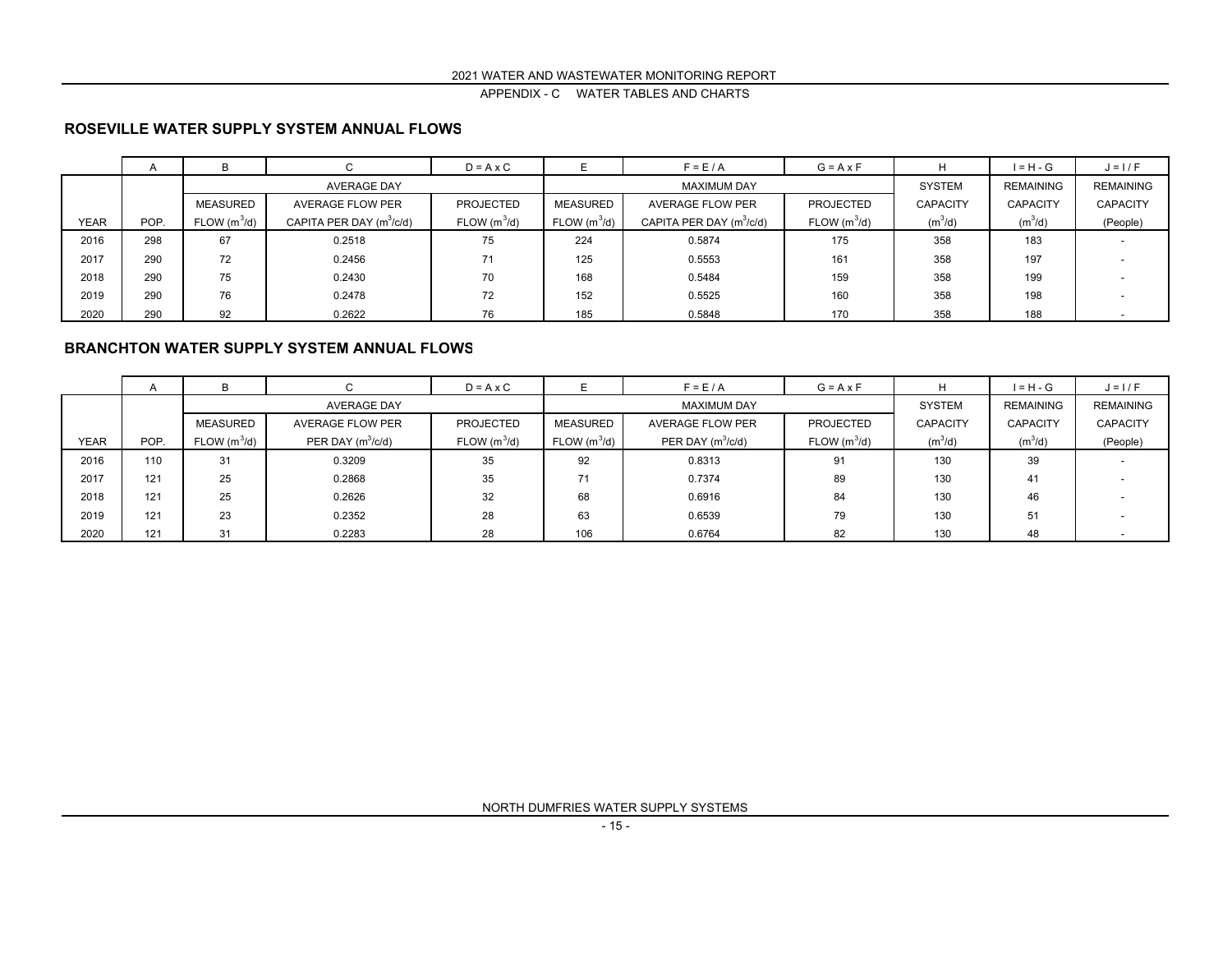### **Appendix D**

Population and Development Data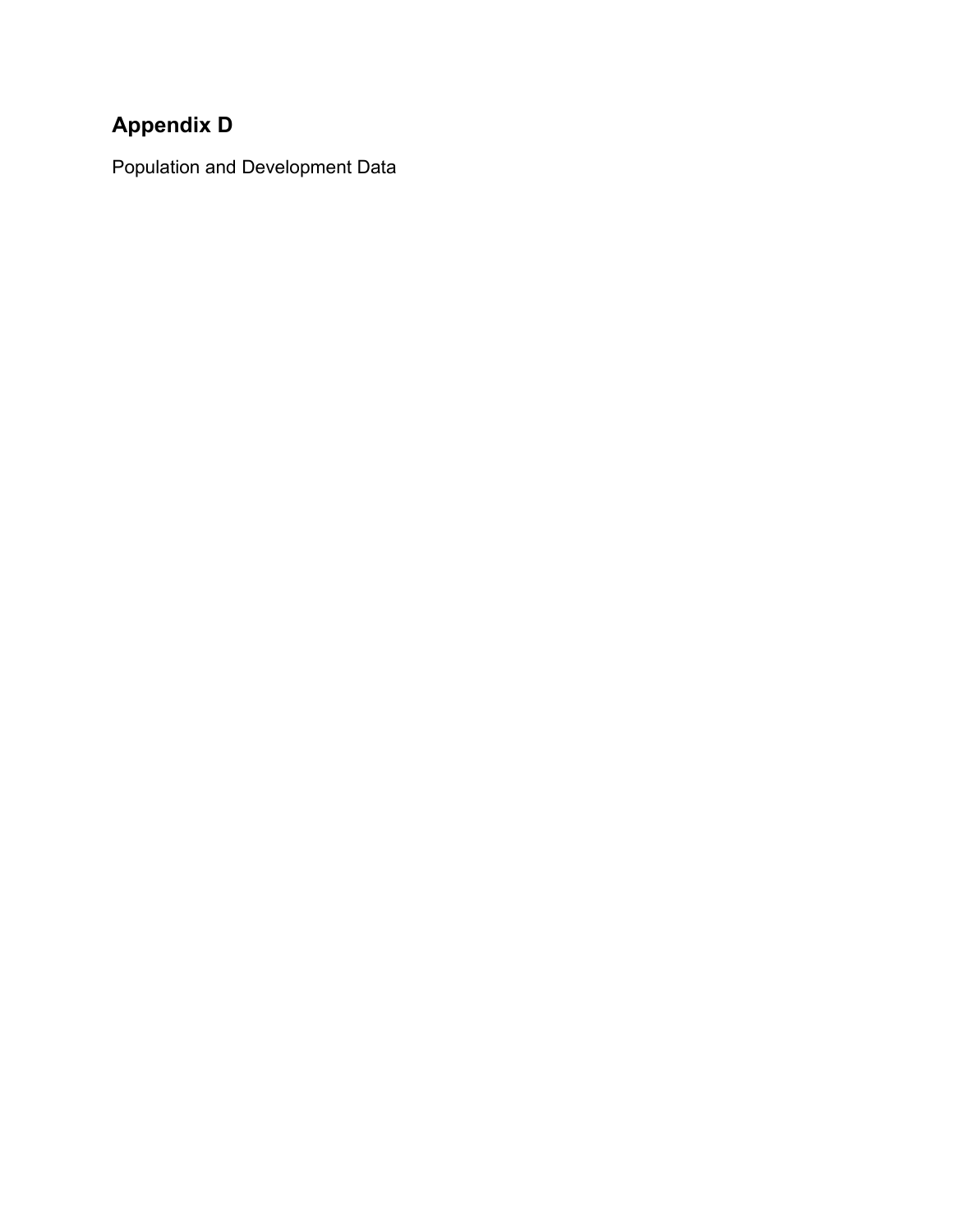#### 2021 WATER AND WASTEWATER MONITORING REPORT

APPENDIX - D POPULATION AND DEVELOPMENT DATA

#### TABLE D-1

#### **YEAR-END POPULATION BY SERVICE AREA**

(Year-end total, including temporary university and college students) **WITHIN THE BUILT-UP AREA WITHIN THE DESIGNATED GREENFIELD AREA**

| Wastewater<br><b>Service Area</b> | 2014   | 2015   | 2016   | 2017          | 2018                                                                    | 2019   | 2020   | 2026   | 2031    | Wastewater<br><b>Service Area</b> | Population in<br>Unbuilt /<br><b>Unoccupied</b><br>Registered<br>Plans | <b>Population in</b><br><b>Draft Approved</b><br><b>Plans of</b><br><b>Subdivision</b> | <b>TOTAL</b> | Wastewater<br><b>Service Area</b> | <b>Population in</b><br>Unbuilt /<br><b>Unoccupied</b><br>Registered<br>Plans | <b>Population in</b><br><b>Draft Approved</b><br><b>Plans of</b><br>Subdivision | <b>TOTAL</b> |
|-----------------------------------|--------|--------|--------|---------------|-------------------------------------------------------------------------|--------|--------|--------|---------|-----------------------------------|------------------------------------------------------------------------|----------------------------------------------------------------------------------------|--------------|-----------------------------------|-------------------------------------------------------------------------------|---------------------------------------------------------------------------------|--------------|
| Galt                              | 84.267 | 84.612 | 84.752 | 85,369        | 86,716                                                                  | 87.814 | 87.748 | 96,203 | 103,249 | Galt                              | 418                                                                    | 2,309                                                                                  | 2,727        | Galt                              | 362                                                                           | 6,573                                                                           | 6,935        |
| Preston                           | 20,401 | 20,245 |        | 21,051 21,469 | 22,517                                                                  | 23,466 | 24,209 | 24,671 | 25,056  | Preston                           | 124.                                                                   |                                                                                        | 124          | Preston                           | 533                                                                           | 3,754                                                                           | 4,286        |
| Hespeler                          | 25,568 | 25.561 | 25.604 | 25,699        | 25,991                                                                  | 25,821 | 25.970 | 26.574 | 27,077  | Hespeler                          |                                                                        |                                                                                        | 28           | Hespeler                          | 113                                                                           | 1,817                                                                           | 1,930        |
| Kitchener                         |        |        |        |               | 236,704 239,585 244,464 248,481 253,621 258,675 260,556 277,277 291,211 |        |        |        |         | Kitchener                         | 11,140                                                                 | 276                                                                                    | 11,416       | Kitchener                         | 11,109                                                                        | 17,423                                                                          | 28,533       |
| Waterloo                          |        |        |        |               | 135,142 137,368 141,574 145,381 153,271 150,283 141,902 152,575 161,469 |        |        |        |         | Waterloo                          | 4,470                                                                  | 242                                                                                    | 4.712        | Waterloo                          | 1,060                                                                         | 2,549                                                                           | 3,609        |
| Avr                               | 4,982  | 5,087  | 5.086  | 5,339         | 5.524                                                                   | 5,724  | 5,784  | 7,141  | 8,271   | Avr                               |                                                                        |                                                                                        |              | Avr                               | 256                                                                           | 3,531                                                                           | 3,787        |
| Baden/New Hamburg                 | 12,96  | 13,245 | 13.469 | 13,657        | 14,043                                                                  | 14,239 | 14,543 | 15,640 | 16,537  | Baden/New Hamburg                 |                                                                        |                                                                                        | 39           | Baden/New Hamburg                 |                                                                               |                                                                                 | 45           |
| Wellesley                         | 3,307  | 3,354  | 3.456  | 3.495         | 3.523                                                                   | 3,604  | 3,652  | 3.775  | 3,878   | Wellesley                         |                                                                        |                                                                                        |              | Wellesley                         | 113                                                                           |                                                                                 | 113          |
| St. Jacobs                        | 1.878  | 1,935  | 1,935  | 1,930         | 1,933                                                                   | 1,966  | 1.979  | 2,358  | 2,674   | St. Jacobs                        |                                                                        |                                                                                        |              | St. Jacobs                        | 237                                                                           | 46                                                                              | 701          |
| Elmira                            | 10,01  | 10,191 | 10.439 | 10,788        | 10,962                                                                  | 11.171 | 11,338 | 14,027 | 16,268  | Elmira                            |                                                                        |                                                                                        | 21           | Elmira                            | 832                                                                           | 4,243                                                                           | 5,075        |

#### TABLE D-2 TABLE D-3

### **2020 YEAR-END COMMITTED POPULATION BY SERVICE AREA 2020 YEAR-END COMMITTED POPULATION BY SERVICE AREA**

| Wastewater<br><b>Service Area</b> | Population in<br>Unbuilt /<br><b>Unoccupied</b><br>Registered<br><b>Plans</b> | <b>Population in</b><br><b>Draft Approved</b><br>Plans of<br><b>Subdivision</b> | <b>TOTAL</b> |
|-----------------------------------|-------------------------------------------------------------------------------|---------------------------------------------------------------------------------|--------------|
| Galt                              | 418                                                                           | 2,309                                                                           | 2,727        |
| Preston                           | 124                                                                           |                                                                                 | 124          |
| Hespeler                          | 28                                                                            | O                                                                               | 28           |
| Kitchener                         | 11,140                                                                        | 276                                                                             | 11,416       |
| Waterloo                          | 4.470                                                                         | 242                                                                             | 4,712        |
| Ayr                               | 49                                                                            |                                                                                 | 49           |
| Baden/New Hamburg                 | 39                                                                            | ŋ                                                                               | 39           |
| Welleslev                         |                                                                               | ŋ                                                                               |              |
| St. Jacobs                        | 0                                                                             | 0                                                                               |              |
| Elmira                            | 18                                                                            | 3                                                                               | 21           |

| L               | Wastewater<br><b>Service Area</b> | Population in<br>Unbuilt /<br><b>Unoccupied</b><br>Registered<br><b>Plans</b> | Population in<br><b>Draft Approved</b><br>Plans of<br><b>Subdivision</b> | <b>TOTAL</b> |
|-----------------|-----------------------------------|-------------------------------------------------------------------------------|--------------------------------------------------------------------------|--------------|
| ,727            | Galt                              | 362                                                                           | 6,573                                                                    | 6,935        |
| 124             | Preston                           | 533                                                                           | 3,754                                                                    | 4,286        |
| $\overline{28}$ | Hespeler                          | 113                                                                           | 1.817                                                                    | 1,930        |
| ,416            | Kitchener                         | 11,109                                                                        | 17,423                                                                   | 28,533       |
| ,712            | Waterloo                          | 1.060                                                                         | 2,549                                                                    | 3,609        |
| 49              | Ayr                               | 256                                                                           | 3,531                                                                    | 3,787        |
| 39              | Baden/New Hamburg                 | 45                                                                            |                                                                          | 45           |
|                 | Welleslev                         | 113                                                                           |                                                                          | 113          |
| $\Omega$        | St. Jacobs                        | 237                                                                           | 464                                                                      | 701          |
| 21              | Elmira                            | 832                                                                           | 4.243                                                                    | 5.075        |

| Water<br><b>Service Area</b> | 2014   | 2015   | 2016   | 2017   | 2018   | 2019   | 2020                                                                    | 2026   | 2031   | Water<br><b>Service Area</b>  |
|------------------------------|--------|--------|--------|--------|--------|--------|-------------------------------------------------------------------------|--------|--------|-------------------------------|
| Integrated Urban System      |        |        |        |        |        |        | 517,580 523,089 533,294 542,750 559,025 563,098 556,174 594,809 627,004 |        |        | <b>Integrated Urban Syste</b> |
| Baden/New Hamburg            | 13.274 | 13.560 | 13.783 | 13.974 | 14.361 | 14.554 | 14.736                                                                  | 15.727 | 16,537 | Baden/New Hamburg             |
| Ayr                          | 4.988  | 5.104  | 5,132  | 5.391  | 5,577  | 5.781  | 5.841                                                                   | 7.167  | 8,271  | Ayr                           |
| Welleslev                    | 3.286  | 3,332  | 3,433  | 3.472  | 3.499  | 3,580  | 3,629                                                                   | 3,715  | 3.787  | Welleslev                     |
| St. Clements                 | .259   | 1.255  | .261   | 1.267  | .267   | .263   | .258                                                                    | 1,270  | 1,280  | St. Clements *                |
| Village Heights              | 140    | 142    | 143    | 143    | 169    | 179    | 191                                                                     | 177    | 165    | <b>Village Heights</b>        |
| Maryhill                     | 143    | 142    | 141    | 141    | 141    | 141    | 140                                                                     | 141    | 142    | Maryhill                      |
| Conestogo Plains             | 363    | 362    | 361    | 361    | 361    | 360    | 358                                                                     | 361    | 364    | Conestogo Plains              |
| New Dundee                   | .082   | 0.066  | .049   | 1.049  | 1.056  | .057   | .056                                                                    | 1.126  | 1.184  | <b>New Dundee</b>             |

| Water<br><b>Service Area</b> | 2014   | 2015   | 2016                                                                    | 2017             | 2018             | 2019   | 2020   | 2026   | 2031   | Water<br><b>Service Area</b> | <b>Population in</b><br>Unbuilt /<br>Unoccupied<br>Registered<br><b>Plans</b> | <b>Population in</b><br>Draft Approved<br><b>Plans of</b><br>Subdivision | <b>TOTAL</b>    | Water<br><b>Service Area</b> | <b>Population in</b><br>Unbuilt /<br><b>Unoccupied</b><br>Registered<br><b>Plans</b> | <b>Population in</b><br><b>Draft Approved</b><br><b>Plans of</b><br><b>Subdivision</b> | <b>TOTAL</b> |
|------------------------------|--------|--------|-------------------------------------------------------------------------|------------------|------------------|--------|--------|--------|--------|------------------------------|-------------------------------------------------------------------------------|--------------------------------------------------------------------------|-----------------|------------------------------|--------------------------------------------------------------------------------------|----------------------------------------------------------------------------------------|--------------|
| Integrated Urban System      |        |        | 517,580 523,089 533,294 542,750 559,025 563,098 556,174 594,809 627,004 |                  |                  |        |        |        |        | Integrated Urban System      | 16,285                                                                        | 2,830                                                                    | 19,115          | Integrated Urban System      | 14,241                                                                               | 36,868                                                                                 | 51,109       |
| Baden/New Hamburg            | 13,274 | 13,560 | 13,783                                                                  | 13,974           | 14,361           | 14,554 | 14,736 | 15,727 | 16,537 | Baden/New Hamburg            |                                                                               |                                                                          | 39 <sup>°</sup> | Baden/New Hamburg            |                                                                                      |                                                                                        | 45           |
|                              | 4,988  | 5.104  | 5,132                                                                   | 5,391            | 5,577            | 5.781  | 5,841  | 7,167  | 8,271  |                              |                                                                               |                                                                          | 49              |                              | 256                                                                                  | 3,531                                                                                  | 3,787        |
| Wellesley                    | 3,286  | 3,332  | 3,433                                                                   | 3,472            | 3,499            | 3,580  | 3,629  | 3.715  | 3,787  | Wellesley                    |                                                                               |                                                                          |                 | Wellesley                    | 113                                                                                  |                                                                                        | 113          |
| St. Clements                 | 1,259  | 1,255  | 1,261                                                                   | ,267             | 1,267            | .263   | 1,258  | .270   | 1.280  | St. Clements *               |                                                                               |                                                                          |                 | St. Clements *               | 23 <sub>1</sub>                                                                      |                                                                                        | 23           |
| Village Heights              | 1401   | 142    | 143 I                                                                   | 143 <sub>l</sub> | 1691             | 179    | 1911   | 177    | 165.   | <b>Village Heights</b>       |                                                                               |                                                                          |                 | Village Heights              | 69                                                                                   |                                                                                        | 69           |
| Maryhill                     | 1431   | 142    | 141 I                                                                   | 1411             | 1411             | 141    | 140    | 141    | 142.   | Maryhil.                     |                                                                               |                                                                          |                 | Marvhill                     |                                                                                      |                                                                                        |              |
| Conestogo Plains             | 363    | 362    | 361                                                                     | 361              | 361 <sub>1</sub> | 360    | 358    | 361    | 364    | Conestogo Plains             |                                                                               |                                                                          |                 | Conestogo Plains             |                                                                                      |                                                                                        |              |
| New Dundee                   | 1,082  | 1,066  | .049.                                                                   | .049             | ,056             | .057   | .056   | 126    | 1.184  | New Dundee                   |                                                                               |                                                                          |                 | New Dundee                   |                                                                                      |                                                                                        |              |

#### **MID-YEAR POPULATION BY WATER SERVICE AREA**

(Mid-Year total, including temporary spring term university and college students) however, for reporting purposes, committed population has been shown in the Designated Greenfield Area.

| Water<br><b>Service Area</b> | 2014                                                                              | 2015 | 2016 | 2017 | 2018 | 2019 | 2020 | 2026 | 2031 |
|------------------------------|-----------------------------------------------------------------------------------|------|------|------|------|------|------|------|------|
| Integrated Urban System      | l 497,561  501,862  511,287  519,307  529,729  525,374  530,911  571,531  605,381 |      |      |      |      |      |      |      |      |

#### **YEAR-END POPULATION - SMALL WASTEWATER SYSTEMS**

| Wastewater            | <b>Total Population</b> |      |      |      |      |      |      |  |  |  |
|-----------------------|-------------------------|------|------|------|------|------|------|--|--|--|
| <b>Service Area</b>   | 2014                    | 2015 | 2016 | 2017 | 2018 | 2019 | 2020 |  |  |  |
| Heidelberg            | 263                     | 262  | 261  | 261  | 261  | 260  | 258  |  |  |  |
| Foxboro               | 415                     | 413  | 410  | 410  | 410  | 406  | 403  |  |  |  |
| Conestoga Golf Course | 250                     | 249  | 247  | 247  | 256  | 256  | 254  |  |  |  |

#### **YEAR-END POPULATION - SMALL WATER SYSTEMS**

| Water                    |       | <b>Total Population</b> |       |       |       |       |       |  |  |  |  |  |
|--------------------------|-------|-------------------------|-------|-------|-------|-------|-------|--|--|--|--|--|
| <b>Service Area</b>      | 2014  | 2015                    | 2016  | 2017  | 2018  | 2019  | 2020  |  |  |  |  |  |
| Heidelberg               | 1.031 | 1.023                   | 1.013 | 1.013 | 1.013 | 1.010 | 1,005 |  |  |  |  |  |
| Linwood                  | 787   | 782                     | 775   | 781   | 781   | 776   | 773   |  |  |  |  |  |
| <b>West Montrose</b>     | 218   | 212                     | 206   | 206   | 206   | 205   | 204   |  |  |  |  |  |
| <b>Branchton Meadows</b> | 117   | 119                     | 121   | 121   | 121   | 120   | 120   |  |  |  |  |  |
| Conestoga Golf Course    | 476   | 477                     | 473   | 473   | 482   | 481   | 478   |  |  |  |  |  |
| Roseville                | 295   | 293                     | 290   | 290   | 290   | 290   | 289   |  |  |  |  |  |
| Foxboro                  | 415   | 413                     | 410   | 410   | 410   | 406   | 403   |  |  |  |  |  |

Document Number: 1383755

\* The St. Clements Service Area is not within either the Built Up Area or the Designated Greenfield Area;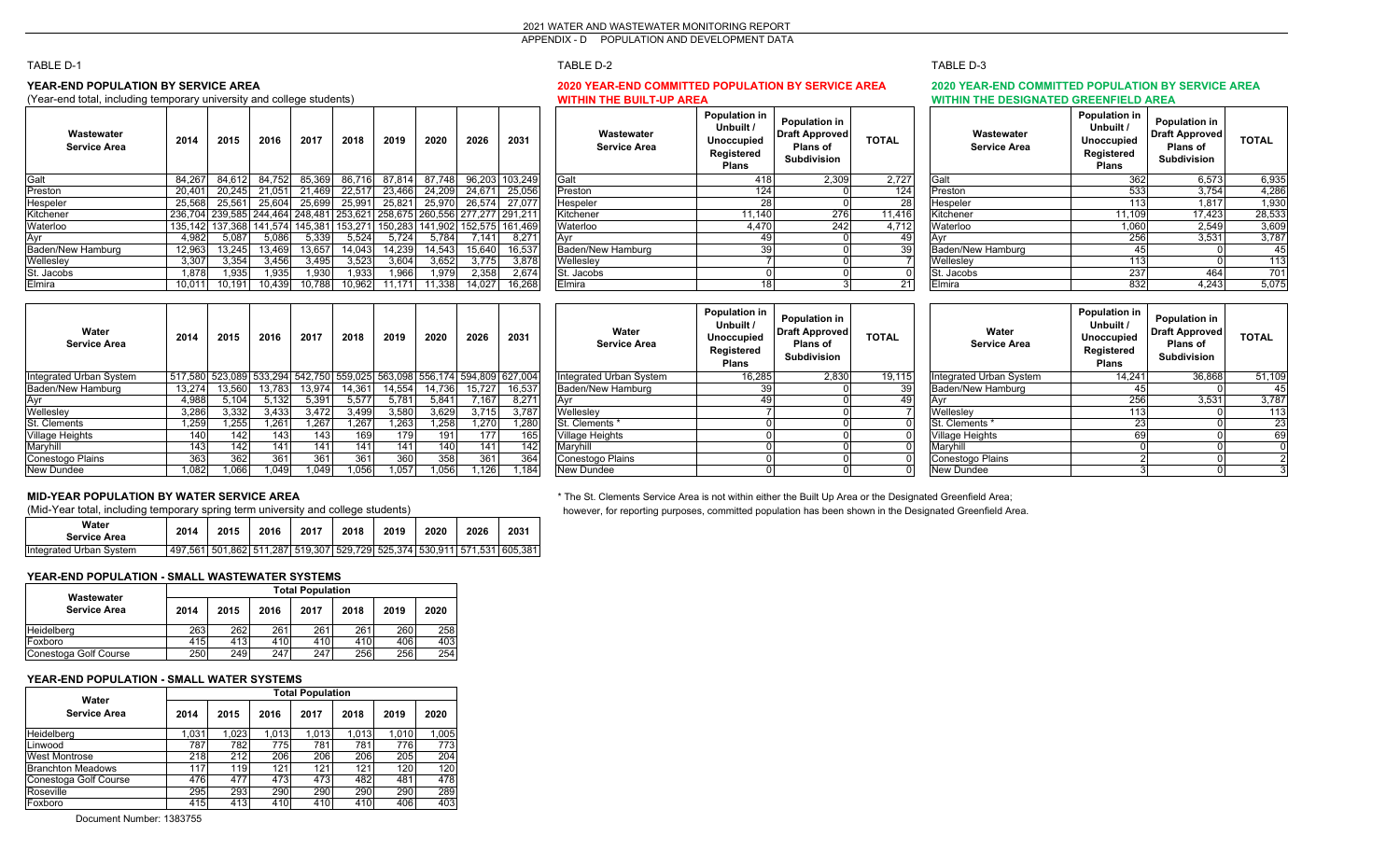### **Appendix E**

Sample Calculations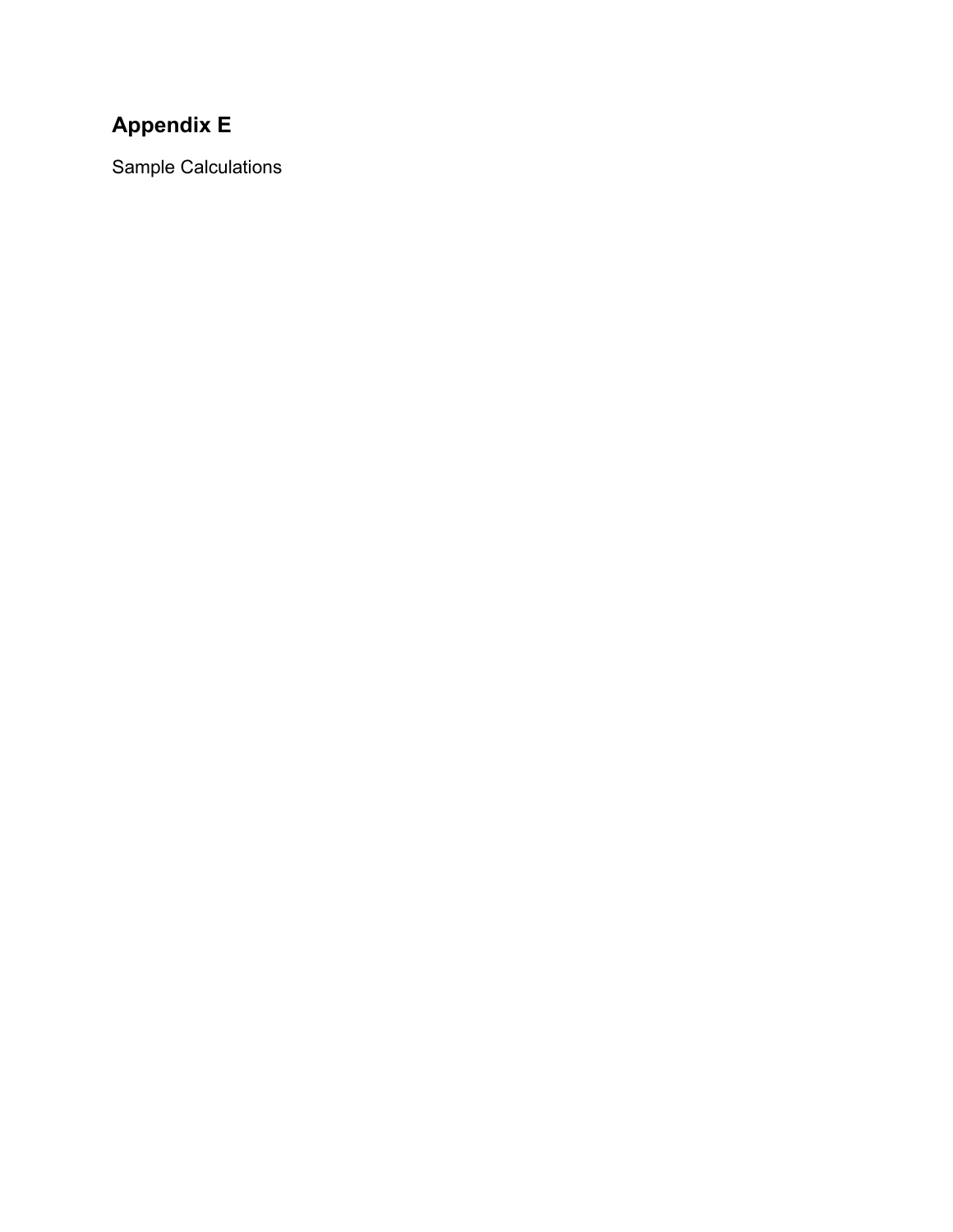WASTEWATER SAMPLE CALCULATIONS

#### **SAMPLE WASTEWATER TREATMENT PLANT ANNUAL WASTEWATER FLOWS AND COMMITMENTS**

|             | A              | B                                | $C^*$                      | $D = A \times C$   | E.             | F.                 | $G = D + E + F$                                         | H                  | $I = H - G$        | $J = I / C$       |
|-------------|----------------|----------------------------------|----------------------------|--------------------|----------------|--------------------|---------------------------------------------------------|--------------------|--------------------|-------------------|
|             |                |                                  | <b>AVERAGE DAY</b>         |                    |                | COMMITMENTS (m3/d) | <b>PROJECTED</b>                                        |                    |                    |                   |
|             |                | <b>MEASURED</b>                  | <b>AVERAGE FLOW PER</b>    | PROJECTED          |                |                    | <b>FLOW PLUS</b>                                        | <b>SYSTEM</b>      | <b>REMAINING</b>   | <b>REMAINING</b>  |
| <b>YEAR</b> | POP.           | FLOW $(m^3/d)$                   | CAPITA PER DAY $(m^3/c/d)$ | FLOW $(m^3/d)$     | <b>DGA</b>     | <b>BUA</b>         | COMMITMENTS $(m^3/d)$                                   | CAPACITY $(m^3/d)$ | CAPACITY $(m^3/d)$ | CAPACITY (People) |
|             |                |                                  |                            |                    |                |                    |                                                         |                    |                    |                   |
| 2006        | A <sub>6</sub> | B <sub>6</sub>                   | C6                         | $= A6 \times C6$   | E <sub>6</sub> |                    | $=$ D6 + E6                                             | 122,700            | $=$ H6 - G6        | $=16 / C6$        |
| 2007        | A7             | <b>B7</b>                        | C7                         | $= A7 \times C7$   | E7             |                    | $= D7 + E7$                                             | 122,700            | $=$ H7 - G7        | $=17 / C7$        |
| 2008        | A <sub>8</sub> | B <sub>8</sub>                   | C <sub>8</sub>             | $= A8 \times C8$   | E8             |                    | $= D8 + E8$                                             | 122,700            | $=$ H8 - G8        | $=18 / C8$        |
| 2009        | A <sub>9</sub> | B <sub>9</sub>                   | C9                         | $=$ A9 x C9        | E9             |                    | $=$ D $9 + E9$                                          | 122,700            | $=$ H9 - G9        | $=19/°C9$         |
| 2010        | A10            | <b>B10</b>                       | C10                        | $=$ A10 x C10      | E10            |                    | $=$ D10 + E10                                           | 122,700            | $=$ H10 - G10      | $=110 / C10$      |
| 2011        | A11            | <b>B11</b>                       | C11                        | $=$ A11 x C11      | E11            | F11                | $=$ D11 + E11 + F11                                     | 122,700            | $=$ H11 - G11      | $=111 / C11$      |
| 2012        | A12            | <b>B12</b>                       | C <sub>12</sub>            | $=$ A12 x C12      | E12            | F <sub>12</sub>    | $=$ D12 + E12 + F12                                     | 122,700            | $=$ H12 - G12      | $=112 / C12$      |
| 2013        | A1f            |                                  | C <sub>13</sub>            | $=$ A13 x C13      | E13            | F13                | $=$ D13 + E13 + F13                                     | 122,700            | $=$ H13 - G13      | $=113 / C13$      |
| 2014        | A1             | Refer To Section<br>2.6 For More | C <sub>14</sub>            | $=$ A14 x C14      | E14            | F14                | $= D14 + E14 + F14$                                     | 122,700            | $=$ H14 - G14      | $=114 / C14$      |
| 2015        | A1             | Information                      | C <sub>15</sub>            | $=$ A15 x C15      | E15            | F <sub>15</sub>    | $=$ D <sub>15</sub> + E <sub>15</sub> + F <sub>15</sub> | 122,700            | $=$ H15 - G15      | $=115 / C15$      |
| 2016        | A1             |                                  | C16                        | $=$ A16 x C16      | E16            | F16                | $=$ D16 + E16 + F16                                     | 122,700            | $=$ H16 - G16      | $=116 / C16$      |
| 2017        | A17            | <b>B17</b>                       | C <sub>17</sub>            | $=$ A17 x C17      | E17            | F17                | $=$ D17 + E17 + F17                                     | 122,700            | $=$ H17 - G17      | $=117 / C17$      |
| 2018        | A18            | <b>B18</b>                       | C18                        | $=$ A18 x C18      | E18            | F18                | $=$ D18 + E18 + F18                                     | 122,700            | $=$ H18 - G18      | $=118 / C18$      |
| 2019        | A19            | <b>B19</b>                       | C <sub>19</sub>            | $=$ A19 x C19      | E19            | F19                | $=$ D19 + E19 + F19                                     | 122,700            | $=$ H19 - G19      | $=119 / C19$      |
| 2020        | A20            | <b>B20</b>                       | C <sub>20</sub>            | $=$ A20 x C20      | E20            | F20                | $=$ D20 + E20 + F20                                     | 122,700            | $=$ H20 - G20      | $=120 / C20$      |
| 2021        | A21            |                                  | C <sub>21</sub>            | $=$ A21 x C21      |                |                    |                                                         | 122,700            |                    |                   |
| 2022        | A22            |                                  | C <sub>22</sub>            | $=$ A22 x C22      |                |                    |                                                         | 122,700            |                    |                   |
| 2023        | A23            |                                  | C <sub>23</sub>            | $=$ A23 x C23      |                |                    |                                                         | 122,700            |                    |                   |
| 2024        | A24            |                                  | C <sub>24</sub>            | $=$ A24 x C24      |                |                    |                                                         | 122,700            |                    |                   |
| 2025        | A25            |                                  | C <sub>25</sub>            | $=$ A25 x C25      |                |                    |                                                         | 122,700            |                    |                   |
| 2026        | A26            |                                  | C <sub>26</sub>            | $=$ A26 x C26      |                |                    |                                                         | 122,700            |                    |                   |
| 2027        | A27            |                                  | C <sub>27</sub>            | $=$ A27 x C27      |                |                    |                                                         | 122,700            |                    |                   |
| 2028        | A28            |                                  | C28                        | $=$ A28 x C28      |                |                    |                                                         | 122,700            |                    |                   |
| 2029        | A29            |                                  | C <sub>29</sub>            | $=$ A29 x C29      |                |                    |                                                         | 122,700            |                    |                   |
| 2030        | A30            |                                  | C30                        | $= A30 \times C30$ |                |                    |                                                         | 122,700            |                    |                   |
| 2031        | A31            |                                  | C31                        | $=$ A31 x C31      |                |                    |                                                         | 122,700            |                    |                   |
|             |                |                                  |                            |                    |                |                    |                                                         |                    |                    |                   |

\*Average of the previous five years. See Section 2.6 for further explanation of the Average Flow Per Capita Per Day in Column 'C'

(F) Commitments in the Built-Up Area (BUA) before 2011 are grouped with commitments in the Designated Greenfield Area (DGA) in column (E)

SAMPLE WASTEWATER TREATMENT PLANT

WASTEWATER SAMPLE CALCULATIONS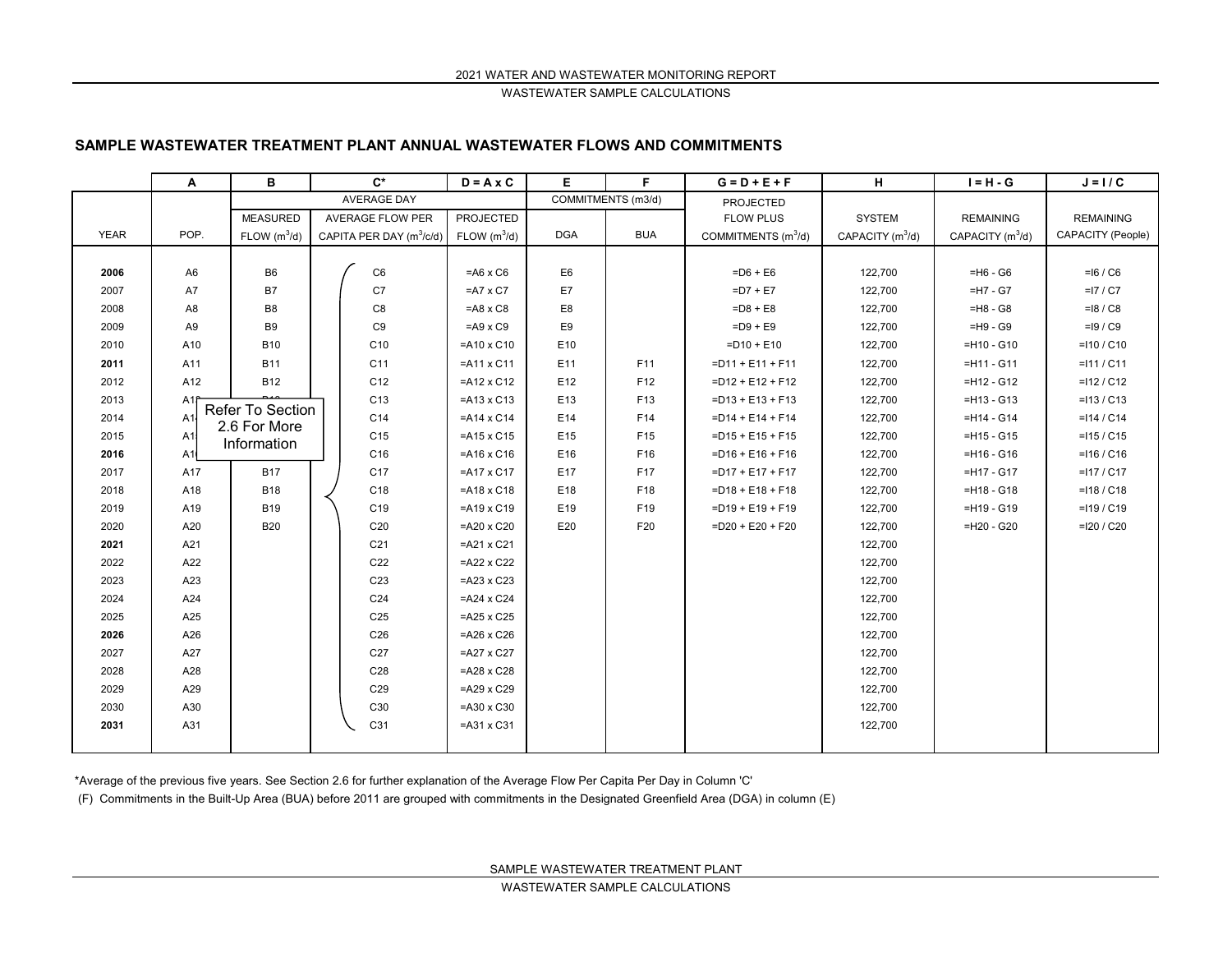WASTEWATER SAMPLE CALCULATIONS

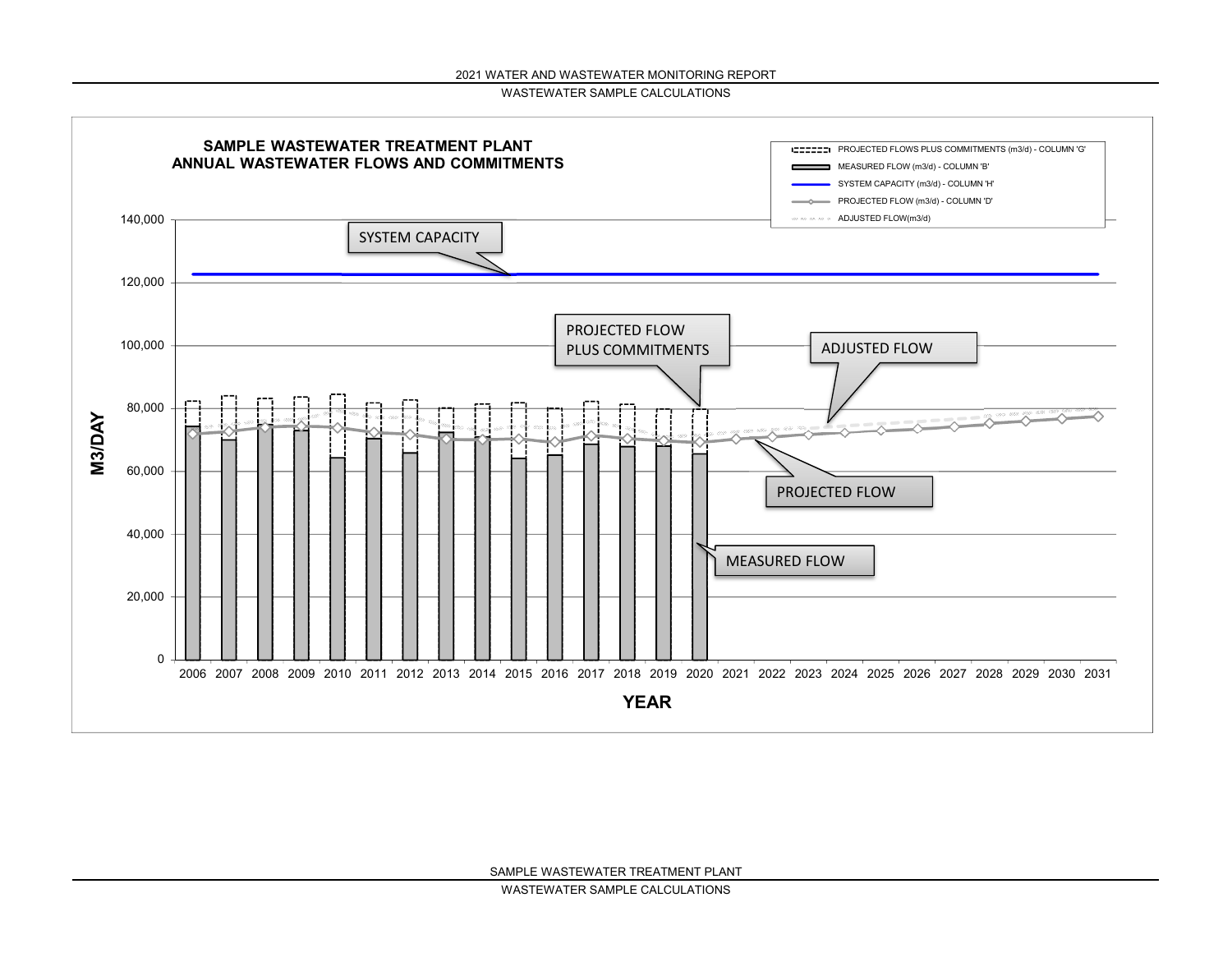WATER SAMPLE CALCULATIONS

### **SAMPLE ANNUAL FLOWS AND COMMITMENTS ANNUAL FLOWS AND COMMITMENTS**

|             | A               | B              | $\mathtt{C}$             |  | $D^*$                                | $E = B \times D$         | F.               | $G^*$                                | $H = A \times G$   |                    | $J = H + I$                     | Κ                | $L = K - J$      | $M = L/G$     |
|-------------|-----------------|----------------|--------------------------|--|--------------------------------------|--------------------------|------------------|--------------------------------------|--------------------|--------------------|---------------------------------|------------------|------------------|---------------|
|             |                 |                | AVERAGE DAY              |  |                                      |                          | MAXIMUM DAY/WEEK |                                      |                    | PROJECTED MAX      | <b>SYSTEM</b>                   | <b>REMAINING</b> | <b>REMAINING</b> |               |
|             | <b>SUMMER</b>   | <b>WINTER</b>  | <b>MEASURED</b>          |  | AVERAGE FLOW PER                     | PROJECTED                | <b>MEASURED</b>  | <b>AVERAGE FLOW PER</b>              | PROJECTED          | <b>COMMITMENTS</b> | DAY FLOWS PLUS                  | CAPACITY         | CAPACITY         | CAPACITY      |
| <b>YEAR</b> | POP.            | POP.           | FLOW (m <sup>3</sup> /d) |  | CAPITA PER DAY (m <sup>3</sup> /c/d) | FLOW (m <sup>3</sup> /d) | FLOW $(m^3/d)$   | CAPITA PER DAY (m <sup>3</sup> /c/d) | FLOW $(m^3/d)$     | $(m^3/d)$          | COMMITMENTS (m <sup>3</sup> /d) | $(m^3/d)$        | $(m^3/d)$        | (People)      |
|             |                 |                |                          |  |                                      |                          |                  |                                      |                    |                    |                                 |                  |                  |               |
| 2006        | A <sub>6</sub>  | B <sub>6</sub> | C6                       |  | D <sub>6</sub>                       | $=$ B6 x D6              | F <sub>6</sub>   | G <sub>6</sub>                       | $= A6 \times G6$   | 16                 | $= H6 + 16$                     | K <sub>6</sub>   | $=$ K $6 - J6$   | $=$ L6 / G6   |
| 2007        | A7              | <b>B7</b>      | C7                       |  | D7                                   | $= B7 \times D7$         | F7               | G7                                   | $= A7 \times G7$   | 17                 | $= H7 + 17$                     | K7               | $=K7 - J7$       | $=$ L7 / G7   |
| 2008        | A <sub>8</sub>  | B <sub>8</sub> | C8                       |  | D <sub>8</sub>                       | $=$ B8 x D8              | F8               | G8                                   | $= A8 \times G8$   | 18                 | $=$ $H8 + 18$                   | K8               | $=K8 - J8$       | $=$ L8 / G8   |
| 2009        | A <sub>9</sub>  | <b>B9</b>      | Refer to                 |  | D <sub>9</sub>                       | $=$ B9 x D9              | F9               | G9                                   | $= A9 \times G9$   | 19                 | $=$ H9 + I9                     | K9               | $=$ K $9 - J9$   | $=$ L $9/GB$  |
| 2010        | A10             | <b>B10</b>     | Section 2.5              |  | D <sub>10</sub>                      | $= B10 \times D10$       | F10              | G10                                  | $=$ A10 x G10      | 110                | $=$ H10 + I10                   | K10              | $=$ K10 - J10    | $=$ L10 / G10 |
| 2011        | A11             | <b>B11</b>     | For More                 |  | D11                                  | $= B11 \times D11$       | F11              | G11                                  | $=$ A11 x G11      | 111                | $=$ H11 + I11                   | K11              | $=$ K11 - J11    | $=$ L11 / G11 |
| 2012        | A12             | <b>B12</b>     | Information              |  | D <sub>12</sub>                      | $= B12 \times D12$       | F12              | G12                                  | $=$ A12 x G12      | 112                | $=$ H12 + I12                   | K12              | $=$ K12 - J12    | $=$ L12 / G12 |
| 2013        | A13             | <b>B13</b>     |                          |  | D <sub>13</sub>                      | $= B13 \times D13$       | F13              | G13                                  | $=$ A13 x G13      | 113                | $=$ H13 + I13                   | K13              | $=$ K13 - J13    | $=$ L13 / G13 |
| 2014        | A14             | <b>B14</b>     | C14                      |  | D <sub>14</sub>                      | $= B14 \times D14$       | F14              | G14                                  | $=$ A14 x G14      | 114                | $=$ H14 + I14                   | K14              | $=$ K14 - J14    | $=$ L14 / G14 |
| 2015        | A <sub>15</sub> | <b>B15</b>     | C <sub>15</sub>          |  | D <sub>15</sub>                      | $= B15 \times D15$       | F15              | G15                                  | $=$ A15 x G15      | 115                | $=$ H15 + I15                   | K15              | $=$ K15 - J15    | $=$ L15 / G15 |
| 2016        | A16             | <b>B16</b>     | C16                      |  | D <sub>16</sub>                      | $= B16 \times D16$       | F16              | G16                                  | $=$ A16 x G16      | 116                | $=$ H16 + I16                   | K16              | $=$ K16 - J16    | $=$ L16 / G16 |
| 2017        | A17             | <b>B17</b>     | C17                      |  | D <sub>17</sub>                      | $= B17 \times D17$       | F17              | G17                                  | $=$ A17 x G17      | 117                | $=$ H17 + I17                   | K17              | $=$ K17 - J17    | $=$ L17 / G17 |
| 2018        | A18             | <b>B18</b>     | C18                      |  | D18                                  | $= B18 \times D18$       | F18              | G18                                  | $=$ A18 x G18      | 118                | $=$ H18 + I18                   | K18              | $=$ K18 - J18    | $=$ L18 / G18 |
| 2019        | A19             | <b>B19</b>     | C19                      |  | D19                                  | $= B19 \times D19$       | F19              | G19                                  | $=$ A19 x G19      | 119                | $=$ H19 + I19                   | K19              | $=$ K19 - J19    | $=$ L19 / G19 |
| 2020        | A20             | <b>B20</b>     | C <sub>20</sub>          |  | D <sub>20</sub>                      | $= B20 \times D20$       | F20              | G20                                  | =A20 x G20         | 120                | $=$ H20 + I20                   | K20              | $=K20 - J20$     | $=$ L20 / G20 |
| 2021        | A21             | B21            |                          |  | D <sub>21</sub>                      | $= B21 \times D21$       |                  | G21                                  | $=$ A21 x G21      |                    |                                 | K21              |                  |               |
| 2022        | A22             | <b>B22</b>     |                          |  | D22                                  | $=$ B22 x D22            |                  | G22                                  | $=$ A22 x G22      |                    |                                 | K22              |                  |               |
| 2023        | A23             | <b>B23</b>     |                          |  | D <sub>23</sub>                      | $= B23 \times D23$       |                  | G23                                  | $=$ A23 x G23      |                    |                                 | K23              |                  |               |
| 2024        | A24             | <b>B24</b>     |                          |  | D24                                  | $= B24 \times D24$       |                  | G24                                  | $=$ A24 x G24      |                    |                                 | K24              |                  |               |
| 2025        | A25             | <b>B25</b>     |                          |  | D <sub>25</sub>                      | $= B25 \times D25$       |                  | G25                                  | $=$ A25 x G25      |                    |                                 | K25              |                  |               |
| 2026        | A26             | <b>B26</b>     |                          |  | D <sub>26</sub>                      | $= B26 \times D26$       |                  | G26                                  | $=$ A26 x G26      |                    |                                 | K26              |                  |               |
| 2027        | A27             | <b>B27</b>     |                          |  | D27                                  | $= B27 \times D27$       |                  | G27                                  | =A27 x G27         |                    |                                 | K27              |                  |               |
| 2028        | A28             | <b>B28</b>     |                          |  | D28                                  | $= B28 \times D28$       |                  | G28                                  | $=$ A28 x G28      |                    |                                 | K28              |                  |               |
| 2029        | A29             | <b>B29</b>     |                          |  | D <sub>29</sub>                      | $= B29 \times D29$       |                  | G29                                  | $=$ A29 x G29      |                    |                                 | K29              |                  |               |
| 2030        | A30             | <b>B30</b>     |                          |  | D30                                  | $= B30 \times D30$       |                  | G30                                  | $= A30 \times G30$ |                    |                                 | K30              |                  |               |
| 2031        | A31             | <b>B31</b>     |                          |  | D31                                  | $= B31 \times D31$       |                  | G31                                  | $=$ A31 x G31      |                    |                                 | K31              |                  |               |
|             |                 |                |                          |  |                                      |                          |                  |                                      |                    |                    |                                 |                  |                  |               |

\*Average of the previous five years. See Section 2.5 for an explanation of the Max Flow Per Capita Per Day in Column 'D' and 'G'

WATER SUPPLY SYSTEMS

WATER SAMPLE CALCULATIONS